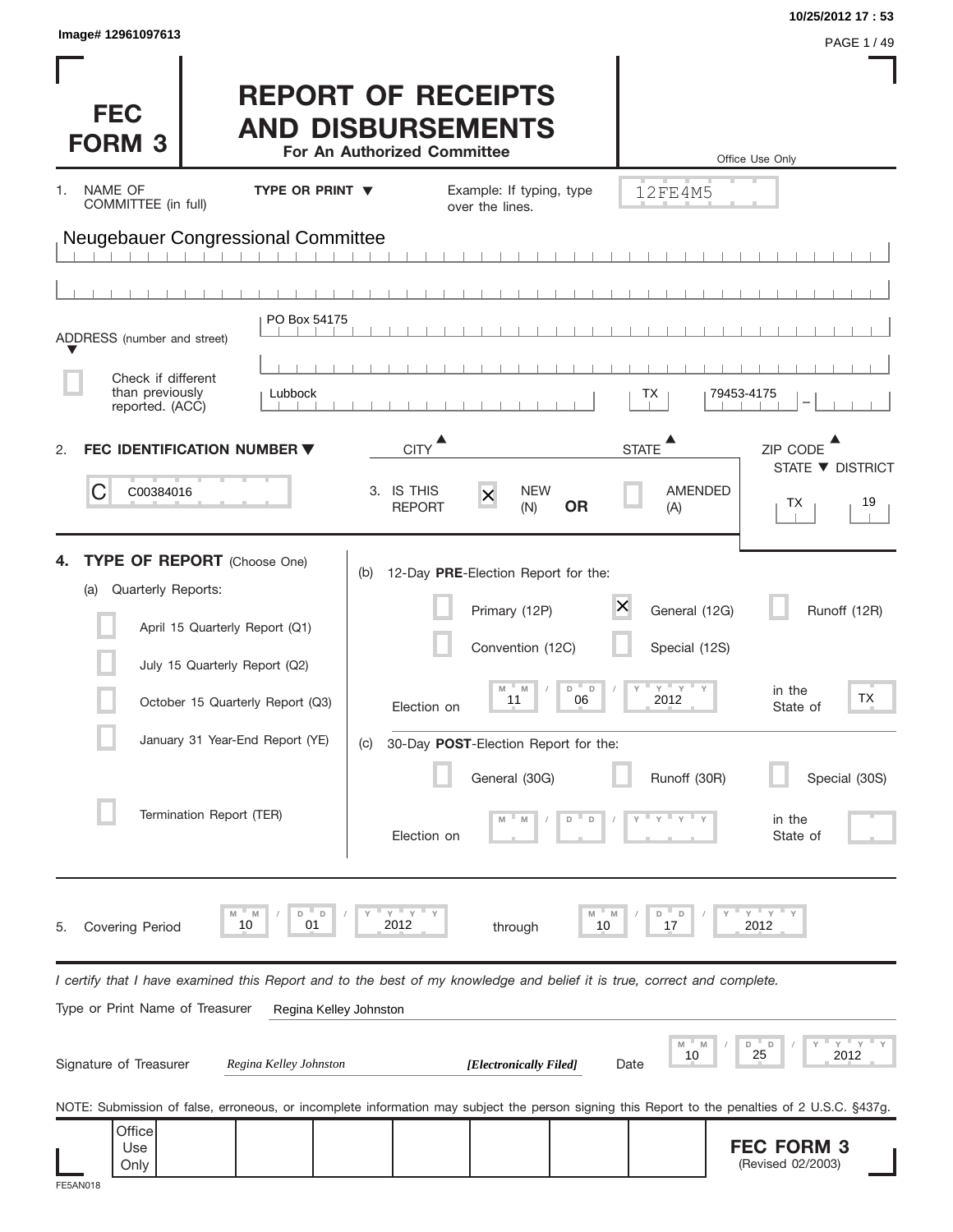## Write or Type Committee Name

|    |     | Image# 12961097614                                                                                  |                                                       |                                                                   |
|----|-----|-----------------------------------------------------------------------------------------------------|-------------------------------------------------------|-------------------------------------------------------------------|
|    |     | FEC Form 3 (Revised 02/2003)                                                                        | <b>SUMMARY PAGE</b><br>of Receipts and Disbursements  | PAGE 2 / 49                                                       |
|    |     | Write or Type Committee Name<br>Neugebauer Congressional Committee                                  |                                                       |                                                                   |
|    |     | Report Covering the Period:<br>From:                                                                | Y<br>Y<br>M<br>D<br>D<br>M<br>10<br>01<br>2012<br>To: | $\gamma$ = $\gamma$ = $\gamma$<br>D<br>M<br>D<br>2012<br>17<br>10 |
| 6. |     | Net Contributions (other than loans)                                                                | <b>COLUMN A</b><br><b>This Period</b>                 | <b>COLUMN B</b><br><b>Election Cycle-to-Date</b>                  |
|    | (a) | <b>Total Contributions</b><br>(other than loans) (from Line 11(e))                                  | 66863.92                                              | 1476574.96                                                        |
|    | (b) | <b>Total Contribution Refunds</b>                                                                   | 2500                                                  | 25252                                                             |
|    | (C) | Net Contributions (other than loans)<br>(subtract Line 6(b) from Line 6(a))                         | 64363.92                                              | 1451322.96                                                        |
| 7. |     | Net Operating Expenditures                                                                          |                                                       |                                                                   |
|    | (a) | <b>Total Operating Expenditures</b>                                                                 | 35022.98                                              | 1012048.96                                                        |
|    | (b) | Total Offsets to Operating<br>Expenditures (from Line 14)                                           | 0                                                     | 7190.81                                                           |
|    | (C) | Net Operating Expenditures<br>(subtract Line 7(b) from Line 7(a))                                   | 35022.98                                              | 1004858.15                                                        |
| 8  |     | Cash on Hand at Close of<br>Reporting Period (from Line 27)                                         | 915756.47                                             |                                                                   |
| 9. |     | Debts and Obligations Owed TO<br>the Committee (Itemize all on<br>Schedule C and/or Schedule D)     | 0                                                     |                                                                   |
|    |     | 10. Debts and Obligations Owed BY<br>the Committee (Itemize all on<br>Schedule C and/or Schedule D) | 0                                                     |                                                                   |

## **For further information contact:**

Federal Election Commission 999 E Street, NW Washington, DC 20463

> Toll Free 800-424-9530 Local 202-694-1100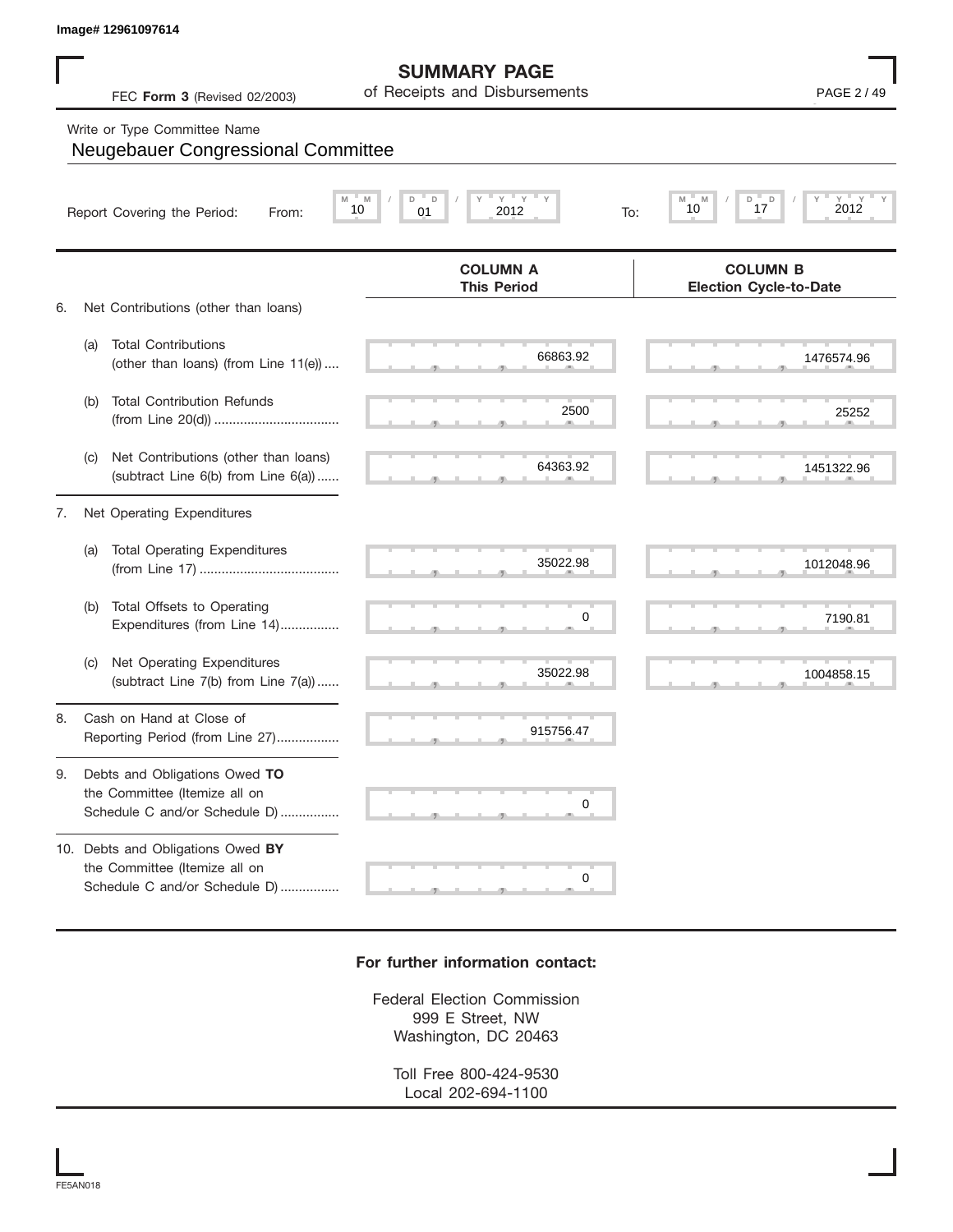| Image# 12961097615                                                                                 |                                                                 |                                                  |
|----------------------------------------------------------------------------------------------------|-----------------------------------------------------------------|--------------------------------------------------|
|                                                                                                    | <b>DETAILED SUMMARY PAGE</b>                                    |                                                  |
| FEC Form 3 (Revised 12/2003)                                                                       | of Receipts                                                     | PAGE 3/49                                        |
| Write or Type Committee Name                                                                       |                                                                 |                                                  |
| <b>Neugebauer Congressional Committee</b>                                                          |                                                                 |                                                  |
| Report Covering the Period:<br>From:                                                               | $Y$ $Y$ $Y$ $Y$<br>$M = M$<br>D<br>D<br>2012<br>10<br>01<br>To: | $Y'$ $Y'$ $Y$<br>M<br>D<br>10<br>17<br>2012      |
| <b>I. RECEIPTS</b>                                                                                 | <b>COLUMN A</b><br><b>Total This Period</b>                     | <b>COLUMN B</b><br><b>Election Cycle-to-Date</b> |
| 11. CONTRIBUTIONS (other than loans) FROM:                                                         |                                                                 |                                                  |
| Individuals/Persons Other Than<br>(a)<br><b>Political Committees</b>                               |                                                                 |                                                  |
| Itemized (use Schedule A)<br>(i)                                                                   | 43375                                                           | 632627.16                                        |
| (ii)                                                                                               | 980                                                             | 26268.16                                         |
| (iii) TOTAL of contributions<br>from individuals                                                   | 44355                                                           | 658895.32                                        |
| Political Party Committees<br>(b)                                                                  | 0                                                               | 0                                                |
| <b>Other Political Committees</b><br>(c)                                                           | 22508.92                                                        | 817679.64                                        |
| (d)                                                                                                | 0                                                               | 0                                                |
| TOTAL CONTRIBUTIONS<br>(e)                                                                         |                                                                 |                                                  |
| (other than loans)<br>(add Lines 11(a)(iii), (b), (c), and (d))                                    | 66863.92                                                        | 1476574.96                                       |
| 12. TRANSFERS FROM OTHER<br>AUTHORIZED COMMITTEES                                                  | 0                                                               | 0                                                |
| 13. LOANS:                                                                                         |                                                                 |                                                  |
| Made or Guaranteed by the<br>(a)                                                                   | 0                                                               | 0                                                |
| (b)                                                                                                | 0                                                               | 0                                                |
| TOTAL LOANS<br>(c)<br>(add Lines 13(a) and (b))                                                    | 0                                                               | 0                                                |
| 14. OFFSETS TO OPERATING                                                                           |                                                                 |                                                  |
| <b>EXPENDITURES</b>                                                                                |                                                                 |                                                  |
| (Refunds, Rebates, etc.)                                                                           | 0                                                               | 7190.81                                          |
| 15. OTHER RECEIPTS<br>(Dividends, Interest, etc.)                                                  | 65.99                                                           | 6819.64                                          |
|                                                                                                    |                                                                 |                                                  |
| 16. TOTAL RECEIPTS (add Lines<br>11(e), 12, 13(c), 14, and 15)<br>(Carry Total to Line 24, page 4) | 66929.91                                                        | 1490585.41                                       |

FE5AN018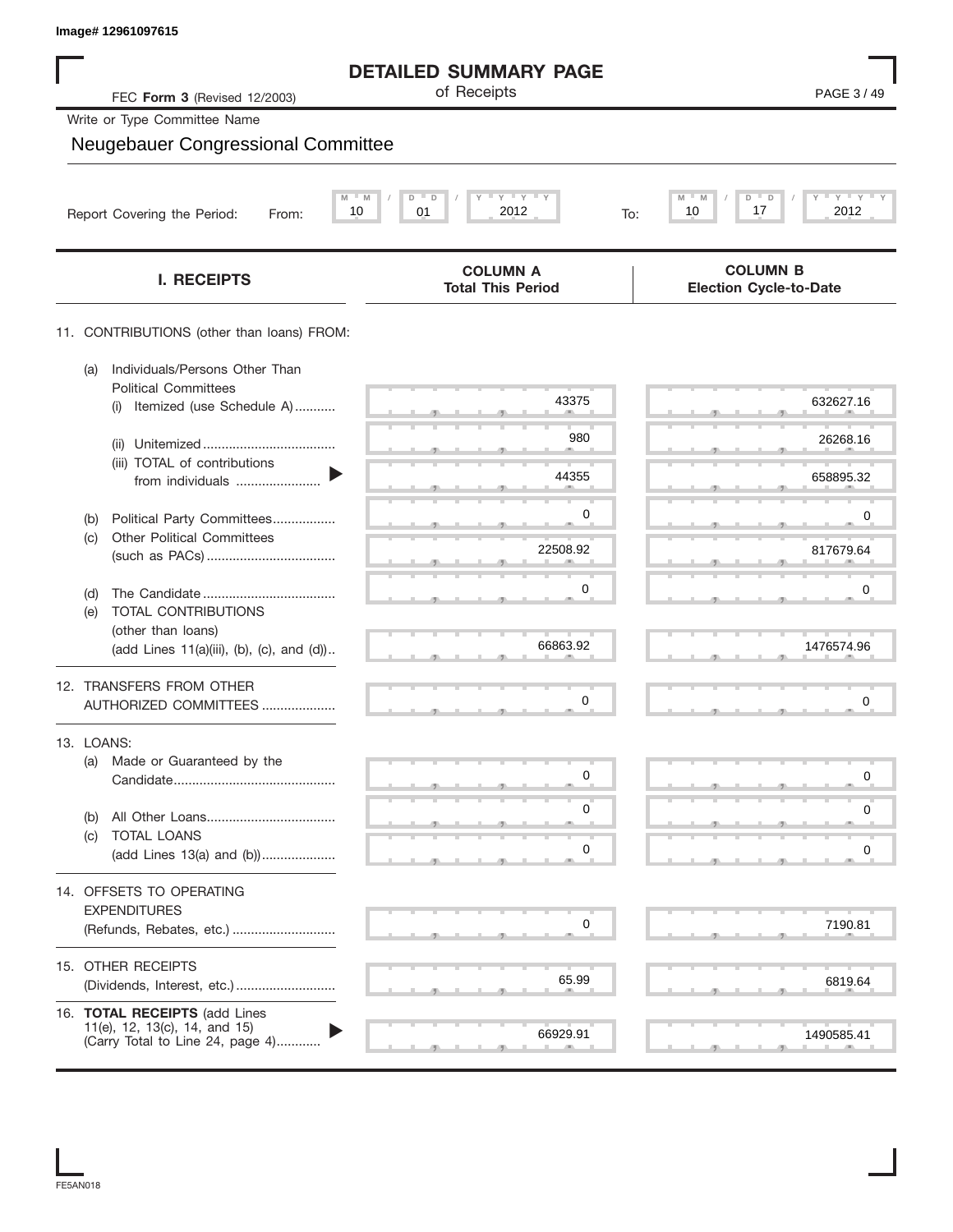S S S , , . S S S , , . S S S , , . S S S , , . S S S , , . S S S , , . S S S , , . S S S , , . S S S , , . S S S , , . S S S , , . S S S , , . S S S , , . S S S , , . S S S , , . S S S , , . S S S , , . S S S , , .  $\frac{2322}{2}$  S S S S S S **COLUMN B Election Cycle-to-Date COLUMN A Total This Period** 17. OPERATING EXPENDITURES.................... 18. TRANSFERS TO OTHER AUTHORIZED COMMITTEES ..................... 19. LOAN REPAYMENTS: (a) Of Loans Made or Guaranteed by the Candidate ................................. (b) Of All Other Loans .............................. (c) TOTAL LOAN REPAYMENTS (add Lines 19(a) and (b)) ..................... 20. REFUNDS OF CONTRIBUTIONS TO: (a) Individuals/Persons Other Than Political Committees ................. (b) Political Party Committees.................. (c) Other Political Committees (such as PACs) .................................... (d) TOTAL CONTRIBUTION REFUNDS (add Lines 20(a), (b), and (c)).............. 21. OTHER DISBURSEMENTS ......................... 22. **TOTAL DISBURSEMENTS**   $(\text{add Lines 17}, 18, 19(c), 20(d), \text{and } 21)$ **II. DISBURSEMENTS** FEC **Form 3** (Revised 02/2003) **of Disbursements FEC <b>Form 3** (Revised 02/2003) , , . , , . 0<br>
0<br>
0<br>
0<br>
24252<br>
0<br>
1000<br>
25252<br>
232250<br>
232250<br>
269550.96<br>
910349.54<br>
66929.91<br>
977279.45<br>
61522.98<br>
915756.47 0  $\begin{array}{|c|c|} \hline 0 & 1000 \ \hline 2500 & 25252 \ \hline 24000 & 232250 \ \hline 61522.98 & 1269550.96 \ \hline \end{array}$ 0<br>0<br>24252<br>0<br>1000<br>25252 0 PAGE 4 / 49<br>
COLUMN B<br>
Election Cycle-to-Date<br>
22.98<br>
0<br>
0<br>
0<br>
0<br>
2500<br>
24252 910349.54 0  $\begin{array}{|c|c|} \hline \rule{0.2cm}{0.2cm} \rule{0.2cm}{0.2cm} \rule{0.2cm}{0.2cm} \rule{0.2cm}{0.2cm} \rule{0.2cm}{0.2cm} \rule{0.2cm}{0.2cm} \rule{0.2cm}{0.2cm} \rule{0.2cm}{0.2cm} \rule{0.2cm}{0.2cm} \rule{0.2cm}{0.2cm} \rule{0.2cm}{0.2cm} \rule{0.2cm}{0.2cm} \rule{0.2cm}{0.2cm} \rule{0.2cm}{0.2cm} \rule{0.2cm}{0.2cm} \rule{0.2cm}{0.2$ 0 0<br>1000<br>25252<br>232250<br>289550.96<br>269550.96<br>910349.54<br>66929.91<br>977279.45 0  $\begin{array}{|c|c|c|}\hline \rule{0pt}{1ex}\hline \rule{0pt}{2ex}\hline \rule{0pt}{2ex}\hline \rule{0pt}{2ex}\hline \rule{0pt}{2ex}\hline \rule{0pt}{2ex}\hline \rule{0pt}{2ex}\hline \rule{0pt}{2ex}\hline \rule{0pt}{2ex}\hline \rule{0pt}{2ex}\hline \rule{0pt}{2ex}\hline \rule{0pt}{2ex}\hline \rule{0pt}{2ex}\hline \rule{0pt}{2ex}\hline \rule{0pt}{2ex}\hline \rule{0pt}{2ex}\hline \rule{0pt}{2ex}\hline \rule{0pt}{2ex}\hline \rule{0pt}{2$ 35022.98 2500 1269550.96

**DETAILED SUMMARY PAGE**

## **III. CASH SUMMARY**

|                                               | 910349.54 |
|-----------------------------------------------|-----------|
|                                               | 66929.91  |
|                                               | 977279.45 |
|                                               | 61522.98  |
| 27. CASH ON HAND AT CLOSE OF REPORTING PERIOD | 915756.47 |

**Image# 12961097616**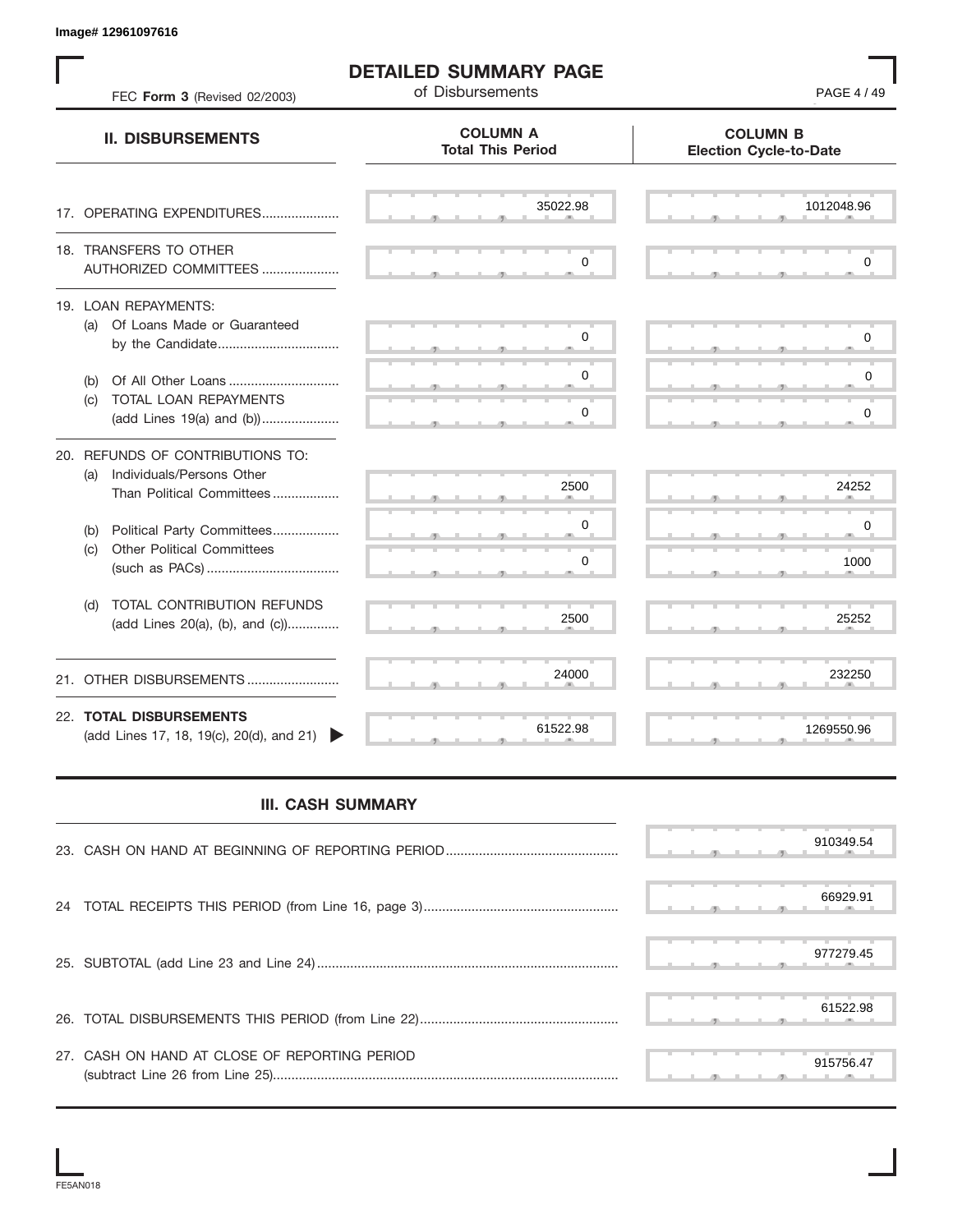|    | Image# 12961097617                                                       |                         |                                                   |                                                                                                                                                                                       |
|----|--------------------------------------------------------------------------|-------------------------|---------------------------------------------------|---------------------------------------------------------------------------------------------------------------------------------------------------------------------------------------|
|    | <b>SCHEDULE A (FEC Form 3)</b>                                           |                         | Use separate schedule(s)                          | PAGE<br>5<br>OF<br>49<br>FOR LINE NUMBER:<br>(check only one)                                                                                                                         |
|    | <b>ITEMIZED RECEIPTS</b>                                                 |                         | for each category of the<br>Detailed Summary Page | $\times$<br>11a<br>11 <sub>b</sub><br>11c<br>11d                                                                                                                                      |
|    |                                                                          |                         |                                                   | 12<br>13a<br>13 <sub>b</sub><br>14<br>15<br>Any information copied from such Reports and Statements may not be sold or used by any person for the purpose of soliciting contributions |
|    |                                                                          |                         |                                                   | or for commercial purposes, other than using the name and address of any political committee to solicit contributions from such committee.                                            |
|    | NAME OF COMMITTEE (In Full)<br><b>Neugebauer Congressional Committee</b> |                         |                                                   |                                                                                                                                                                                       |
| А. | Full Name (Last, First, Middle Initial)<br>Dosia M. Casey                |                         |                                                   | Date of Receipt                                                                                                                                                                       |
|    | Mailing Address PO Box 458                                               |                         |                                                   | Y TY TY TY<br>$M$ $M$<br>$D$ $D$<br>10<br>2012<br>04                                                                                                                                  |
|    | City<br>Albany                                                           | State<br>ТX             | Zip Code<br>76430-0458                            | Transaction ID: A-C16797                                                                                                                                                              |
|    | FEC ID number of contributing<br>federal political committee.            | C                       |                                                   | Amount of Each Receipt this Period                                                                                                                                                    |
|    | Name of Employer<br>Retired                                              | Occupation<br>Retired   |                                                   | 1250                                                                                                                                                                                  |
|    | Receipt For: 2012<br>Primary<br>General<br>Other (specify)               |                         | Election Cycle-to-Date<br>1500                    |                                                                                                                                                                                       |
| В. | Full Name (Last, First, Middle Initial)<br>Watt M. Casey                 |                         |                                                   | Date of Receipt                                                                                                                                                                       |
|    | Mailing Address PO Box 458                                               |                         |                                                   | $T$ $Y$ $T$ $Y$ $T$ $Y$<br>$M - M$<br>$D$ $D$<br>10<br>04<br>2012                                                                                                                     |
|    | City<br>Albany                                                           | State<br><b>TX</b>      | Zip Code<br>76430-0458                            | Transaction ID: A-C16798                                                                                                                                                              |
|    | FEC ID number of contributing<br>federal political committee.            | C                       |                                                   | Amount of Each Receipt this Period                                                                                                                                                    |
|    | Name of Employer                                                         | Occupation              |                                                   | 1250                                                                                                                                                                                  |
|    | Self-Employed<br>Receipt For: 2012                                       | Rancher                 |                                                   |                                                                                                                                                                                       |
|    | General<br>Primary<br>Other (specify)                                    |                         | Election Cycle-to-Date<br>1500                    |                                                                                                                                                                                       |
| C. | Full Name (Last, First, Middle Initial)<br>Paulina McGrath               |                         |                                                   | Date of Receipt                                                                                                                                                                       |
|    | Mailing Address 4141 Coleridge Street                                    |                         |                                                   | $T + Y = Y + Y$<br>$M - M$<br>$D$ $D$<br>2012<br>10<br>04                                                                                                                             |
|    | City<br>Houston                                                          | State<br><b>TX</b>      | Zip Code<br>77005                                 | Transaction ID: A-C16774                                                                                                                                                              |
|    | FEC ID number of contributing<br>federal political committee.            | C                       |                                                   | Amount of Each Receipt this Period                                                                                                                                                    |
|    | Name of Employer<br>Republic State Mortgage Co.                          | Occupation<br>President |                                                   | 1000                                                                                                                                                                                  |
|    | Receipt For: 2012<br>Primary<br>General<br>Other (specify)               |                         | Election Cycle-to-Date<br>1000                    |                                                                                                                                                                                       |
|    |                                                                          |                         |                                                   | 3500.00                                                                                                                                                                               |
|    |                                                                          |                         |                                                   |                                                                                                                                                                                       |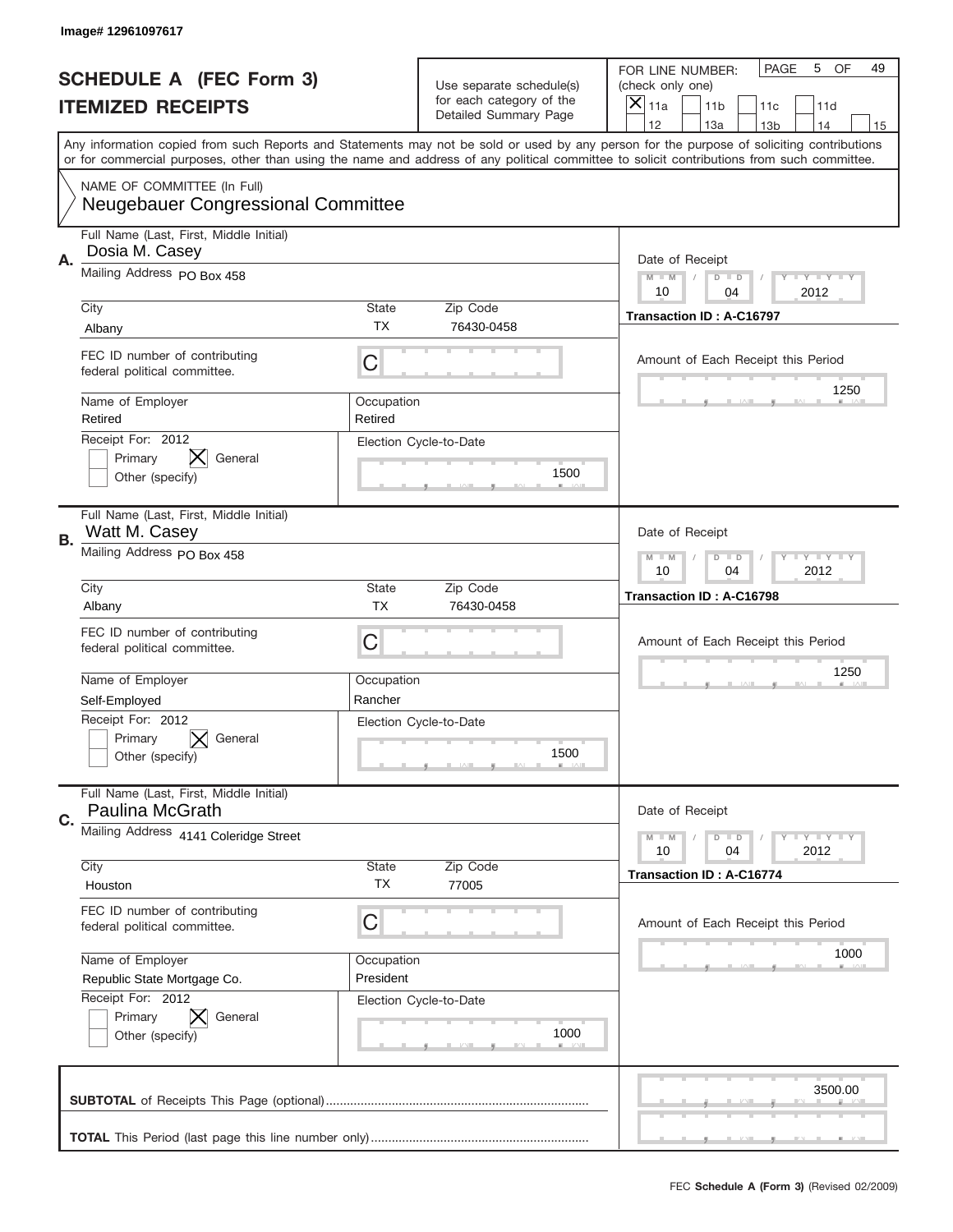|    | Image# 12961097618                                                              |                       |                                                   |                                                                                                                                                                                       |
|----|---------------------------------------------------------------------------------|-----------------------|---------------------------------------------------|---------------------------------------------------------------------------------------------------------------------------------------------------------------------------------------|
|    | <b>SCHEDULE A (FEC Form 3)</b>                                                  |                       | Use separate schedule(s)                          | <b>PAGE</b><br>6<br>OF<br>49<br>FOR LINE NUMBER:<br>(check only one)                                                                                                                  |
|    | <b>ITEMIZED RECEIPTS</b>                                                        |                       | for each category of the<br>Detailed Summary Page | $\overline{X} _{11a}$<br>11 <sub>b</sub><br>11c<br>11d                                                                                                                                |
|    |                                                                                 |                       |                                                   | 12<br>13a<br>14<br>13 <sub>b</sub><br>15<br>Any information copied from such Reports and Statements may not be sold or used by any person for the purpose of soliciting contributions |
|    |                                                                                 |                       |                                                   | or for commercial purposes, other than using the name and address of any political committee to solicit contributions from such committee.                                            |
|    | NAME OF COMMITTEE (In Full)<br><b>Neugebauer Congressional Committee</b>        |                       |                                                   |                                                                                                                                                                                       |
| А. | Full Name (Last, First, Middle Initial)<br><b>Arthur Riklin</b>                 |                       |                                                   | Date of Receipt                                                                                                                                                                       |
|    | Mailing Address 122 Laburnum Drive                                              |                       |                                                   | Y FY FY FY<br>$M - M$<br>$D$ $D$<br>10<br>04<br>2012                                                                                                                                  |
|    | City<br>San Antonio                                                             | State<br><b>TX</b>    | Zip Code<br>78209-2122                            | Transaction ID: A-C16773                                                                                                                                                              |
|    | FEC ID number of contributing<br>federal political committee.                   | C                     |                                                   | Amount of Each Receipt this Period                                                                                                                                                    |
|    | Name of Employer<br>Retired                                                     | Occupation<br>Retired |                                                   | 1000                                                                                                                                                                                  |
|    | Receipt For: 2012<br>$\bm{\mathsf{X}}$<br>General<br>Primary<br>Other (specify) |                       | Election Cycle-to-Date<br>1750                    |                                                                                                                                                                                       |
| В. | Full Name (Last, First, Middle Initial)<br>John Fleming                         |                       |                                                   | Date of Receipt                                                                                                                                                                       |
|    | Mailing Address 2305 Sunny Slope                                                |                       |                                                   | Y TY TY TY<br>$M - M$<br>$D$ $D$<br>10<br>10<br>2012                                                                                                                                  |
|    | City                                                                            | State<br><b>TX</b>    | Zip Code<br>78703                                 | Transaction ID: A-I16778                                                                                                                                                              |
|    | Austin                                                                          |                       |                                                   |                                                                                                                                                                                       |
|    | FEC ID number of contributing<br>federal political committee.                   | C                     |                                                   | Amount of Each Receipt this Period                                                                                                                                                    |
|    | Name of Employer                                                                | Occupation            |                                                   | 675                                                                                                                                                                                   |
|    | Self-Employed                                                                   | Attorney              |                                                   | Inkind: Catering                                                                                                                                                                      |
|    | Receipt For: 2012<br>General<br>Primary<br>Other (specify)                      |                       | Election Cycle-to-Date<br>1675                    |                                                                                                                                                                                       |
| C. | Full Name (Last, First, Middle Initial)<br>Charles E. Amato                     |                       |                                                   | Date of Receipt                                                                                                                                                                       |
|    | Mailing Address 9311 San Pedro Avenue                                           |                       |                                                   | Y LY LY LY<br>$M - M$<br>$D$ $D$<br>2012<br>10<br>11                                                                                                                                  |
|    | Suite 600<br>City                                                               | State                 | Zip Code                                          | Transaction ID: A-C16801                                                                                                                                                              |
|    | San Antonio                                                                     | TX                    | 78216-4459                                        |                                                                                                                                                                                       |
|    | FEC ID number of contributing<br>federal political committee.                   | C                     |                                                   | Amount of Each Receipt this Period                                                                                                                                                    |
|    | Name of Employer                                                                | Occupation            |                                                   | 2500                                                                                                                                                                                  |
|    | SW Business Corporation                                                         | Chairman              |                                                   |                                                                                                                                                                                       |
|    | Receipt For: 2012<br>Primary<br>General<br>Other (specify)                      |                       | Election Cycle-to-Date<br>5000                    |                                                                                                                                                                                       |
|    |                                                                                 |                       |                                                   | 4175.00                                                                                                                                                                               |
|    |                                                                                 |                       |                                                   |                                                                                                                                                                                       |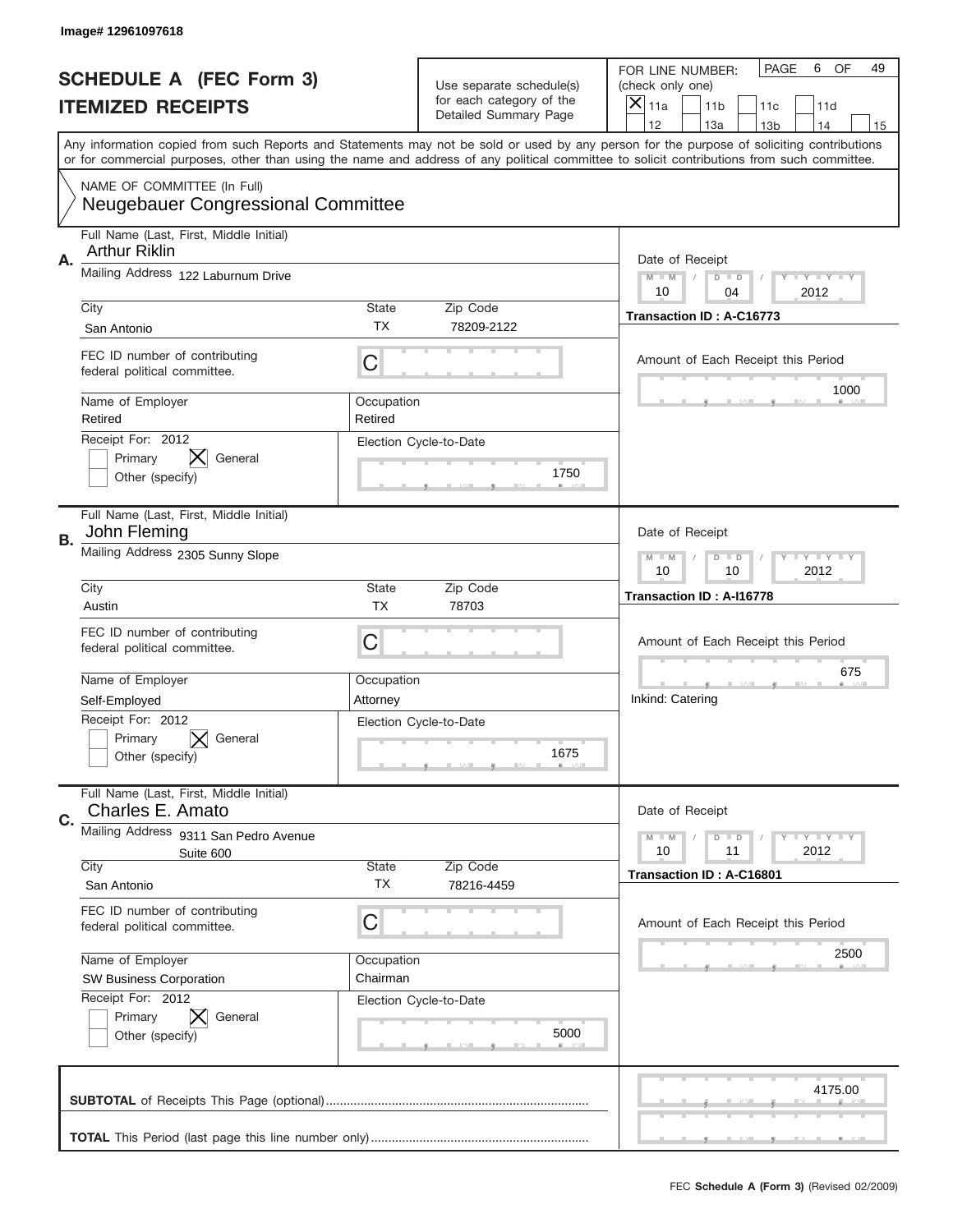|    | Image# 12961097619                                                       |                      |                                                   |                                                                                                                                                                                                                                                                                         |
|----|--------------------------------------------------------------------------|----------------------|---------------------------------------------------|-----------------------------------------------------------------------------------------------------------------------------------------------------------------------------------------------------------------------------------------------------------------------------------------|
|    | <b>SCHEDULE A (FEC Form 3)</b>                                           |                      | Use separate schedule(s)                          | PAGE<br>7 OF<br>49<br>FOR LINE NUMBER:<br>(check only one)                                                                                                                                                                                                                              |
|    | <b>ITEMIZED RECEIPTS</b>                                                 |                      | for each category of the<br>Detailed Summary Page | ×<br>11a<br>11 <sub>b</sub><br>11c<br>11d                                                                                                                                                                                                                                               |
|    |                                                                          |                      |                                                   | 12<br>13a<br>14<br>13 <sub>b</sub><br>15                                                                                                                                                                                                                                                |
|    |                                                                          |                      |                                                   | Any information copied from such Reports and Statements may not be sold or used by any person for the purpose of soliciting contributions<br>or for commercial purposes, other than using the name and address of any political committee to solicit contributions from such committee. |
|    | NAME OF COMMITTEE (In Full)<br><b>Neugebauer Congressional Committee</b> |                      |                                                   |                                                                                                                                                                                                                                                                                         |
| Α. | Full Name (Last, First, Middle Initial)<br><b>Richard Anderson</b>       |                      |                                                   | Date of Receipt                                                                                                                                                                                                                                                                         |
|    | Mailing Address 3600 North Capital TX Highway                            |                      |                                                   | $M$ $M$<br><b>LYLYLY</b><br>$D$ $D$                                                                                                                                                                                                                                                     |
|    | Building B, Suite 250<br>City                                            | State                | Zip Code                                          | 2012<br>10<br>11                                                                                                                                                                                                                                                                        |
|    | Austin                                                                   | ТX                   | 78746                                             | Transaction ID: A-C16808                                                                                                                                                                                                                                                                |
|    | FEC ID number of contributing<br>federal political committee.            | C                    |                                                   | Amount of Each Receipt this Period                                                                                                                                                                                                                                                      |
|    | Name of Employer<br>Self-Employed                                        | Occupation           | <b>Real Estate Developer</b>                      | 1000                                                                                                                                                                                                                                                                                    |
|    | Receipt For: 2012<br>Primary<br>General<br>Other (specify)               |                      | Election Cycle-to-Date<br>1000                    |                                                                                                                                                                                                                                                                                         |
| В. | Full Name (Last, First, Middle Initial)<br>James D. Goudge               |                      |                                                   | Date of Receipt                                                                                                                                                                                                                                                                         |
|    | Mailing Address 200 Claiborne Way                                        |                      |                                                   | <b>LY LY LY</b><br>$M - M$<br>$D$ $D$<br>10<br>11<br>2012                                                                                                                                                                                                                               |
|    | City                                                                     | State                | Zip Code                                          | Transaction ID: A-C16805                                                                                                                                                                                                                                                                |
|    | San Antonio                                                              | <b>TX</b>            | 78209-5119                                        |                                                                                                                                                                                                                                                                                         |
|    | FEC ID number of contributing<br>federal political committee.            | C                    |                                                   | Amount of Each Receipt this Period                                                                                                                                                                                                                                                      |
|    |                                                                          |                      |                                                   |                                                                                                                                                                                                                                                                                         |
|    | Name of Employer                                                         | Occupation           |                                                   | 1000                                                                                                                                                                                                                                                                                    |
|    | <b>Broadway Bank</b>                                                     | Banker               |                                                   |                                                                                                                                                                                                                                                                                         |
|    | Receipt For: 2012<br>Primary<br>General<br>Other (specify)               |                      | Election Cycle-to-Date<br>2000                    |                                                                                                                                                                                                                                                                                         |
|    | Full Name (Last, First, Middle Initial)<br><b>Wayne Harwell</b>          |                      |                                                   | Date of Receipt                                                                                                                                                                                                                                                                         |
| C. | Mailing Address PO Box 17065                                             |                      |                                                   | $T$ $Y$ $Y$ $Y$ $Y$<br>$M - M$<br>$D$ $D$<br>2012<br>10<br>11                                                                                                                                                                                                                           |
|    | City<br>San Antonio                                                      | State<br><b>TX</b>   | Zip Code<br>78217                                 | Transaction ID: A-C16806                                                                                                                                                                                                                                                                |
|    | FEC ID number of contributing<br>federal political committee.            | C                    |                                                   | Amount of Each Receipt this Period                                                                                                                                                                                                                                                      |
|    | Name of Employer                                                         | Occupation           |                                                   | 250                                                                                                                                                                                                                                                                                     |
|    | Self-Employed                                                            | Real Estate Investor |                                                   |                                                                                                                                                                                                                                                                                         |
|    | Receipt For: 2012<br>Primary<br>General<br>Other (specify)               |                      | Election Cycle-to-Date<br>250                     |                                                                                                                                                                                                                                                                                         |
|    |                                                                          |                      |                                                   | 2250.00                                                                                                                                                                                                                                                                                 |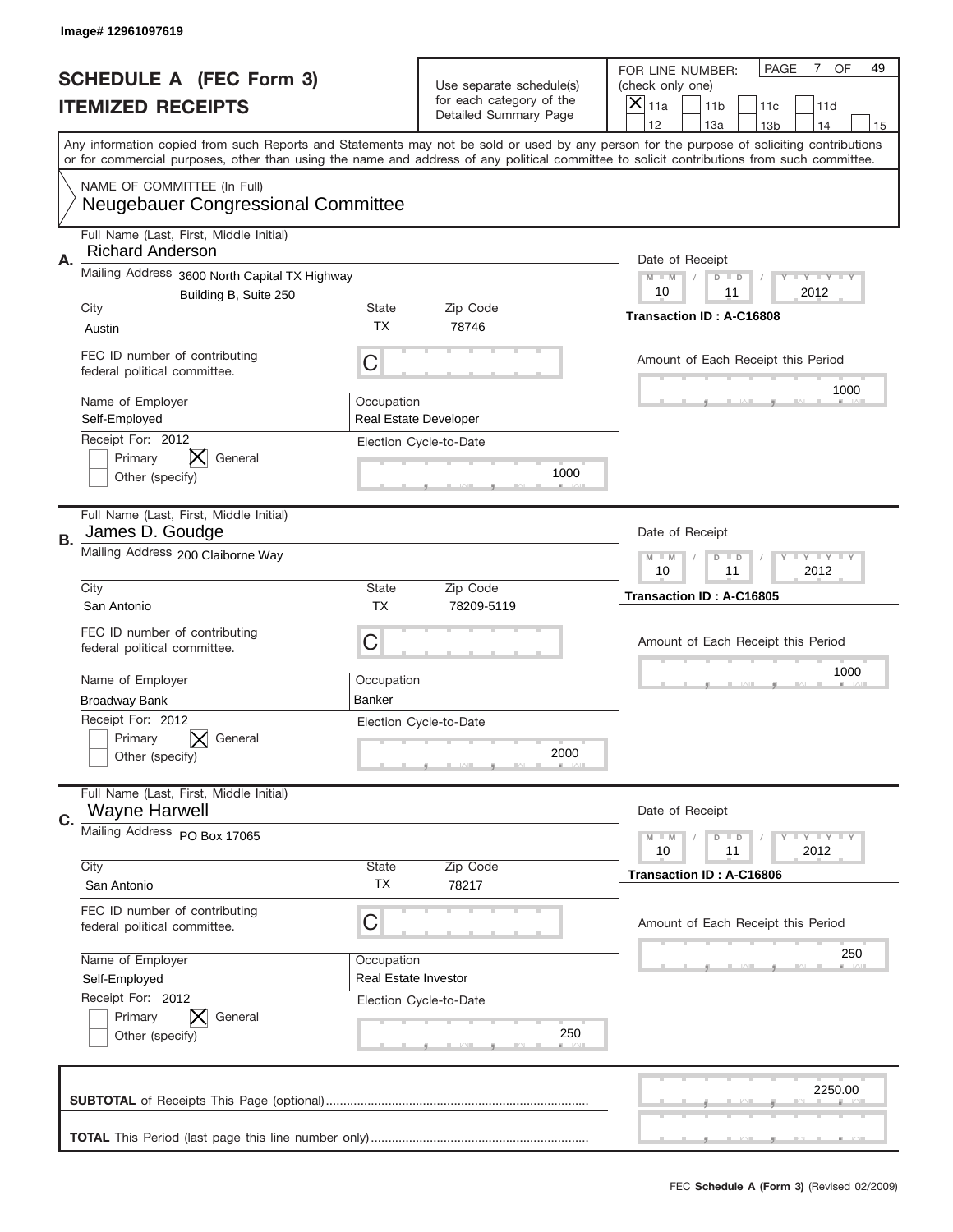|    | Image# 12961097620                                                                                                                         |                        |                                                   |                                                                                                                                           |
|----|--------------------------------------------------------------------------------------------------------------------------------------------|------------------------|---------------------------------------------------|-------------------------------------------------------------------------------------------------------------------------------------------|
|    | <b>SCHEDULE A (FEC Form 3)</b>                                                                                                             |                        | Use separate schedule(s)                          | PAGE<br>8<br>OF<br>49<br>FOR LINE NUMBER:<br>(check only one)                                                                             |
|    | <b>ITEMIZED RECEIPTS</b>                                                                                                                   |                        | for each category of the<br>Detailed Summary Page | ×<br>11a<br>11 <sub>b</sub><br>11c<br>11d                                                                                                 |
|    |                                                                                                                                            |                        |                                                   | 12<br>13a<br>14<br>13 <sub>b</sub><br>15                                                                                                  |
|    | or for commercial purposes, other than using the name and address of any political committee to solicit contributions from such committee. |                        |                                                   | Any information copied from such Reports and Statements may not be sold or used by any person for the purpose of soliciting contributions |
|    | NAME OF COMMITTEE (In Full)<br><b>Neugebauer Congressional Committee</b>                                                                   |                        |                                                   |                                                                                                                                           |
| А. | Full Name (Last, First, Middle Initial)<br><b>Betsy Hester</b>                                                                             |                        |                                                   | Date of Receipt                                                                                                                           |
|    | Mailing Address 3801 North Capital of TX Highway                                                                                           |                        |                                                   | $M$ M<br><b>LEY LEY LEY</b><br>$D$ $D$<br>2012<br>10<br>11                                                                                |
|    | City<br>Austin                                                                                                                             | State<br><b>TX</b>     | Zip Code<br>78746                                 | <b>Transaction ID: A-C16770</b>                                                                                                           |
|    | FEC ID number of contributing<br>federal political committee.                                                                              | C                      |                                                   | Amount of Each Receipt this Period                                                                                                        |
|    | Name of Employer<br>Self-Employed                                                                                                          | Occupation<br>Designer |                                                   | 500                                                                                                                                       |
|    | Receipt For: 2012<br>$\bm{\mathsf{X}}$<br>Primary<br>General<br>Other (specify)                                                            |                        | Election Cycle-to-Date<br>500                     |                                                                                                                                           |
| В. | Full Name (Last, First, Middle Initial)<br>Charles E. Jacobs                                                                               |                        |                                                   | Date of Receipt                                                                                                                           |
|    | Mailing Address PO Box 1178                                                                                                                |                        |                                                   | <b>LY LY LY</b><br>$M - M$<br>$D$ $D$<br>10<br>11<br>2012                                                                                 |
|    | City<br>Albany                                                                                                                             | State<br><b>TX</b>     | Zip Code<br>76430-1178                            | Transaction ID: A-C16816                                                                                                                  |
|    | FEC ID number of contributing<br>federal political committee.                                                                              | C                      |                                                   | Amount of Each Receipt this Period                                                                                                        |
|    | Name of Employer                                                                                                                           | Occupation             |                                                   | 2500                                                                                                                                      |
|    | C. E. Jacobs Company<br>Receipt For: 2012<br>Primary<br>General<br>Other (specify)                                                         | Oil Producer           | Election Cycle-to-Date<br>5000                    |                                                                                                                                           |
|    | Full Name (Last, First, Middle Initial)                                                                                                    |                        |                                                   |                                                                                                                                           |
| C. | Charles E. Jacobs<br>Mailing Address PO Box 1178                                                                                           |                        |                                                   | Date of Receipt                                                                                                                           |
|    |                                                                                                                                            |                        |                                                   | <b>LYLYLY</b><br>$M - M$<br>$D$ $D$<br>2012<br>10<br>11                                                                                   |
|    | City<br>Albany                                                                                                                             | State<br>ТX            | Zip Code<br>76430-1178                            | Transaction ID: A-C16849                                                                                                                  |
|    | FEC ID number of contributing<br>federal political committee.                                                                              | C                      |                                                   | Amount of Each Receipt this Period                                                                                                        |
|    | Name of Employer                                                                                                                           | Occupation             |                                                   | 2500                                                                                                                                      |
|    | C. E. Jacobs Company<br>Receipt For: 2014                                                                                                  | Oil Producer           | Election Cycle-to-Date                            |                                                                                                                                           |
|    | Primary<br>General<br>Other (specify)<br>Primary 2014                                                                                      |                        | 2500                                              |                                                                                                                                           |
|    |                                                                                                                                            |                        |                                                   | 5500.00                                                                                                                                   |
|    |                                                                                                                                            |                        |                                                   |                                                                                                                                           |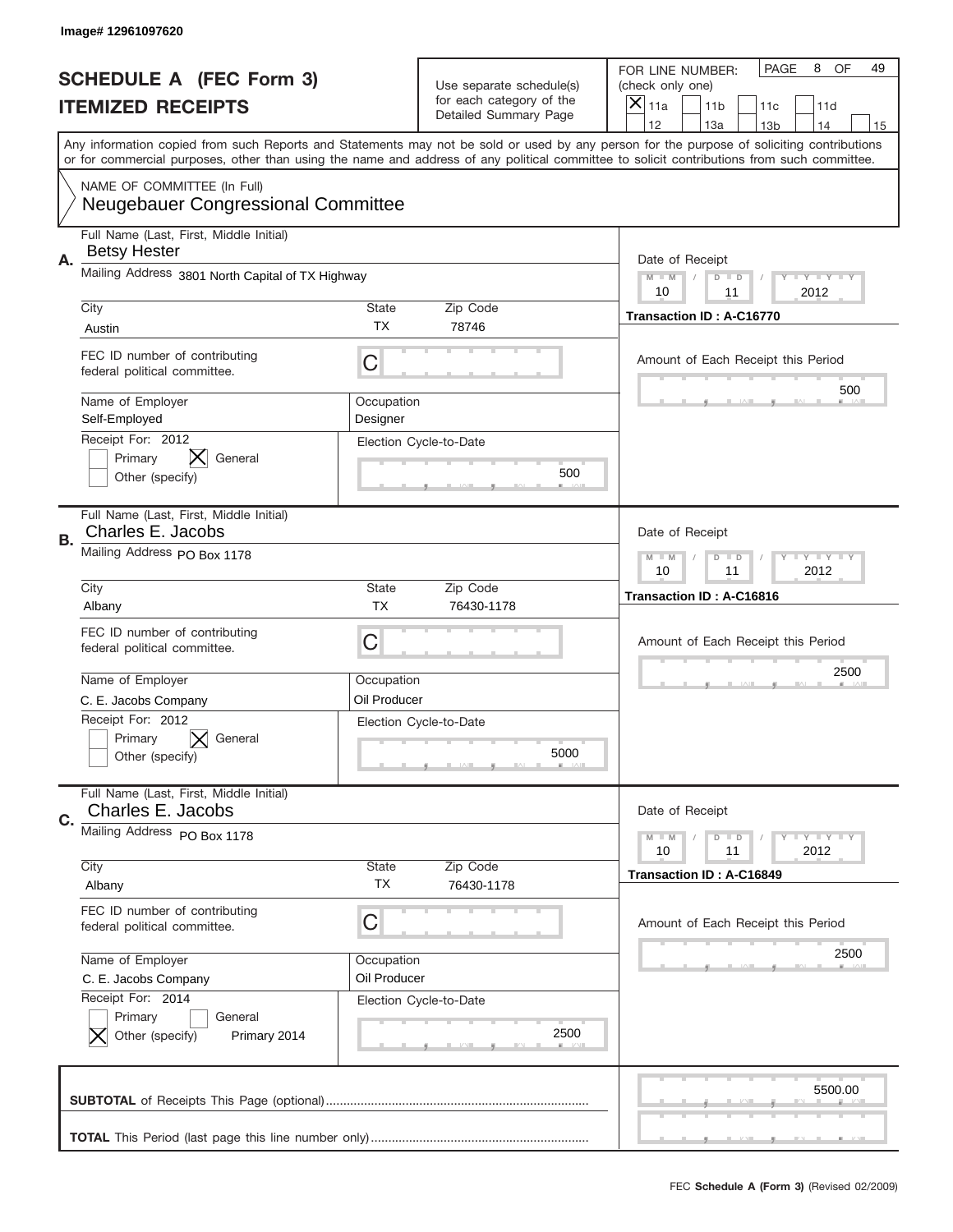|    | Image# 12961097621                                                         |                         |                                                      |                                                                                                                                                                                                                                                                                                                                     |
|----|----------------------------------------------------------------------------|-------------------------|------------------------------------------------------|-------------------------------------------------------------------------------------------------------------------------------------------------------------------------------------------------------------------------------------------------------------------------------------------------------------------------------------|
|    | <b>SCHEDULE A (FEC Form 3)</b>                                             |                         | Use separate schedule(s)<br>for each category of the | PAGE<br>OF<br>9<br>49<br>FOR LINE NUMBER:<br>(check only one)                                                                                                                                                                                                                                                                       |
|    | <b>ITEMIZED RECEIPTS</b>                                                   |                         | Detailed Summary Page                                | ×<br>11a<br>11 <sub>b</sub><br>11c<br>11d                                                                                                                                                                                                                                                                                           |
|    |                                                                            |                         |                                                      | 12<br>13a<br>14<br>13 <sub>b</sub><br>15<br>Any information copied from such Reports and Statements may not be sold or used by any person for the purpose of soliciting contributions<br>or for commercial purposes, other than using the name and address of any political committee to solicit contributions from such committee. |
|    | NAME OF COMMITTEE (In Full)<br><b>Neugebauer Congressional Committee</b>   |                         |                                                      |                                                                                                                                                                                                                                                                                                                                     |
| Α. | Full Name (Last, First, Middle Initial)<br>Marcia B. Jacobs                |                         |                                                      | Date of Receipt                                                                                                                                                                                                                                                                                                                     |
|    | Mailing Address PO Box 1178                                                |                         |                                                      | $M - M$<br><b>LY LY LY</b><br>$D$ $D$<br>10<br>11<br>2012                                                                                                                                                                                                                                                                           |
|    | City<br>Albany                                                             | State<br><b>TX</b>      | Zip Code<br>76430-1178                               | Transaction ID: A-C16817                                                                                                                                                                                                                                                                                                            |
|    | FEC ID number of contributing<br>federal political committee.              | C                       |                                                      | Amount of Each Receipt this Period                                                                                                                                                                                                                                                                                                  |
|    | Name of Employer<br>Homemaker<br>Receipt For: 2012                         | Occupation<br>Homemaker |                                                      | 2500                                                                                                                                                                                                                                                                                                                                |
|    | Primary<br>General<br>Other (specify)                                      |                         | Election Cycle-to-Date<br>5000                       |                                                                                                                                                                                                                                                                                                                                     |
| В. | Full Name (Last, First, Middle Initial)<br>Marcia B. Jacobs                |                         |                                                      | Date of Receipt                                                                                                                                                                                                                                                                                                                     |
|    | Mailing Address PO Box 1178                                                |                         |                                                      | $M$ M<br>$D$ $D$<br><b>LYLYLY</b><br>10<br>11<br>2012                                                                                                                                                                                                                                                                               |
|    | City<br>Albany                                                             | State<br><b>TX</b>      | Zip Code<br>76430-1178                               | Transaction ID: A-C16850                                                                                                                                                                                                                                                                                                            |
|    | FEC ID number of contributing<br>federal political committee.              | C                       |                                                      | Amount of Each Receipt this Period                                                                                                                                                                                                                                                                                                  |
|    | Name of Employer<br>Homemaker                                              | Occupation<br>Homemaker |                                                      | 2500                                                                                                                                                                                                                                                                                                                                |
|    | Receipt For: 2014<br>General<br>Primary<br>Other (specify)<br>Primary 2014 |                         | Election Cycle-to-Date<br>2500                       |                                                                                                                                                                                                                                                                                                                                     |
| C. | Full Name (Last, First, Middle Initial)<br><b>Ralph Janes</b>              |                         |                                                      | Date of Receipt                                                                                                                                                                                                                                                                                                                     |
|    | Mailing Address PO Box 2155                                                |                         |                                                      | $D$ $D$<br>$T - Y = T - Y = T - Y$<br>$M - M$<br>10<br>2012<br>11                                                                                                                                                                                                                                                                   |
|    | City<br>Austin                                                             | State<br>TX             | Zip Code<br>78768                                    | Transaction ID: A-C16807                                                                                                                                                                                                                                                                                                            |
|    | FEC ID number of contributing<br>federal political committee.              | C                       |                                                      | Amount of Each Receipt this Period                                                                                                                                                                                                                                                                                                  |
|    | Name of Employer<br>R.E. Janes Gravel Co.                                  | Occupation<br>Executive |                                                      | 500                                                                                                                                                                                                                                                                                                                                 |
|    | Receipt For: 2012<br>Primary<br>General<br>Other (specify)                 |                         | Election Cycle-to-Date<br>500                        |                                                                                                                                                                                                                                                                                                                                     |
|    |                                                                            |                         |                                                      | 5500.00                                                                                                                                                                                                                                                                                                                             |
|    |                                                                            |                         |                                                      |                                                                                                                                                                                                                                                                                                                                     |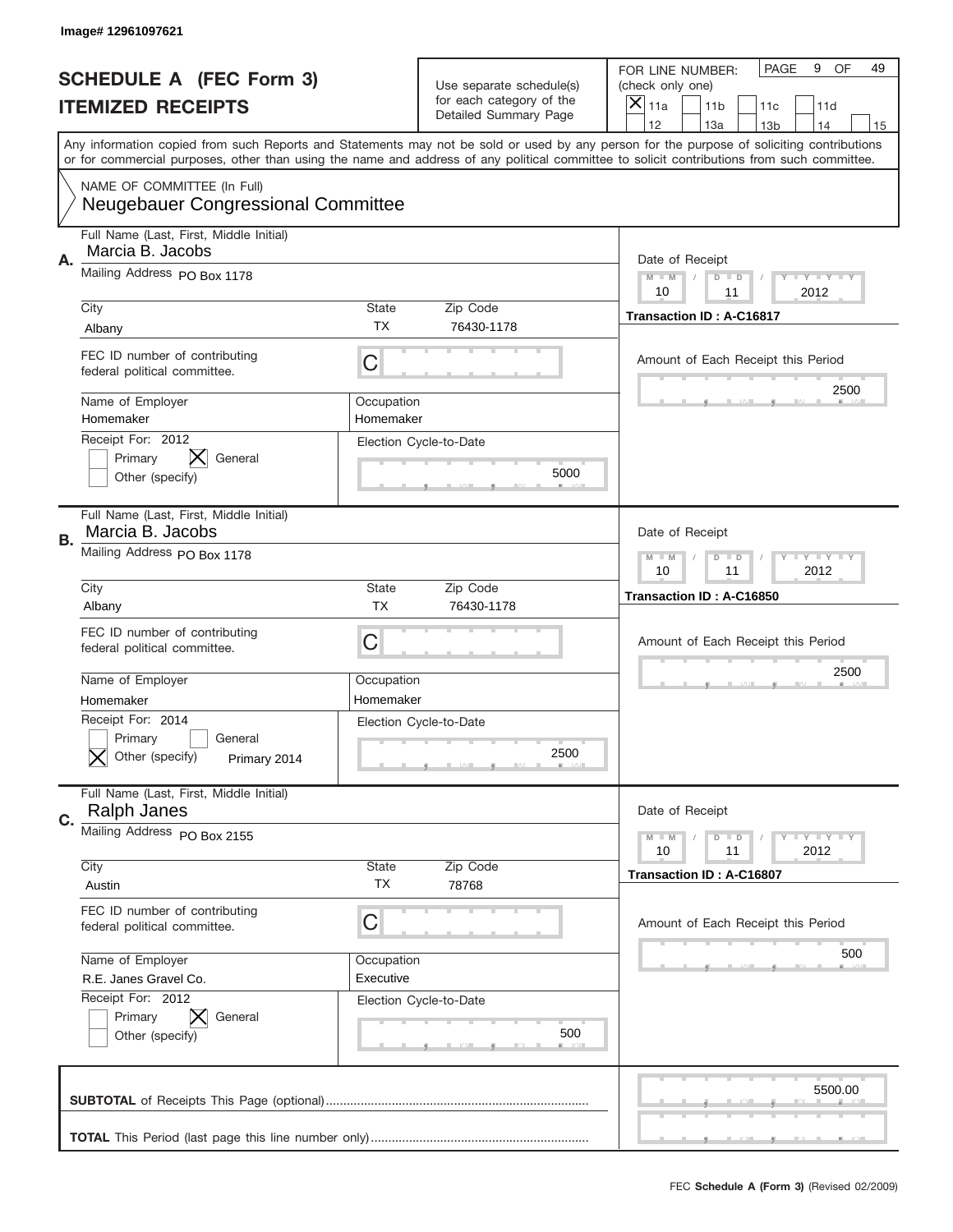|    | Image# 12961097622                                                       |                    |                                                   |                                                                                                                                                                                                                                                                                         |
|----|--------------------------------------------------------------------------|--------------------|---------------------------------------------------|-----------------------------------------------------------------------------------------------------------------------------------------------------------------------------------------------------------------------------------------------------------------------------------------|
|    | <b>SCHEDULE A (FEC Form 3)</b>                                           |                    | Use separate schedule(s)                          | PAGE<br>10 OF<br>49<br>FOR LINE NUMBER:<br>(check only one)                                                                                                                                                                                                                             |
|    | <b>ITEMIZED RECEIPTS</b>                                                 |                    | for each category of the<br>Detailed Summary Page | ×<br>11a<br>11 <sub>b</sub><br>11c<br>11d                                                                                                                                                                                                                                               |
|    |                                                                          |                    |                                                   | 12<br>13a<br>14<br>13 <sub>b</sub><br>15                                                                                                                                                                                                                                                |
|    |                                                                          |                    |                                                   | Any information copied from such Reports and Statements may not be sold or used by any person for the purpose of soliciting contributions<br>or for commercial purposes, other than using the name and address of any political committee to solicit contributions from such committee. |
|    | NAME OF COMMITTEE (In Full)<br><b>Neugebauer Congressional Committee</b> |                    |                                                   |                                                                                                                                                                                                                                                                                         |
|    | Full Name (Last, First, Middle Initial)<br>W. Scott Norman Jr.           |                    |                                                   |                                                                                                                                                                                                                                                                                         |
| Α. | Mailing Address 2002 Exposition Boulevard                                |                    |                                                   | Date of Receipt<br>$M$ $M$<br><b>LYLYLY</b><br>$D$ $D$<br>2012<br>10<br>11                                                                                                                                                                                                              |
|    | City                                                                     | State              | Zip Code                                          | Transaction ID: A-C16772                                                                                                                                                                                                                                                                |
|    | Austin                                                                   | ТX                 | 78703                                             |                                                                                                                                                                                                                                                                                         |
|    | FEC ID number of contributing<br>federal political committee.            | C                  |                                                   | Amount of Each Receipt this Period<br>250                                                                                                                                                                                                                                               |
|    | Name of Employer<br>Sente Mortgage                                       | Occupation         | Reverse Mortgage Banker                           |                                                                                                                                                                                                                                                                                         |
|    | Receipt For: 2012                                                        |                    | Election Cycle-to-Date                            |                                                                                                                                                                                                                                                                                         |
|    | Primary<br>General<br>Other (specify)                                    |                    | 250                                               |                                                                                                                                                                                                                                                                                         |
|    |                                                                          |                    |                                                   |                                                                                                                                                                                                                                                                                         |
| В. | Full Name (Last, First, Middle Initial)<br><b>Brenda Picquet</b>         |                    |                                                   | Date of Receipt                                                                                                                                                                                                                                                                         |
|    | Mailing Address PO Box 2770                                              |                    |                                                   | <b>LY LY LY</b><br>$M - M$<br>$D$ $D$<br>10<br>11<br>2012                                                                                                                                                                                                                               |
|    | City                                                                     | State              | Zip Code                                          | Transaction ID: A-C16815                                                                                                                                                                                                                                                                |
|    | Albany                                                                   | <b>TX</b>          | 76430-8037                                        |                                                                                                                                                                                                                                                                                         |
|    | FEC ID number of contributing<br>federal political committee.            | C                  |                                                   | Amount of Each Receipt this Period                                                                                                                                                                                                                                                      |
|    | Name of Employer                                                         | Occupation         |                                                   | 2500                                                                                                                                                                                                                                                                                    |
|    | Homemaker                                                                | Homemaker          |                                                   |                                                                                                                                                                                                                                                                                         |
|    | Receipt For: 2012<br>General<br>Primary                                  |                    | Election Cycle-to-Date                            |                                                                                                                                                                                                                                                                                         |
|    | Other (specify)                                                          |                    | 5000                                              |                                                                                                                                                                                                                                                                                         |
| C. | Full Name (Last, First, Middle Initial)<br>Glenn A. Picquet              |                    |                                                   | Date of Receipt                                                                                                                                                                                                                                                                         |
|    | Mailing Address PO Box 2770                                              |                    |                                                   | $T - Y = Y - T Y$<br>$M - M$<br>$D$ $D$<br>2012<br>10<br>11                                                                                                                                                                                                                             |
|    | City                                                                     | State<br><b>TX</b> | Zip Code                                          | Transaction ID: A-C16814                                                                                                                                                                                                                                                                |
|    | Albany                                                                   |                    | 76430-8037                                        |                                                                                                                                                                                                                                                                                         |
|    | FEC ID number of contributing<br>federal political committee.            | C                  |                                                   | Amount of Each Receipt this Period                                                                                                                                                                                                                                                      |
|    | Name of Employer                                                         | Occupation         |                                                   | 2500                                                                                                                                                                                                                                                                                    |
|    | C. E. Jacobs & Company                                                   |                    | Independent Oil & Gas Operator                    |                                                                                                                                                                                                                                                                                         |
|    | Receipt For: 2012                                                        |                    | Election Cycle-to-Date                            |                                                                                                                                                                                                                                                                                         |
|    | Primary<br>General<br>Other (specify)                                    |                    | 5000                                              |                                                                                                                                                                                                                                                                                         |
|    |                                                                          |                    |                                                   | 5250.00                                                                                                                                                                                                                                                                                 |
|    |                                                                          |                    |                                                   |                                                                                                                                                                                                                                                                                         |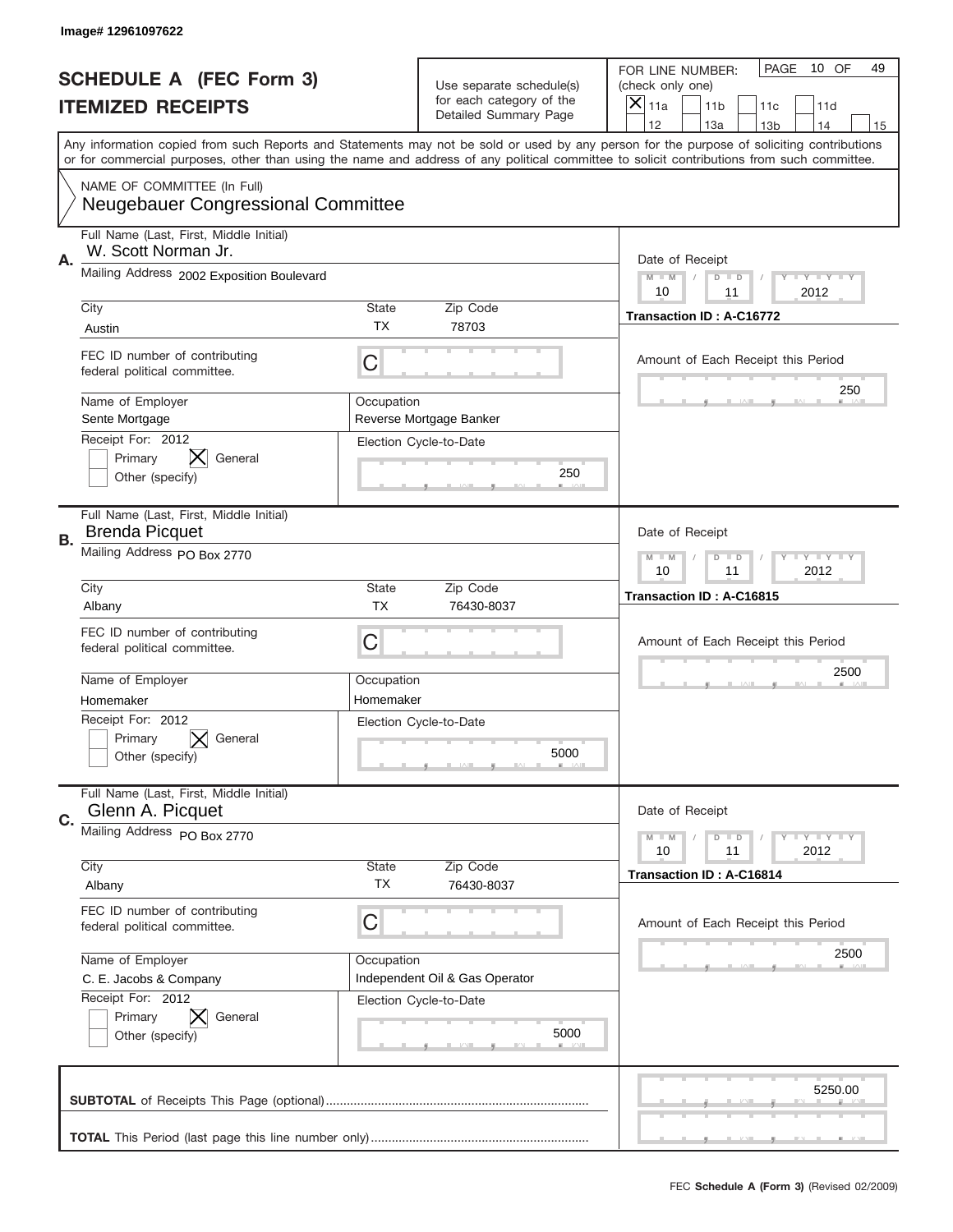|    | Image# 12961097623                                                       |                                        |                                                   |                                                                                                                                                                                                                                                                                         |
|----|--------------------------------------------------------------------------|----------------------------------------|---------------------------------------------------|-----------------------------------------------------------------------------------------------------------------------------------------------------------------------------------------------------------------------------------------------------------------------------------------|
|    | <b>SCHEDULE A (FEC Form 3)</b>                                           |                                        | Use separate schedule(s)                          | PAGE<br>11 OF<br>49<br>FOR LINE NUMBER:<br>(check only one)                                                                                                                                                                                                                             |
|    | <b>ITEMIZED RECEIPTS</b>                                                 |                                        | for each category of the<br>Detailed Summary Page | ×<br>11a<br>11 <sub>b</sub><br>11c<br>11d                                                                                                                                                                                                                                               |
|    |                                                                          |                                        |                                                   | 12<br>13a<br>14<br>13 <sub>b</sub><br>15                                                                                                                                                                                                                                                |
|    |                                                                          |                                        |                                                   | Any information copied from such Reports and Statements may not be sold or used by any person for the purpose of soliciting contributions<br>or for commercial purposes, other than using the name and address of any political committee to solicit contributions from such committee. |
|    | NAME OF COMMITTEE (In Full)<br><b>Neugebauer Congressional Committee</b> |                                        |                                                   |                                                                                                                                                                                                                                                                                         |
| Α. | Full Name (Last, First, Middle Initial)<br>S. Mark Powell                |                                        |                                                   | Date of Receipt                                                                                                                                                                                                                                                                         |
|    | Mailing Address 2900 Tarry Trail                                         |                                        |                                                   | $M$ $M$<br><b>LYLYLY</b><br>$D$ $D$<br>2012<br>10<br>11                                                                                                                                                                                                                                 |
|    | City                                                                     | State                                  | Zip Code                                          | Transaction ID: A-C16809                                                                                                                                                                                                                                                                |
|    | Austin                                                                   | ТX                                     | 78703-1153                                        |                                                                                                                                                                                                                                                                                         |
|    | FEC ID number of contributing<br>federal political committee.            | C                                      |                                                   | Amount of Each Receipt this Period<br>1000                                                                                                                                                                                                                                              |
|    | Name of Employer<br><b>Atlantic Trust</b>                                | Occupation<br><b>Financial Advisor</b> |                                                   |                                                                                                                                                                                                                                                                                         |
|    | Receipt For: 2012                                                        |                                        | Election Cycle-to-Date                            |                                                                                                                                                                                                                                                                                         |
|    | General<br>Primary<br>Other (specify)                                    |                                        | 2000                                              |                                                                                                                                                                                                                                                                                         |
|    |                                                                          |                                        |                                                   |                                                                                                                                                                                                                                                                                         |
| В. | Full Name (Last, First, Middle Initial)<br><b>Randy Present</b>          |                                        |                                                   | Date of Receipt                                                                                                                                                                                                                                                                         |
|    | Mailing Address 5804 Round Table Cove                                    |                                        |                                                   | <b>LY LY LY</b><br>$M - M$<br>$D$ $D$<br>10<br>11<br>2012                                                                                                                                                                                                                               |
|    | City<br>Austin                                                           | State<br><b>TX</b>                     | Zip Code<br>78746                                 | Transaction ID: A-C16771                                                                                                                                                                                                                                                                |
|    |                                                                          |                                        |                                                   |                                                                                                                                                                                                                                                                                         |
|    | FEC ID number of contributing<br>federal political committee.            | C                                      |                                                   | Amount of Each Receipt this Period                                                                                                                                                                                                                                                      |
|    | Name of Employer                                                         | Occupation                             |                                                   | 1000                                                                                                                                                                                                                                                                                    |
|    | <b>DHI Mortgage</b>                                                      | Mortgage Banker                        |                                                   |                                                                                                                                                                                                                                                                                         |
|    | Receipt For: 2012<br>General                                             |                                        | Election Cycle-to-Date                            |                                                                                                                                                                                                                                                                                         |
|    | Primary<br>Other (specify)                                               |                                        | 1000                                              |                                                                                                                                                                                                                                                                                         |
|    |                                                                          |                                        |                                                   |                                                                                                                                                                                                                                                                                         |
| C. | Full Name (Last, First, Middle Initial)<br>Jolene W. Sollivan            |                                        |                                                   | Date of Receipt                                                                                                                                                                                                                                                                         |
|    | Mailing Address 2742 Hendrick Drive                                      |                                        |                                                   | Y TY TY TY<br>$M - M$<br>$D$ $D$<br>2012<br>10<br>11                                                                                                                                                                                                                                    |
|    | City                                                                     | State                                  | Zip Code                                          | Transaction ID: A-C16812                                                                                                                                                                                                                                                                |
|    | Abilene                                                                  | <b>TX</b>                              | 79602                                             |                                                                                                                                                                                                                                                                                         |
|    | FEC ID number of contributing<br>federal political committee.            | C                                      |                                                   | Amount of Each Receipt this Period                                                                                                                                                                                                                                                      |
|    | Name of Employer                                                         | Occupation                             |                                                   | 100                                                                                                                                                                                                                                                                                     |
|    | Retired                                                                  | Retired                                |                                                   |                                                                                                                                                                                                                                                                                         |
|    | Receipt For: 2012<br>Primary<br>General                                  |                                        | Election Cycle-to-Date                            |                                                                                                                                                                                                                                                                                         |
|    | Other (specify)                                                          |                                        | 400                                               |                                                                                                                                                                                                                                                                                         |
|    |                                                                          |                                        |                                                   |                                                                                                                                                                                                                                                                                         |
|    |                                                                          |                                        |                                                   | 2100.00                                                                                                                                                                                                                                                                                 |
|    |                                                                          |                                        |                                                   |                                                                                                                                                                                                                                                                                         |
|    |                                                                          |                                        |                                                   |                                                                                                                                                                                                                                                                                         |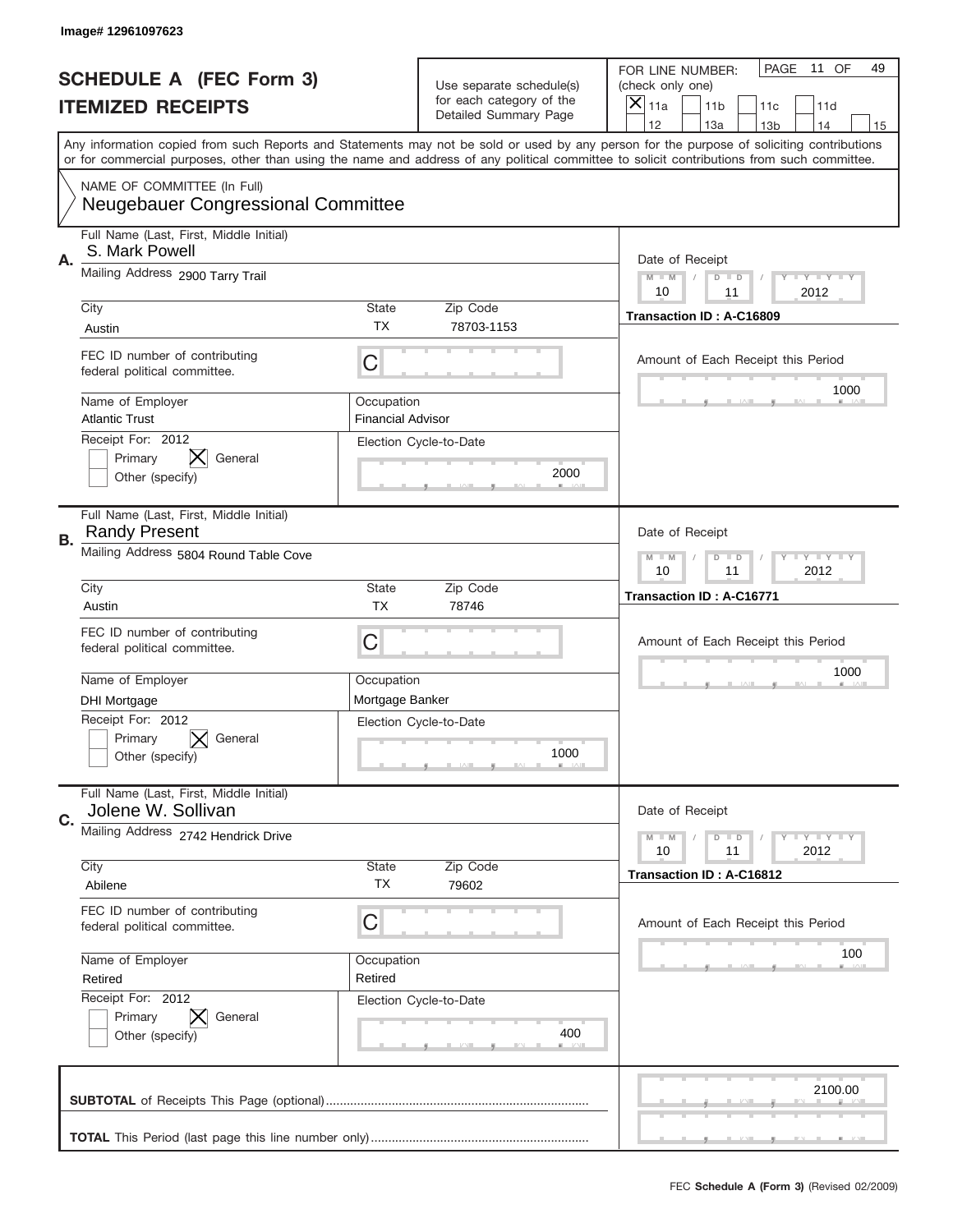|    | Image# 12961097624                                                       |                               |                                                   |                                                                                                                                                                                                                                                                                         |
|----|--------------------------------------------------------------------------|-------------------------------|---------------------------------------------------|-----------------------------------------------------------------------------------------------------------------------------------------------------------------------------------------------------------------------------------------------------------------------------------------|
|    | <b>SCHEDULE A (FEC Form 3)</b>                                           |                               | Use separate schedule(s)                          | PAGE<br>12 OF<br>49<br>FOR LINE NUMBER:<br>(check only one)                                                                                                                                                                                                                             |
|    | <b>ITEMIZED RECEIPTS</b>                                                 |                               | for each category of the<br>Detailed Summary Page | ×<br>11a<br>11 <sub>b</sub><br>11c<br>11d                                                                                                                                                                                                                                               |
|    |                                                                          |                               |                                                   | 12<br>13a<br>14<br>13 <sub>b</sub><br>15                                                                                                                                                                                                                                                |
|    |                                                                          |                               |                                                   | Any information copied from such Reports and Statements may not be sold or used by any person for the purpose of soliciting contributions<br>or for commercial purposes, other than using the name and address of any political committee to solicit contributions from such committee. |
|    | NAME OF COMMITTEE (In Full)<br><b>Neugebauer Congressional Committee</b> |                               |                                                   |                                                                                                                                                                                                                                                                                         |
| Α. | Full Name (Last, First, Middle Initial)<br>S. Van Stewart                |                               |                                                   | Date of Receipt                                                                                                                                                                                                                                                                         |
|    | Mailing Address 218 Canyon Drive                                         |                               |                                                   | $M$ $M$<br><b>LYLYLY</b><br>$D$ $D$<br>2012<br>10<br>11                                                                                                                                                                                                                                 |
|    | City<br>San Antonio                                                      | State<br><b>TX</b>            | Zip Code<br>78209                                 | Transaction ID: A-C16803                                                                                                                                                                                                                                                                |
|    | FEC ID number of contributing<br>federal political committee.            | C                             |                                                   | Amount of Each Receipt this Period<br>1000                                                                                                                                                                                                                                              |
|    | Name of Employer<br><b>SWBC Mortgage Corporation</b>                     | Occupation<br>Mortgage Banker |                                                   |                                                                                                                                                                                                                                                                                         |
|    | Receipt For: 2012<br>Primary<br>General<br>Other (specify)               |                               | Election Cycle-to-Date<br>1000                    |                                                                                                                                                                                                                                                                                         |
| В. | Full Name (Last, First, Middle Initial)<br><b>Susan Stewart</b>          |                               |                                                   | Date of Receipt                                                                                                                                                                                                                                                                         |
|    | Mailing Address 218 Canyon Drive                                         |                               |                                                   | <b>LY LY LY</b><br>$M - M$<br>$D$ $D$<br>10<br>11<br>2012                                                                                                                                                                                                                               |
|    | City                                                                     | State                         | Zip Code                                          | Transaction ID: A-C16802                                                                                                                                                                                                                                                                |
|    | San Antonio                                                              | <b>TX</b>                     | 78209                                             |                                                                                                                                                                                                                                                                                         |
|    | FEC ID number of contributing                                            | C                             |                                                   | Amount of Each Receipt this Period                                                                                                                                                                                                                                                      |
|    | federal political committee.                                             |                               |                                                   |                                                                                                                                                                                                                                                                                         |
|    | Name of Employer                                                         | Occupation                    |                                                   | 1000                                                                                                                                                                                                                                                                                    |
|    | <b>SWBC Mortgage Corporation</b>                                         | Mortgage Banker               |                                                   |                                                                                                                                                                                                                                                                                         |
|    | Receipt For: 2012<br>General<br>Primary<br>Other (specify)               |                               | Election Cycle-to-Date<br>1000                    |                                                                                                                                                                                                                                                                                         |
|    | Full Name (Last, First, Middle Initial)<br>Edward E. Whitacre Jr.        |                               |                                                   | Date of Receipt                                                                                                                                                                                                                                                                         |
| C. | Mailing Address 745 East Mulberry Avenue<br>Suite 475                    |                               |                                                   | $T + Y = Y + Y$<br>$M - M$<br>$D$ $D$<br>2012<br>10<br>11                                                                                                                                                                                                                               |
|    | City<br>San Antonio                                                      | State<br><b>TX</b>            | Zip Code<br>78212                                 | Transaction ID: A-C16804                                                                                                                                                                                                                                                                |
|    | FEC ID number of contributing<br>federal political committee.            | C                             |                                                   | Amount of Each Receipt this Period                                                                                                                                                                                                                                                      |
|    | Name of Employer                                                         | Occupation                    |                                                   | 500                                                                                                                                                                                                                                                                                     |
|    | AT&T                                                                     | <b>Chairman Emeritus</b>      |                                                   |                                                                                                                                                                                                                                                                                         |
|    | Receipt For: 2012<br>Primary<br>General<br>Other (specify)               |                               | Election Cycle-to-Date<br>1500                    |                                                                                                                                                                                                                                                                                         |
|    |                                                                          |                               |                                                   | 2500.00                                                                                                                                                                                                                                                                                 |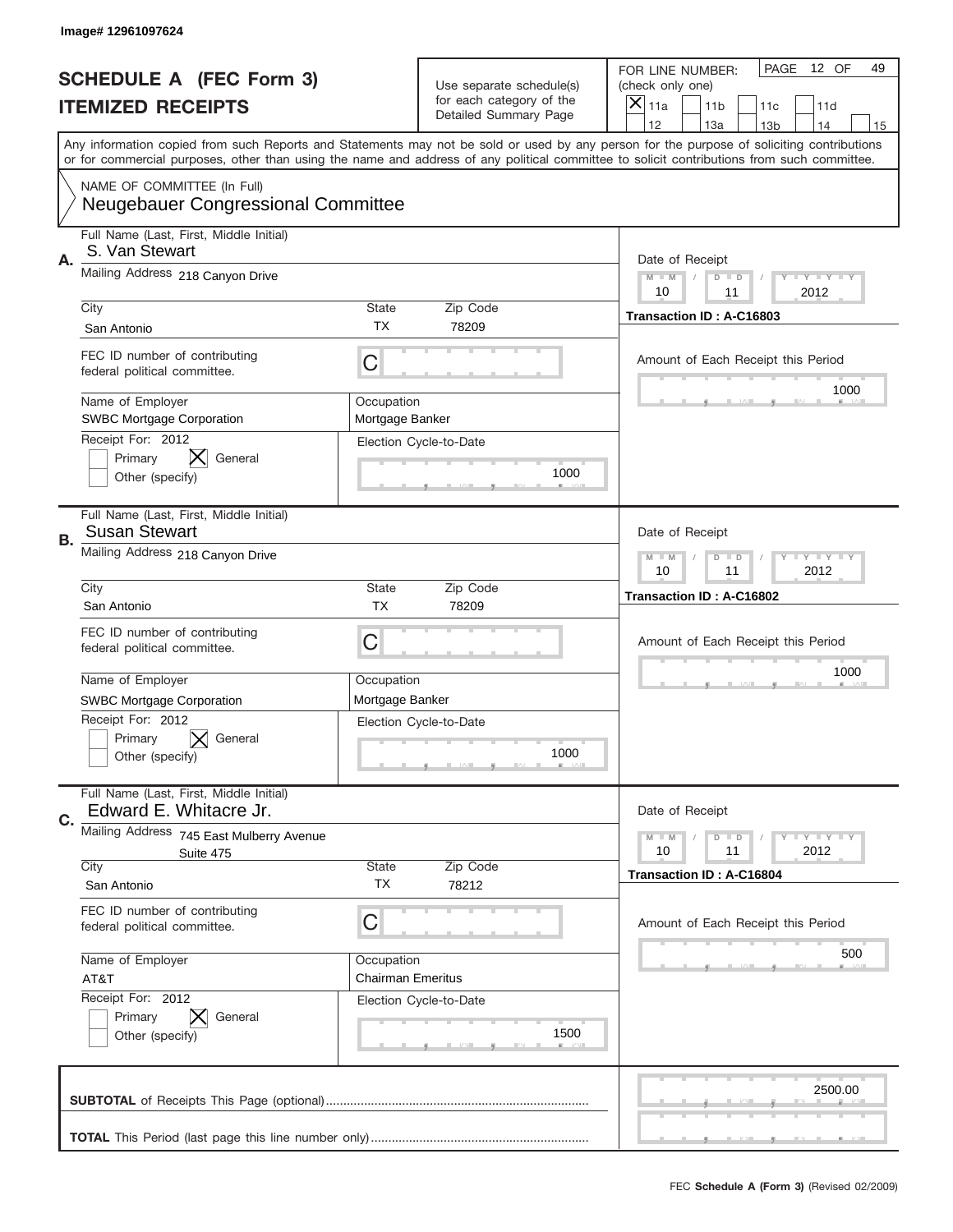|    | Image# 12961097625                                                                                     |                                                                                      |                                                                               |                                                                                                                                                                                                                                                                                         |
|----|--------------------------------------------------------------------------------------------------------|--------------------------------------------------------------------------------------|-------------------------------------------------------------------------------|-----------------------------------------------------------------------------------------------------------------------------------------------------------------------------------------------------------------------------------------------------------------------------------------|
|    | <b>SCHEDULE A (FEC Form 3)</b><br><b>ITEMIZED RECEIPTS</b>                                             |                                                                                      | Use separate schedule(s)<br>for each category of the<br>Detailed Summary Page | PAGE 13 OF<br>49<br>FOR LINE NUMBER:<br>(check only one)<br>$\times$<br>11a<br>11 <sub>b</sub><br>11c<br>11d<br>12<br>13a<br>13 <sub>b</sub><br>14<br>15                                                                                                                                |
|    |                                                                                                        |                                                                                      |                                                                               | Any information copied from such Reports and Statements may not be sold or used by any person for the purpose of soliciting contributions<br>or for commercial purposes, other than using the name and address of any political committee to solicit contributions from such committee. |
|    | NAME OF COMMITTEE (In Full)<br><b>Neugebauer Congressional Committee</b>                               |                                                                                      |                                                                               |                                                                                                                                                                                                                                                                                         |
| А. | Full Name (Last, First, Middle Initial)<br>Chas S. Middleton & Son<br>Mailing Address 1507 13th Street | Date of Receipt<br>$Y - Y - Y - Y - I - Y$<br>$M - M$<br>$D$ $D$<br>10<br>2012<br>17 |                                                                               |                                                                                                                                                                                                                                                                                         |
|    | City                                                                                                   | State<br>ТX                                                                          | Zip Code<br>79401                                                             | <b>Transaction ID: A-C16824</b>                                                                                                                                                                                                                                                         |
|    | Lubbock<br>FEC ID number of contributing<br>federal political committee.                               | С                                                                                    |                                                                               | Amount of Each Receipt this Period                                                                                                                                                                                                                                                      |
|    | Name of Employer                                                                                       | Occupation                                                                           |                                                                               | 250<br>SEE MEMO ITEM/ Verified Sole Proprietor                                                                                                                                                                                                                                          |
|    | Receipt For: 2012<br>Primary<br>General<br>Other (specify)                                             |                                                                                      | Election Cycle-to-Date<br>500                                                 | Contribution from Partnership. Partners exceeding<br>reporting threshold itemized as memos.                                                                                                                                                                                             |
| В. | Full Name (Last, First, Middle Initial)<br>Sam Middleton                                               | Date of Receipt                                                                      |                                                                               |                                                                                                                                                                                                                                                                                         |
|    | Mailing Address 1507 13th Street                                                                       | <b>TAYLY TAY</b><br>$M - M$<br>$D$ $D$<br>10<br>17<br>2012                           |                                                                               |                                                                                                                                                                                                                                                                                         |
|    | City<br>Lubbock                                                                                        | State<br><b>TX</b>                                                                   | Zip Code<br>79401                                                             | <b>Transaction ID: A-PI97</b>                                                                                                                                                                                                                                                           |
|    | FEC ID number of contributing<br>federal political committee.                                          | С                                                                                    |                                                                               | Amount of Each Receipt this Period                                                                                                                                                                                                                                                      |
|    | Name of Employer                                                                                       | Occupation                                                                           |                                                                               | 250                                                                                                                                                                                                                                                                                     |
|    | Chas S. Middleton & Son<br>Receipt For: 2012<br>General<br>Primary<br>Other (specify)                  | Owner                                                                                | Election Cycle-to-Date<br>375                                                 | SEE MEMO ITEM/ Verified Sole Proprietor<br>[MEMO ITEM]<br>Partnership Itemization Memo                                                                                                                                                                                                  |
| C. | Full Name (Last, First, Middle Initial)<br>Law Offices of Sam J. Chase                                 |                                                                                      |                                                                               | Date of Receipt                                                                                                                                                                                                                                                                         |
|    | Mailing Address PO Box 726<br>City                                                                     | State                                                                                | Zip Code                                                                      | $T - Y$ $T - Y$ $T - Y$<br>$M - M$<br>$D$ $D$<br>2012<br>10<br>17                                                                                                                                                                                                                       |
|    | Abilene                                                                                                | ТX                                                                                   | 79604-0726                                                                    | Transaction ID: A-C16822                                                                                                                                                                                                                                                                |
|    | FEC ID number of contributing<br>federal political committee.                                          | C                                                                                    |                                                                               | Amount of Each Receipt this Period                                                                                                                                                                                                                                                      |
|    | Name of Employer                                                                                       | Occupation                                                                           |                                                                               | 250<br>SEE MEMO ITEM/ Verified Non-Corporate                                                                                                                                                                                                                                            |
|    | Receipt For: 2012<br>Primary<br>General<br>Other (specify)                                             |                                                                                      | Election Cycle-to-Date<br>250                                                 | Contribution from Partnership. Partners exceeding<br>reporting threshold itemized as memos.                                                                                                                                                                                             |
|    |                                                                                                        |                                                                                      |                                                                               | 500.00                                                                                                                                                                                                                                                                                  |
|    |                                                                                                        |                                                                                      |                                                                               |                                                                                                                                                                                                                                                                                         |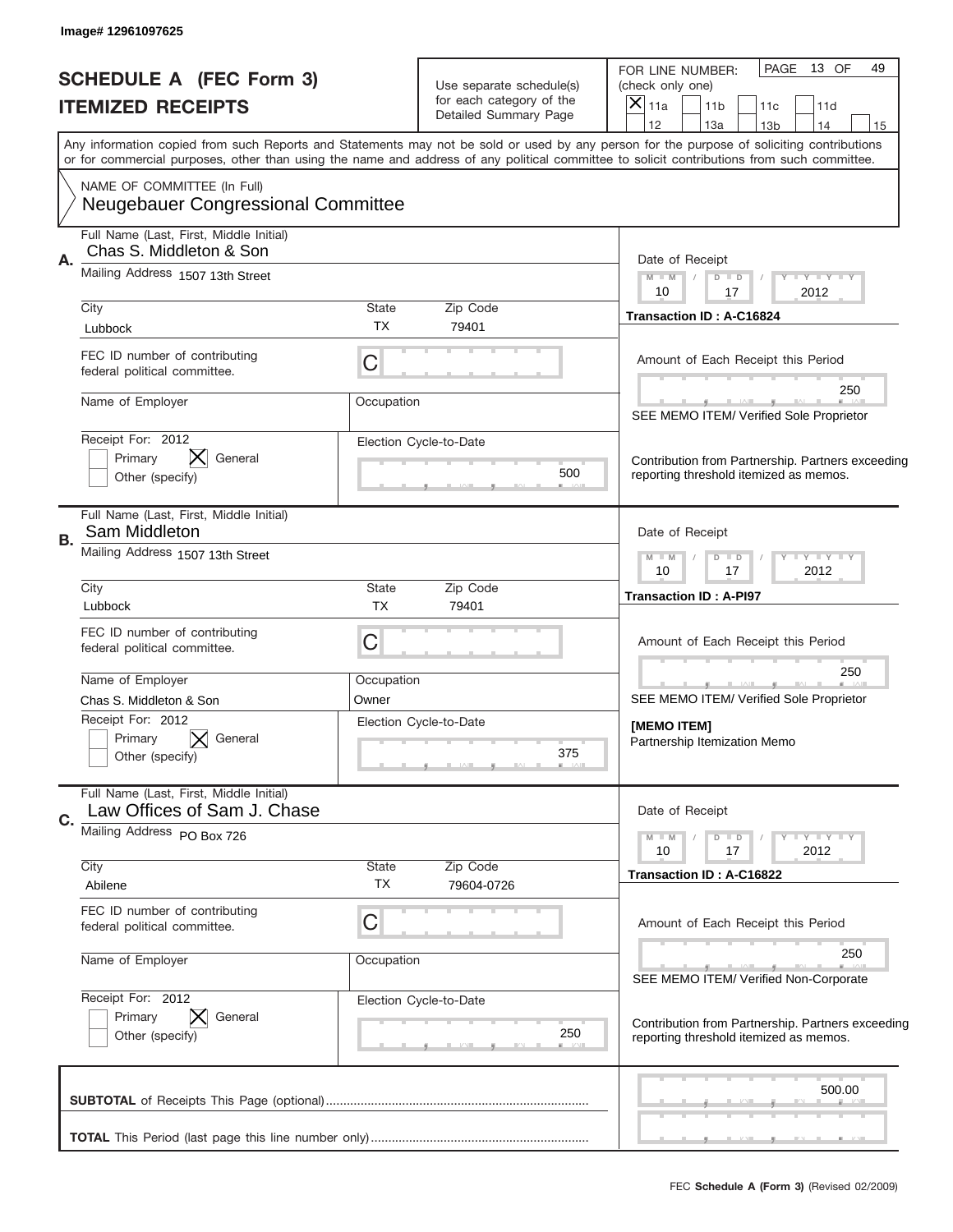| PAGE<br>14 OF<br>49<br>FOR LINE NUMBER:<br><b>SCHEDULE A (FEC Form 3)</b><br>Use separate schedule(s)<br>(check only one)<br>for each category of the<br>×<br><b>ITEMIZED RECEIPTS</b><br>11a<br>11 <sub>b</sub><br>11c<br>11d<br>Detailed Summary Page<br>12<br>13a<br>14<br>13 <sub>b</sub><br>15<br>Any information copied from such Reports and Statements may not be sold or used by any person for the purpose of soliciting contributions<br>or for commercial purposes, other than using the name and address of any political committee to solicit contributions from such committee.<br>NAME OF COMMITTEE (In Full)<br><b>Neugebauer Congressional Committee</b><br>Full Name (Last, First, Middle Initial)<br>Sam Chase<br>Α.<br>Date of Receipt<br>Mailing Address PO Box 726<br>$M - M$<br><b>LEY LEY LEY</b><br>$D$ $D$<br>10<br>2012<br>17<br>City<br>State<br>Zip Code<br><b>Transaction ID: A-PI96</b><br>TX<br>79604-0726<br>Abilene<br>FEC ID number of contributing<br>C<br>Amount of Each Receipt this Period<br>federal political committee.<br>250<br>Name of Employer<br>Occupation<br>SEE MEMO ITEM/ Verified Non-Corporate<br>Law Offices of Sam Chase<br>Owner<br>Receipt For: 2012<br>Election Cycle-to-Date<br>[MEMO ITEM]<br>⋉<br>Primary<br>General<br>Partnership Itemization Memo<br>500<br>Other (specify)<br>Full Name (Last, First, Middle Initial)<br>Judith A. Belanger<br>Date of Receipt<br>В.<br>Mailing Address 2411 Wordworth Street<br>$D$ $D$<br><b>LYLYLY</b><br>$M - M$<br>10<br>17<br>2012<br>City<br>State<br>Zip Code<br>Transaction ID: A-C16845<br><b>TX</b><br>77030<br>Houston<br>FEC ID number of contributing<br>C<br>Amount of Each Receipt this Period<br>federal political committee.<br>1500<br>Name of Employer<br>Occupation<br>Mortgage Banker<br>Cornerstone Mortgage<br>Receipt For: 2012<br>Election Cycle-to-Date<br>General<br>Primary<br>1500<br>Other (specify)<br>Full Name (Last, First, Middle Initial)<br><b>Richard M. Bennett</b><br>Date of Receipt<br>C.<br>Mailing Address 5405 19th Street<br>$D$ $D$<br><b>LYLYLY</b><br>$M - M$<br>17<br>2012<br>10<br>City<br>Zip Code<br>State<br>Transaction ID: A-C16777<br>TX<br>Lubbock<br>79407-2105<br>FEC ID number of contributing<br>C<br>Amount of Each Receipt this Period<br>federal political committee.<br>200<br>Name of Employer<br>Occupation<br>All Saints Episcopal School<br>Headmaster<br>Receipt For: 2012<br>Election Cycle-to-Date<br>Primary<br>General<br>400<br>Other (specify)<br>1700.00 |  | Image# 12961097626 |  |  |  |
|-------------------------------------------------------------------------------------------------------------------------------------------------------------------------------------------------------------------------------------------------------------------------------------------------------------------------------------------------------------------------------------------------------------------------------------------------------------------------------------------------------------------------------------------------------------------------------------------------------------------------------------------------------------------------------------------------------------------------------------------------------------------------------------------------------------------------------------------------------------------------------------------------------------------------------------------------------------------------------------------------------------------------------------------------------------------------------------------------------------------------------------------------------------------------------------------------------------------------------------------------------------------------------------------------------------------------------------------------------------------------------------------------------------------------------------------------------------------------------------------------------------------------------------------------------------------------------------------------------------------------------------------------------------------------------------------------------------------------------------------------------------------------------------------------------------------------------------------------------------------------------------------------------------------------------------------------------------------------------------------------------------------------------------------------------------------------------------------------------------------------------------------------------------------------------------------------------------------------------------------------------------------------------------------------------------------------------------------------------------------------------------------------------------------------------------------------------------------------------------------------------------------------------------------|--|--------------------|--|--|--|
|                                                                                                                                                                                                                                                                                                                                                                                                                                                                                                                                                                                                                                                                                                                                                                                                                                                                                                                                                                                                                                                                                                                                                                                                                                                                                                                                                                                                                                                                                                                                                                                                                                                                                                                                                                                                                                                                                                                                                                                                                                                                                                                                                                                                                                                                                                                                                                                                                                                                                                                                           |  |                    |  |  |  |
|                                                                                                                                                                                                                                                                                                                                                                                                                                                                                                                                                                                                                                                                                                                                                                                                                                                                                                                                                                                                                                                                                                                                                                                                                                                                                                                                                                                                                                                                                                                                                                                                                                                                                                                                                                                                                                                                                                                                                                                                                                                                                                                                                                                                                                                                                                                                                                                                                                                                                                                                           |  |                    |  |  |  |
|                                                                                                                                                                                                                                                                                                                                                                                                                                                                                                                                                                                                                                                                                                                                                                                                                                                                                                                                                                                                                                                                                                                                                                                                                                                                                                                                                                                                                                                                                                                                                                                                                                                                                                                                                                                                                                                                                                                                                                                                                                                                                                                                                                                                                                                                                                                                                                                                                                                                                                                                           |  |                    |  |  |  |
|                                                                                                                                                                                                                                                                                                                                                                                                                                                                                                                                                                                                                                                                                                                                                                                                                                                                                                                                                                                                                                                                                                                                                                                                                                                                                                                                                                                                                                                                                                                                                                                                                                                                                                                                                                                                                                                                                                                                                                                                                                                                                                                                                                                                                                                                                                                                                                                                                                                                                                                                           |  |                    |  |  |  |
|                                                                                                                                                                                                                                                                                                                                                                                                                                                                                                                                                                                                                                                                                                                                                                                                                                                                                                                                                                                                                                                                                                                                                                                                                                                                                                                                                                                                                                                                                                                                                                                                                                                                                                                                                                                                                                                                                                                                                                                                                                                                                                                                                                                                                                                                                                                                                                                                                                                                                                                                           |  |                    |  |  |  |
|                                                                                                                                                                                                                                                                                                                                                                                                                                                                                                                                                                                                                                                                                                                                                                                                                                                                                                                                                                                                                                                                                                                                                                                                                                                                                                                                                                                                                                                                                                                                                                                                                                                                                                                                                                                                                                                                                                                                                                                                                                                                                                                                                                                                                                                                                                                                                                                                                                                                                                                                           |  |                    |  |  |  |
|                                                                                                                                                                                                                                                                                                                                                                                                                                                                                                                                                                                                                                                                                                                                                                                                                                                                                                                                                                                                                                                                                                                                                                                                                                                                                                                                                                                                                                                                                                                                                                                                                                                                                                                                                                                                                                                                                                                                                                                                                                                                                                                                                                                                                                                                                                                                                                                                                                                                                                                                           |  |                    |  |  |  |
|                                                                                                                                                                                                                                                                                                                                                                                                                                                                                                                                                                                                                                                                                                                                                                                                                                                                                                                                                                                                                                                                                                                                                                                                                                                                                                                                                                                                                                                                                                                                                                                                                                                                                                                                                                                                                                                                                                                                                                                                                                                                                                                                                                                                                                                                                                                                                                                                                                                                                                                                           |  |                    |  |  |  |
|                                                                                                                                                                                                                                                                                                                                                                                                                                                                                                                                                                                                                                                                                                                                                                                                                                                                                                                                                                                                                                                                                                                                                                                                                                                                                                                                                                                                                                                                                                                                                                                                                                                                                                                                                                                                                                                                                                                                                                                                                                                                                                                                                                                                                                                                                                                                                                                                                                                                                                                                           |  |                    |  |  |  |
|                                                                                                                                                                                                                                                                                                                                                                                                                                                                                                                                                                                                                                                                                                                                                                                                                                                                                                                                                                                                                                                                                                                                                                                                                                                                                                                                                                                                                                                                                                                                                                                                                                                                                                                                                                                                                                                                                                                                                                                                                                                                                                                                                                                                                                                                                                                                                                                                                                                                                                                                           |  |                    |  |  |  |
|                                                                                                                                                                                                                                                                                                                                                                                                                                                                                                                                                                                                                                                                                                                                                                                                                                                                                                                                                                                                                                                                                                                                                                                                                                                                                                                                                                                                                                                                                                                                                                                                                                                                                                                                                                                                                                                                                                                                                                                                                                                                                                                                                                                                                                                                                                                                                                                                                                                                                                                                           |  |                    |  |  |  |
|                                                                                                                                                                                                                                                                                                                                                                                                                                                                                                                                                                                                                                                                                                                                                                                                                                                                                                                                                                                                                                                                                                                                                                                                                                                                                                                                                                                                                                                                                                                                                                                                                                                                                                                                                                                                                                                                                                                                                                                                                                                                                                                                                                                                                                                                                                                                                                                                                                                                                                                                           |  |                    |  |  |  |
|                                                                                                                                                                                                                                                                                                                                                                                                                                                                                                                                                                                                                                                                                                                                                                                                                                                                                                                                                                                                                                                                                                                                                                                                                                                                                                                                                                                                                                                                                                                                                                                                                                                                                                                                                                                                                                                                                                                                                                                                                                                                                                                                                                                                                                                                                                                                                                                                                                                                                                                                           |  |                    |  |  |  |
|                                                                                                                                                                                                                                                                                                                                                                                                                                                                                                                                                                                                                                                                                                                                                                                                                                                                                                                                                                                                                                                                                                                                                                                                                                                                                                                                                                                                                                                                                                                                                                                                                                                                                                                                                                                                                                                                                                                                                                                                                                                                                                                                                                                                                                                                                                                                                                                                                                                                                                                                           |  |                    |  |  |  |
|                                                                                                                                                                                                                                                                                                                                                                                                                                                                                                                                                                                                                                                                                                                                                                                                                                                                                                                                                                                                                                                                                                                                                                                                                                                                                                                                                                                                                                                                                                                                                                                                                                                                                                                                                                                                                                                                                                                                                                                                                                                                                                                                                                                                                                                                                                                                                                                                                                                                                                                                           |  |                    |  |  |  |
|                                                                                                                                                                                                                                                                                                                                                                                                                                                                                                                                                                                                                                                                                                                                                                                                                                                                                                                                                                                                                                                                                                                                                                                                                                                                                                                                                                                                                                                                                                                                                                                                                                                                                                                                                                                                                                                                                                                                                                                                                                                                                                                                                                                                                                                                                                                                                                                                                                                                                                                                           |  |                    |  |  |  |
|                                                                                                                                                                                                                                                                                                                                                                                                                                                                                                                                                                                                                                                                                                                                                                                                                                                                                                                                                                                                                                                                                                                                                                                                                                                                                                                                                                                                                                                                                                                                                                                                                                                                                                                                                                                                                                                                                                                                                                                                                                                                                                                                                                                                                                                                                                                                                                                                                                                                                                                                           |  |                    |  |  |  |
|                                                                                                                                                                                                                                                                                                                                                                                                                                                                                                                                                                                                                                                                                                                                                                                                                                                                                                                                                                                                                                                                                                                                                                                                                                                                                                                                                                                                                                                                                                                                                                                                                                                                                                                                                                                                                                                                                                                                                                                                                                                                                                                                                                                                                                                                                                                                                                                                                                                                                                                                           |  |                    |  |  |  |
|                                                                                                                                                                                                                                                                                                                                                                                                                                                                                                                                                                                                                                                                                                                                                                                                                                                                                                                                                                                                                                                                                                                                                                                                                                                                                                                                                                                                                                                                                                                                                                                                                                                                                                                                                                                                                                                                                                                                                                                                                                                                                                                                                                                                                                                                                                                                                                                                                                                                                                                                           |  |                    |  |  |  |
|                                                                                                                                                                                                                                                                                                                                                                                                                                                                                                                                                                                                                                                                                                                                                                                                                                                                                                                                                                                                                                                                                                                                                                                                                                                                                                                                                                                                                                                                                                                                                                                                                                                                                                                                                                                                                                                                                                                                                                                                                                                                                                                                                                                                                                                                                                                                                                                                                                                                                                                                           |  |                    |  |  |  |
|                                                                                                                                                                                                                                                                                                                                                                                                                                                                                                                                                                                                                                                                                                                                                                                                                                                                                                                                                                                                                                                                                                                                                                                                                                                                                                                                                                                                                                                                                                                                                                                                                                                                                                                                                                                                                                                                                                                                                                                                                                                                                                                                                                                                                                                                                                                                                                                                                                                                                                                                           |  |                    |  |  |  |
|                                                                                                                                                                                                                                                                                                                                                                                                                                                                                                                                                                                                                                                                                                                                                                                                                                                                                                                                                                                                                                                                                                                                                                                                                                                                                                                                                                                                                                                                                                                                                                                                                                                                                                                                                                                                                                                                                                                                                                                                                                                                                                                                                                                                                                                                                                                                                                                                                                                                                                                                           |  |                    |  |  |  |
|                                                                                                                                                                                                                                                                                                                                                                                                                                                                                                                                                                                                                                                                                                                                                                                                                                                                                                                                                                                                                                                                                                                                                                                                                                                                                                                                                                                                                                                                                                                                                                                                                                                                                                                                                                                                                                                                                                                                                                                                                                                                                                                                                                                                                                                                                                                                                                                                                                                                                                                                           |  |                    |  |  |  |
|                                                                                                                                                                                                                                                                                                                                                                                                                                                                                                                                                                                                                                                                                                                                                                                                                                                                                                                                                                                                                                                                                                                                                                                                                                                                                                                                                                                                                                                                                                                                                                                                                                                                                                                                                                                                                                                                                                                                                                                                                                                                                                                                                                                                                                                                                                                                                                                                                                                                                                                                           |  |                    |  |  |  |
|                                                                                                                                                                                                                                                                                                                                                                                                                                                                                                                                                                                                                                                                                                                                                                                                                                                                                                                                                                                                                                                                                                                                                                                                                                                                                                                                                                                                                                                                                                                                                                                                                                                                                                                                                                                                                                                                                                                                                                                                                                                                                                                                                                                                                                                                                                                                                                                                                                                                                                                                           |  |                    |  |  |  |
|                                                                                                                                                                                                                                                                                                                                                                                                                                                                                                                                                                                                                                                                                                                                                                                                                                                                                                                                                                                                                                                                                                                                                                                                                                                                                                                                                                                                                                                                                                                                                                                                                                                                                                                                                                                                                                                                                                                                                                                                                                                                                                                                                                                                                                                                                                                                                                                                                                                                                                                                           |  |                    |  |  |  |
|                                                                                                                                                                                                                                                                                                                                                                                                                                                                                                                                                                                                                                                                                                                                                                                                                                                                                                                                                                                                                                                                                                                                                                                                                                                                                                                                                                                                                                                                                                                                                                                                                                                                                                                                                                                                                                                                                                                                                                                                                                                                                                                                                                                                                                                                                                                                                                                                                                                                                                                                           |  |                    |  |  |  |
|                                                                                                                                                                                                                                                                                                                                                                                                                                                                                                                                                                                                                                                                                                                                                                                                                                                                                                                                                                                                                                                                                                                                                                                                                                                                                                                                                                                                                                                                                                                                                                                                                                                                                                                                                                                                                                                                                                                                                                                                                                                                                                                                                                                                                                                                                                                                                                                                                                                                                                                                           |  |                    |  |  |  |
|                                                                                                                                                                                                                                                                                                                                                                                                                                                                                                                                                                                                                                                                                                                                                                                                                                                                                                                                                                                                                                                                                                                                                                                                                                                                                                                                                                                                                                                                                                                                                                                                                                                                                                                                                                                                                                                                                                                                                                                                                                                                                                                                                                                                                                                                                                                                                                                                                                                                                                                                           |  |                    |  |  |  |
|                                                                                                                                                                                                                                                                                                                                                                                                                                                                                                                                                                                                                                                                                                                                                                                                                                                                                                                                                                                                                                                                                                                                                                                                                                                                                                                                                                                                                                                                                                                                                                                                                                                                                                                                                                                                                                                                                                                                                                                                                                                                                                                                                                                                                                                                                                                                                                                                                                                                                                                                           |  |                    |  |  |  |
|                                                                                                                                                                                                                                                                                                                                                                                                                                                                                                                                                                                                                                                                                                                                                                                                                                                                                                                                                                                                                                                                                                                                                                                                                                                                                                                                                                                                                                                                                                                                                                                                                                                                                                                                                                                                                                                                                                                                                                                                                                                                                                                                                                                                                                                                                                                                                                                                                                                                                                                                           |  |                    |  |  |  |
|                                                                                                                                                                                                                                                                                                                                                                                                                                                                                                                                                                                                                                                                                                                                                                                                                                                                                                                                                                                                                                                                                                                                                                                                                                                                                                                                                                                                                                                                                                                                                                                                                                                                                                                                                                                                                                                                                                                                                                                                                                                                                                                                                                                                                                                                                                                                                                                                                                                                                                                                           |  |                    |  |  |  |
|                                                                                                                                                                                                                                                                                                                                                                                                                                                                                                                                                                                                                                                                                                                                                                                                                                                                                                                                                                                                                                                                                                                                                                                                                                                                                                                                                                                                                                                                                                                                                                                                                                                                                                                                                                                                                                                                                                                                                                                                                                                                                                                                                                                                                                                                                                                                                                                                                                                                                                                                           |  |                    |  |  |  |
|                                                                                                                                                                                                                                                                                                                                                                                                                                                                                                                                                                                                                                                                                                                                                                                                                                                                                                                                                                                                                                                                                                                                                                                                                                                                                                                                                                                                                                                                                                                                                                                                                                                                                                                                                                                                                                                                                                                                                                                                                                                                                                                                                                                                                                                                                                                                                                                                                                                                                                                                           |  |                    |  |  |  |
|                                                                                                                                                                                                                                                                                                                                                                                                                                                                                                                                                                                                                                                                                                                                                                                                                                                                                                                                                                                                                                                                                                                                                                                                                                                                                                                                                                                                                                                                                                                                                                                                                                                                                                                                                                                                                                                                                                                                                                                                                                                                                                                                                                                                                                                                                                                                                                                                                                                                                                                                           |  |                    |  |  |  |
|                                                                                                                                                                                                                                                                                                                                                                                                                                                                                                                                                                                                                                                                                                                                                                                                                                                                                                                                                                                                                                                                                                                                                                                                                                                                                                                                                                                                                                                                                                                                                                                                                                                                                                                                                                                                                                                                                                                                                                                                                                                                                                                                                                                                                                                                                                                                                                                                                                                                                                                                           |  |                    |  |  |  |
|                                                                                                                                                                                                                                                                                                                                                                                                                                                                                                                                                                                                                                                                                                                                                                                                                                                                                                                                                                                                                                                                                                                                                                                                                                                                                                                                                                                                                                                                                                                                                                                                                                                                                                                                                                                                                                                                                                                                                                                                                                                                                                                                                                                                                                                                                                                                                                                                                                                                                                                                           |  |                    |  |  |  |
|                                                                                                                                                                                                                                                                                                                                                                                                                                                                                                                                                                                                                                                                                                                                                                                                                                                                                                                                                                                                                                                                                                                                                                                                                                                                                                                                                                                                                                                                                                                                                                                                                                                                                                                                                                                                                                                                                                                                                                                                                                                                                                                                                                                                                                                                                                                                                                                                                                                                                                                                           |  |                    |  |  |  |
|                                                                                                                                                                                                                                                                                                                                                                                                                                                                                                                                                                                                                                                                                                                                                                                                                                                                                                                                                                                                                                                                                                                                                                                                                                                                                                                                                                                                                                                                                                                                                                                                                                                                                                                                                                                                                                                                                                                                                                                                                                                                                                                                                                                                                                                                                                                                                                                                                                                                                                                                           |  |                    |  |  |  |
|                                                                                                                                                                                                                                                                                                                                                                                                                                                                                                                                                                                                                                                                                                                                                                                                                                                                                                                                                                                                                                                                                                                                                                                                                                                                                                                                                                                                                                                                                                                                                                                                                                                                                                                                                                                                                                                                                                                                                                                                                                                                                                                                                                                                                                                                                                                                                                                                                                                                                                                                           |  |                    |  |  |  |
|                                                                                                                                                                                                                                                                                                                                                                                                                                                                                                                                                                                                                                                                                                                                                                                                                                                                                                                                                                                                                                                                                                                                                                                                                                                                                                                                                                                                                                                                                                                                                                                                                                                                                                                                                                                                                                                                                                                                                                                                                                                                                                                                                                                                                                                                                                                                                                                                                                                                                                                                           |  |                    |  |  |  |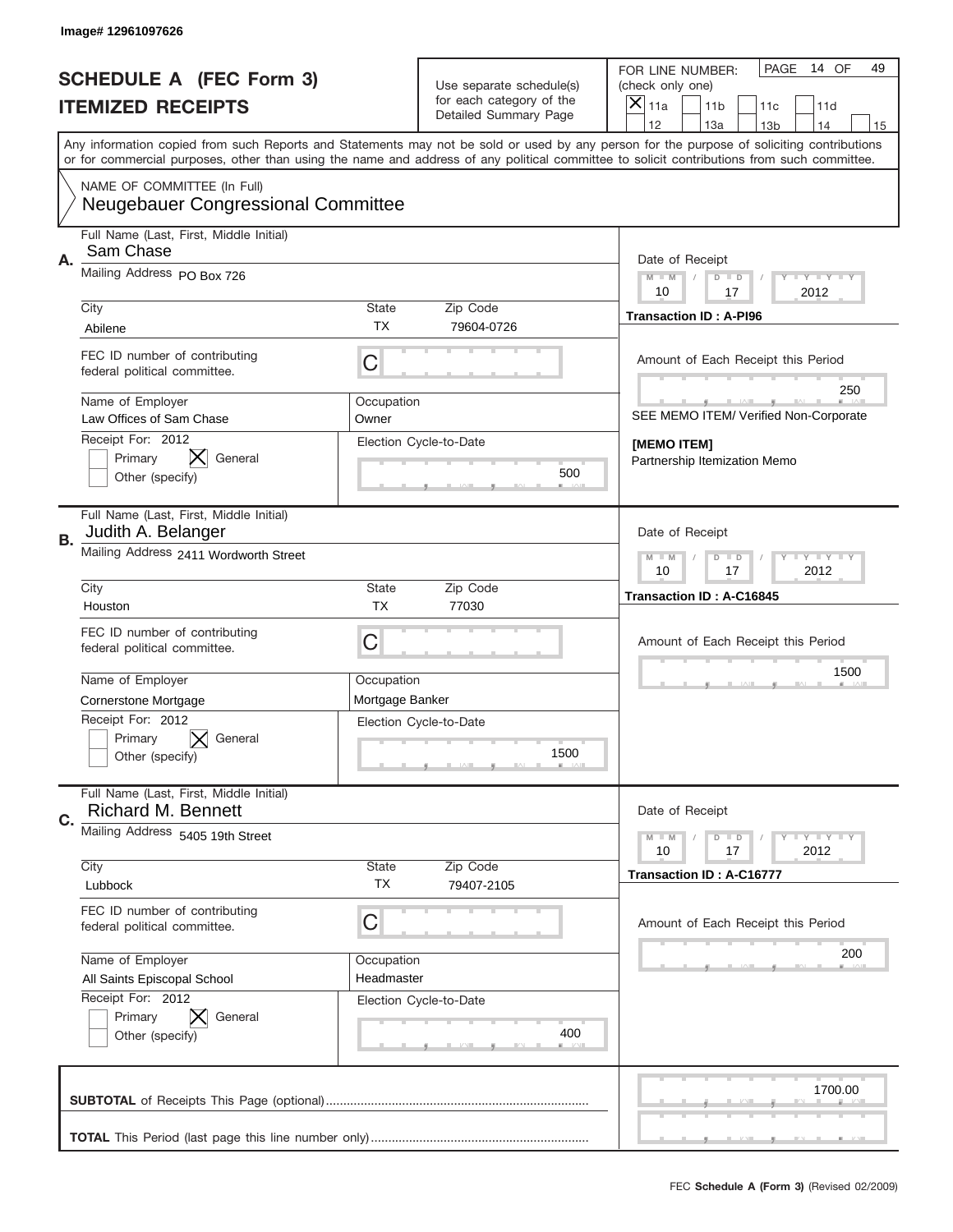|                          | Image# 12961097627                                                       |                                                                   |                                                   |                                                                                                                                                                                                                                                                                                                                     |
|--------------------------|--------------------------------------------------------------------------|-------------------------------------------------------------------|---------------------------------------------------|-------------------------------------------------------------------------------------------------------------------------------------------------------------------------------------------------------------------------------------------------------------------------------------------------------------------------------------|
|                          | <b>SCHEDULE A (FEC Form 3)</b>                                           |                                                                   | Use separate schedule(s)                          | PAGE<br>15 OF<br>49<br>FOR LINE NUMBER:<br>(check only one)                                                                                                                                                                                                                                                                         |
| <b>ITEMIZED RECEIPTS</b> |                                                                          |                                                                   | for each category of the<br>Detailed Summary Page | ×<br>11a<br>11 <sub>b</sub><br>11c<br>11d                                                                                                                                                                                                                                                                                           |
|                          |                                                                          |                                                                   |                                                   | 12<br>13a<br>14<br>13 <sub>b</sub><br>15<br>Any information copied from such Reports and Statements may not be sold or used by any person for the purpose of soliciting contributions<br>or for commercial purposes, other than using the name and address of any political committee to solicit contributions from such committee. |
|                          |                                                                          |                                                                   |                                                   |                                                                                                                                                                                                                                                                                                                                     |
|                          | NAME OF COMMITTEE (In Full)<br><b>Neugebauer Congressional Committee</b> |                                                                   |                                                   |                                                                                                                                                                                                                                                                                                                                     |
| Α.                       | Full Name (Last, First, Middle Initial)<br>Clifton A. Crabtree           |                                                                   |                                                   | Date of Receipt                                                                                                                                                                                                                                                                                                                     |
|                          | Mailing Address 2 Courtland Place                                        | $M$ $M$<br>Y I Y I Y I Y<br>$D$ $D$<br>2012<br>10<br>17           |                                                   |                                                                                                                                                                                                                                                                                                                                     |
|                          | City<br>Houston                                                          | State<br><b>TX</b>                                                | Zip Code<br>77006                                 | Transaction ID: A-C16843                                                                                                                                                                                                                                                                                                            |
|                          | FEC ID number of contributing<br>federal political committee.            | C                                                                 |                                                   | Amount of Each Receipt this Period                                                                                                                                                                                                                                                                                                  |
|                          | Name of Employer<br><b>First Continental Mortgage</b>                    | Occupation<br>Mortgage Banker                                     |                                                   | 500                                                                                                                                                                                                                                                                                                                                 |
|                          | Receipt For: 2012<br>Primary<br>General<br>Other (specify)               |                                                                   | Election Cycle-to-Date<br>500                     |                                                                                                                                                                                                                                                                                                                                     |
| В.                       | Full Name (Last, First, Middle Initial)<br>Richard W. Evans Jr.          |                                                                   |                                                   | Date of Receipt                                                                                                                                                                                                                                                                                                                     |
|                          | Mailing Address 315 Terrell Road                                         | $T$ $Y$ $T$ $Y$ $T$ $Y$<br>$D$ $D$<br>$M - M$<br>10<br>17<br>2012 |                                                   |                                                                                                                                                                                                                                                                                                                                     |
|                          | City<br>San Antonio                                                      | State<br><b>TX</b>                                                | Zip Code<br>78209                                 | Transaction ID: A-C16823                                                                                                                                                                                                                                                                                                            |
|                          | FEC ID number of contributing<br>federal political committee.            | C                                                                 |                                                   | Amount of Each Receipt this Period                                                                                                                                                                                                                                                                                                  |
|                          | Name of Employer                                                         | Occupation                                                        |                                                   | 1000                                                                                                                                                                                                                                                                                                                                |
|                          | Frost Bank<br>Receipt For: 2012                                          | Chairman                                                          |                                                   |                                                                                                                                                                                                                                                                                                                                     |
|                          | General<br>Primary<br>Other (specify)                                    |                                                                   | Election Cycle-to-Date<br>2000                    |                                                                                                                                                                                                                                                                                                                                     |
| C.                       | Full Name (Last, First, Middle Initial)<br>A. Timothy Fisher             |                                                                   |                                                   | Date of Receipt                                                                                                                                                                                                                                                                                                                     |
|                          | Mailing Address 6002 Rogerdale Road<br><b>Unit 125</b>                   |                                                                   |                                                   | Y FY FY FY<br>$M - M$<br>$D$ $D$<br>2012<br>10<br>17                                                                                                                                                                                                                                                                                |
|                          | City                                                                     | State                                                             | Zip Code                                          | Transaction ID: A-C16846                                                                                                                                                                                                                                                                                                            |
|                          | Houston                                                                  | <b>TX</b>                                                         | 77072                                             |                                                                                                                                                                                                                                                                                                                                     |
|                          | FEC ID number of contributing<br>federal political committee.            | C                                                                 |                                                   | Amount of Each Receipt this Period                                                                                                                                                                                                                                                                                                  |
|                          | Name of Employer                                                         | Occupation                                                        |                                                   | 1500                                                                                                                                                                                                                                                                                                                                |
|                          | <b>First Continental Mortgage</b><br>Receipt For: 2012                   | President                                                         | Election Cycle-to-Date                            |                                                                                                                                                                                                                                                                                                                                     |
|                          | Primary<br>General<br>Other (specify)                                    |                                                                   | 2500                                              |                                                                                                                                                                                                                                                                                                                                     |
|                          |                                                                          |                                                                   |                                                   | 3000.00                                                                                                                                                                                                                                                                                                                             |
|                          |                                                                          |                                                                   |                                                   |                                                                                                                                                                                                                                                                                                                                     |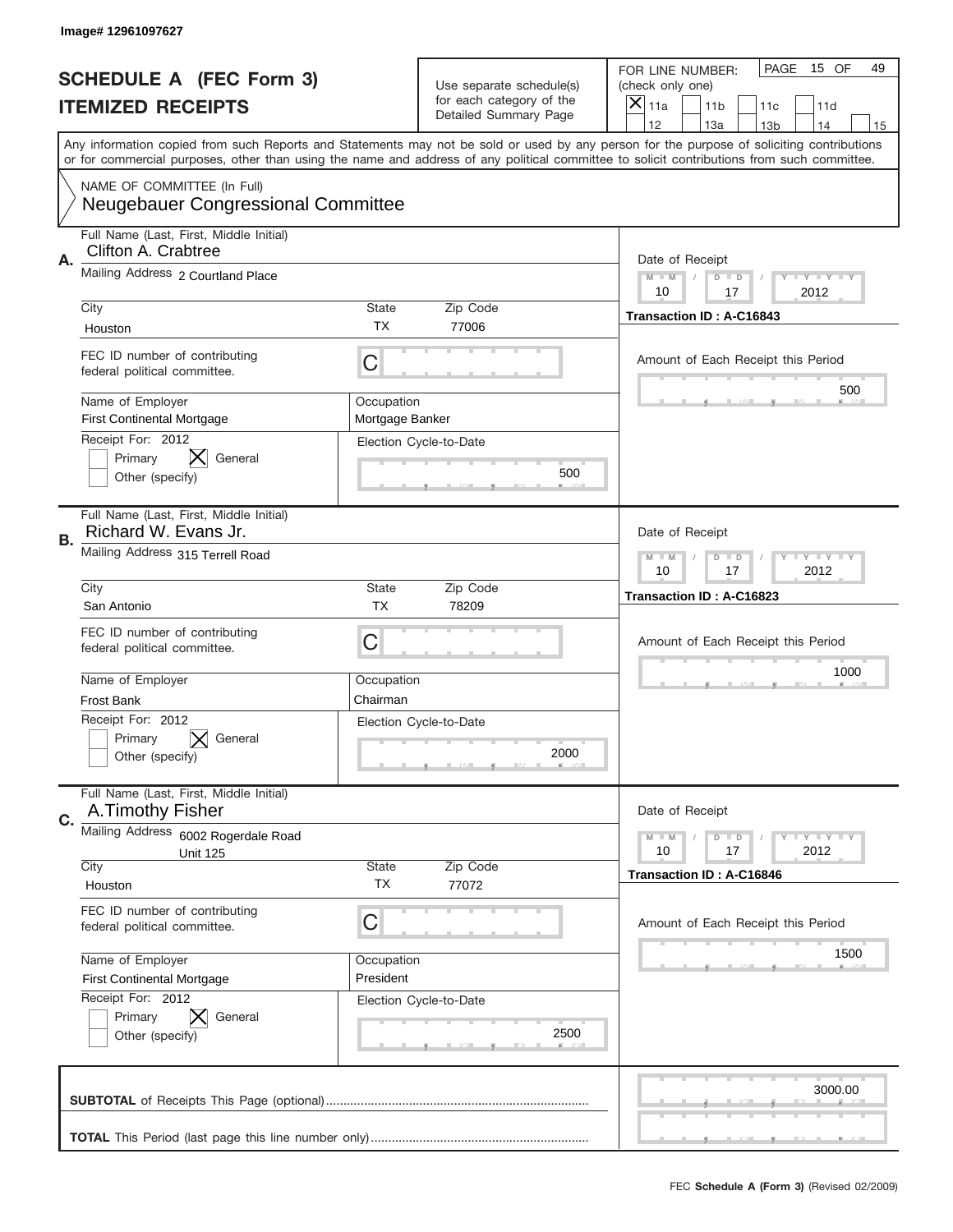|                          | Image# 12961097628                                                       |                                                                   |                                                   |                                                                                                                                                                                                                                                                                         |
|--------------------------|--------------------------------------------------------------------------|-------------------------------------------------------------------|---------------------------------------------------|-----------------------------------------------------------------------------------------------------------------------------------------------------------------------------------------------------------------------------------------------------------------------------------------|
|                          | <b>SCHEDULE A (FEC Form 3)</b>                                           |                                                                   | Use separate schedule(s)                          | PAGE<br>16 OF<br>49<br>FOR LINE NUMBER:<br>(check only one)                                                                                                                                                                                                                             |
| <b>ITEMIZED RECEIPTS</b> |                                                                          |                                                                   | for each category of the<br>Detailed Summary Page | $\times$<br>11a<br>11 <sub>b</sub><br>11c<br>11d                                                                                                                                                                                                                                        |
|                          |                                                                          |                                                                   |                                                   | 12<br>13a<br>14<br>13 <sub>b</sub><br>15                                                                                                                                                                                                                                                |
|                          |                                                                          |                                                                   |                                                   | Any information copied from such Reports and Statements may not be sold or used by any person for the purpose of soliciting contributions<br>or for commercial purposes, other than using the name and address of any political committee to solicit contributions from such committee. |
|                          | NAME OF COMMITTEE (In Full)<br><b>Neugebauer Congressional Committee</b> |                                                                   |                                                   |                                                                                                                                                                                                                                                                                         |
| А.                       | Full Name (Last, First, Middle Initial)<br>John Fleming                  |                                                                   |                                                   | Date of Receipt                                                                                                                                                                                                                                                                         |
|                          | Mailing Address 2305 Sunny Slope                                         |                                                                   |                                                   | $M$ $M$<br>Y I Y I Y I Y<br>$D$ $D$<br>2012<br>10<br>17                                                                                                                                                                                                                                 |
|                          | City<br>Austin                                                           | State<br>ТX                                                       | Zip Code<br>78703                                 | Transaction ID: A-C16837                                                                                                                                                                                                                                                                |
|                          | FEC ID number of contributing<br>federal political committee.            | C                                                                 |                                                   | Amount of Each Receipt this Period                                                                                                                                                                                                                                                      |
|                          | Name of Employer<br>Self-Employed                                        | Occupation<br>Attorney                                            |                                                   | 1000                                                                                                                                                                                                                                                                                    |
|                          | Receipt For: 2012<br>Primary<br>General<br>Other (specify)               |                                                                   | Election Cycle-to-Date<br>1675                    |                                                                                                                                                                                                                                                                                         |
| В.                       | Full Name (Last, First, Middle Initial)<br>Ira C. Hester                 |                                                                   |                                                   | Date of Receipt                                                                                                                                                                                                                                                                         |
|                          | Mailing Address 1515 Resaca Boulevard                                    | $T$ $Y$ $T$ $Y$ $T$ $Y$<br>$M - M$<br>$D$ $D$<br>10<br>17<br>2012 |                                                   |                                                                                                                                                                                                                                                                                         |
|                          | City                                                                     | State<br><b>TX</b>                                                | Zip Code                                          | Transaction ID: A-C16821                                                                                                                                                                                                                                                                |
|                          | Austin<br>FEC ID number of contributing<br>federal political committee.  | C                                                                 | 78746                                             | Amount of Each Receipt this Period                                                                                                                                                                                                                                                      |
|                          | Name of Employer                                                         | Occupation                                                        |                                                   | 250                                                                                                                                                                                                                                                                                     |
|                          | Hester Capital, LLC                                                      | Chairman                                                          |                                                   |                                                                                                                                                                                                                                                                                         |
|                          | Receipt For: 2012<br>General<br>Primary<br>Other (specify)               |                                                                   | Election Cycle-to-Date<br>250                     |                                                                                                                                                                                                                                                                                         |
| C.                       | Full Name (Last, First, Middle Initial)<br>Harold E. Humphries           |                                                                   |                                                   | Date of Receipt                                                                                                                                                                                                                                                                         |
|                          | Mailing Address 3306 24th Street                                         |                                                                   |                                                   | Y LY LY LY<br>$M - M$<br>$D$ $D$<br>2012<br>10<br>17                                                                                                                                                                                                                                    |
|                          | City<br>Lubbock                                                          | State<br><b>TX</b>                                                | Zip Code<br>79410-2131                            | Transaction ID: A-C16829                                                                                                                                                                                                                                                                |
|                          | FEC ID number of contributing<br>federal political committee.            | C                                                                 |                                                   | Amount of Each Receipt this Period                                                                                                                                                                                                                                                      |
|                          | Name of Employer<br>Retired                                              | Occupation<br>Retired                                             |                                                   | 250                                                                                                                                                                                                                                                                                     |
|                          | Receipt For: 2012<br>Primary<br>General<br>Other (specify)               |                                                                   | Election Cycle-to-Date<br>250                     |                                                                                                                                                                                                                                                                                         |
|                          |                                                                          |                                                                   |                                                   | 1500.00                                                                                                                                                                                                                                                                                 |
|                          |                                                                          |                                                                   |                                                   |                                                                                                                                                                                                                                                                                         |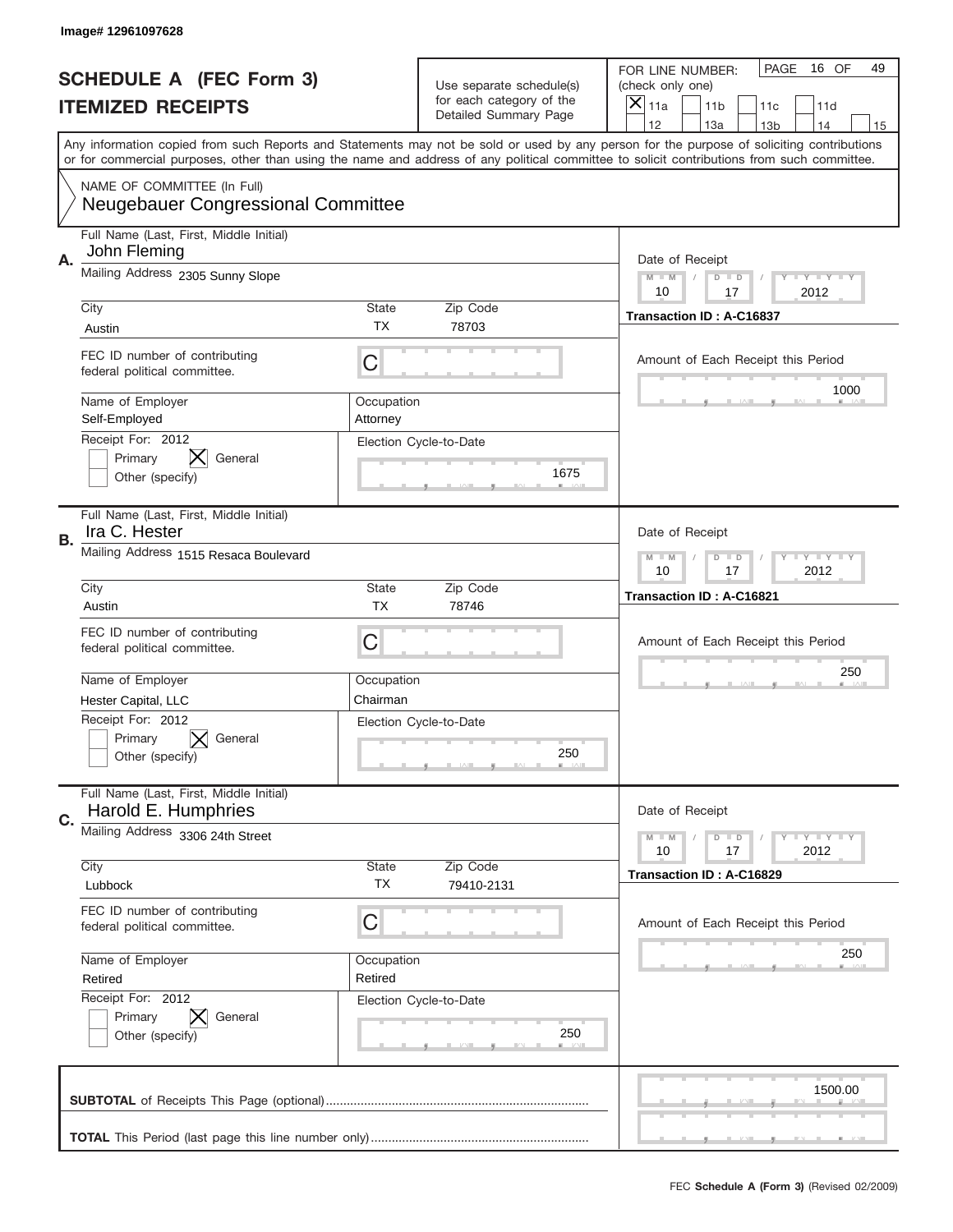|                          | Image# 12961097629                                                       |                                                                   |                                |                                                                                                                                                                                                                                                                                         |
|--------------------------|--------------------------------------------------------------------------|-------------------------------------------------------------------|--------------------------------|-----------------------------------------------------------------------------------------------------------------------------------------------------------------------------------------------------------------------------------------------------------------------------------------|
|                          | <b>SCHEDULE A (FEC Form 3)</b>                                           |                                                                   | Use separate schedule(s)       | PAGE<br>17 OF<br>49<br>FOR LINE NUMBER:<br>(check only one)                                                                                                                                                                                                                             |
| <b>ITEMIZED RECEIPTS</b> |                                                                          |                                                                   | for each category of the       | ×<br>11a<br>11 <sub>b</sub><br>11c<br>11d                                                                                                                                                                                                                                               |
|                          |                                                                          |                                                                   | Detailed Summary Page          | 12<br>13a<br>14<br>13 <sub>b</sub><br>15                                                                                                                                                                                                                                                |
|                          |                                                                          |                                                                   |                                | Any information copied from such Reports and Statements may not be sold or used by any person for the purpose of soliciting contributions<br>or for commercial purposes, other than using the name and address of any political committee to solicit contributions from such committee. |
|                          | NAME OF COMMITTEE (In Full)<br><b>Neugebauer Congressional Committee</b> |                                                                   |                                |                                                                                                                                                                                                                                                                                         |
| Α.                       | Full Name (Last, First, Middle Initial)<br>Jeff A. Jones                 |                                                                   |                                | Date of Receipt                                                                                                                                                                                                                                                                         |
|                          | Mailing Address PO Box 2841                                              |                                                                   |                                | $M$ $M$<br>Y I Y I Y I Y<br>$D$ $D$<br>2012<br>10<br>17                                                                                                                                                                                                                                 |
|                          | City<br>Albany                                                           | State<br>ТX                                                       | Zip Code<br>76430              | Transaction ID: A-C16838                                                                                                                                                                                                                                                                |
|                          | FEC ID number of contributing<br>federal political committee.            | C                                                                 |                                | Amount of Each Receipt this Period                                                                                                                                                                                                                                                      |
|                          | Name of Employer<br>Quantum                                              | Occupation<br>Geologist                                           |                                | 1000                                                                                                                                                                                                                                                                                    |
|                          | Receipt For: 2012<br>General<br>Primary<br>Other (specify)               |                                                                   | Election Cycle-to-Date<br>3500 |                                                                                                                                                                                                                                                                                         |
| В.                       | Full Name (Last, First, Middle Initial)<br>Marjorie C. Kastman           |                                                                   |                                | Date of Receipt                                                                                                                                                                                                                                                                         |
|                          | Mailing Address PO Box 5930                                              | $T$ $Y$ $T$ $Y$ $T$ $Y$<br>$M - M$<br>$D$ $D$<br>10<br>17<br>2012 |                                |                                                                                                                                                                                                                                                                                         |
|                          | City                                                                     | State                                                             | Zip Code                       | Transaction ID: A-C16832                                                                                                                                                                                                                                                                |
|                          | Lubbock                                                                  | <b>TX</b>                                                         | 79408-5930                     |                                                                                                                                                                                                                                                                                         |
|                          | FEC ID number of contributing<br>federal political committee.            | C                                                                 |                                | Amount of Each Receipt this Period                                                                                                                                                                                                                                                      |
|                          | Name of Employer                                                         | Occupation                                                        |                                | 500                                                                                                                                                                                                                                                                                     |
|                          | Self-Employed                                                            | Investor                                                          |                                |                                                                                                                                                                                                                                                                                         |
|                          | Receipt For: 2012<br>General<br>Primary<br>Other (specify)               |                                                                   | Election Cycle-to-Date<br>750  |                                                                                                                                                                                                                                                                                         |
| C.                       | Full Name (Last, First, Middle Initial)<br>William P. Killmer            |                                                                   |                                | Date of Receipt                                                                                                                                                                                                                                                                         |
|                          | Mailing Address 900 Emerald Drive                                        |                                                                   |                                | Y LY LY LY<br>$M - M$<br>$D$ $D$<br>2012<br>10<br>17                                                                                                                                                                                                                                    |
|                          | City<br>Alexandria                                                       | State<br>VA                                                       | Zip Code<br>22308              | <b>Transaction ID: A-C16847</b>                                                                                                                                                                                                                                                         |
|                          | FEC ID number of contributing<br>federal political committee.            | C                                                                 |                                | Amount of Each Receipt this Period                                                                                                                                                                                                                                                      |
|                          | Name of Employer                                                         | Occupation                                                        |                                | 1000                                                                                                                                                                                                                                                                                    |
|                          | Mortgage Bankers Association                                             | Senior Vice President                                             |                                |                                                                                                                                                                                                                                                                                         |
|                          | Receipt For: 2012<br>Primary<br>General<br>Other (specify)               |                                                                   | Election Cycle-to-Date<br>1000 |                                                                                                                                                                                                                                                                                         |
|                          |                                                                          |                                                                   |                                | 2500.00                                                                                                                                                                                                                                                                                 |
|                          |                                                                          |                                                                   |                                |                                                                                                                                                                                                                                                                                         |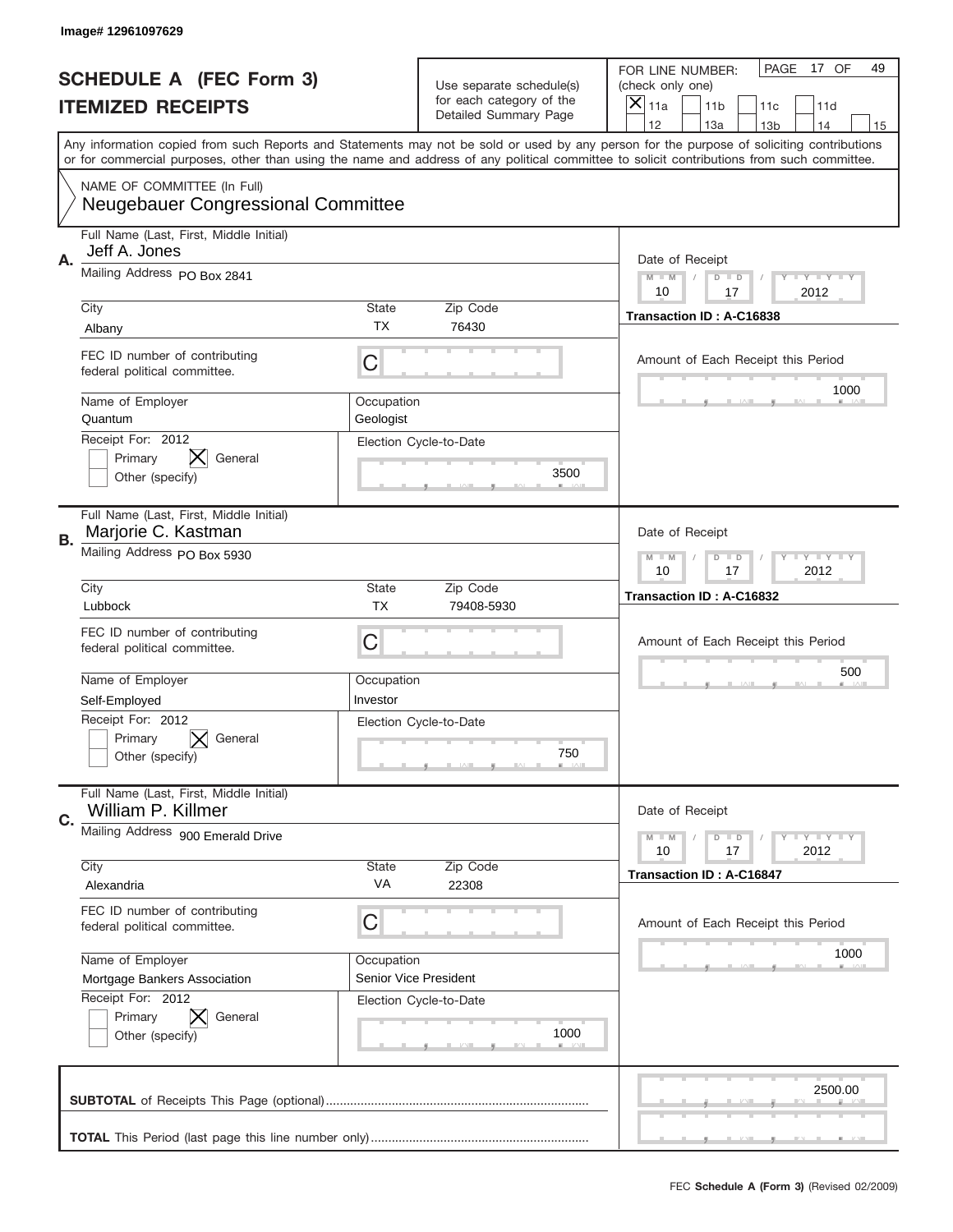|                          | Image# 12961097630                                                                                                                        |                                                                   |                                                   |                                                                                                                                            |
|--------------------------|-------------------------------------------------------------------------------------------------------------------------------------------|-------------------------------------------------------------------|---------------------------------------------------|--------------------------------------------------------------------------------------------------------------------------------------------|
|                          | <b>SCHEDULE A (FEC Form 3)</b>                                                                                                            |                                                                   | Use separate schedule(s)                          | PAGE<br>18 OF<br>49<br>FOR LINE NUMBER:<br>(check only one)                                                                                |
| <b>ITEMIZED RECEIPTS</b> |                                                                                                                                           |                                                                   | for each category of the<br>Detailed Summary Page | ×<br>11a<br>11 <sub>b</sub><br>11c<br>11d                                                                                                  |
|                          | Any information copied from such Reports and Statements may not be sold or used by any person for the purpose of soliciting contributions |                                                                   |                                                   | 12<br>13a<br>14<br>13 <sub>b</sub><br>15                                                                                                   |
|                          |                                                                                                                                           |                                                                   |                                                   | or for commercial purposes, other than using the name and address of any political committee to solicit contributions from such committee. |
|                          | NAME OF COMMITTEE (In Full)<br><b>Neugebauer Congressional Committee</b>                                                                  |                                                                   |                                                   |                                                                                                                                            |
| Α.                       | Full Name (Last, First, Middle Initial)<br><b>Marciano Morales</b>                                                                        |                                                                   |                                                   | Date of Receipt                                                                                                                            |
|                          | Mailing Address 4006 89th Street                                                                                                          | $M$ $M$<br>Y I Y I Y I Y<br>$D$ $D$<br>2012<br>10<br>17           |                                                   |                                                                                                                                            |
|                          | City                                                                                                                                      | State                                                             | Zip Code                                          | Transaction ID: A-C16834                                                                                                                   |
|                          | Lubbock                                                                                                                                   | ТX                                                                | 79423-2901                                        |                                                                                                                                            |
|                          | FEC ID number of contributing<br>federal political committee.                                                                             | C                                                                 |                                                   | Amount of Each Receipt this Period<br>50                                                                                                   |
|                          | Name of Employer<br>Caprock Home Health Services                                                                                          | Occupation                                                        | President/ Chief Executive Officer                |                                                                                                                                            |
|                          | Receipt For: 2012                                                                                                                         |                                                                   | Election Cycle-to-Date                            |                                                                                                                                            |
|                          | Primary<br>General                                                                                                                        |                                                                   | 300                                               |                                                                                                                                            |
|                          | Other (specify)                                                                                                                           |                                                                   |                                                   |                                                                                                                                            |
| В.                       | Full Name (Last, First, Middle Initial)<br>J. David Motley                                                                                |                                                                   |                                                   | Date of Receipt                                                                                                                            |
|                          | Mailing Address 2241 Glenco Terrace                                                                                                       | $T$ $Y$ $T$ $Y$ $T$ $Y$<br>$D$ $D$<br>$M - M$<br>10<br>17<br>2012 |                                                   |                                                                                                                                            |
|                          | City                                                                                                                                      | State                                                             | Zip Code                                          | Transaction ID: A-C16848                                                                                                                   |
|                          | Fort Worth                                                                                                                                | <b>TX</b>                                                         | 76110                                             |                                                                                                                                            |
|                          | FEC ID number of contributing<br>federal political committee.                                                                             | C                                                                 |                                                   | Amount of Each Receipt this Period                                                                                                         |
|                          | Name of Employer                                                                                                                          | Occupation                                                        |                                                   | 500                                                                                                                                        |
|                          | <b>Colonial Savings</b>                                                                                                                   | Mortgage Banker                                                   |                                                   |                                                                                                                                            |
|                          | Receipt For: 2012                                                                                                                         |                                                                   | Election Cycle-to-Date                            |                                                                                                                                            |
|                          | General<br>Primary                                                                                                                        |                                                                   | 500                                               |                                                                                                                                            |
|                          | Other (specify)                                                                                                                           |                                                                   |                                                   |                                                                                                                                            |
| C.                       | Full Name (Last, First, Middle Initial)<br><b>Robert Schmid</b>                                                                           |                                                                   |                                                   | Date of Receipt                                                                                                                            |
|                          | Mailing Address 4509 21st Street                                                                                                          |                                                                   |                                                   | Y LY LY LY<br>$M - M$<br>$D$ $D$<br>2012<br>10<br>17                                                                                       |
|                          | City                                                                                                                                      | State                                                             | Zip Code                                          |                                                                                                                                            |
|                          | Lubbock                                                                                                                                   | <b>TX</b>                                                         | 79407-2512                                        | Transaction ID: A-C16839                                                                                                                   |
|                          | FEC ID number of contributing<br>federal political committee.                                                                             | C                                                                 |                                                   | Amount of Each Receipt this Period                                                                                                         |
|                          | Name of Employer                                                                                                                          | Occupation                                                        |                                                   | 500                                                                                                                                        |
|                          | Lubbock Plastic Surgery                                                                                                                   | Surgeon                                                           |                                                   |                                                                                                                                            |
|                          | Receipt For: 2012                                                                                                                         |                                                                   | Election Cycle-to-Date                            |                                                                                                                                            |
|                          | Primary<br>General                                                                                                                        |                                                                   | 1000                                              |                                                                                                                                            |
|                          | Other (specify)                                                                                                                           |                                                                   |                                                   |                                                                                                                                            |
|                          |                                                                                                                                           |                                                                   |                                                   |                                                                                                                                            |
|                          |                                                                                                                                           |                                                                   |                                                   | 1050.00                                                                                                                                    |
|                          |                                                                                                                                           |                                                                   |                                                   |                                                                                                                                            |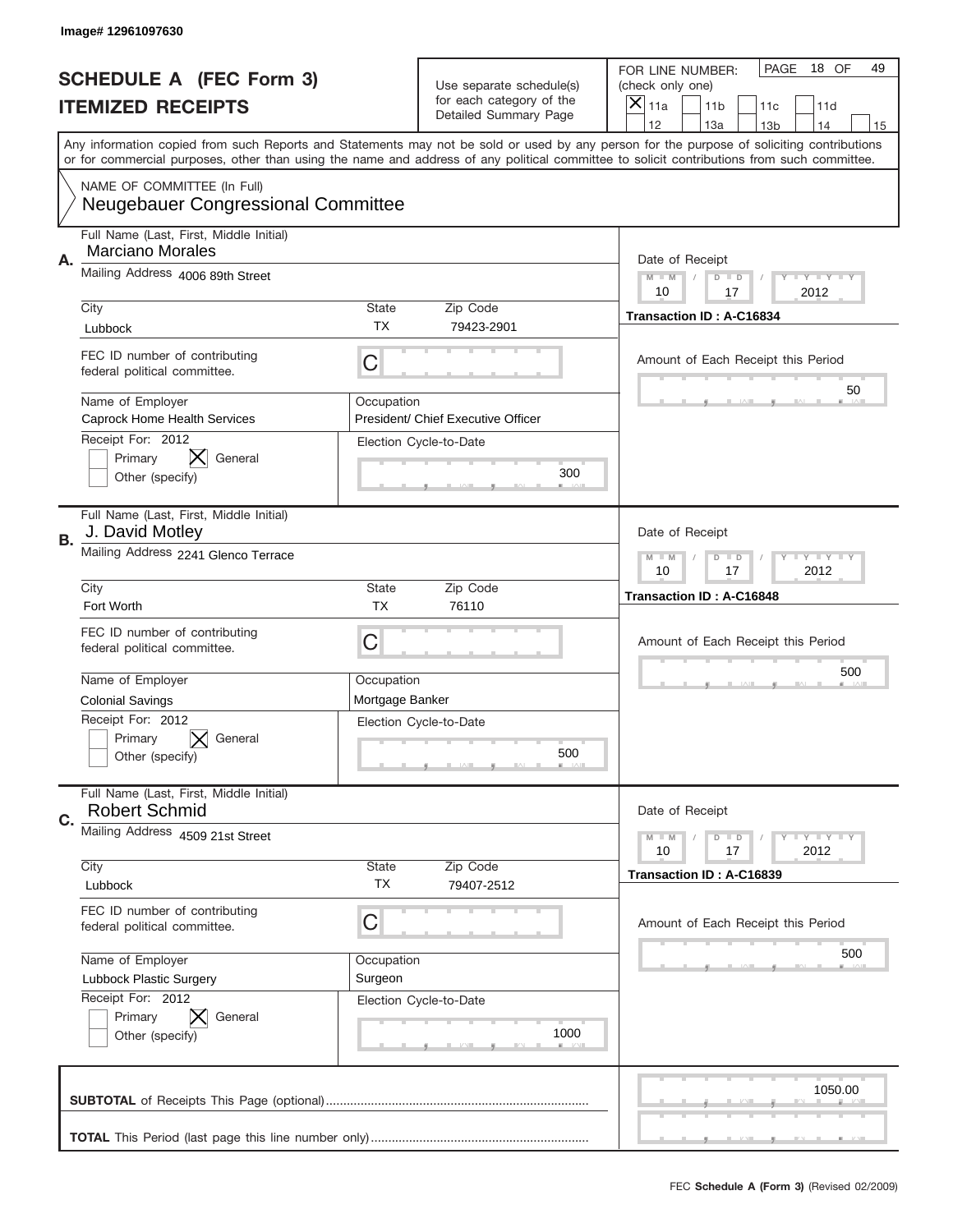|                          | Image# 12961097631                                                       |                                                           |                                                   |                                                                                                                                                                                                                                                                                                                                     |
|--------------------------|--------------------------------------------------------------------------|-----------------------------------------------------------|---------------------------------------------------|-------------------------------------------------------------------------------------------------------------------------------------------------------------------------------------------------------------------------------------------------------------------------------------------------------------------------------------|
|                          | <b>SCHEDULE A (FEC Form 3)</b>                                           |                                                           | Use separate schedule(s)                          | PAGE<br>19 OF<br>49<br>FOR LINE NUMBER:<br>(check only one)                                                                                                                                                                                                                                                                         |
| <b>ITEMIZED RECEIPTS</b> |                                                                          |                                                           | for each category of the<br>Detailed Summary Page | ×<br>11a<br>11 <sub>b</sub><br>11d<br>11c                                                                                                                                                                                                                                                                                           |
|                          |                                                                          |                                                           |                                                   | 12<br>13a<br>14<br>13 <sub>b</sub><br>15<br>Any information copied from such Reports and Statements may not be sold or used by any person for the purpose of soliciting contributions<br>or for commercial purposes, other than using the name and address of any political committee to solicit contributions from such committee. |
|                          | NAME OF COMMITTEE (In Full)<br><b>Neugebauer Congressional Committee</b> |                                                           |                                                   |                                                                                                                                                                                                                                                                                                                                     |
| Α.                       | Full Name (Last, First, Middle Initial)<br>Dale R. Thompson              |                                                           |                                                   | Date of Receipt                                                                                                                                                                                                                                                                                                                     |
|                          | Mailing Address 14 Valley Forge                                          | $M$ M<br>Y I Y I Y I Y<br>$D$ $D$<br>10<br>17<br>2012     |                                                   |                                                                                                                                                                                                                                                                                                                                     |
|                          | City<br>Houston                                                          | State<br><b>TX</b>                                        | Zip Code<br>77024                                 | <b>Transaction ID: A-C16844</b>                                                                                                                                                                                                                                                                                                     |
|                          | FEC ID number of contributing<br>federal political committee.            | C                                                         |                                                   | Amount of Each Receipt this Period<br>1000                                                                                                                                                                                                                                                                                          |
|                          | Name of Employer<br>AEGIS Mortgage Corp.                                 | Occupation<br>Mortgage Banker                             |                                                   |                                                                                                                                                                                                                                                                                                                                     |
|                          | Receipt For: 2012<br>Primary<br>General<br>Other (specify)               |                                                           | Election Cycle-to-Date<br>1000                    |                                                                                                                                                                                                                                                                                                                                     |
| В.                       | Full Name (Last, First, Middle Initial)<br><b>Timothy Von Donlen</b>     |                                                           |                                                   | Date of Receipt                                                                                                                                                                                                                                                                                                                     |
|                          | Mailing Address 600 Congress Avenue<br>Suite 300                         | <b>LY LY LY</b><br>$M - M$<br>$D$ $D$<br>2012<br>10<br>17 |                                                   |                                                                                                                                                                                                                                                                                                                                     |
|                          | City<br>Austin                                                           | State<br><b>TX</b>                                        | Zip Code<br>78701                                 | Transaction ID: A-C16775                                                                                                                                                                                                                                                                                                            |
|                          | FEC ID number of contributing<br>federal political committee.            | C                                                         |                                                   | Amount of Each Receipt this Period                                                                                                                                                                                                                                                                                                  |
|                          | Name of Employer<br>Self-Employed                                        | Occupation<br>Attorney                                    |                                                   | 1000                                                                                                                                                                                                                                                                                                                                |
|                          | Receipt For: 2012<br>Primary<br>General<br>Other (specify)               |                                                           | Election Cycle-to-Date<br>1000                    |                                                                                                                                                                                                                                                                                                                                     |
| C.                       | Full Name (Last, First, Middle Initial)<br>Pete Winstead                 |                                                           |                                                   | Date of Receipt                                                                                                                                                                                                                                                                                                                     |
|                          | Mailing Address 79 Pascal Lane                                           |                                                           |                                                   | Y FY FY FY<br>$M \perp M$<br>$D$ $D$<br>2012<br>10<br>17                                                                                                                                                                                                                                                                            |
|                          | City<br>Austin                                                           | State<br>ТX                                               | Zip Code<br>78746-2552                            | Transaction ID: A-C16818                                                                                                                                                                                                                                                                                                            |
|                          | FEC ID number of contributing<br>federal political committee.            | C                                                         |                                                   | Amount of Each Receipt this Period                                                                                                                                                                                                                                                                                                  |
|                          | Name of Employer<br>Winstead, PC                                         | Occupation<br>Attorney                                    |                                                   | 250                                                                                                                                                                                                                                                                                                                                 |
|                          | Receipt For: 2012<br>Primary<br>General<br>Other (specify)               |                                                           | Election Cycle-to-Date<br>750                     |                                                                                                                                                                                                                                                                                                                                     |
|                          |                                                                          |                                                           |                                                   | 2250.00                                                                                                                                                                                                                                                                                                                             |
|                          |                                                                          |                                                           |                                                   |                                                                                                                                                                                                                                                                                                                                     |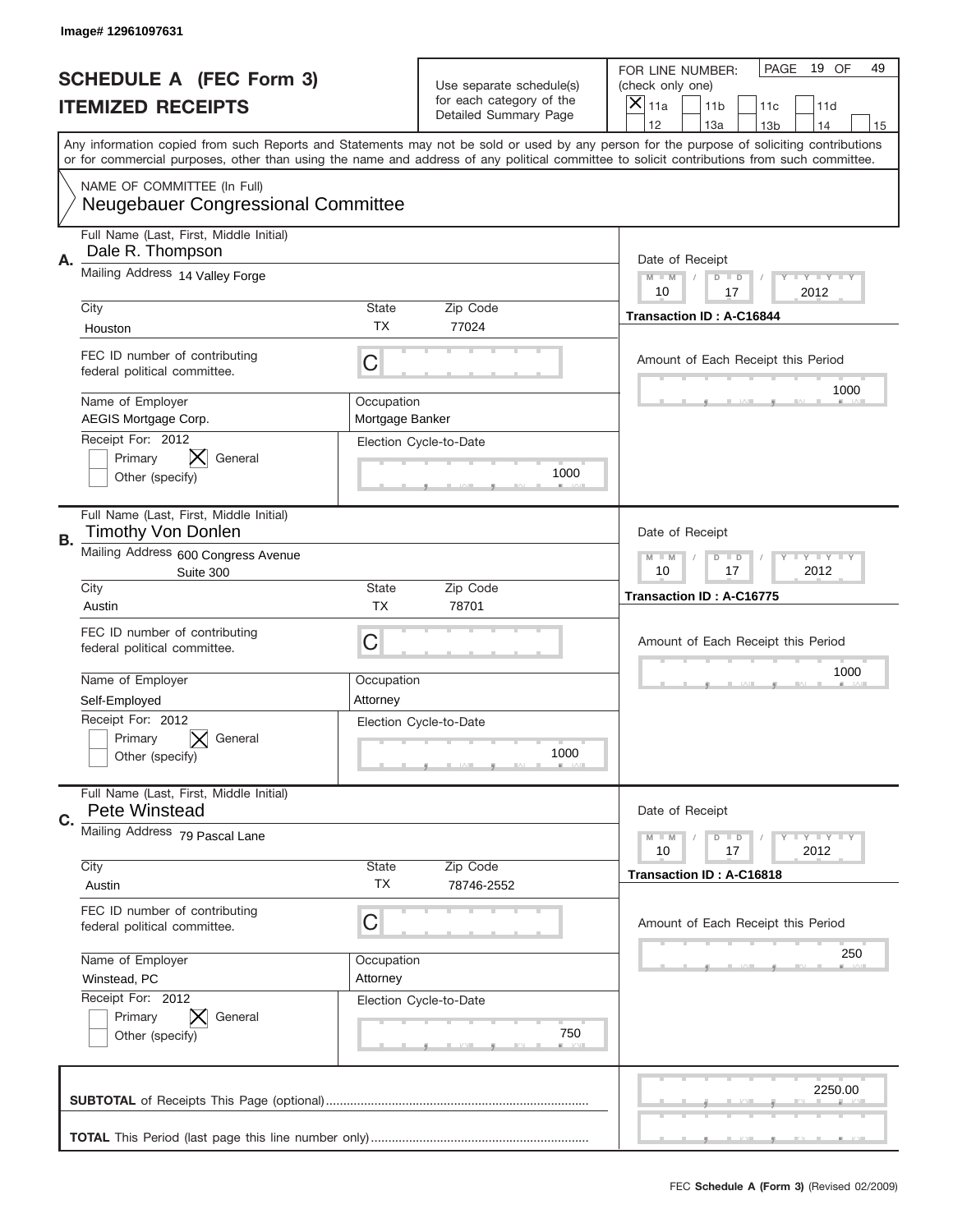|    | Image# 12961097632                                                |                                                      |                                                                               |                                                                                                                                                                                                                                                                                         |
|----|-------------------------------------------------------------------|------------------------------------------------------|-------------------------------------------------------------------------------|-----------------------------------------------------------------------------------------------------------------------------------------------------------------------------------------------------------------------------------------------------------------------------------------|
|    | <b>SCHEDULE A (FEC Form 3)</b><br><b>ITEMIZED RECEIPTS</b>        |                                                      | Use separate schedule(s)<br>for each category of the<br>Detailed Summary Page | PAGE<br>20 OF<br>49<br>FOR LINE NUMBER:<br>(check only one)<br>$\left  \times \right $<br>11a<br>11 <sub>b</sub><br>11c<br>11d<br>12<br>13a<br>14<br>13 <sub>b</sub><br>15                                                                                                              |
|    |                                                                   |                                                      |                                                                               | Any information copied from such Reports and Statements may not be sold or used by any person for the purpose of soliciting contributions<br>or for commercial purposes, other than using the name and address of any political committee to solicit contributions from such committee. |
|    | NAME OF COMMITTEE (In Full)<br>Neugebauer Congressional Committee |                                                      |                                                                               |                                                                                                                                                                                                                                                                                         |
| Α. | Full Name (Last, First, Middle Initial)<br><b>Skeet Workman</b>   |                                                      |                                                                               | Date of Receipt                                                                                                                                                                                                                                                                         |
|    | Mailing Address 5005 92nd Street                                  | Y LY LY LY<br>$M$ $M$<br>$D$ $D$<br>2012<br>10<br>17 |                                                                               |                                                                                                                                                                                                                                                                                         |
|    | City<br>Lubbock                                                   | State<br><b>TX</b>                                   | Zip Code<br>79424-4803                                                        | Transaction ID: A-C16826                                                                                                                                                                                                                                                                |
|    | FEC ID number of contributing<br>federal political committee.     | C                                                    |                                                                               | Amount of Each Receipt this Period                                                                                                                                                                                                                                                      |
|    | Name of Employer<br>Retired                                       | Occupation<br>Retired                                |                                                                               | 100                                                                                                                                                                                                                                                                                     |
|    | Receipt For: 2012<br>X<br>General<br>Primary<br>Other (specify)   |                                                      | Election Cycle-to-Date<br>350                                                 |                                                                                                                                                                                                                                                                                         |
| В. | Full Name (Last, First, Middle Initial)                           |                                                      |                                                                               | Date of Receipt                                                                                                                                                                                                                                                                         |
|    | <b>Mailing Address</b>                                            | Y LY LY LY<br>$M - M$<br>$D$ $D$                     |                                                                               |                                                                                                                                                                                                                                                                                         |
|    | City                                                              | State                                                | Zip Code                                                                      |                                                                                                                                                                                                                                                                                         |
|    | FEC ID number of contributing<br>federal political committee.     | C                                                    |                                                                               | Amount of Each Receipt this Period                                                                                                                                                                                                                                                      |
|    | Name of Employer                                                  | Occupation                                           |                                                                               |                                                                                                                                                                                                                                                                                         |
|    | Receipt For:<br>Primary<br>General<br>Other (specify)             |                                                      | Election Cycle-to-Date                                                        |                                                                                                                                                                                                                                                                                         |
|    | Full Name (Last, First, Middle Initial)                           |                                                      |                                                                               | Date of Receipt                                                                                                                                                                                                                                                                         |
| C. | <b>Mailing Address</b><br>City                                    | State                                                | Zip Code                                                                      | $Y - Y - Y - Y - Y$<br>$M - M$<br>$D$ $D$                                                                                                                                                                                                                                               |
|    | FEC ID number of contributing<br>federal political committee.     | C                                                    |                                                                               | Amount of Each Receipt this Period                                                                                                                                                                                                                                                      |
|    | Name of Employer                                                  | Occupation                                           |                                                                               |                                                                                                                                                                                                                                                                                         |
|    | Receipt For:<br>Primary<br>General<br>Other (specify)             |                                                      | Election Cycle-to-Date                                                        |                                                                                                                                                                                                                                                                                         |
|    |                                                                   |                                                      |                                                                               | 100.00<br>43375.00                                                                                                                                                                                                                                                                      |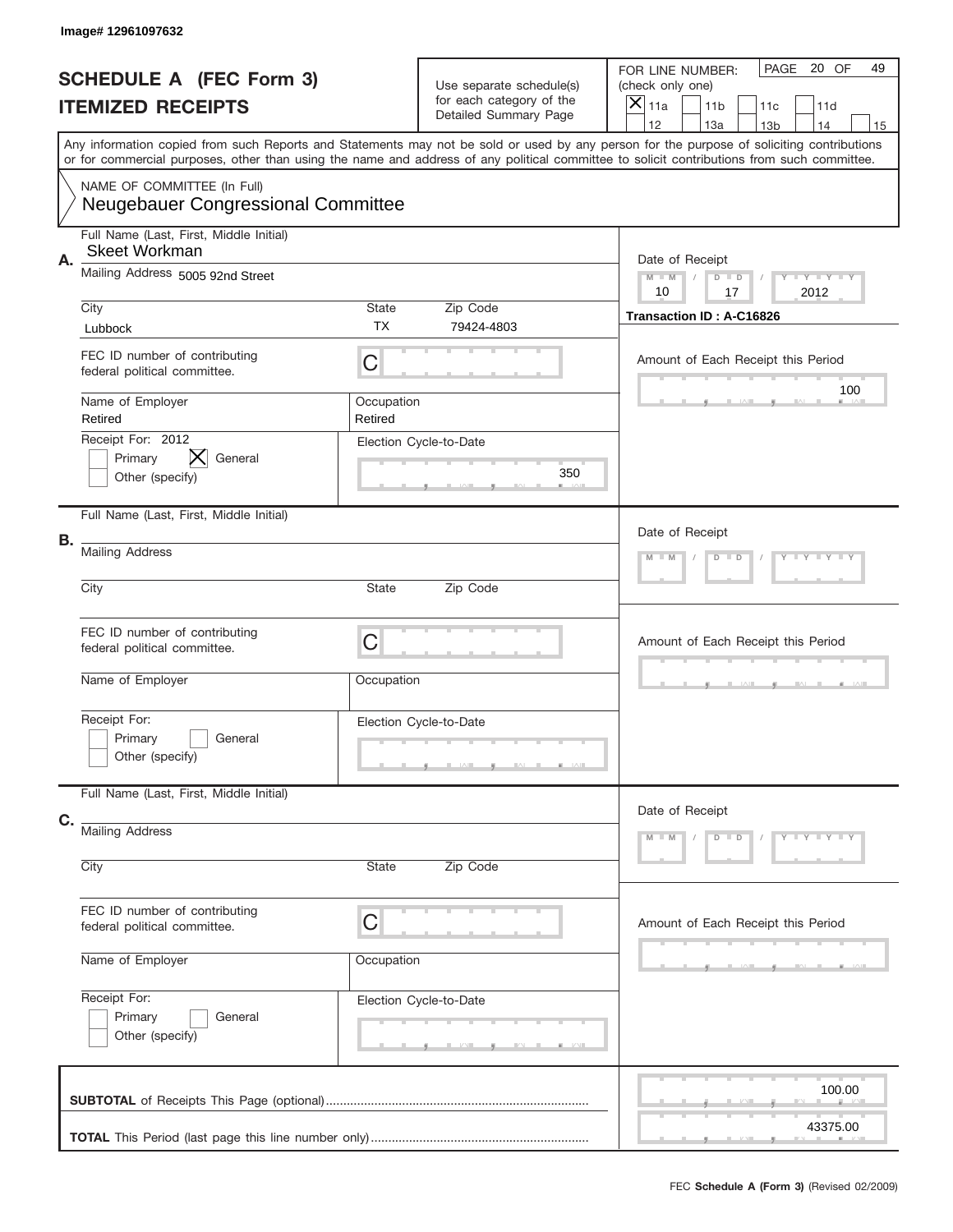|                          | Image# 12961097633                                                                   |                                                           |                                                      |                                                                                                                                                                                                                                                                                         |
|--------------------------|--------------------------------------------------------------------------------------|-----------------------------------------------------------|------------------------------------------------------|-----------------------------------------------------------------------------------------------------------------------------------------------------------------------------------------------------------------------------------------------------------------------------------------|
|                          | <b>SCHEDULE A (FEC Form 3)</b>                                                       |                                                           |                                                      | PAGE<br>21 OF<br>49<br>FOR LINE NUMBER:                                                                                                                                                                                                                                                 |
| <b>ITEMIZED RECEIPTS</b> |                                                                                      |                                                           | Use separate schedule(s)<br>for each category of the | (check only one)<br>$\overline{\mathsf{x}} _{\text{11c}}$<br>11 <sub>b</sub><br>11a<br>11d                                                                                                                                                                                              |
|                          |                                                                                      |                                                           | Detailed Summary Page                                | 12<br>13a<br>14<br>13 <sub>b</sub><br>15                                                                                                                                                                                                                                                |
|                          |                                                                                      |                                                           |                                                      | Any information copied from such Reports and Statements may not be sold or used by any person for the purpose of soliciting contributions<br>or for commercial purposes, other than using the name and address of any political committee to solicit contributions from such committee. |
|                          | NAME OF COMMITTEE (In Full)                                                          |                                                           |                                                      |                                                                                                                                                                                                                                                                                         |
|                          | <b>Neugebauer Congressional Committee</b>                                            |                                                           |                                                      |                                                                                                                                                                                                                                                                                         |
|                          | Full Name (Last, First, Middle Initial)<br>National Emergency Medicine PAC (NEM PAC) |                                                           |                                                      |                                                                                                                                                                                                                                                                                         |
| Α.                       | Mailing Address 1125 Executive Circle                                                |                                                           |                                                      | Date of Receipt<br><b>LEY LEY LEY</b><br>$M - M$<br>$D$ $D$                                                                                                                                                                                                                             |
|                          | City                                                                                 | State                                                     | Zip Code                                             | 2012<br>10<br>04                                                                                                                                                                                                                                                                        |
|                          | Irving                                                                               | <b>TX</b>                                                 | 75038-2522                                           | <b>Transaction ID: A-C16794</b>                                                                                                                                                                                                                                                         |
|                          | FEC ID number of contributing<br>federal political committee.                        | C                                                         | C00140061                                            | Amount of Each Receipt this Period                                                                                                                                                                                                                                                      |
|                          | Name of Employer                                                                     | Occupation                                                |                                                      | 1500                                                                                                                                                                                                                                                                                    |
|                          | Receipt For: 2012                                                                    |                                                           | Election Cycle-to-Date                               |                                                                                                                                                                                                                                                                                         |
|                          | $\bm{\mathsf{X}}$<br>General<br>Primary<br>Other (specify)                           |                                                           | 2500                                                 |                                                                                                                                                                                                                                                                                         |
|                          |                                                                                      |                                                           |                                                      |                                                                                                                                                                                                                                                                                         |
| В.                       | Full Name (Last, First, Middle Initial)<br>Texas Farm Bureau AgFund, Inc.            | Date of Receipt                                           |                                                      |                                                                                                                                                                                                                                                                                         |
|                          | Mailing Address PO Box 2689                                                          | <b>LY LY LY</b><br>$M$ $M$<br>$D$ $D$<br>10<br>10<br>2012 |                                                      |                                                                                                                                                                                                                                                                                         |
|                          | City                                                                                 | State                                                     | Zip Code                                             | Transaction ID: A-I16779                                                                                                                                                                                                                                                                |
|                          | Waco                                                                                 | <b>TX</b>                                                 | 76702-2689                                           |                                                                                                                                                                                                                                                                                         |
|                          | FEC ID number of contributing<br>federal political committee.                        | C                                                         | C00214981                                            | Amount of Each Receipt this Period                                                                                                                                                                                                                                                      |
|                          | Name of Employer                                                                     | Occupation                                                |                                                      | 8.92                                                                                                                                                                                                                                                                                    |
|                          |                                                                                      |                                                           |                                                      | Inkind: Advertisement                                                                                                                                                                                                                                                                   |
|                          | Receipt For: 2012<br>General                                                         |                                                           | Election Cycle-to-Date                               |                                                                                                                                                                                                                                                                                         |
|                          | Primary<br>Other (specify)                                                           |                                                           | 4848.42                                              |                                                                                                                                                                                                                                                                                         |
|                          |                                                                                      |                                                           |                                                      |                                                                                                                                                                                                                                                                                         |
| C.                       | Full Name (Last, First, Middle Initial)<br><b>American Hospital Association PAC</b>  |                                                           |                                                      | Date of Receipt                                                                                                                                                                                                                                                                         |
|                          | Mailing Address 325 7th Street NW                                                    |                                                           |                                                      | $T + Y = Y + Y$<br>$M - M$<br>$D$ $D$<br>2012<br>10<br>11                                                                                                                                                                                                                               |
|                          | City                                                                                 | <b>State</b>                                              | Zip Code                                             | Transaction ID: A-C16800                                                                                                                                                                                                                                                                |
|                          | Washington                                                                           | DC                                                        | 20004-2818                                           |                                                                                                                                                                                                                                                                                         |
|                          | FEC ID number of contributing<br>federal political committee.                        | C                                                         | C00106146                                            | Amount of Each Receipt this Period                                                                                                                                                                                                                                                      |
|                          | Name of Employer                                                                     | Occupation                                                |                                                      | 2000                                                                                                                                                                                                                                                                                    |
|                          | Receipt For: 2012                                                                    |                                                           | Election Cycle-to-Date                               |                                                                                                                                                                                                                                                                                         |
|                          | Primary<br>General<br>Other (specify)                                                |                                                           | 2000                                                 |                                                                                                                                                                                                                                                                                         |
|                          |                                                                                      |                                                           |                                                      |                                                                                                                                                                                                                                                                                         |
|                          |                                                                                      |                                                           |                                                      | 3508.92                                                                                                                                                                                                                                                                                 |
|                          |                                                                                      |                                                           |                                                      |                                                                                                                                                                                                                                                                                         |
|                          |                                                                                      |                                                           |                                                      |                                                                                                                                                                                                                                                                                         |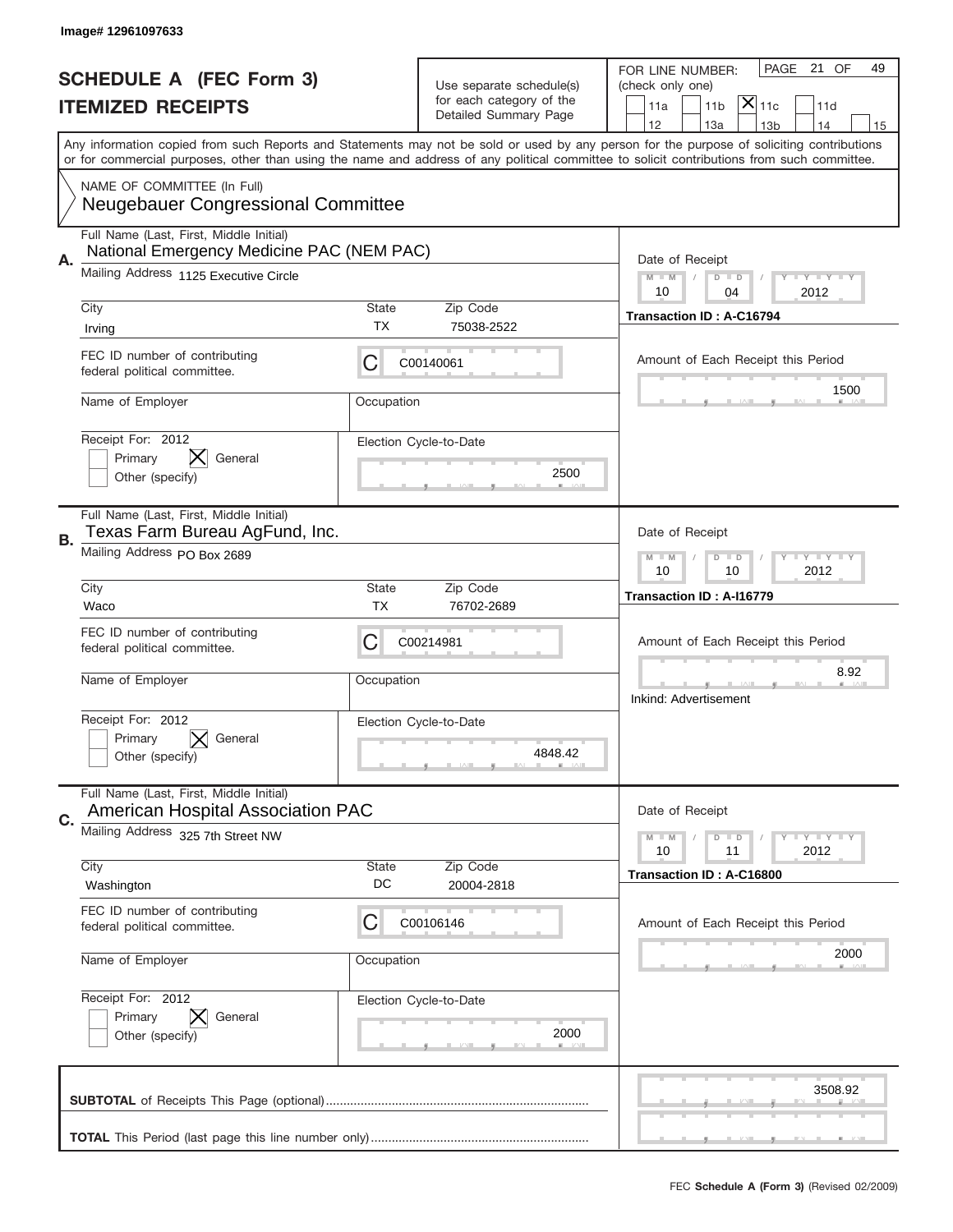|                          | Image# 12961097634                                                                                                 |                                                              |                                                      |                                                                                                                                                                                                                                                                                         |
|--------------------------|--------------------------------------------------------------------------------------------------------------------|--------------------------------------------------------------|------------------------------------------------------|-----------------------------------------------------------------------------------------------------------------------------------------------------------------------------------------------------------------------------------------------------------------------------------------|
|                          | <b>SCHEDULE A (FEC Form 3)</b>                                                                                     |                                                              |                                                      | PAGE<br>22 OF<br>49<br>FOR LINE NUMBER:                                                                                                                                                                                                                                                 |
| <b>ITEMIZED RECEIPTS</b> |                                                                                                                    |                                                              | Use separate schedule(s)<br>for each category of the | (check only one)<br>$ \mathsf{\overline{X}} _{\mathsf{11c}}$                                                                                                                                                                                                                            |
|                          |                                                                                                                    |                                                              | Detailed Summary Page                                | 11 <sub>b</sub><br>11a<br>11d<br>12<br>13a<br>14<br>13 <sub>b</sub><br>15                                                                                                                                                                                                               |
|                          |                                                                                                                    |                                                              |                                                      | Any information copied from such Reports and Statements may not be sold or used by any person for the purpose of soliciting contributions<br>or for commercial purposes, other than using the name and address of any political committee to solicit contributions from such committee. |
|                          | NAME OF COMMITTEE (In Full)<br><b>Neugebauer Congressional Committee</b>                                           |                                                              |                                                      |                                                                                                                                                                                                                                                                                         |
|                          |                                                                                                                    |                                                              |                                                      |                                                                                                                                                                                                                                                                                         |
| Α.                       | Full Name (Last, First, Middle Initial)<br><b>Texas &amp; Southwestern Cattle Raisers Association</b>              |                                                              |                                                      | Date of Receipt                                                                                                                                                                                                                                                                         |
|                          | Mailing Address 1005 Congress Avenue<br>Suite 825                                                                  |                                                              |                                                      | <b>LY LY LY</b><br>$M - M$<br>D<br>$\Box$<br>10<br>11<br>2012                                                                                                                                                                                                                           |
|                          | City                                                                                                               | State                                                        | Zip Code                                             | Transaction ID: A-C16799                                                                                                                                                                                                                                                                |
|                          | Austin                                                                                                             | TX.                                                          | 78701-2464                                           |                                                                                                                                                                                                                                                                                         |
|                          | FEC ID number of contributing<br>federal political committee.                                                      | С                                                            | C00211524                                            | Amount of Each Receipt this Period                                                                                                                                                                                                                                                      |
|                          | Name of Employer                                                                                                   | Occupation                                                   |                                                      | 1000                                                                                                                                                                                                                                                                                    |
|                          | Receipt For: 2012<br>Primary<br>General                                                                            |                                                              | Election Cycle-to-Date                               |                                                                                                                                                                                                                                                                                         |
|                          | Other (specify)                                                                                                    |                                                              | 6000                                                 |                                                                                                                                                                                                                                                                                         |
| В.                       | Full Name (Last, First, Middle Initial)<br>Gulf States Toyota, Inc. Federal PAC                                    | Date of Receipt                                              |                                                      |                                                                                                                                                                                                                                                                                         |
|                          | Mailing Address 109 North Post Oak Lane<br>Suite 600                                                               | <b>LEY LEY LEY</b><br>$M - M$<br>$D$ $D$<br>10<br>12<br>2012 |                                                      |                                                                                                                                                                                                                                                                                         |
|                          | City<br>Houston                                                                                                    | <b>State</b><br>TX                                           | Zip Code<br>77024-7753                               | Transaction ID: A-C16788                                                                                                                                                                                                                                                                |
|                          | FEC ID number of contributing                                                                                      | C                                                            | C00349373                                            | Amount of Each Receipt this Period                                                                                                                                                                                                                                                      |
|                          | federal political committee.                                                                                       |                                                              |                                                      | 4000                                                                                                                                                                                                                                                                                    |
|                          | Name of Employer                                                                                                   | Occupation                                                   |                                                      |                                                                                                                                                                                                                                                                                         |
|                          | Receipt For: 2012                                                                                                  |                                                              | Election Cycle-to-Date                               |                                                                                                                                                                                                                                                                                         |
|                          | Primary<br>General<br>Other (specify)                                                                              |                                                              | 4000                                                 |                                                                                                                                                                                                                                                                                         |
| C.                       | Full Name (Last, First, Middle Initial)<br>Syngenta Corporation Employee Political Action Committee (Syngenta PAC) |                                                              |                                                      | Date of Receipt                                                                                                                                                                                                                                                                         |
|                          | Mailing Address 1399 New York Avenue NW                                                                            | $D$ $D$<br><b>LYLYLY</b><br>$M - M$                          |                                                      |                                                                                                                                                                                                                                                                                         |
|                          | Suite 750<br>City                                                                                                  | <b>State</b>                                                 | Zip Code                                             | 12<br>2012<br>10                                                                                                                                                                                                                                                                        |
|                          | Washington                                                                                                         | DC                                                           | 20005-4777                                           | Transaction ID: A-C16789                                                                                                                                                                                                                                                                |
|                          | FEC ID number of contributing<br>federal political committee.                                                      | C                                                            | C00363945                                            | Amount of Each Receipt this Period                                                                                                                                                                                                                                                      |
|                          | Name of Employer                                                                                                   | Occupation                                                   |                                                      | 1000                                                                                                                                                                                                                                                                                    |
|                          | Receipt For: 2012                                                                                                  |                                                              | Election Cycle-to-Date                               |                                                                                                                                                                                                                                                                                         |
|                          | Primary<br>General<br>Other (specify)                                                                              |                                                              | 2000                                                 |                                                                                                                                                                                                                                                                                         |
|                          |                                                                                                                    |                                                              |                                                      | 6000.00                                                                                                                                                                                                                                                                                 |
|                          |                                                                                                                    |                                                              |                                                      |                                                                                                                                                                                                                                                                                         |
|                          |                                                                                                                    |                                                              |                                                      |                                                                                                                                                                                                                                                                                         |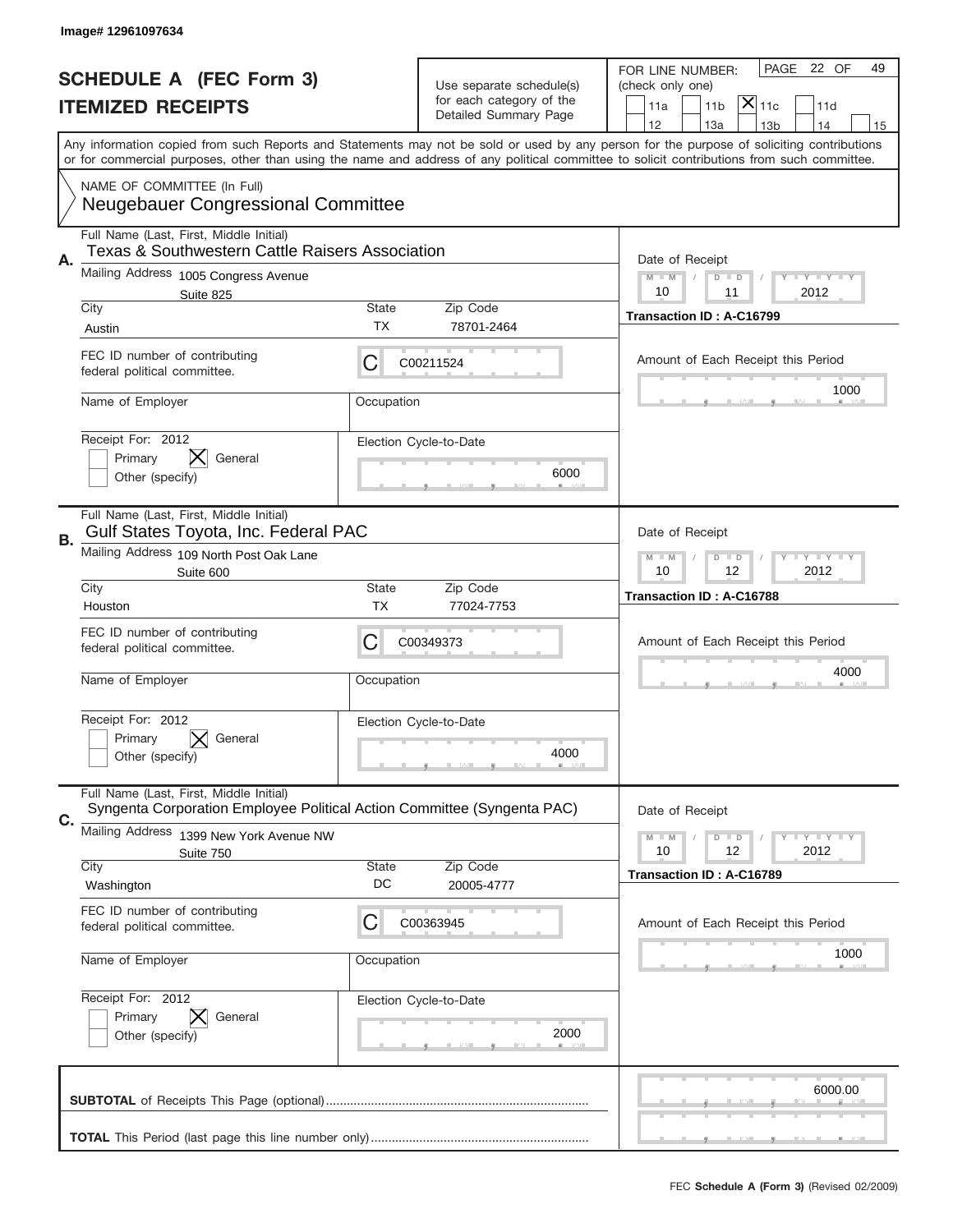|                                                            | Image# 12961097635                                                                                                                                             |                                                           |                                                      |                                                                                                                                                                                                                                                                                         |
|------------------------------------------------------------|----------------------------------------------------------------------------------------------------------------------------------------------------------------|-----------------------------------------------------------|------------------------------------------------------|-----------------------------------------------------------------------------------------------------------------------------------------------------------------------------------------------------------------------------------------------------------------------------------------|
|                                                            |                                                                                                                                                                |                                                           |                                                      | PAGE<br>23 OF<br>49<br>FOR LINE NUMBER:                                                                                                                                                                                                                                                 |
| <b>SCHEDULE A (FEC Form 3)</b><br><b>ITEMIZED RECEIPTS</b> |                                                                                                                                                                |                                                           | Use separate schedule(s)<br>for each category of the | (check only one)<br>$ \mathsf{X} _{\mathsf{11c}}$                                                                                                                                                                                                                                       |
|                                                            |                                                                                                                                                                |                                                           | Detailed Summary Page                                | 11 <sub>b</sub><br>11a<br>11d<br>12<br>14<br>13a<br>13 <sub>b</sub><br>15                                                                                                                                                                                                               |
|                                                            |                                                                                                                                                                |                                                           |                                                      | Any information copied from such Reports and Statements may not be sold or used by any person for the purpose of soliciting contributions<br>or for commercial purposes, other than using the name and address of any political committee to solicit contributions from such committee. |
|                                                            | NAME OF COMMITTEE (In Full)<br><b>Neugebauer Congressional Committee</b>                                                                                       |                                                           |                                                      |                                                                                                                                                                                                                                                                                         |
|                                                            | Full Name (Last, First, Middle Initial)<br>Int'l Bank of Commerce Committee for Improvement & Betterment of the Country (IBC PAC)                              |                                                           |                                                      |                                                                                                                                                                                                                                                                                         |
| А.                                                         | Mailing Address 1200 San Bernardo                                                                                                                              |                                                           |                                                      | Date of Receipt<br>$M$ $M$<br><b>LEY LEY LEY</b><br>$D$ $D$<br>10<br>17<br>2012                                                                                                                                                                                                         |
|                                                            | City<br>Laredo                                                                                                                                                 | State<br>ТX                                               | Zip Code<br>78040                                    | Transaction ID: A-C16841                                                                                                                                                                                                                                                                |
|                                                            | FEC ID number of contributing<br>federal political committee.                                                                                                  | C                                                         | C00276592                                            | Amount of Each Receipt this Period                                                                                                                                                                                                                                                      |
|                                                            | Name of Employer                                                                                                                                               | Occupation                                                |                                                      | 5000                                                                                                                                                                                                                                                                                    |
|                                                            | Receipt For: 2012<br>General<br>Primary<br>Other (specify)                                                                                                     |                                                           | Election Cycle-to-Date<br>7500                       |                                                                                                                                                                                                                                                                                         |
| В.                                                         | Full Name (Last, First, Middle Initial)<br>Marsh & McLennan Companies, Inc. Political Action Committee (MMCPAC)<br>Mailing Address 1166 Avenue of the Americas | Date of Receipt<br><b>LYLYLY</b><br>$M - M$<br>$D$ $D$    |                                                      |                                                                                                                                                                                                                                                                                         |
|                                                            |                                                                                                                                                                | 10<br>17<br>2012                                          |                                                      |                                                                                                                                                                                                                                                                                         |
|                                                            | City<br>New York                                                                                                                                               | State<br>NY                                               | Zip Code<br>10036-2708                               | Transaction ID: A-C16790                                                                                                                                                                                                                                                                |
|                                                            | FEC ID number of contributing<br>federal political committee.                                                                                                  | C                                                         | C00457234                                            | Amount of Each Receipt this Period                                                                                                                                                                                                                                                      |
|                                                            | Name of Employer                                                                                                                                               | Occupation                                                |                                                      | 2000                                                                                                                                                                                                                                                                                    |
|                                                            | Receipt For: 2012<br>General<br>Primary<br>Other (specify)                                                                                                     |                                                           | Election Cycle-to-Date<br>2000                       |                                                                                                                                                                                                                                                                                         |
|                                                            | Full Name (Last, First, Middle Initial)<br>National Association of Realtors Political Action Committee (RPAC)                                                  |                                                           |                                                      | Date of Receipt                                                                                                                                                                                                                                                                         |
| С.                                                         | Mailing Address 430 North Michigan Avenue                                                                                                                      | <b>LY LY LY</b><br>$M$ $M$<br>$D$ $D$<br>2012<br>10<br>17 |                                                      |                                                                                                                                                                                                                                                                                         |
|                                                            | City<br>Chicago                                                                                                                                                | State<br>IL                                               | Zip Code<br>60611-4011                               | Transaction ID: A-C16840                                                                                                                                                                                                                                                                |
|                                                            | FEC ID number of contributing<br>federal political committee.                                                                                                  | C                                                         | C00030718                                            | Amount of Each Receipt this Period                                                                                                                                                                                                                                                      |
|                                                            | Name of Employer                                                                                                                                               | Occupation                                                |                                                      | 5000                                                                                                                                                                                                                                                                                    |
|                                                            | Receipt For: 2012<br>Primary<br>General<br>Other (specify)                                                                                                     |                                                           | Election Cycle-to-Date<br>10000                      |                                                                                                                                                                                                                                                                                         |
|                                                            |                                                                                                                                                                |                                                           |                                                      | 12000.00                                                                                                                                                                                                                                                                                |
|                                                            |                                                                                                                                                                |                                                           |                                                      |                                                                                                                                                                                                                                                                                         |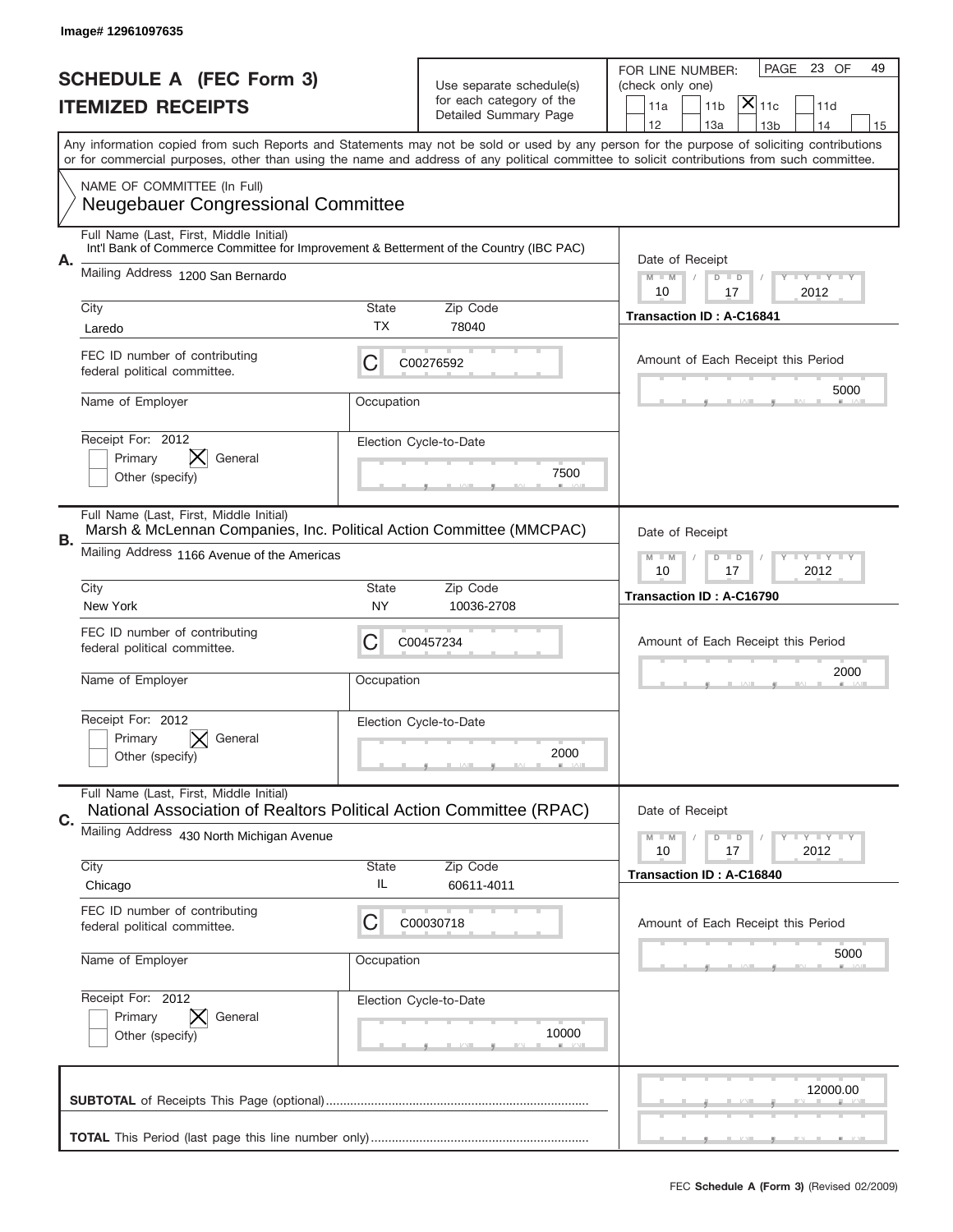|    | Image# 12961097636                                                          |                                  |                                                      |                                                                                                                                                                                                                                                                                         |
|----|-----------------------------------------------------------------------------|----------------------------------|------------------------------------------------------|-----------------------------------------------------------------------------------------------------------------------------------------------------------------------------------------------------------------------------------------------------------------------------------------|
|    | <b>SCHEDULE A (FEC Form 3)</b><br><b>ITEMIZED RECEIPTS</b>                  |                                  | Use separate schedule(s)<br>for each category of the | PAGE<br>24 OF<br>49<br>FOR LINE NUMBER:<br>(check only one)<br>$ \mathsf{X} _{\mathsf{11c}}$<br>11 <sub>b</sub><br>11d<br>11a                                                                                                                                                           |
|    |                                                                             |                                  | Detailed Summary Page                                | 12<br>13a<br>13 <sub>b</sub><br>14<br>15                                                                                                                                                                                                                                                |
|    |                                                                             |                                  |                                                      | Any information copied from such Reports and Statements may not be sold or used by any person for the purpose of soliciting contributions<br>or for commercial purposes, other than using the name and address of any political committee to solicit contributions from such committee. |
|    | NAME OF COMMITTEE (In Full)<br><b>Neugebauer Congressional Committee</b>    |                                  |                                                      |                                                                                                                                                                                                                                                                                         |
| А. | Full Name (Last, First, Middle Initial)<br><b>NuStar PAC</b>                |                                  |                                                      | Date of Receipt                                                                                                                                                                                                                                                                         |
|    | Mailing Address 2330 North Loop 1604 West                                   |                                  |                                                      | Y TY TY TY<br>$M$ $M$<br>$D$ $D$<br>10<br>2012<br>17                                                                                                                                                                                                                                    |
|    | City<br>San Antonio                                                         | State<br>ТX                      | Zip Code<br>78248                                    | <b>Transaction ID: A-C16842</b>                                                                                                                                                                                                                                                         |
|    | FEC ID number of contributing<br>federal political committee.               | C                                | C00435321                                            | Amount of Each Receipt this Period<br>1000                                                                                                                                                                                                                                              |
|    | Name of Employer                                                            | Occupation                       |                                                      |                                                                                                                                                                                                                                                                                         |
|    | Receipt For: 2012<br>$\bm{\times}$<br>Primary<br>General<br>Other (specify) |                                  | Election Cycle-to-Date<br>2000                       |                                                                                                                                                                                                                                                                                         |
|    | Full Name (Last, First, Middle Initial)                                     |                                  |                                                      | Date of Receipt                                                                                                                                                                                                                                                                         |
| В. | <b>Mailing Address</b>                                                      | Y LY LY LY<br>$M - M$<br>$D$ $D$ |                                                      |                                                                                                                                                                                                                                                                                         |
|    | City                                                                        |                                  |                                                      |                                                                                                                                                                                                                                                                                         |
|    | FEC ID number of contributing<br>federal political committee.               | $\mathsf C$                      |                                                      | Amount of Each Receipt this Period                                                                                                                                                                                                                                                      |
|    | Name of Employer                                                            | Occupation                       |                                                      |                                                                                                                                                                                                                                                                                         |
|    | Receipt For:<br>Primary<br>General<br>Other (specify)                       |                                  | Election Cycle-to-Date                               |                                                                                                                                                                                                                                                                                         |
|    | Full Name (Last, First, Middle Initial)                                     |                                  |                                                      | Date of Receipt                                                                                                                                                                                                                                                                         |
| C. | <b>Mailing Address</b>                                                      |                                  |                                                      | $Y - Y - Y - Y - Y$<br>$M - M$<br>$D$ $D$                                                                                                                                                                                                                                               |
|    | City                                                                        | State                            | Zip Code                                             |                                                                                                                                                                                                                                                                                         |
|    | FEC ID number of contributing<br>federal political committee.               | $\mathsf C$                      |                                                      | Amount of Each Receipt this Period                                                                                                                                                                                                                                                      |
|    | Name of Employer                                                            | Occupation                       |                                                      |                                                                                                                                                                                                                                                                                         |
|    | Receipt For:<br>Primary<br>General<br>Other (specify)                       |                                  | Election Cycle-to-Date                               |                                                                                                                                                                                                                                                                                         |
|    |                                                                             |                                  |                                                      | 1000.00                                                                                                                                                                                                                                                                                 |
|    |                                                                             |                                  |                                                      | 22508.92                                                                                                                                                                                                                                                                                |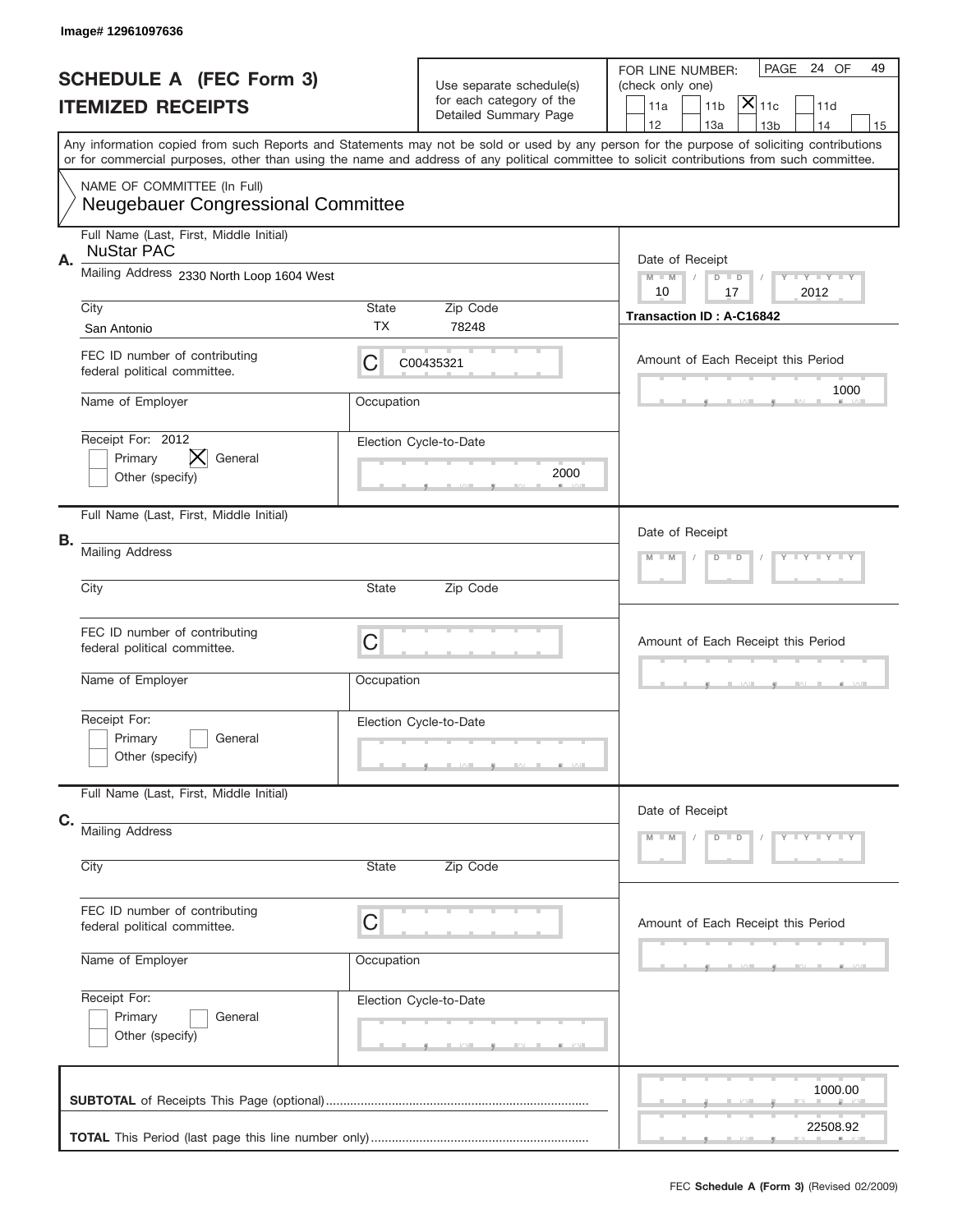|    | Image# 12961097637                                                           |                                                      |                                                                               |                                                                                                                                                                                                                                                                                         |
|----|------------------------------------------------------------------------------|------------------------------------------------------|-------------------------------------------------------------------------------|-----------------------------------------------------------------------------------------------------------------------------------------------------------------------------------------------------------------------------------------------------------------------------------------|
|    | <b>SCHEDULE A (FEC Form 3)</b><br><b>ITEMIZED RECEIPTS</b>                   |                                                      | Use separate schedule(s)<br>for each category of the<br>Detailed Summary Page | PAGE<br>25 OF<br>49<br>FOR LINE NUMBER:<br>(check only one)<br>11 <sub>b</sub><br>11a<br>11c<br>11d<br>$\overline{X} _{15}$<br>12<br>13a<br>14<br>13 <sub>b</sub>                                                                                                                       |
|    |                                                                              |                                                      |                                                                               | Any information copied from such Reports and Statements may not be sold or used by any person for the purpose of soliciting contributions<br>or for commercial purposes, other than using the name and address of any political committee to solicit contributions from such committee. |
|    | NAME OF COMMITTEE (In Full)<br><b>Neugebauer Congressional Committee</b>     |                                                      |                                                                               |                                                                                                                                                                                                                                                                                         |
| Α. | Full Name (Last, First, Middle Initial)<br>Western Bank                      |                                                      |                                                                               | Date of Receipt                                                                                                                                                                                                                                                                         |
|    | Mailing Address 5701 82nd Street                                             |                                                      |                                                                               | Y TY TY TY<br>$M$ M<br>$D$ $D$<br>2012<br>10<br>01                                                                                                                                                                                                                                      |
|    | City<br>Lubbock                                                              | State<br><b>TX</b>                                   | Zip Code<br>79424-2633                                                        | Transaction ID: A-M16630                                                                                                                                                                                                                                                                |
|    | FEC ID number of contributing<br>federal political committee.                | C                                                    |                                                                               | Amount of Each Receipt this Period                                                                                                                                                                                                                                                      |
|    | Name of Employer                                                             | Occupation                                           |                                                                               | 21.17<br>Interest Income                                                                                                                                                                                                                                                                |
|    | Receipt For: 2012<br>X<br>Primary<br>General<br>Other (specify)              |                                                      | Election Cycle-to-Date<br>674.35                                              |                                                                                                                                                                                                                                                                                         |
| В. | Full Name (Last, First, Middle Initial)<br><b>First State Bank of Graham</b> |                                                      |                                                                               | Date of Receipt                                                                                                                                                                                                                                                                         |
|    | Mailing Address 1526 4th Street                                              | Y TY TY TY<br>$M - M$<br>$D$ $D$<br>10<br>06<br>2012 |                                                                               |                                                                                                                                                                                                                                                                                         |
|    | City<br>Graham                                                               | State<br><b>TX</b>                                   | Zip Code<br>76450-2909                                                        | Transaction ID: A-M16855                                                                                                                                                                                                                                                                |
|    | FEC ID number of contributing<br>federal political committee.                | $\mathsf C$                                          |                                                                               | Amount of Each Receipt this Period                                                                                                                                                                                                                                                      |
|    | Name of Employer                                                             | Occupation                                           |                                                                               | 32.19<br>Interest Income                                                                                                                                                                                                                                                                |
|    | Receipt For: 2012<br>General<br>Primary<br>Other (specify)                   |                                                      | Election Cycle-to-Date<br>1035.15                                             |                                                                                                                                                                                                                                                                                         |
|    | Full Name (Last, First, Middle Initial)                                      |                                                      |                                                                               | Date of Receipt                                                                                                                                                                                                                                                                         |
| C. | <b>Mailing Address</b><br>City                                               | State                                                | Zip Code                                                                      | $Y - Y - Y - Y - Y$<br>$M - M$<br>$D$ $D$                                                                                                                                                                                                                                               |
|    |                                                                              |                                                      |                                                                               |                                                                                                                                                                                                                                                                                         |
|    | FEC ID number of contributing<br>federal political committee.                | C                                                    |                                                                               | Amount of Each Receipt this Period                                                                                                                                                                                                                                                      |
|    | Name of Employer                                                             | Occupation                                           |                                                                               |                                                                                                                                                                                                                                                                                         |
|    | Receipt For:<br>Primary<br>General<br>Other (specify)                        |                                                      | Election Cycle-to-Date                                                        |                                                                                                                                                                                                                                                                                         |
|    |                                                                              |                                                      |                                                                               | 53.36<br>53.36                                                                                                                                                                                                                                                                          |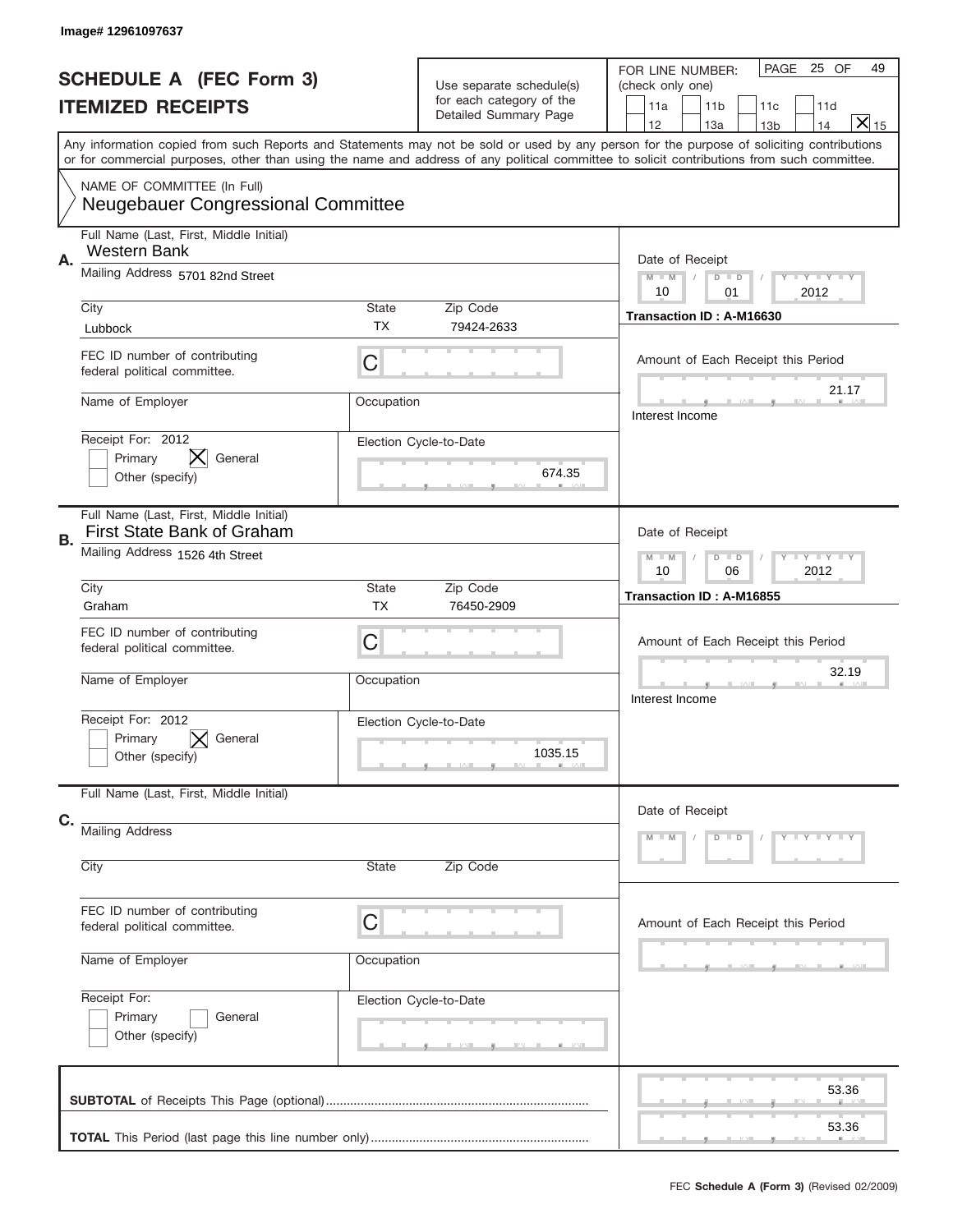| <b>SCHEDULE B (FEC Form 3)</b><br><b>ITEMIZED DISBURSEMENTS</b>                                                                                                                                                                                                                                                        | Use separate schedule(s)<br>for each category of the<br>Detailed Summary Page |                   | PAGE 26 OF<br>49<br>FOR LINE NUMBER:<br>(check only one)<br>$ \boldsymbol{\mathsf{X}} $<br>17<br>18<br>19a<br>19 <sub>b</sub><br>21<br>20 <sub>b</sub><br>20c<br>20a |
|------------------------------------------------------------------------------------------------------------------------------------------------------------------------------------------------------------------------------------------------------------------------------------------------------------------------|-------------------------------------------------------------------------------|-------------------|----------------------------------------------------------------------------------------------------------------------------------------------------------------------|
| Any information copied from such Reports and Statements may not be sold or used by any person for the purpose of soliciting contributions<br>or for commercial purposes, other than using the name and address of any political committee to solicit contributions from such committee.<br>NAME OF COMMITTEE (In Full) |                                                                               |                   |                                                                                                                                                                      |
| <b>Neugebauer Congressional Committee</b>                                                                                                                                                                                                                                                                              |                                                                               |                   |                                                                                                                                                                      |
| Full Name (Last, First, Middle Initial)<br>A. Federal Express                                                                                                                                                                                                                                                          |                                                                               |                   | Date of Disbursement<br>$I - Y - I - Y - I - Y$<br>$M - M$<br>$D$ $D$                                                                                                |
| Mailing Address PO Box 660481                                                                                                                                                                                                                                                                                          |                                                                               |                   | 2012<br>01<br>10                                                                                                                                                     |
| State<br>City<br>TX<br>Dallas                                                                                                                                                                                                                                                                                          | Zip Code<br>75266-0481                                                        |                   | Amount of Each Disbursement this Period                                                                                                                              |
| Purpose of Disbursement<br><b>Express Shipping</b>                                                                                                                                                                                                                                                                     |                                                                               | 001               | 63.36<br>Transaction ID: B-E-16580                                                                                                                                   |
| Candidate Name                                                                                                                                                                                                                                                                                                         |                                                                               | Category/<br>Type |                                                                                                                                                                      |
| Disbursement For: 2012<br>Office Sought:<br>House<br>Primary<br>Senate<br>President                                                                                                                                                                                                                                    | General<br>$\bm{\times}$<br>Other (specify)                                   |                   |                                                                                                                                                                      |
| State:<br>District:<br>Full Name (Last, First, Middle Initial)<br>Mastercard (Wells Fargo Remittance Center)<br><b>B.</b>                                                                                                                                                                                              |                                                                               |                   | Date of Disbursement                                                                                                                                                 |
| Mailing Address PO Box 6415                                                                                                                                                                                                                                                                                            |                                                                               |                   | – ү – ү – ү<br>$- M$<br>M<br>D<br>$\Box$<br>2012<br>10<br>01                                                                                                         |
| City<br>State<br>IL<br><b>Carol Stream</b>                                                                                                                                                                                                                                                                             | Zip Code<br>60197-6415                                                        |                   | Amount of Each Disbursement this Period                                                                                                                              |
| Purpose of Disbursement<br>SEE MEMO ITEMS<br>Candidate Name                                                                                                                                                                                                                                                            |                                                                               | 001<br>Category/  | 7904.21<br>Transaction ID: B-E-16578                                                                                                                                 |
| Disbursement For: 2012<br>Office Sought:<br>House<br>Primary<br>Senate<br>President<br>State:<br>District:                                                                                                                                                                                                             | General<br>Other (specify)                                                    | Type              | Original vendors exceeding reporting threshold itemized<br>as memo transactions.                                                                                     |
| Full Name (Last, First, Middle Initial)<br>c. Istockphoto.com                                                                                                                                                                                                                                                          |                                                                               |                   | Date of Disbursement                                                                                                                                                 |
| Mailing Address 1202 20th Avenue SE                                                                                                                                                                                                                                                                                    |                                                                               |                   | ≡ γ ≡ γ ≡ γ<br>" M<br>D<br>Y<br>$\Box$<br>2012<br>10<br>01                                                                                                           |
| City<br>State<br>Calgary<br>AB                                                                                                                                                                                                                                                                                         | Zip Code<br>T2G1M8                                                            |                   | Amount of Each Disbursement this Period                                                                                                                              |
| Purpose of Disbursement<br><b>Photography Service</b>                                                                                                                                                                                                                                                                  |                                                                               | 001               | 189.99<br>Transaction ID: B-S-6409                                                                                                                                   |
| Candidate Name                                                                                                                                                                                                                                                                                                         |                                                                               | Category/<br>Type | [MEMO ITEM]                                                                                                                                                          |
| Office Sought:<br>Disbursement For: 2012<br>House<br>Primary<br>Senate<br>President<br>State:<br>District:                                                                                                                                                                                                             | $ \times $ General<br>Other (specify)                                         |                   | Subitemization of Mastercard (Wells Fargo Remittance<br>Center)(10/01/12)                                                                                            |
|                                                                                                                                                                                                                                                                                                                        |                                                                               |                   | 7967.57                                                                                                                                                              |
|                                                                                                                                                                                                                                                                                                                        |                                                                               |                   |                                                                                                                                                                      |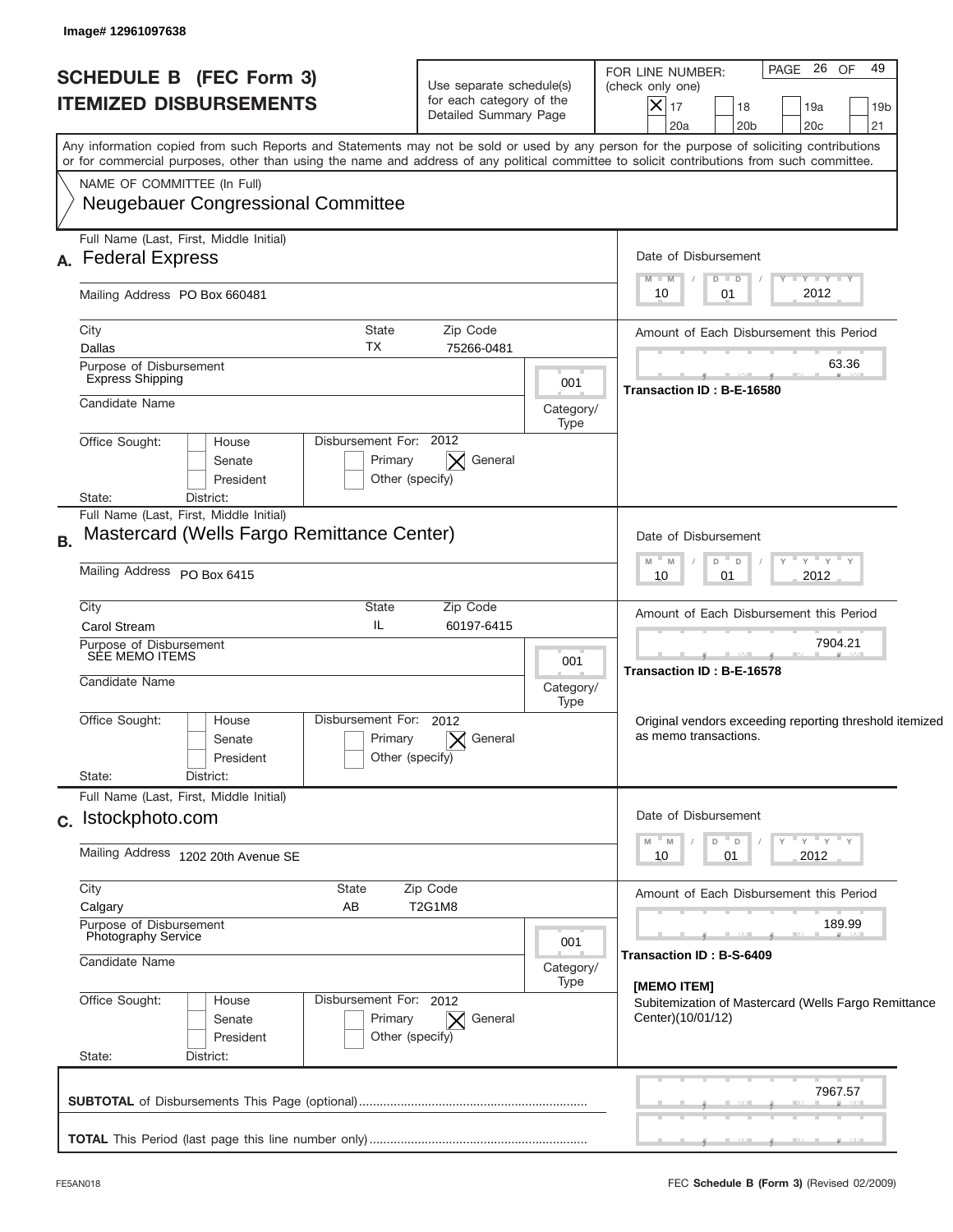| <b>SCHEDULE B (FEC Form 3)</b><br><b>ITEMIZED DISBURSEMENTS</b>                                                                                                                                                                                                                         | Use separate schedule(s)<br>for each category of the<br>Detailed Summary Page |                          | PAGE 27<br>49<br><b>OF</b><br>FOR LINE NUMBER:<br>(check only one)<br>$ \mathsf{X} _{17}$<br>18<br>19a<br>19 <sub>b</sub><br>20a<br>20 <sub>b</sub><br>20c<br>21 |
|-----------------------------------------------------------------------------------------------------------------------------------------------------------------------------------------------------------------------------------------------------------------------------------------|-------------------------------------------------------------------------------|--------------------------|------------------------------------------------------------------------------------------------------------------------------------------------------------------|
| Any information copied from such Reports and Statements may not be sold or used by any person for the purpose of soliciting contributions<br>or for commercial purposes, other than using the name and address of any political committee to solicit contributions from such committee. |                                                                               |                          |                                                                                                                                                                  |
| NAME OF COMMITTEE (In Full)<br><b>Neugebauer Congressional Committee</b>                                                                                                                                                                                                                |                                                                               |                          |                                                                                                                                                                  |
| Full Name (Last, First, Middle Initial)<br>A. Dayspring Designs                                                                                                                                                                                                                         |                                                                               |                          | Date of Disbursement                                                                                                                                             |
| Mailing Address 331-D 70th Street                                                                                                                                                                                                                                                       |                                                                               |                          | <b>TAN TANK TANK</b><br>$M - M$<br>$D$ $D$<br>2012<br>10<br>01                                                                                                   |
| <b>State</b><br>City<br>ТX<br>Lubbock                                                                                                                                                                                                                                                   | Zip Code<br>79413                                                             |                          | Amount of Each Disbursement this Period                                                                                                                          |
| Purpose of Disbursement<br>Printing                                                                                                                                                                                                                                                     |                                                                               | 006                      | 87.19<br>Transaction ID: B-S-6398                                                                                                                                |
| Candidate Name                                                                                                                                                                                                                                                                          |                                                                               | Category/<br>Type        | [MEMO ITEM]                                                                                                                                                      |
| Disbursement For: 2012<br>Office Sought:<br>House<br>Senate<br>President<br>District:<br>State:                                                                                                                                                                                         | General<br>Primary<br>Other (specify)                                         |                          | Subitemization of Mastercard (Wells Fargo Remittance<br>Center)(10/01/12)                                                                                        |
| Full Name (Last, First, Middle Initial)<br><b>Bittersweet Catering</b><br><b>B.</b>                                                                                                                                                                                                     |                                                                               |                          | Date of Disbursement                                                                                                                                             |
| Mailing Address 823 King Street                                                                                                                                                                                                                                                         |                                                                               |                          | $-\gamma + \gamma - \gamma$<br>$M - M$<br>$\Box$<br>D<br>2012<br>10<br>01                                                                                        |
| City<br><b>State</b><br><b>VA</b><br>Alexandria                                                                                                                                                                                                                                         | Zip Code<br>22314-3016                                                        |                          | Amount of Each Disbursement this Period                                                                                                                          |
| Purpose of Disbursement<br>Catering<br>Candidate Name                                                                                                                                                                                                                                   |                                                                               | 003<br>Category/<br>Type | 385.7<br>Transaction ID: B-S-6435<br>[MEMO ITEM]                                                                                                                 |
| Disbursement For: 2012<br>Office Sought:<br>House<br>Senate<br>President<br>State:<br>District:                                                                                                                                                                                         | General<br>Primary<br>Other (specify)                                         |                          | Subitemization of Mastercard (Wells Fargo Remittance<br>Center)(10/01/12)                                                                                        |
| Full Name (Last, First, Middle Initial)<br>c. Philpott Florists                                                                                                                                                                                                                         |                                                                               |                          | Date of Disbursement                                                                                                                                             |
| Mailing Address 1902 North 1st Street                                                                                                                                                                                                                                                   |                                                                               |                          | ≡ γ ≡ γ ≡ γ<br>$- M$<br>M<br>D<br>$\Box$<br>2012<br>10<br>01                                                                                                     |
| City<br>State<br>Abilene<br>TX                                                                                                                                                                                                                                                          | Zip Code<br>79603-7497                                                        |                          | Amount of Each Disbursement this Period                                                                                                                          |
| Purpose of Disbursement<br>Gifts & Mementos<br>Candidate Name                                                                                                                                                                                                                           |                                                                               | 006<br>Category/         | 333.41<br>Transaction ID : B-S-6413                                                                                                                              |
| Office Sought:<br>Disbursement For: 2012<br>House<br>Senate<br>President<br>State:<br>District:                                                                                                                                                                                         | Primary<br>General<br>$\times$<br>Other (specify)                             | Type                     | [MEMO ITEM]<br>Subitemization of Mastercard (Wells Fargo Remittance<br>Center)(10/01/12)                                                                         |
|                                                                                                                                                                                                                                                                                         |                                                                               |                          | 0.00                                                                                                                                                             |
|                                                                                                                                                                                                                                                                                         |                                                                               |                          |                                                                                                                                                                  |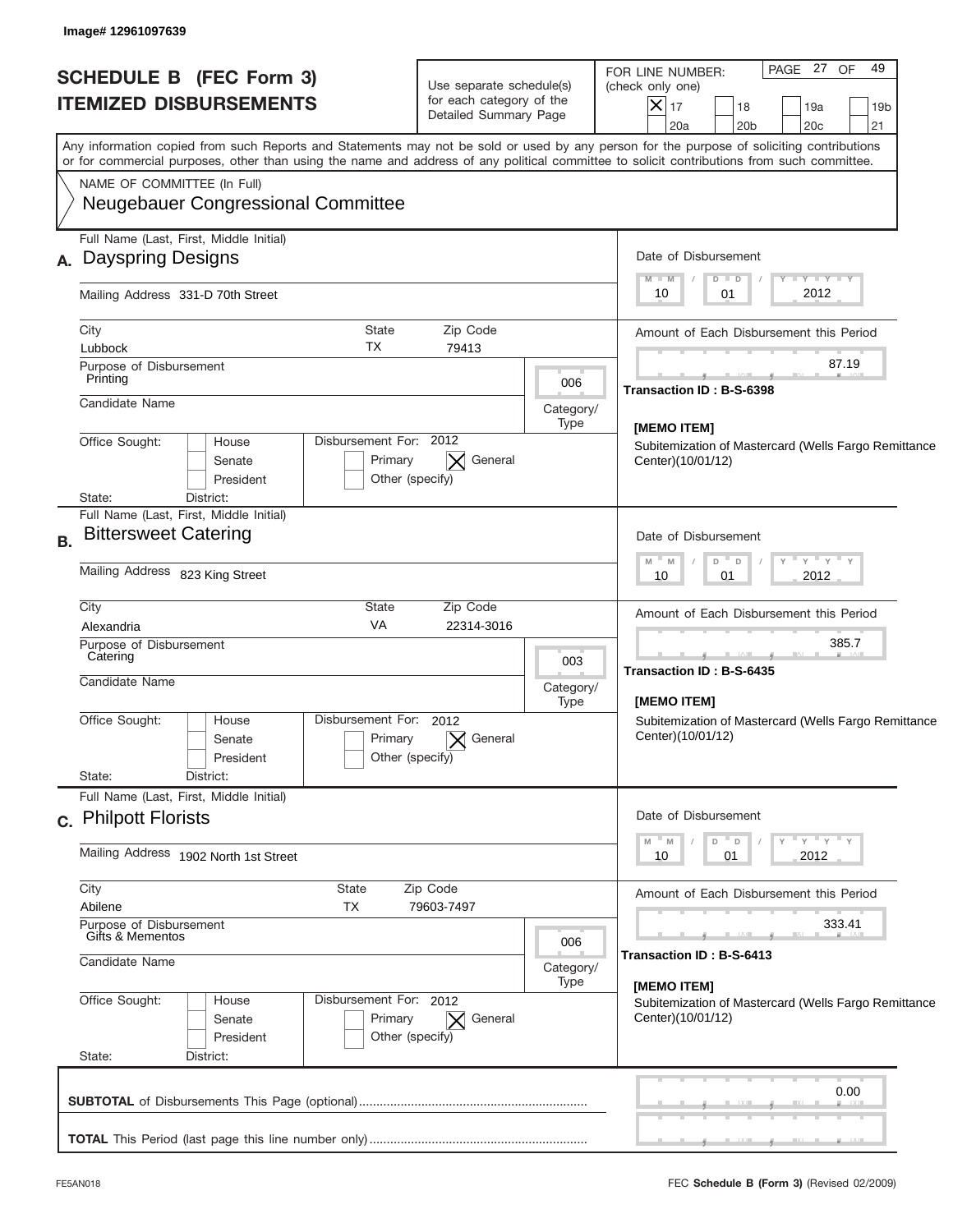| <b>SCHEDULE B (FEC Form 3)</b><br><b>ITEMIZED DISBURSEMENTS</b>                                                                                                                                                                                                                         | Use separate schedule(s)<br>for each category of the<br>Detailed Summary Page |                                                          | PAGE 28<br>49<br>OF<br>FOR LINE NUMBER:<br>(check only one)<br>$ \mathsf{X} _{17}$<br>18<br>19a<br>19 <sub>b</sub><br>20a<br>20 <sub>b</sub><br>20c<br>21 |  |
|-----------------------------------------------------------------------------------------------------------------------------------------------------------------------------------------------------------------------------------------------------------------------------------------|-------------------------------------------------------------------------------|----------------------------------------------------------|-----------------------------------------------------------------------------------------------------------------------------------------------------------|--|
| Any information copied from such Reports and Statements may not be sold or used by any person for the purpose of soliciting contributions<br>or for commercial purposes, other than using the name and address of any political committee to solicit contributions from such committee. |                                                                               |                                                          |                                                                                                                                                           |  |
| NAME OF COMMITTEE (In Full)<br><b>Neugebauer Congressional Committee</b>                                                                                                                                                                                                                |                                                                               |                                                          |                                                                                                                                                           |  |
| Full Name (Last, First, Middle Initial)<br>A. Federal Express                                                                                                                                                                                                                           |                                                                               |                                                          | Date of Disbursement                                                                                                                                      |  |
| Mailing Address PO Box 660481                                                                                                                                                                                                                                                           |                                                                               |                                                          | <b>TAYLY LY</b><br>$M - M$<br>$D$ $D$<br>2012<br>10<br>01                                                                                                 |  |
| City<br><b>State</b><br>ТX<br>Dallas                                                                                                                                                                                                                                                    | Zip Code<br>75266-0481                                                        |                                                          | Amount of Each Disbursement this Period                                                                                                                   |  |
| Purpose of Disbursement<br><b>Express Shipping</b>                                                                                                                                                                                                                                      |                                                                               | 001                                                      | 74.84                                                                                                                                                     |  |
| Candidate Name                                                                                                                                                                                                                                                                          |                                                                               | Category/<br>Type                                        | Transaction ID: B-S-6415                                                                                                                                  |  |
| Disbursement For: 2012<br>Office Sought:<br>House<br>Primary<br>Senate<br>President<br>State:<br>District:                                                                                                                                                                              | General<br>Other (specify)                                                    |                                                          | [MEMO ITEM]<br>Subitemization of Mastercard (Wells Fargo Remittance<br>Center)(10/01/12)                                                                  |  |
| Full Name (Last, First, Middle Initial)<br><b>Office Max</b><br><b>B.</b>                                                                                                                                                                                                               |                                                                               |                                                          | Date of Disbursement                                                                                                                                      |  |
| Mailing Address 6805 Slide Road                                                                                                                                                                                                                                                         |                                                                               |                                                          | $-\gamma + \gamma - \gamma$<br>$M - M$<br>$\Box$<br>D<br>2012<br>10<br>01                                                                                 |  |
| City<br><b>State</b><br><b>TX</b><br>Lubbock                                                                                                                                                                                                                                            | Zip Code<br>79424-1517                                                        |                                                          | Amount of Each Disbursement this Period                                                                                                                   |  |
| Purpose of Disbursement<br>General Office Supplies<br>Candidate Name                                                                                                                                                                                                                    |                                                                               | 001<br>Category/                                         | 304.42<br><b>Transaction ID: B-S-6417</b>                                                                                                                 |  |
| Disbursement For: 2012<br>Office Sought:<br>House<br>Primary<br>Senate<br>President<br>State:<br>District:                                                                                                                                                                              | General<br>Other (specify)                                                    | Type                                                     | [MEMO ITEM]<br>Subitemization of Mastercard (Wells Fargo Remittance<br>Center)(10/01/12)                                                                  |  |
| Full Name (Last, First, Middle Initial)<br>c. Uber                                                                                                                                                                                                                                      |                                                                               |                                                          | Date of Disbursement                                                                                                                                      |  |
| <b>Mailing Address</b><br>800 Market Street<br>7th Floor                                                                                                                                                                                                                                |                                                                               | ≡ γ ≡ γ ≡ γ<br>M<br>M<br>D<br>$\Box$<br>2012<br>10<br>01 |                                                                                                                                                           |  |
| $\overline{C}$ ity<br>State<br>San Francisco<br>СA                                                                                                                                                                                                                                      | Zip Code<br>94102                                                             |                                                          | Amount of Each Disbursement this Period                                                                                                                   |  |
| Purpose of Disbursement<br>Transportation                                                                                                                                                                                                                                               |                                                                               | 002                                                      | 27                                                                                                                                                        |  |
| Candidate Name                                                                                                                                                                                                                                                                          |                                                                               | Category/<br>Type                                        | Transaction ID: B-S-6428<br>[MEMO ITEM]                                                                                                                   |  |
| Office Sought:<br>Disbursement For: 2012<br>House<br>Primary<br>Senate<br>President<br>State:<br>District:                                                                                                                                                                              | General<br>$\bowtie$<br>Other (specify)                                       |                                                          | Subitemization of Mastercard (Wells Fargo Remittance<br>Center)(10/01/12)                                                                                 |  |
|                                                                                                                                                                                                                                                                                         |                                                                               |                                                          | 0.00                                                                                                                                                      |  |
|                                                                                                                                                                                                                                                                                         |                                                                               |                                                          |                                                                                                                                                           |  |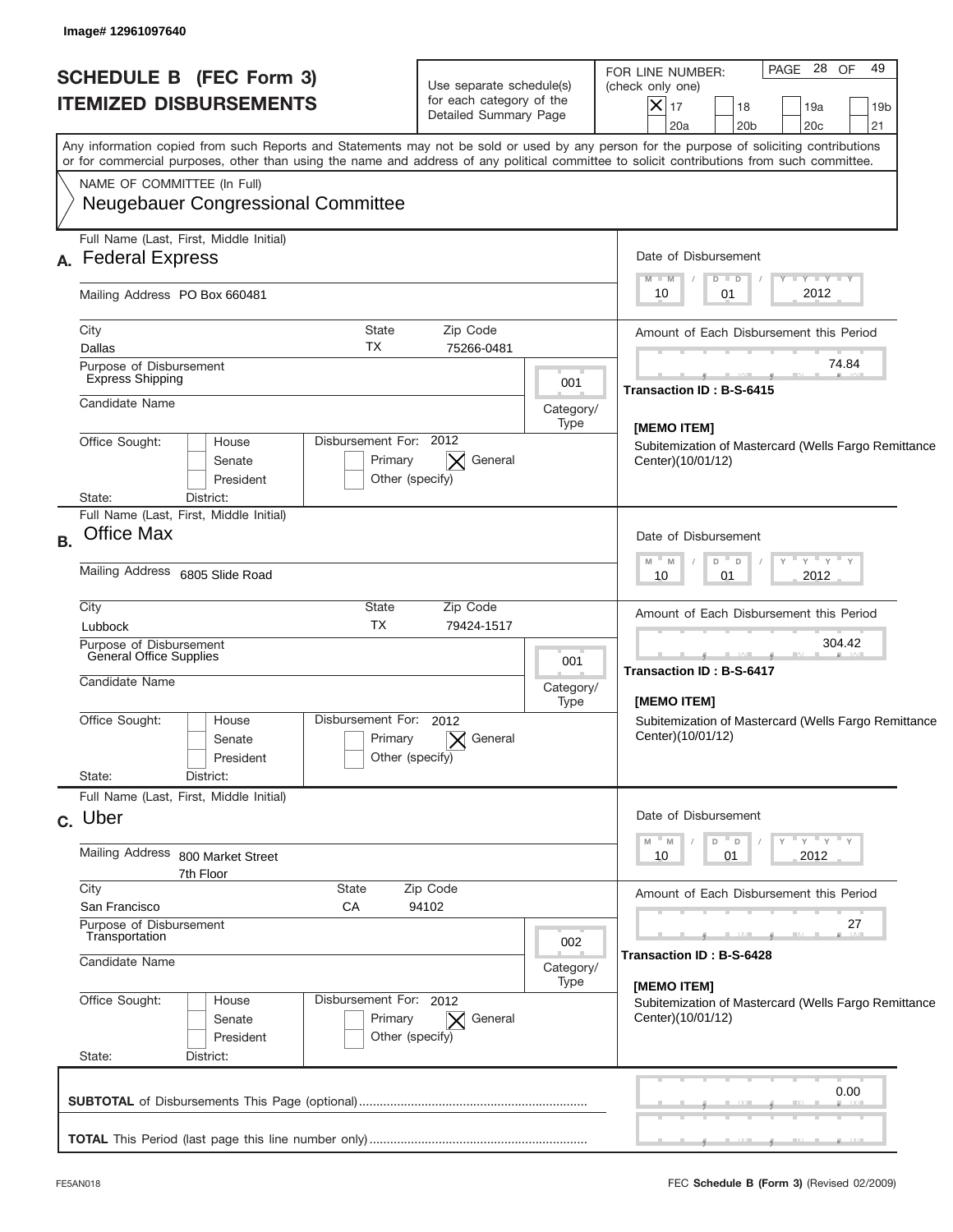| Any information copied from such Reports and Statements may not be sold or used by any person for the purpose of soliciting contributions<br>or for commercial purposes, other than using the name and address of any political committee to solicit contributions from such committee.<br>NAME OF COMMITTEE (In Full)<br><b>Neugebauer Congressional Committee</b><br>Full Name (Last, First, Middle Initial)<br>$M - M$<br>10<br>Mailing Address 17452 North Hayden Road<br>City<br><b>State</b><br>Zip Code<br>AZ<br>Scottsdale<br>85251<br>Purpose of Disbursement<br>Web Hosting Fee<br>001<br>Candidate Name<br>Category/<br>Type<br>[MEMO ITEM]<br>Disbursement For: 2012<br>Office Sought:<br>House<br>General<br>Primary<br>Senate<br>President<br>Other (specify)<br>District:<br>State:<br>Full Name (Last, First, Middle Initial)<br><b>United States Postal Service</b><br>Mailing Address 50 Massachusetts Avenue NE<br>10<br>City<br><b>State</b><br>Zip Code<br>DC<br>20002-4214<br>Washington<br>Purpose of Disbursement<br>Postage<br>001<br>Candidate Name<br>Category/<br>[MEMO ITEM]<br>Type<br>Disbursement For:<br>Office Sought:<br>2012<br>House<br>General<br>Primary<br>Senate<br>Other (specify)<br>President<br>State:<br>District:<br>Full Name (Last, First, Middle Initial)<br>M<br>M<br>Mailing Address 8201 Preston Road<br>10<br>#100<br>City<br>State<br>Zip Code<br>Dallas<br>TX<br>75225-6206<br>Purpose of Disbursement<br>Meal Expense<br>001<br>Candidate Name<br>Category/<br>Type<br>[MEMO ITEM]<br>Office Sought:<br>Disbursement For: 2012<br>House<br>Primary<br>General<br>Senate<br>$\times$<br>President<br>Other (specify) | PAGE 29<br>49<br>OF<br>FOR LINE NUMBER:<br>(check only one)<br>$ \mathsf{X} _{17}$<br>18<br>19a<br>19 <sub>b</sub><br>20a<br>20 <sub>b</sub><br>20c<br>21 |  |
|------------------------------------------------------------------------------------------------------------------------------------------------------------------------------------------------------------------------------------------------------------------------------------------------------------------------------------------------------------------------------------------------------------------------------------------------------------------------------------------------------------------------------------------------------------------------------------------------------------------------------------------------------------------------------------------------------------------------------------------------------------------------------------------------------------------------------------------------------------------------------------------------------------------------------------------------------------------------------------------------------------------------------------------------------------------------------------------------------------------------------------------------------------------------------------------------------------------------------------------------------------------------------------------------------------------------------------------------------------------------------------------------------------------------------------------------------------------------------------------------------------------------------------------------------------------------------------------------------------------------------------------------------------------------------|-----------------------------------------------------------------------------------------------------------------------------------------------------------|--|
| A. Publicdomainsnet.com<br><b>B.</b><br>c. Sevy's Grill                                                                                                                                                                                                                                                                                                                                                                                                                                                                                                                                                                                                                                                                                                                                                                                                                                                                                                                                                                                                                                                                                                                                                                                                                                                                                                                                                                                                                                                                                                                                                                                                                      |                                                                                                                                                           |  |
|                                                                                                                                                                                                                                                                                                                                                                                                                                                                                                                                                                                                                                                                                                                                                                                                                                                                                                                                                                                                                                                                                                                                                                                                                                                                                                                                                                                                                                                                                                                                                                                                                                                                              |                                                                                                                                                           |  |
|                                                                                                                                                                                                                                                                                                                                                                                                                                                                                                                                                                                                                                                                                                                                                                                                                                                                                                                                                                                                                                                                                                                                                                                                                                                                                                                                                                                                                                                                                                                                                                                                                                                                              | Date of Disbursement                                                                                                                                      |  |
|                                                                                                                                                                                                                                                                                                                                                                                                                                                                                                                                                                                                                                                                                                                                                                                                                                                                                                                                                                                                                                                                                                                                                                                                                                                                                                                                                                                                                                                                                                                                                                                                                                                                              | <b>TAN TANK TANK</b><br>$D$ $D$<br>2012<br>01                                                                                                             |  |
|                                                                                                                                                                                                                                                                                                                                                                                                                                                                                                                                                                                                                                                                                                                                                                                                                                                                                                                                                                                                                                                                                                                                                                                                                                                                                                                                                                                                                                                                                                                                                                                                                                                                              | Amount of Each Disbursement this Period                                                                                                                   |  |
|                                                                                                                                                                                                                                                                                                                                                                                                                                                                                                                                                                                                                                                                                                                                                                                                                                                                                                                                                                                                                                                                                                                                                                                                                                                                                                                                                                                                                                                                                                                                                                                                                                                                              | 185.4<br>Transaction ID: B-S-6411                                                                                                                         |  |
|                                                                                                                                                                                                                                                                                                                                                                                                                                                                                                                                                                                                                                                                                                                                                                                                                                                                                                                                                                                                                                                                                                                                                                                                                                                                                                                                                                                                                                                                                                                                                                                                                                                                              |                                                                                                                                                           |  |
|                                                                                                                                                                                                                                                                                                                                                                                                                                                                                                                                                                                                                                                                                                                                                                                                                                                                                                                                                                                                                                                                                                                                                                                                                                                                                                                                                                                                                                                                                                                                                                                                                                                                              | Subitemization of Mastercard (Wells Fargo Remittance<br>Center)(10/01/12)                                                                                 |  |
|                                                                                                                                                                                                                                                                                                                                                                                                                                                                                                                                                                                                                                                                                                                                                                                                                                                                                                                                                                                                                                                                                                                                                                                                                                                                                                                                                                                                                                                                                                                                                                                                                                                                              | Date of Disbursement                                                                                                                                      |  |
|                                                                                                                                                                                                                                                                                                                                                                                                                                                                                                                                                                                                                                                                                                                                                                                                                                                                                                                                                                                                                                                                                                                                                                                                                                                                                                                                                                                                                                                                                                                                                                                                                                                                              | $-\gamma + \gamma - \gamma$<br>$M - M$<br>$\Box$<br>D<br>2012<br>01                                                                                       |  |
|                                                                                                                                                                                                                                                                                                                                                                                                                                                                                                                                                                                                                                                                                                                                                                                                                                                                                                                                                                                                                                                                                                                                                                                                                                                                                                                                                                                                                                                                                                                                                                                                                                                                              | Amount of Each Disbursement this Period                                                                                                                   |  |
|                                                                                                                                                                                                                                                                                                                                                                                                                                                                                                                                                                                                                                                                                                                                                                                                                                                                                                                                                                                                                                                                                                                                                                                                                                                                                                                                                                                                                                                                                                                                                                                                                                                                              | 12.69<br>Transaction ID : B-S-6421                                                                                                                        |  |
|                                                                                                                                                                                                                                                                                                                                                                                                                                                                                                                                                                                                                                                                                                                                                                                                                                                                                                                                                                                                                                                                                                                                                                                                                                                                                                                                                                                                                                                                                                                                                                                                                                                                              | Subitemization of Mastercard (Wells Fargo Remittance<br>Center)(10/01/12)                                                                                 |  |
|                                                                                                                                                                                                                                                                                                                                                                                                                                                                                                                                                                                                                                                                                                                                                                                                                                                                                                                                                                                                                                                                                                                                                                                                                                                                                                                                                                                                                                                                                                                                                                                                                                                                              | Date of Disbursement                                                                                                                                      |  |
|                                                                                                                                                                                                                                                                                                                                                                                                                                                                                                                                                                                                                                                                                                                                                                                                                                                                                                                                                                                                                                                                                                                                                                                                                                                                                                                                                                                                                                                                                                                                                                                                                                                                              | ≡ γ ≡ γ ≡ γ<br>D<br>$\Box$<br>2012<br>01                                                                                                                  |  |
|                                                                                                                                                                                                                                                                                                                                                                                                                                                                                                                                                                                                                                                                                                                                                                                                                                                                                                                                                                                                                                                                                                                                                                                                                                                                                                                                                                                                                                                                                                                                                                                                                                                                              | Amount of Each Disbursement this Period                                                                                                                   |  |
|                                                                                                                                                                                                                                                                                                                                                                                                                                                                                                                                                                                                                                                                                                                                                                                                                                                                                                                                                                                                                                                                                                                                                                                                                                                                                                                                                                                                                                                                                                                                                                                                                                                                              | 50<br>Transaction ID: B-S-6434                                                                                                                            |  |
|                                                                                                                                                                                                                                                                                                                                                                                                                                                                                                                                                                                                                                                                                                                                                                                                                                                                                                                                                                                                                                                                                                                                                                                                                                                                                                                                                                                                                                                                                                                                                                                                                                                                              | Subitemization of Mastercard (Wells Fargo Remittance<br>Center)(10/01/12)                                                                                 |  |
| State:<br>District:                                                                                                                                                                                                                                                                                                                                                                                                                                                                                                                                                                                                                                                                                                                                                                                                                                                                                                                                                                                                                                                                                                                                                                                                                                                                                                                                                                                                                                                                                                                                                                                                                                                          |                                                                                                                                                           |  |
|                                                                                                                                                                                                                                                                                                                                                                                                                                                                                                                                                                                                                                                                                                                                                                                                                                                                                                                                                                                                                                                                                                                                                                                                                                                                                                                                                                                                                                                                                                                                                                                                                                                                              | 0.00                                                                                                                                                      |  |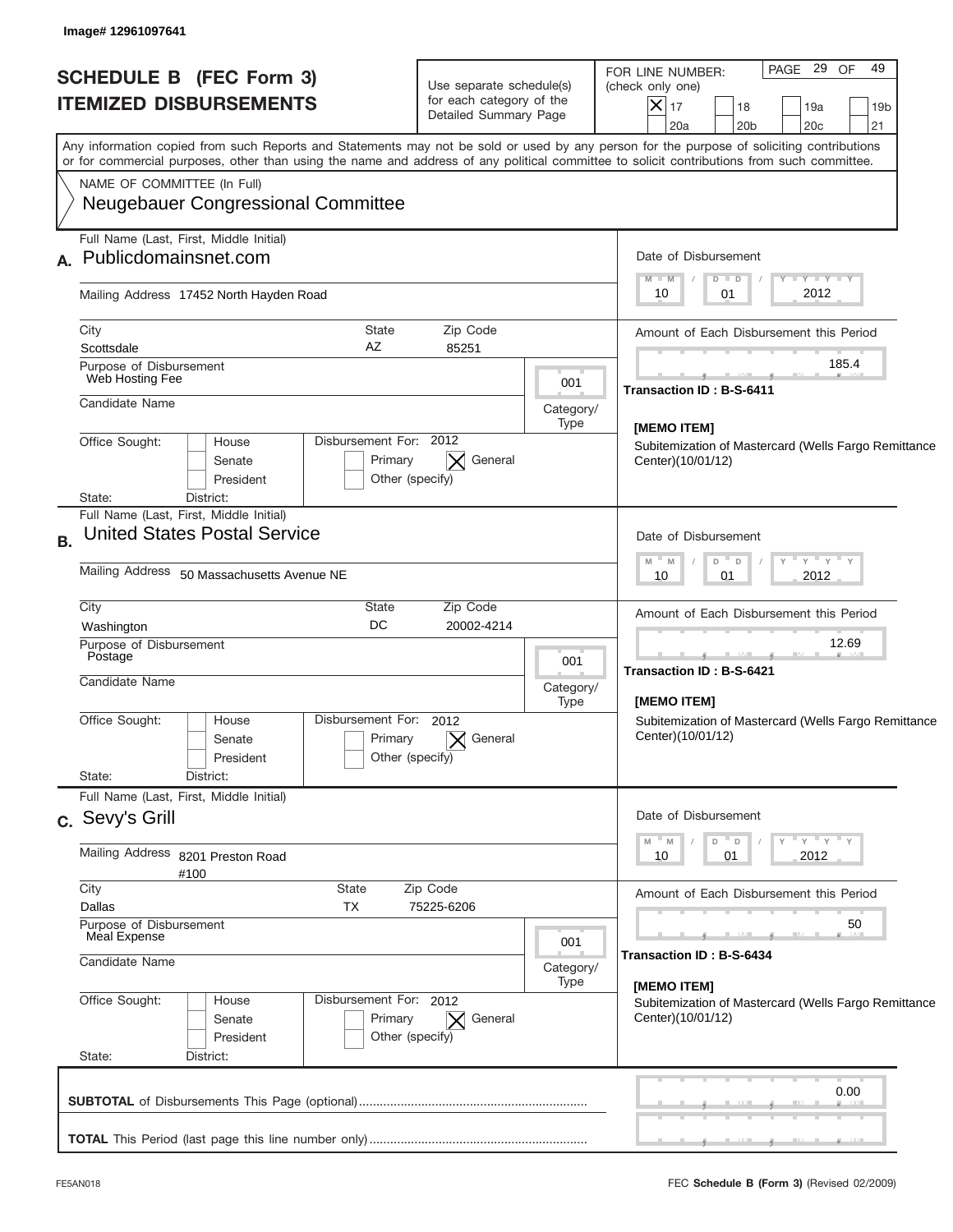| <b>SCHEDULE B (FEC Form 3)</b><br><b>ITEMIZED DISBURSEMENTS</b>                                                                                                                                                                                                                         | Use separate schedule(s)<br>for each category of the<br>Detailed Summary Page |                                                                                  | PAGE 30<br>OF<br>49<br>FOR LINE NUMBER:<br>(check only one)<br>$ \mathsf{X} _{17}$<br>18<br>19a<br>19 <sub>b</sub><br>20a<br>20 <sub>b</sub><br>20c<br>21 |
|-----------------------------------------------------------------------------------------------------------------------------------------------------------------------------------------------------------------------------------------------------------------------------------------|-------------------------------------------------------------------------------|----------------------------------------------------------------------------------|-----------------------------------------------------------------------------------------------------------------------------------------------------------|
| Any information copied from such Reports and Statements may not be sold or used by any person for the purpose of soliciting contributions<br>or for commercial purposes, other than using the name and address of any political committee to solicit contributions from such committee. |                                                                               |                                                                                  |                                                                                                                                                           |
| NAME OF COMMITTEE (In Full)<br><b>Neugebauer Congressional Committee</b>                                                                                                                                                                                                                |                                                                               |                                                                                  |                                                                                                                                                           |
| Full Name (Last, First, Middle Initial)<br>A. Uber                                                                                                                                                                                                                                      |                                                                               |                                                                                  | Date of Disbursement                                                                                                                                      |
| Mailing Address 800 Market Street<br>7th Floor                                                                                                                                                                                                                                          |                                                                               |                                                                                  | $T - Y$ $T - Y$<br>$M - M$<br>$D$ $D$<br>2012<br>10<br>01                                                                                                 |
| City<br><b>State</b>                                                                                                                                                                                                                                                                    | Zip Code                                                                      |                                                                                  | Amount of Each Disbursement this Period                                                                                                                   |
| CA<br>San Francisco<br>Purpose of Disbursement<br>Transportation                                                                                                                                                                                                                        | 94102                                                                         |                                                                                  | 23                                                                                                                                                        |
| Candidate Name                                                                                                                                                                                                                                                                          |                                                                               | 002<br>Category/                                                                 | Transaction ID: B-S-6436                                                                                                                                  |
| Disbursement For: 2012<br>Office Sought:<br>House<br>Primary<br>Senate<br>President                                                                                                                                                                                                     | General<br>Other (specify)                                                    | Type                                                                             | [MEMO ITEM]<br>Subitemization of Mastercard (Wells Fargo Remittance<br>Center)(10/01/12)                                                                  |
| District:<br>State:<br>Full Name (Last, First, Middle Initial)                                                                                                                                                                                                                          |                                                                               |                                                                                  |                                                                                                                                                           |
| Avis                                                                                                                                                                                                                                                                                    |                                                                               | Date of Disbursement<br>ү " ү " ү " ү<br>$M - M$<br>- D<br>D<br>2012<br>10<br>01 |                                                                                                                                                           |
| Mailing Address 513 S Florida Avenue                                                                                                                                                                                                                                                    |                                                                               |                                                                                  |                                                                                                                                                           |
| City<br><b>State</b><br><b>FL</b><br>Tampa                                                                                                                                                                                                                                              | Zip Code<br>33602-5419                                                        |                                                                                  | Amount of Each Disbursement this Period                                                                                                                   |
| Purpose of Disbursement<br>Transportation                                                                                                                                                                                                                                               |                                                                               | 002                                                                              | 791.51                                                                                                                                                    |
| Candidate Name                                                                                                                                                                                                                                                                          |                                                                               | Category/<br>Type                                                                | <b>Transaction ID: B-S-6446</b><br>[MEMO ITEM]                                                                                                            |
| Disbursement For: 2012<br>Office Sought:<br>House<br>Primary<br>Senate<br>Other (specify)<br>President                                                                                                                                                                                  | General                                                                       |                                                                                  | Subitemization of Mastercard (Wells Fargo Remittance<br>Center)(10/01/12)                                                                                 |
| State:<br>District:<br>Full Name (Last, First, Middle Initial)                                                                                                                                                                                                                          |                                                                               |                                                                                  |                                                                                                                                                           |
| c. AT&T Data Center                                                                                                                                                                                                                                                                     |                                                                               |                                                                                  | Date of Disbursement                                                                                                                                      |
| Mailing Address 375 Riverside Parkway SW                                                                                                                                                                                                                                                |                                                                               |                                                                                  | ≡ γ ≡ γ ≡ γ<br>" M<br>M<br>D<br>D<br>2012<br>10<br>01                                                                                                     |
| City<br>State<br>GА<br>Lithia Springs                                                                                                                                                                                                                                                   | Zip Code<br>30122                                                             |                                                                                  | Amount of Each Disbursement this Period                                                                                                                   |
| Purpose of Disbursement<br>Internet Service                                                                                                                                                                                                                                             |                                                                               | 001                                                                              | 25.19                                                                                                                                                     |
| Candidate Name                                                                                                                                                                                                                                                                          |                                                                               | Category/<br>Type                                                                | Transaction ID: B-S-6395                                                                                                                                  |
| Office Sought:<br>Disbursement For: 2012<br>House<br>Primary<br>Senate<br>President                                                                                                                                                                                                     | $\times$ General<br>Other (specify)                                           |                                                                                  | [MEMO ITEM]<br>Subitemization of Mastercard (Wells Fargo Remittance<br>Center)(10/01/12)                                                                  |
| State:<br>District:                                                                                                                                                                                                                                                                     |                                                                               |                                                                                  |                                                                                                                                                           |
|                                                                                                                                                                                                                                                                                         |                                                                               |                                                                                  | 0.00                                                                                                                                                      |
|                                                                                                                                                                                                                                                                                         |                                                                               |                                                                                  |                                                                                                                                                           |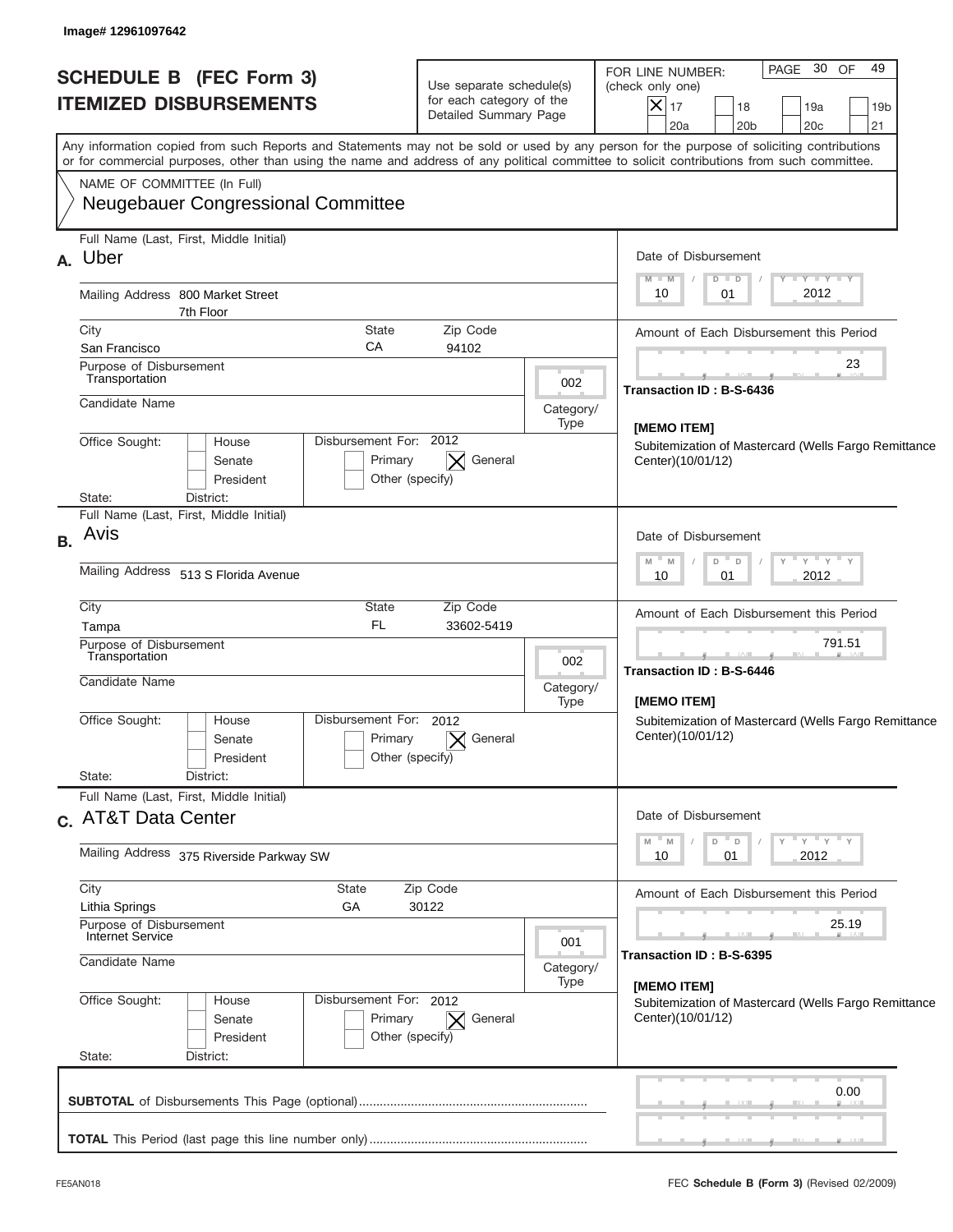| <b>SCHEDULE B (FEC Form 3)</b><br><b>ITEMIZED DISBURSEMENTS</b>                                                                                                                                                                                                                         | Use separate schedule(s)<br>for each category of the<br>Detailed Summary Page | PAGE 31 OF<br>49<br>FOR LINE NUMBER:<br>(check only one)<br>$ \mathsf{X} _{17}$<br>18<br>19a<br>19 <sub>b</sub><br>20a<br>20 <sub>b</sub><br>20c<br>21 |
|-----------------------------------------------------------------------------------------------------------------------------------------------------------------------------------------------------------------------------------------------------------------------------------------|-------------------------------------------------------------------------------|--------------------------------------------------------------------------------------------------------------------------------------------------------|
| Any information copied from such Reports and Statements may not be sold or used by any person for the purpose of soliciting contributions<br>or for commercial purposes, other than using the name and address of any political committee to solicit contributions from such committee. |                                                                               |                                                                                                                                                        |
| NAME OF COMMITTEE (In Full)<br><b>Neugebauer Congressional Committee</b>                                                                                                                                                                                                                |                                                                               |                                                                                                                                                        |
| Full Name (Last, First, Middle Initial)<br>A. Uber                                                                                                                                                                                                                                      |                                                                               | Date of Disbursement<br>$T - Y$ $T - Y$                                                                                                                |
| Mailing Address 800 Market Street<br>7th Floor                                                                                                                                                                                                                                          |                                                                               | $M - M$<br>$D$ $D$<br>2012<br>10<br>01                                                                                                                 |
| City<br><b>State</b>                                                                                                                                                                                                                                                                    | Zip Code                                                                      | Amount of Each Disbursement this Period                                                                                                                |
| CA<br>San Francisco<br>Purpose of Disbursement<br>Transportation                                                                                                                                                                                                                        | 94102<br>002                                                                  | 123                                                                                                                                                    |
| Candidate Name                                                                                                                                                                                                                                                                          | Category/<br>Type                                                             | Transaction ID: B-S-6424                                                                                                                               |
| Disbursement For: 2012<br>Office Sought:<br>House<br>Primary<br>Senate<br>President                                                                                                                                                                                                     | General<br>Other (specify)                                                    | [MEMO ITEM]<br>Subitemization of Mastercard (Wells Fargo Remittance<br>Center)(10/01/12)                                                               |
| State:<br>District:<br>Full Name (Last, First, Middle Initial)                                                                                                                                                                                                                          |                                                                               |                                                                                                                                                        |
| Uber                                                                                                                                                                                                                                                                                    |                                                                               | Date of Disbursement                                                                                                                                   |
| Mailing Address<br>800 Market Street<br>7th Floor                                                                                                                                                                                                                                       |                                                                               | $\cdots$ $\gamma$ $\cdots$ $\gamma$ $\cdots$ $\gamma$<br>$M - M$<br>- D<br>D<br>2012<br>10<br>01                                                       |
| City<br><b>State</b><br>CA                                                                                                                                                                                                                                                              | Zip Code                                                                      | Amount of Each Disbursement this Period                                                                                                                |
| San Francisco<br>Purpose of Disbursement                                                                                                                                                                                                                                                | 94102                                                                         | 27                                                                                                                                                     |
| Transportation<br>Candidate Name                                                                                                                                                                                                                                                        | 002<br>Category/                                                              | <b>Transaction ID: B-S-6447</b>                                                                                                                        |
| Disbursement For: 2012<br>Office Sought:<br>House<br>Primary<br>Senate<br>President                                                                                                                                                                                                     | Type<br>General<br>Other (specify)                                            | [MEMO ITEM]<br>Subitemization of Mastercard (Wells Fargo Remittance<br>Center)(10/01/12)                                                               |
| State:<br>District:<br>Full Name (Last, First, Middle Initial)                                                                                                                                                                                                                          |                                                                               |                                                                                                                                                        |
| c. VerticalResponse                                                                                                                                                                                                                                                                     |                                                                               | Date of Disbursement                                                                                                                                   |
| Mailing Address 50 Beale Street                                                                                                                                                                                                                                                         |                                                                               | ≡ γ ≡ γ ≡ γ<br>" M<br>M<br>D<br>D<br>2012<br>10<br>01                                                                                                  |
| City<br>State<br>San Fransico<br>СA                                                                                                                                                                                                                                                     | Zip Code<br>94105                                                             | Amount of Each Disbursement this Period                                                                                                                |
| Purpose of Disbursement<br>Web Hosting Fee                                                                                                                                                                                                                                              |                                                                               | 6.48                                                                                                                                                   |
| Candidate Name<br>Category/                                                                                                                                                                                                                                                             |                                                                               | Transaction ID: B-S-6405<br>[MEMO ITEM]                                                                                                                |
| Office Sought:<br>Disbursement For: 2012<br>House<br>Primary<br>Senate<br>President                                                                                                                                                                                                     | Type<br>$\times$ General<br>Other (specify)                                   | Subitemization of Mastercard (Wells Fargo Remittance<br>Center)(10/01/12)                                                                              |
| State:<br>District:                                                                                                                                                                                                                                                                     |                                                                               | 0.00                                                                                                                                                   |
|                                                                                                                                                                                                                                                                                         |                                                                               |                                                                                                                                                        |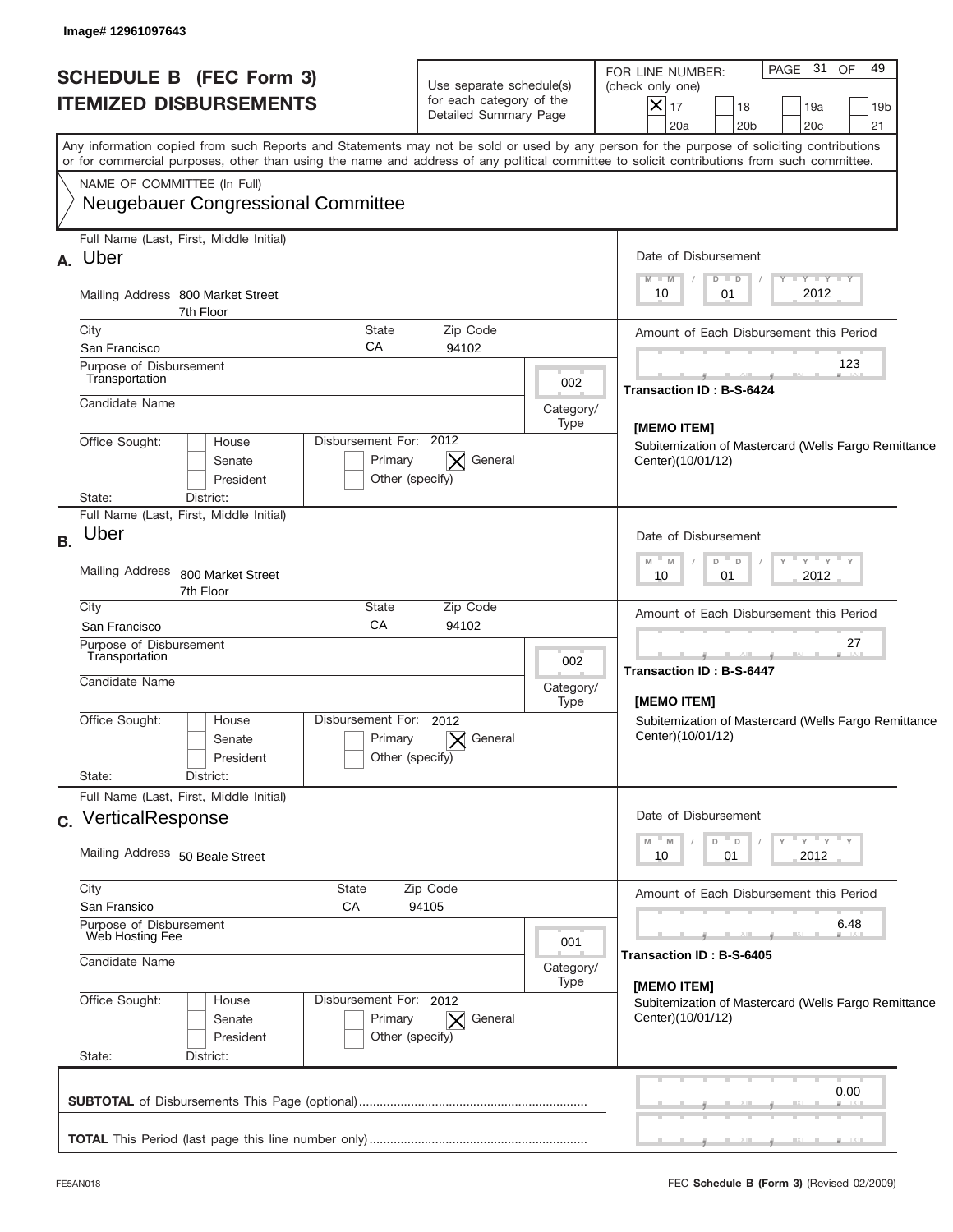| Any information copied from such Reports and Statements may not be sold or used by any person for the purpose of soliciting contributions<br>or for commercial purposes, other than using the name and address of any political committee to solicit contributions from such committee.<br>NAME OF COMMITTEE (In Full)<br><b>Neugebauer Congressional Committee</b> |                                                                              |                   | $ \mathsf{X} _{17}$<br>18<br>19a<br>19 <sub>b</sub><br>20a<br>20 <sub>b</sub><br>20c<br>21      |  |
|---------------------------------------------------------------------------------------------------------------------------------------------------------------------------------------------------------------------------------------------------------------------------------------------------------------------------------------------------------------------|------------------------------------------------------------------------------|-------------------|-------------------------------------------------------------------------------------------------|--|
|                                                                                                                                                                                                                                                                                                                                                                     |                                                                              |                   |                                                                                                 |  |
|                                                                                                                                                                                                                                                                                                                                                                     |                                                                              |                   |                                                                                                 |  |
| Full Name (Last, First, Middle Initial)<br>A. Direct TV                                                                                                                                                                                                                                                                                                             |                                                                              |                   | Date of Disbursement<br><b>TEXTER TEXT</b><br>$M - M$<br>$D$ $D$                                |  |
| Mailing Address PO Box 60036                                                                                                                                                                                                                                                                                                                                        |                                                                              |                   | 2012<br>10<br>01                                                                                |  |
| City<br>CA<br>Los Angeles                                                                                                                                                                                                                                                                                                                                           | <b>State</b><br>Zip Code<br>90060-0036                                       |                   | Amount of Each Disbursement this Period                                                         |  |
| Purpose of Disbursement<br><b>Television Service</b>                                                                                                                                                                                                                                                                                                                |                                                                              | 001               | 84.98<br>Transaction ID: B-S-6407                                                               |  |
| Candidate Name                                                                                                                                                                                                                                                                                                                                                      |                                                                              | Category/<br>Type |                                                                                                 |  |
| Office Sought:<br>House<br>Senate<br>President<br>State:<br>District:                                                                                                                                                                                                                                                                                               | Disbursement For: 2012<br>General<br>Primary<br>Other (specify)              |                   | <b>IMEMO ITEM1</b><br>Subitemization of Mastercard (Wells Fargo Remittance<br>Center)(10/01/12) |  |
| Full Name (Last, First, Middle Initial)<br>VerticalResponse                                                                                                                                                                                                                                                                                                         |                                                                              |                   | Date of Disbursement                                                                            |  |
| Mailing Address 50 Beale Street                                                                                                                                                                                                                                                                                                                                     |                                                                              |                   | $-\gamma + \gamma - \gamma$<br>$M - M$<br>$\Box$<br>D<br>2012<br>10<br>01                       |  |
| City<br>CA<br>San Fransico                                                                                                                                                                                                                                                                                                                                          | <b>State</b><br>Zip Code<br>94105                                            |                   | Amount of Each Disbursement this Period                                                         |  |
| Purpose of Disbursement<br>Web Hosting Fee<br>Candidate Name                                                                                                                                                                                                                                                                                                        |                                                                              | 001<br>Category/  | 23.65<br>Transaction ID: B-S-6410                                                               |  |
| Office Sought:<br>House<br>Senate<br>President<br>State:<br>District:                                                                                                                                                                                                                                                                                               | Disbursement For: 2012<br>General<br>Primary<br>Other (specify)              | Type              | [MEMO ITEM]<br>Subitemization of Mastercard (Wells Fargo Remittance<br>Center)(10/01/12)        |  |
| Full Name (Last, First, Middle Initial)<br>c. AT&T Data Center                                                                                                                                                                                                                                                                                                      |                                                                              |                   | Date of Disbursement                                                                            |  |
| Mailing Address 375 Riverside Parkway SW                                                                                                                                                                                                                                                                                                                            |                                                                              |                   | ≡ γ ≡ γ ≡ γ<br>$- M$<br>M<br>D<br>$\Box$<br>2012<br>10<br>01                                    |  |
| City<br>State<br>GA<br>Lithia Springs<br>Purpose of Disbursement                                                                                                                                                                                                                                                                                                    | Zip Code<br>30122                                                            |                   | Amount of Each Disbursement this Period<br>25.19                                                |  |
| Internet Service<br>Candidate Name                                                                                                                                                                                                                                                                                                                                  |                                                                              | 001<br>Category/  | Transaction ID : B-S-6397                                                                       |  |
| Office Sought:<br>House<br>Senate<br>President                                                                                                                                                                                                                                                                                                                      | Disbursement For: 2012<br>Primary<br>General<br>$\bowtie$<br>Other (specify) | Type              | [MEMO ITEM]<br>Subitemization of Mastercard (Wells Fargo Remittance<br>Center)(10/01/12)        |  |
| State:<br>District:                                                                                                                                                                                                                                                                                                                                                 |                                                                              |                   | 0.00                                                                                            |  |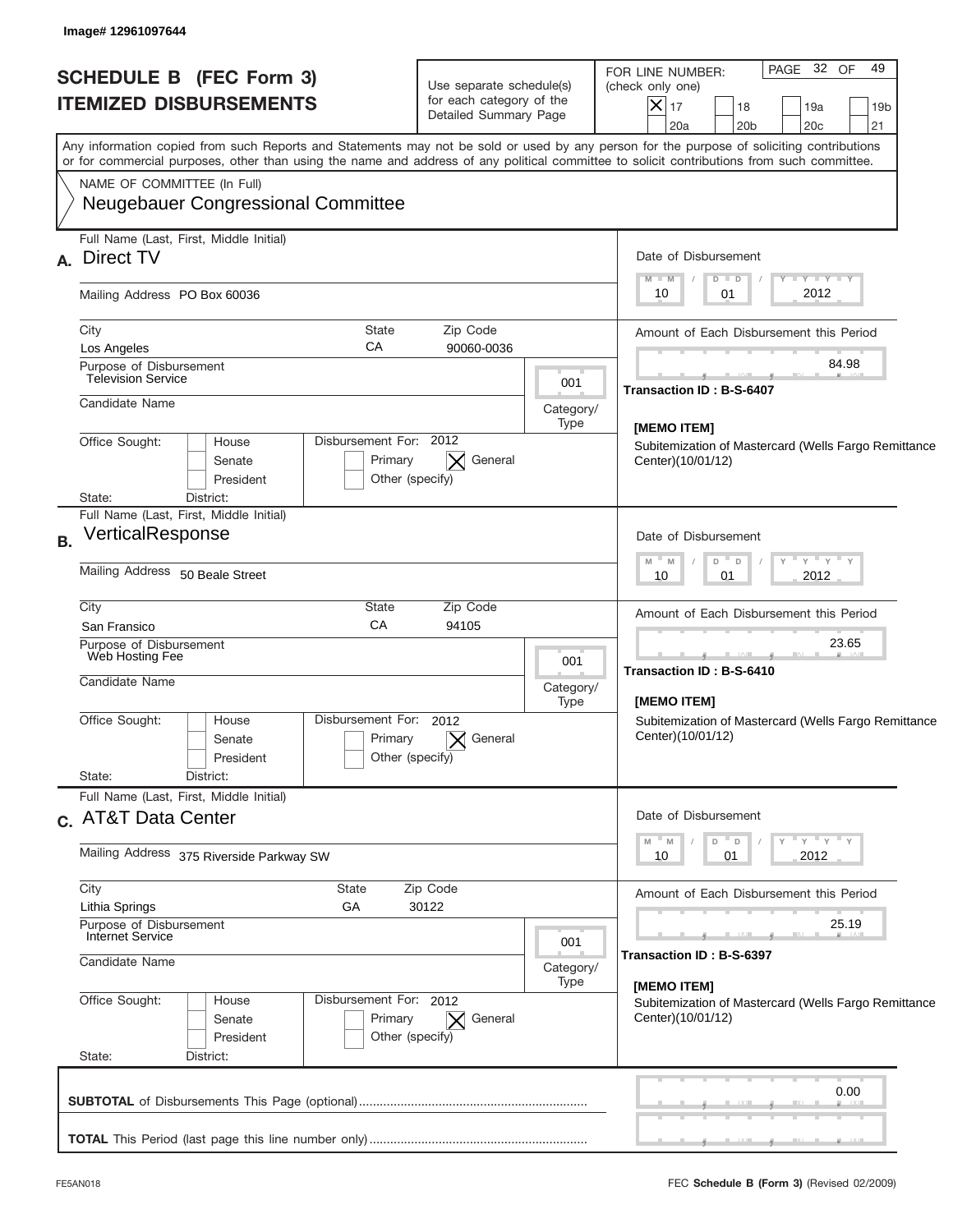| <b>SCHEDULE B (FEC Form 3)</b><br><b>ITEMIZED DISBURSEMENTS</b>                                                                                                                                                                                                                                                        | Use separate schedule(s)<br>for each category of the<br>Detailed Summary Page | PAGE 33<br>49<br>OF<br>FOR LINE NUMBER:<br>(check only one)<br>$ \boldsymbol{\times} $<br>17<br>18<br>19a<br>19 <sub>b</sub><br>20 <sub>b</sub><br>20c<br>21<br>20a |
|------------------------------------------------------------------------------------------------------------------------------------------------------------------------------------------------------------------------------------------------------------------------------------------------------------------------|-------------------------------------------------------------------------------|---------------------------------------------------------------------------------------------------------------------------------------------------------------------|
| Any information copied from such Reports and Statements may not be sold or used by any person for the purpose of soliciting contributions<br>or for commercial purposes, other than using the name and address of any political committee to solicit contributions from such committee.<br>NAME OF COMMITTEE (In Full) |                                                                               |                                                                                                                                                                     |
| <b>Neugebauer Congressional Committee</b>                                                                                                                                                                                                                                                                              |                                                                               |                                                                                                                                                                     |
| Full Name (Last, First, Middle Initial)<br>A. Saddlebrook Resort and Spa                                                                                                                                                                                                                                               |                                                                               | Date of Disbursement                                                                                                                                                |
| Mailing Address 5700 Saddlebrook Way                                                                                                                                                                                                                                                                                   |                                                                               | <b>TAN TANK TANK</b><br>$M - M$<br>$D$ $D$<br>2012<br>10<br>01                                                                                                      |
| City<br><b>State</b><br>FL.<br><b>Wesley Chapel</b>                                                                                                                                                                                                                                                                    | Zip Code<br>33543-4499                                                        | Amount of Each Disbursement this Period                                                                                                                             |
| Purpose of Disbursement<br><b>Facility Rental</b>                                                                                                                                                                                                                                                                      |                                                                               | 1903.25<br>003                                                                                                                                                      |
| Candidate Name                                                                                                                                                                                                                                                                                                         | Category/                                                                     | Transaction ID: B-S-6427<br>Type                                                                                                                                    |
| Disbursement For: 2012<br>Office Sought:<br>House<br>Primary<br>Senate<br>Other (specify)<br>President<br>State:<br>District:                                                                                                                                                                                          | General                                                                       | [MEMO ITEM]<br>Subitemization of Mastercard (Wells Fargo Remittance<br>Center)(10/01/12)                                                                            |
| Full Name (Last, First, Middle Initial)<br>Saddlebrook Resort and Spa                                                                                                                                                                                                                                                  |                                                                               | Date of Disbursement                                                                                                                                                |
| Mailing Address 5700 Saddlebrook Way                                                                                                                                                                                                                                                                                   | $-\gamma + \gamma - \gamma$<br>$M - M$<br>D<br>$\Box$<br>2012<br>10<br>01     |                                                                                                                                                                     |
| City<br>State<br>FL.<br><b>Wesley Chapel</b>                                                                                                                                                                                                                                                                           | Zip Code<br>33543-4499                                                        | Amount of Each Disbursement this Period                                                                                                                             |
| Purpose of Disbursement<br><b>Facility Rental</b><br>Candidate Name                                                                                                                                                                                                                                                    |                                                                               | 430.78<br>003<br>Transaction ID: B-S-6399                                                                                                                           |
|                                                                                                                                                                                                                                                                                                                        | Category/<br>Type                                                             | [MEMO ITEM]                                                                                                                                                         |
| Disbursement For:<br>Office Sought:<br>House<br>Primary<br>Senate<br>Other (specify)<br>President<br>State:                                                                                                                                                                                                            | 2012<br>General                                                               | Subitemization of Mastercard (Wells Fargo Remittance<br>Center)(10/01/12)                                                                                           |
| District:<br>Full Name (Last, First, Middle Initial)                                                                                                                                                                                                                                                                   |                                                                               |                                                                                                                                                                     |
| c. United States Postal Service                                                                                                                                                                                                                                                                                        | Date of Disbursement                                                          |                                                                                                                                                                     |
| Mailing Address 200 Westport Road                                                                                                                                                                                                                                                                                      |                                                                               | ≡ γ ≡ γ ≡ γ<br>M<br>D<br>M<br>D<br>2012<br>10<br>01                                                                                                                 |
| City<br>State<br><b>Kansas City</b><br>МO                                                                                                                                                                                                                                                                              | Zip Code<br>64111-9998                                                        | Amount of Each Disbursement this Period                                                                                                                             |
| Purpose of Disbursement<br>Postage                                                                                                                                                                                                                                                                                     |                                                                               | 541.75<br>003                                                                                                                                                       |
| Candidate Name                                                                                                                                                                                                                                                                                                         |                                                                               | Transaction ID: B-S-6419<br>Category/<br>Type<br>[MEMO ITEM]                                                                                                        |
| Office Sought:<br>Disbursement For: 2012<br>House<br>Primary<br>Senate<br>Other (specify)<br>President<br>State:                                                                                                                                                                                                       | $\vert \times \vert$ General                                                  | Subitemization of Mastercard (Wells Fargo Remittance<br>Center)(10/01/12)                                                                                           |
| District:                                                                                                                                                                                                                                                                                                              |                                                                               | 0.00                                                                                                                                                                |
|                                                                                                                                                                                                                                                                                                                        |                                                                               |                                                                                                                                                                     |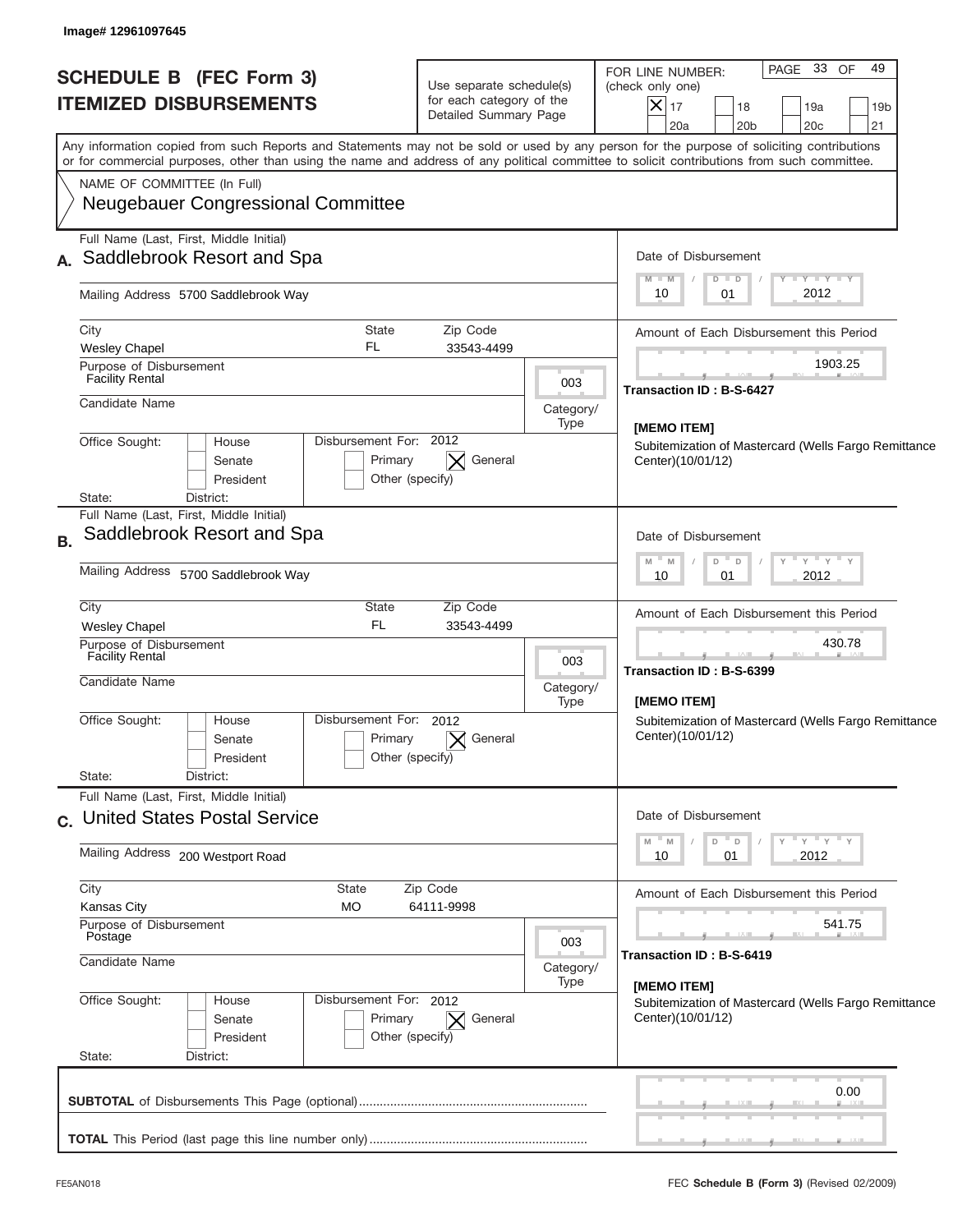| <b>SCHEDULE B (FEC Form 3)</b><br><b>ITEMIZED DISBURSEMENTS</b>                  | Use separate schedule(s)<br>for each category of the<br>Detailed Summary Page |                   | PAGE 34 OF<br>49<br>FOR LINE NUMBER:<br>(check only one)<br>$ \mathsf{X} _{17}$<br>18<br>19a<br>19 <sub>b</sub><br>20a<br>20 <sub>b</sub><br>20c<br>21                                                                                                                                  |
|----------------------------------------------------------------------------------|-------------------------------------------------------------------------------|-------------------|-----------------------------------------------------------------------------------------------------------------------------------------------------------------------------------------------------------------------------------------------------------------------------------------|
|                                                                                  |                                                                               |                   | Any information copied from such Reports and Statements may not be sold or used by any person for the purpose of soliciting contributions<br>or for commercial purposes, other than using the name and address of any political committee to solicit contributions from such committee. |
| NAME OF COMMITTEE (In Full)<br><b>Neugebauer Congressional Committee</b>         |                                                                               |                   |                                                                                                                                                                                                                                                                                         |
| Full Name (Last, First, Middle Initial)<br>A. MailStreet, Inc.                   |                                                                               |                   | Date of Disbursement<br><b>TAN TANK TANK</b>                                                                                                                                                                                                                                            |
| Mailing Address 13461 Sunrise Valley Drive<br>Suite 300                          |                                                                               |                   | $M - M$<br>$D$ $D$<br>2012<br>10<br>01                                                                                                                                                                                                                                                  |
| City                                                                             | <b>State</b><br>Zip Code                                                      |                   | Amount of Each Disbursement this Period                                                                                                                                                                                                                                                 |
| Herndon<br>Purpose of Disbursement<br>Web Hosting Fee                            | VA<br>20171-3294                                                              | 001               | 177.3                                                                                                                                                                                                                                                                                   |
| Candidate Name                                                                   |                                                                               | Category/<br>Type | Transaction ID: B-S-6420                                                                                                                                                                                                                                                                |
| Office Sought:<br>House<br>Senate<br>President<br>State:<br>District:            | Disbursement For: 2012<br>General<br>Primary<br>Other (specify)               |                   | [MEMO ITEM]<br>Subitemization of Mastercard (Wells Fargo Remittance<br>Center)(10/01/12)                                                                                                                                                                                                |
| Full Name (Last, First, Middle Initial)<br><b>American Airlines</b><br><b>B.</b> |                                                                               |                   | Date of Disbursement                                                                                                                                                                                                                                                                    |
| Mailing Address PO Box 61961                                                     |                                                                               |                   | $-\gamma + \gamma - \gamma$<br>$M - M$<br>$\Box$<br>D<br>2012<br>10<br>01                                                                                                                                                                                                               |
| City<br>Dallas                                                                   | <b>State</b><br>Zip Code<br><b>TX</b><br>75261-0000                           |                   | Amount of Each Disbursement this Period                                                                                                                                                                                                                                                 |
| Purpose of Disbursement<br>Airfare<br>Candidate Name                             |                                                                               | 002<br>Category/  | 717.4<br>Transaction ID: B-S-6429<br><b>IMEMO ITEMI</b>                                                                                                                                                                                                                                 |
| Office Sought:<br>House<br>Senate<br>President<br>State:<br>District:            | Disbursement For: 2012<br>General<br>Primary<br>Other (specify)               | Type              | Subitemization of Mastercard (Wells Fargo Remittance<br>Center)(10/01/12)                                                                                                                                                                                                               |
| Full Name (Last, First, Middle Initial)<br>c. Calligraphy, Etc.                  |                                                                               |                   | Date of Disbursement                                                                                                                                                                                                                                                                    |
| Mailing Address 3817 50th Street                                                 |                                                                               |                   | ≡ γ ≡ γ ≡ γ<br>M<br>M<br>D<br>$\Box$<br>2012<br>10<br>01                                                                                                                                                                                                                                |
| City<br>Lubbock                                                                  | State<br>Zip Code<br>TX<br>79413-3807                                         |                   | Amount of Each Disbursement this Period                                                                                                                                                                                                                                                 |
| Purpose of Disbursement<br>Gifts & Mementos                                      |                                                                               | 006               | 232.07<br>Transaction ID : B-S-6418                                                                                                                                                                                                                                                     |
| Candidate Name                                                                   |                                                                               | Category/<br>Type | [MEMO ITEM]                                                                                                                                                                                                                                                                             |
| Office Sought:<br>House<br>Senate<br>President<br>State:<br>District:            | Disbursement For: 2012<br>Primary<br>General<br>$\times$<br>Other (specify)   |                   | Subitemization of Mastercard (Wells Fargo Remittance<br>Center)(10/01/12)                                                                                                                                                                                                               |
|                                                                                  |                                                                               |                   | 0.00                                                                                                                                                                                                                                                                                    |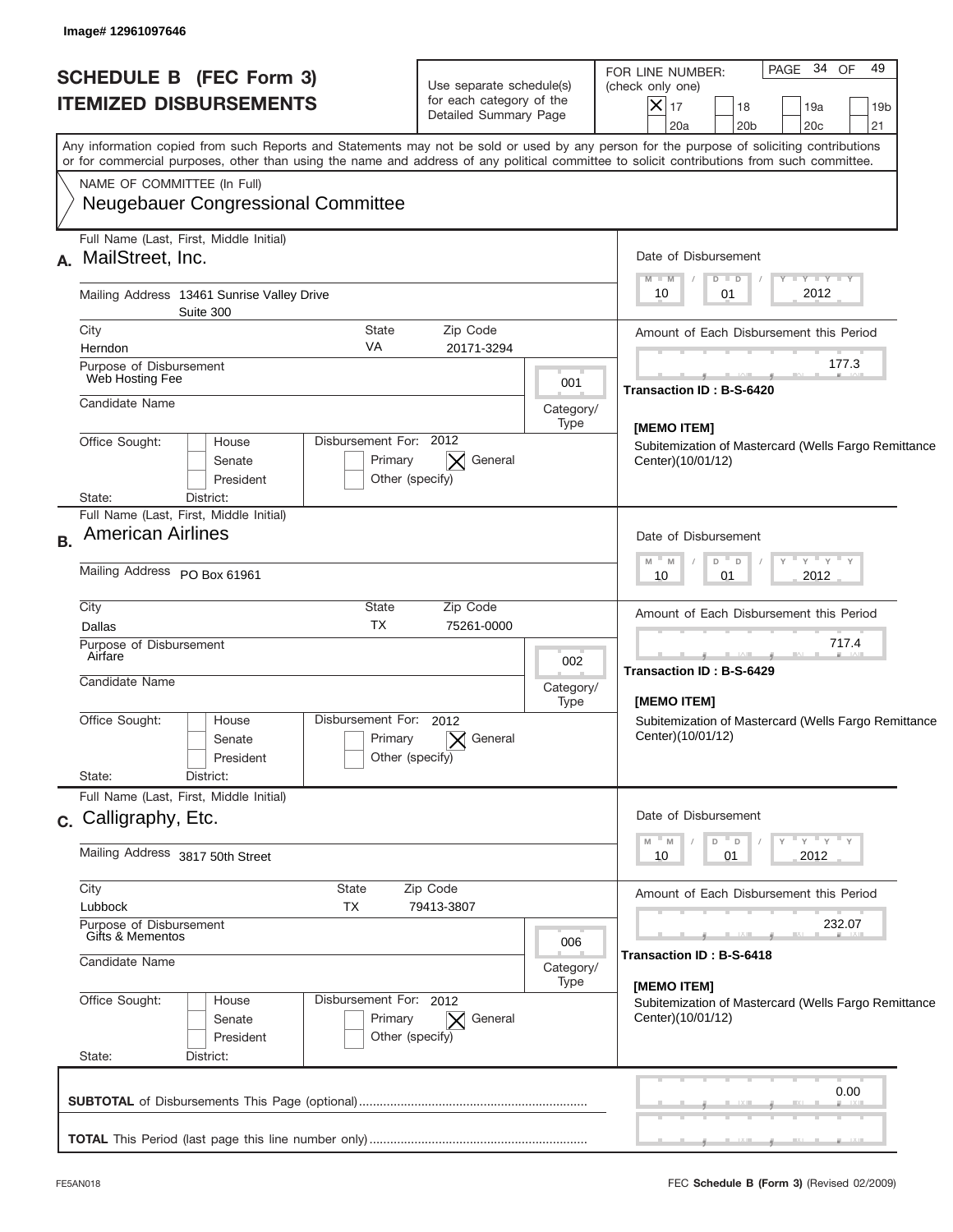| <b>SCHEDULE B (FEC Form 3)</b><br><b>ITEMIZED DISBURSEMENTS</b>                                                                                                                                                                                                                                                        | Use separate schedule(s)<br>for each category of the<br>Detailed Summary Page |                          | PAGE 35 OF<br>49<br>FOR LINE NUMBER:<br>(check only one)<br>$ \boldsymbol{\times} $<br>17<br>18<br>19a<br>19 <sub>b</sub><br>20 <sub>b</sub><br>20c<br>21<br>20a |  |
|------------------------------------------------------------------------------------------------------------------------------------------------------------------------------------------------------------------------------------------------------------------------------------------------------------------------|-------------------------------------------------------------------------------|--------------------------|------------------------------------------------------------------------------------------------------------------------------------------------------------------|--|
| Any information copied from such Reports and Statements may not be sold or used by any person for the purpose of soliciting contributions<br>or for commercial purposes, other than using the name and address of any political committee to solicit contributions from such committee.<br>NAME OF COMMITTEE (In Full) |                                                                               |                          |                                                                                                                                                                  |  |
| <b>Neugebauer Congressional Committee</b>                                                                                                                                                                                                                                                                              |                                                                               |                          |                                                                                                                                                                  |  |
| Full Name (Last, First, Middle Initial)<br>A. United States Postal Service                                                                                                                                                                                                                                             |                                                                               |                          | Date of Disbursement<br>Y TY TY TY<br>$M - M$<br>$D$ $D$                                                                                                         |  |
| Mailing Address 50 Massachusetts Avenue NE                                                                                                                                                                                                                                                                             |                                                                               |                          | 2012<br>10<br>01                                                                                                                                                 |  |
| City<br><b>State</b><br>DC<br>Washington                                                                                                                                                                                                                                                                               | Zip Code<br>20002-4214                                                        |                          | Amount of Each Disbursement this Period                                                                                                                          |  |
| Purpose of Disbursement<br>Postage                                                                                                                                                                                                                                                                                     |                                                                               | 001                      | 27.81<br>Transaction ID: B-S-6414                                                                                                                                |  |
| Candidate Name                                                                                                                                                                                                                                                                                                         |                                                                               | Category/<br>Type        | [MEMO ITEM]                                                                                                                                                      |  |
| Disbursement For: 2012<br>Office Sought:<br>House<br>Primary<br>Senate<br>President<br>District:<br>State:                                                                                                                                                                                                             | General<br>Other (specify)                                                    |                          | Subitemization of Mastercard (Wells Fargo Remittance<br>Center)(10/01/12)                                                                                        |  |
| Full Name (Last, First, Middle Initial)<br><b>Enlightened Technology Group, Inc.</b>                                                                                                                                                                                                                                   |                                                                               | Date of Disbursement     |                                                                                                                                                                  |  |
| Mailing Address<br>17000 Dallas Parkway<br>Suite 104                                                                                                                                                                                                                                                                   |                                                                               |                          | $-\gamma + \gamma - \gamma$<br>$M - M$<br>$\mathsf D$<br>D<br>2012<br>10<br>01                                                                                   |  |
| City<br>State<br><b>TX</b><br>Dallas                                                                                                                                                                                                                                                                                   | Zip Code<br>75248-1944                                                        |                          | Amount of Each Disbursement this Period                                                                                                                          |  |
| Purpose of Disbursement<br>Web Hosting Fee<br>Candidate Name                                                                                                                                                                                                                                                           |                                                                               | 001<br>Category/<br>Type | 28.75<br><b>Transaction ID: B-S-6408</b><br>[MEMO ITEM]                                                                                                          |  |
| Disbursement For:<br>Office Sought:<br>House<br>Primary<br>Senate<br>President                                                                                                                                                                                                                                         | 2012<br>General<br>Other (specify)                                            |                          | Subitemization of Mastercard (Wells Fargo Remittance<br>Center)(10/01/12)                                                                                        |  |
| State:<br>District:<br>Full Name (Last, First, Middle Initial)                                                                                                                                                                                                                                                         |                                                                               |                          |                                                                                                                                                                  |  |
| c. United States Postal Service                                                                                                                                                                                                                                                                                        |                                                                               |                          | Date of Disbursement<br>≡ γ ≡ γ ≡ γ<br>M<br>D<br>M<br>D                                                                                                          |  |
| Mailing Address 50 Massachusetts Avenue NE                                                                                                                                                                                                                                                                             |                                                                               |                          | 2012<br>10<br>01                                                                                                                                                 |  |
| City<br>State<br>Washington<br>DC                                                                                                                                                                                                                                                                                      | Zip Code<br>20002-4214                                                        |                          | Amount of Each Disbursement this Period<br>9.95                                                                                                                  |  |
| Purpose of Disbursement<br>Postage<br>Candidate Name                                                                                                                                                                                                                                                                   |                                                                               | 001<br>Category/         | Transaction ID: B-S-6406                                                                                                                                         |  |
| Office Sought:<br>Disbursement For: 2012<br>House<br>Primary<br>Senate<br>President<br>State:<br>District:                                                                                                                                                                                                             | $\vert \times \vert$ General<br>Other (specify)                               | Type                     | [MEMO ITEM]<br>Subitemization of Mastercard (Wells Fargo Remittance<br>Center)(10/01/12)                                                                         |  |
|                                                                                                                                                                                                                                                                                                                        |                                                                               |                          | 0.00                                                                                                                                                             |  |
|                                                                                                                                                                                                                                                                                                                        |                                                                               |                          |                                                                                                                                                                  |  |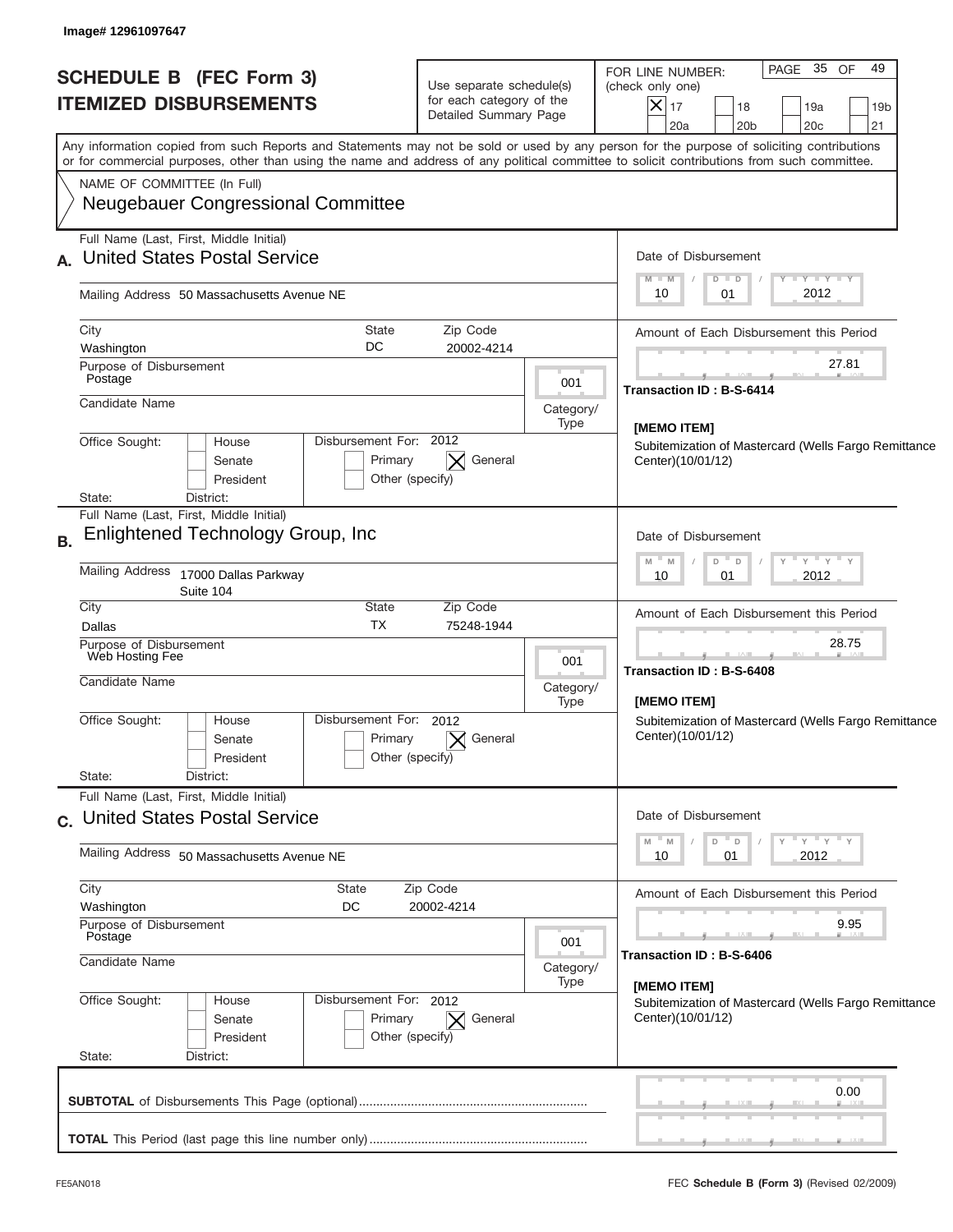| <b>SCHEDULE B (FEC Form 3)</b><br><b>ITEMIZED DISBURSEMENTS</b>                | Use separate schedule(s)<br>for each category of the<br>Detailed Summary Page        |                      | PAGE 36<br>49<br>OF<br>FOR LINE NUMBER:<br>(check only one)<br>$ \boldsymbol{\times} $<br>17<br>18<br>19a<br>19 <sub>b</sub><br>20a<br>20 <sub>b</sub><br>20 <sub>c</sub><br>21                                                                                                         |
|--------------------------------------------------------------------------------|--------------------------------------------------------------------------------------|----------------------|-----------------------------------------------------------------------------------------------------------------------------------------------------------------------------------------------------------------------------------------------------------------------------------------|
| NAME OF COMMITTEE (In Full)                                                    |                                                                                      |                      | Any information copied from such Reports and Statements may not be sold or used by any person for the purpose of soliciting contributions<br>or for commercial purposes, other than using the name and address of any political committee to solicit contributions from such committee. |
| <b>Neugebauer Congressional Committee</b>                                      |                                                                                      |                      |                                                                                                                                                                                                                                                                                         |
| Full Name (Last, First, Middle Initial)<br>A. United States Postal Service     |                                                                                      |                      | Date of Disbursement<br>Y TY TY TY<br>$M - M$<br>$D$ $D$                                                                                                                                                                                                                                |
|                                                                                | Mailing Address 50 Massachusetts Avenue NE                                           |                      |                                                                                                                                                                                                                                                                                         |
| City<br>Washington                                                             | <b>State</b><br>Zip Code<br>DC<br>20002-4214                                         |                      | Amount of Each Disbursement this Period                                                                                                                                                                                                                                                 |
| Purpose of Disbursement<br>Postage                                             |                                                                                      | 001                  | 25.57<br>Transaction ID: B-S-6403                                                                                                                                                                                                                                                       |
| Candidate Name                                                                 |                                                                                      | Category/<br>Type    | [MEMO ITEM]                                                                                                                                                                                                                                                                             |
| Office Sought:<br>House<br>Senate<br>President<br>District:<br>State:          | Disbursement For: 2012<br>$\mathsf{X}$ General<br>Primary<br>Other (specify)         |                      | Subitemization of Mastercard (Wells Fargo Remittance<br>Center)(10/01/12)                                                                                                                                                                                                               |
| Full Name (Last, First, Middle Initial)<br><b>United States Postal Service</b> |                                                                                      | Date of Disbursement |                                                                                                                                                                                                                                                                                         |
| Mailing Address 50 Massachusetts Avenue NE                                     |                                                                                      |                      | $-\gamma + \gamma - \gamma$<br>$M - M$<br>D<br>$\mathbb D$<br>2012<br>10<br>01                                                                                                                                                                                                          |
| City<br>Washington                                                             | State<br>Zip Code<br>DC<br>20002-4214                                                |                      | Amount of Each Disbursement this Period                                                                                                                                                                                                                                                 |
| Purpose of Disbursement<br>Postage<br>Candidate Name                           |                                                                                      | 001<br>Category/     | 14.7<br>Transaction ID: B-S-6400                                                                                                                                                                                                                                                        |
| Office Sought:<br>House<br>Senate<br>President<br>State:<br>District:          | Disbursement For:<br>2012<br>General<br>Primary<br>Other (specify)                   | Type                 | [MEMO ITEM]<br>Subitemization of Mastercard (Wells Fargo Remittance<br>Center)(10/01/12)                                                                                                                                                                                                |
| Full Name (Last, First, Middle Initial)<br>c. Best Buy-Lubbock                 |                                                                                      |                      | Date of Disbursement                                                                                                                                                                                                                                                                    |
| Mailing Address 5916 West Loop 289                                             |                                                                                      |                      | ≡ γ ≡ γ ≡ γ<br>M<br>D<br>M<br>D<br>2012<br>10<br>01                                                                                                                                                                                                                                     |
| City<br>Lubbock                                                                | State<br>Zip Code<br>TX<br>79424-1117                                                |                      | Amount of Each Disbursement this Period                                                                                                                                                                                                                                                 |
| Purpose of Disbursement<br>Computer Equipment<br>Candidate Name                |                                                                                      | 001                  | 162.36<br>Transaction ID: B-S-6432                                                                                                                                                                                                                                                      |
|                                                                                |                                                                                      | Category/<br>Type    | [MEMO ITEM]                                                                                                                                                                                                                                                                             |
| Office Sought:<br>House<br>Senate<br>President<br>State:<br>District:          | Disbursement For: 2012<br>Primary<br>$\vert \times \vert$ General<br>Other (specify) |                      | Subitemization of Mastercard (Wells Fargo Remittance<br>Center)(10/01/12)                                                                                                                                                                                                               |
|                                                                                |                                                                                      |                      | 0.00                                                                                                                                                                                                                                                                                    |
|                                                                                |                                                                                      |                      |                                                                                                                                                                                                                                                                                         |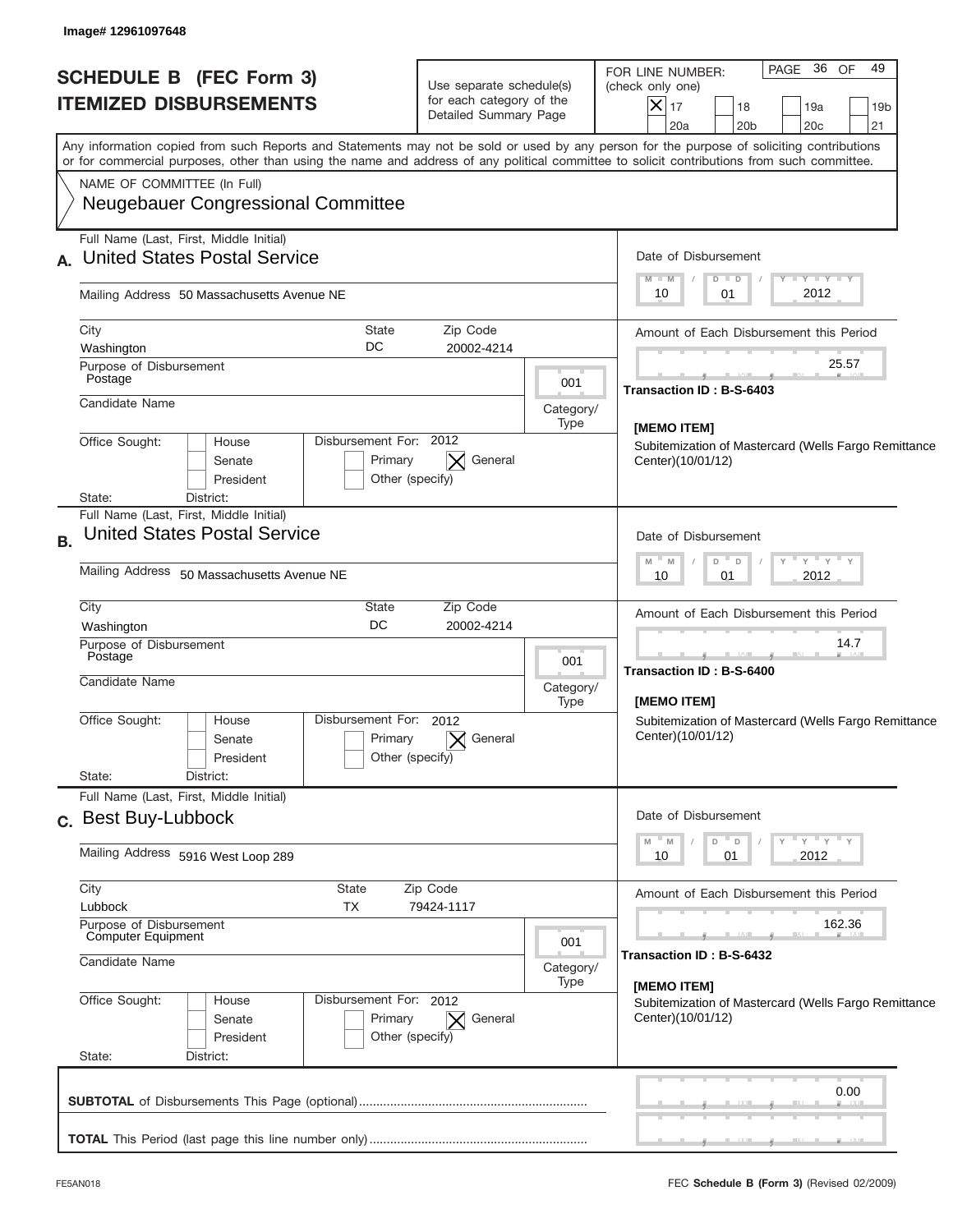| Image# 12961097649                                                                                                                                                                                                                                                                      |                                                                               |                   |                                                                                                                                                               |  |  |
|-----------------------------------------------------------------------------------------------------------------------------------------------------------------------------------------------------------------------------------------------------------------------------------------|-------------------------------------------------------------------------------|-------------------|---------------------------------------------------------------------------------------------------------------------------------------------------------------|--|--|
| <b>SCHEDULE B (FEC Form 3)</b><br><b>ITEMIZED DISBURSEMENTS</b>                                                                                                                                                                                                                         | Use separate schedule(s)<br>for each category of the<br>Detailed Summary Page |                   | PAGE 37 OF<br>49<br>FOR LINE NUMBER:<br>(check only one)<br>$\times$<br>17<br>18<br>19a<br>19 <sub>b</sub><br>20a<br>20 <sub>b</sub><br>20 <sub>c</sub><br>21 |  |  |
| Any information copied from such Reports and Statements may not be sold or used by any person for the purpose of soliciting contributions<br>or for commercial purposes, other than using the name and address of any political committee to solicit contributions from such committee. |                                                                               |                   |                                                                                                                                                               |  |  |
| NAME OF COMMITTEE (In Full)<br><b>Neugebauer Congressional Committee</b>                                                                                                                                                                                                                |                                                                               |                   |                                                                                                                                                               |  |  |
| Full Name (Last, First, Middle Initial)<br><b>Sweetwater Chamber of Commerce</b>                                                                                                                                                                                                        |                                                                               |                   | Date of Disbursement<br><b>TAYLY LY</b><br>$M - M$<br>$D$ $D$                                                                                                 |  |  |
| Mailing Address PO Box 1148                                                                                                                                                                                                                                                             |                                                                               |                   | 2012<br>10<br>01                                                                                                                                              |  |  |
| City<br><b>State</b><br>ТX<br>Sweetwater                                                                                                                                                                                                                                                | Zip Code<br>79556-1148                                                        |                   | Amount of Each Disbursement this Period                                                                                                                       |  |  |
| Purpose of Disbursement<br>Program Expense                                                                                                                                                                                                                                              |                                                                               | 001               | 72                                                                                                                                                            |  |  |
| Candidate Name                                                                                                                                                                                                                                                                          |                                                                               | Category/<br>Type | Transaction ID: B-E-16583                                                                                                                                     |  |  |
| Disbursement For: 2012<br>Office Sought:<br>House<br>Primary<br>Senate<br>President<br>Other (specify)                                                                                                                                                                                  | General                                                                       |                   |                                                                                                                                                               |  |  |
| District:<br>State:<br>Full Name (Last, First, Middle Initial)                                                                                                                                                                                                                          |                                                                               |                   |                                                                                                                                                               |  |  |
| Switch I.T. Support<br><b>B.</b>                                                                                                                                                                                                                                                        |                                                                               |                   | Date of Disbursement                                                                                                                                          |  |  |
| <b>Mailing Address</b><br>1655 Main Street<br>Suite 207                                                                                                                                                                                                                                 | $-\gamma + \gamma$<br>$M - M$<br>D<br>$\Box$<br>2012<br>10<br>01              |                   |                                                                                                                                                               |  |  |
| City<br>State<br><b>TX</b><br>Lubbock                                                                                                                                                                                                                                                   | Zip Code<br>79401-3109                                                        |                   | Amount of Each Disbursement this Period                                                                                                                       |  |  |
| Purpose of Disbursement<br>Computer Maintenance<br>Candidate Name                                                                                                                                                                                                                       |                                                                               | 001<br>Category/  | 151.55<br>Transaction ID: B-E-16581                                                                                                                           |  |  |
| Disbursement For: 2012<br>Office Sought:<br>House<br>Primary<br>Senate<br>Other (specify)<br>President<br>State:<br>District:                                                                                                                                                           | General                                                                       | Type              |                                                                                                                                                               |  |  |
| Full Name (Last, First, Middle Initial)<br>c. Thomas Graphics, Inc.                                                                                                                                                                                                                     |                                                                               |                   | Date of Disbursement<br>$Y$ $Y$ $Y$ $Y$ $Y$                                                                                                                   |  |  |
| Mailing Address PO Box 142226                                                                                                                                                                                                                                                           |                                                                               |                   |                                                                                                                                                               |  |  |
| City<br>State<br><b>TX</b><br>Austin                                                                                                                                                                                                                                                    | Zip Code<br>78714-2226                                                        |                   |                                                                                                                                                               |  |  |
| Purpose of Disbursement<br>Printing                                                                                                                                                                                                                                                     | 003                                                                           | 2497.58           |                                                                                                                                                               |  |  |
| Candidate Name<br>Category/                                                                                                                                                                                                                                                             |                                                                               |                   | Transaction ID: B-E-16582                                                                                                                                     |  |  |
| Office Sought:<br>Disbursement For: 2012<br>House<br>Primary<br>Senate<br>President<br>Other (specify)<br>State:<br>District:                                                                                                                                                           | $\bm{\times}$<br>General                                                      | Type              |                                                                                                                                                               |  |  |
|                                                                                                                                                                                                                                                                                         |                                                                               |                   | 2721.13                                                                                                                                                       |  |  |
|                                                                                                                                                                                                                                                                                         |                                                                               |                   |                                                                                                                                                               |  |  |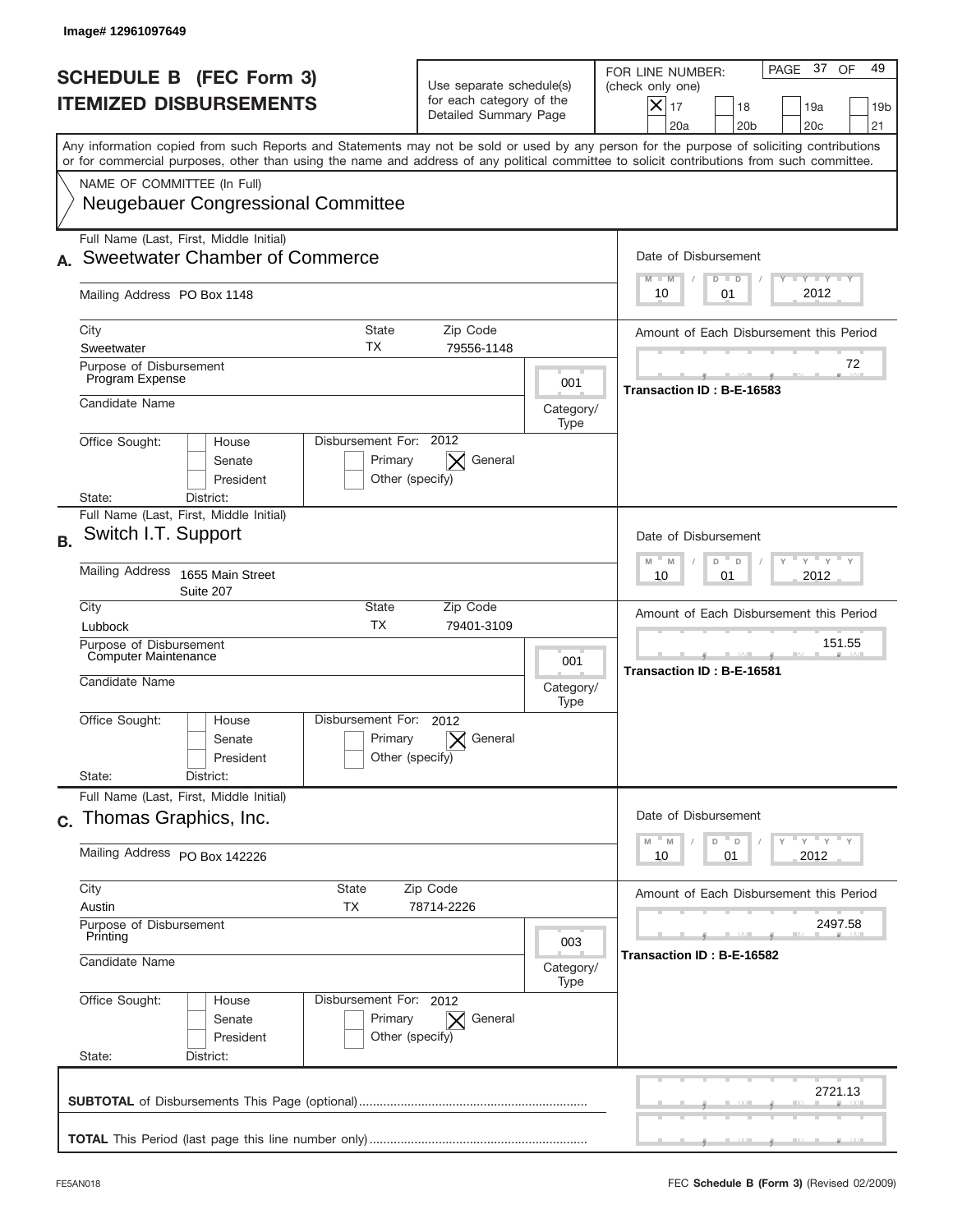|           | Image#12961097650                                                                                                                                                                                                                                                                       |                                                                               |                                                                                                                |                                                                                                                                                             |
|-----------|-----------------------------------------------------------------------------------------------------------------------------------------------------------------------------------------------------------------------------------------------------------------------------------------|-------------------------------------------------------------------------------|----------------------------------------------------------------------------------------------------------------|-------------------------------------------------------------------------------------------------------------------------------------------------------------|
|           | <b>SCHEDULE B</b> (FEC Form 3)<br><b>ITEMIZED DISBURSEMENTS</b>                                                                                                                                                                                                                         | Use separate schedule(s)<br>for each category of the<br>Detailed Summary Page |                                                                                                                | PAGE 38<br>49<br>OF<br>FOR LINE NUMBER:<br>(check only one)<br>$X _{17}$<br>18<br>19a<br>19 <sub>b</sub><br>20a<br>20 <sub>b</sub><br>20 <sub>c</sub><br>21 |
|           | Any information copied from such Reports and Statements may not be sold or used by any person for the purpose of soliciting contributions<br>or for commercial purposes, other than using the name and address of any political committee to solicit contributions from such committee. |                                                                               |                                                                                                                |                                                                                                                                                             |
|           | NAME OF COMMITTEE (In Full)<br><b>Neugebauer Congressional Committee</b>                                                                                                                                                                                                                |                                                                               |                                                                                                                |                                                                                                                                                             |
| А.        | Full Name (Last, First, Middle Initial)<br>Dana Neugebauer                                                                                                                                                                                                                              |                                                                               |                                                                                                                | Date of Disbursement<br>$T - Y$ $T - Y$<br>$M - M$<br>$D$ $D$                                                                                               |
|           | Mailing Address 611 Pennsylvania Avenue SE<br>#395                                                                                                                                                                                                                                      |                                                                               | 2012<br>01<br>10                                                                                               |                                                                                                                                                             |
|           | City<br><b>State</b><br>DC<br>Washington                                                                                                                                                                                                                                                | Zip Code<br>20003-4303                                                        |                                                                                                                | Amount of Each Disbursement this Period                                                                                                                     |
|           | Purpose of Disbursement<br>Reimbursed- Catering                                                                                                                                                                                                                                         |                                                                               | 003                                                                                                            | 209.24                                                                                                                                                      |
|           | Candidate Name                                                                                                                                                                                                                                                                          |                                                                               | Category/                                                                                                      | Transaction ID: B-E-16579                                                                                                                                   |
|           | Disbursement For: 2012<br>Office Sought:<br>House<br>Primary<br>Senate<br>President                                                                                                                                                                                                     | General<br>$\times$<br>Other (specify)                                        | Type                                                                                                           |                                                                                                                                                             |
|           | District:<br>State:<br>Full Name (Last, First, Middle Initial)                                                                                                                                                                                                                          |                                                                               |                                                                                                                |                                                                                                                                                             |
| <b>B.</b> | Capitol Hill Club                                                                                                                                                                                                                                                                       | Date of Disbursement<br>$-$ M<br>$Y = Y$<br>D<br>M<br>D                       |                                                                                                                |                                                                                                                                                             |
|           | Mailing Address 300 1st Street SE                                                                                                                                                                                                                                                       | 2012<br>10<br>02                                                              |                                                                                                                |                                                                                                                                                             |
|           | City<br>State<br>DC<br>Washington                                                                                                                                                                                                                                                       | Zip Code<br>20003-1801                                                        |                                                                                                                | Amount of Each Disbursement this Period                                                                                                                     |
|           | Purpose of Disbursement<br>Meal Expense<br>Candidate Name                                                                                                                                                                                                                               |                                                                               |                                                                                                                | 1355.37<br>Transaction ID: B-E-16623                                                                                                                        |
|           | Disbursement For:<br>Office Sought:<br>House<br>Primary<br>Senate<br>President<br>State:<br>District:                                                                                                                                                                                   | 2012<br>General<br>Other (specify)                                            | Category/<br>Type                                                                                              |                                                                                                                                                             |
|           | Full Name (Last, First, Middle Initial)<br>c. Dana Neugebauer                                                                                                                                                                                                                           |                                                                               |                                                                                                                | Date of Disbursement                                                                                                                                        |
|           | Mailing Address 611 Pennsylvania Avenue SE<br>#395                                                                                                                                                                                                                                      |                                                                               | $=\frac{1}{\gamma}+\frac{1}{\gamma}+\frac{1}{\gamma}+\frac{1}{\gamma}$<br>M<br>D<br>M<br>D<br>2012<br>10<br>04 |                                                                                                                                                             |
|           | City<br>State<br>Washington<br>DC                                                                                                                                                                                                                                                       | Amount of Each Disbursement this Period                                       |                                                                                                                |                                                                                                                                                             |
|           | Purpose of Disbursement<br>Reimbursed-Transportation                                                                                                                                                                                                                                    | 002                                                                           | 45.9                                                                                                           |                                                                                                                                                             |
|           | Candidate Name                                                                                                                                                                                                                                                                          |                                                                               |                                                                                                                | Transaction ID: B-E-16651                                                                                                                                   |
|           | Office Sought:<br>Disbursement For: 2012<br>House<br>Senate<br>Primary<br>President<br>State:<br>District:                                                                                                                                                                              | General<br>$\times$<br>Other (specify)                                        | Type                                                                                                           |                                                                                                                                                             |
|           |                                                                                                                                                                                                                                                                                         |                                                                               |                                                                                                                | 1610.51                                                                                                                                                     |
|           |                                                                                                                                                                                                                                                                                         |                                                                               |                                                                                                                |                                                                                                                                                             |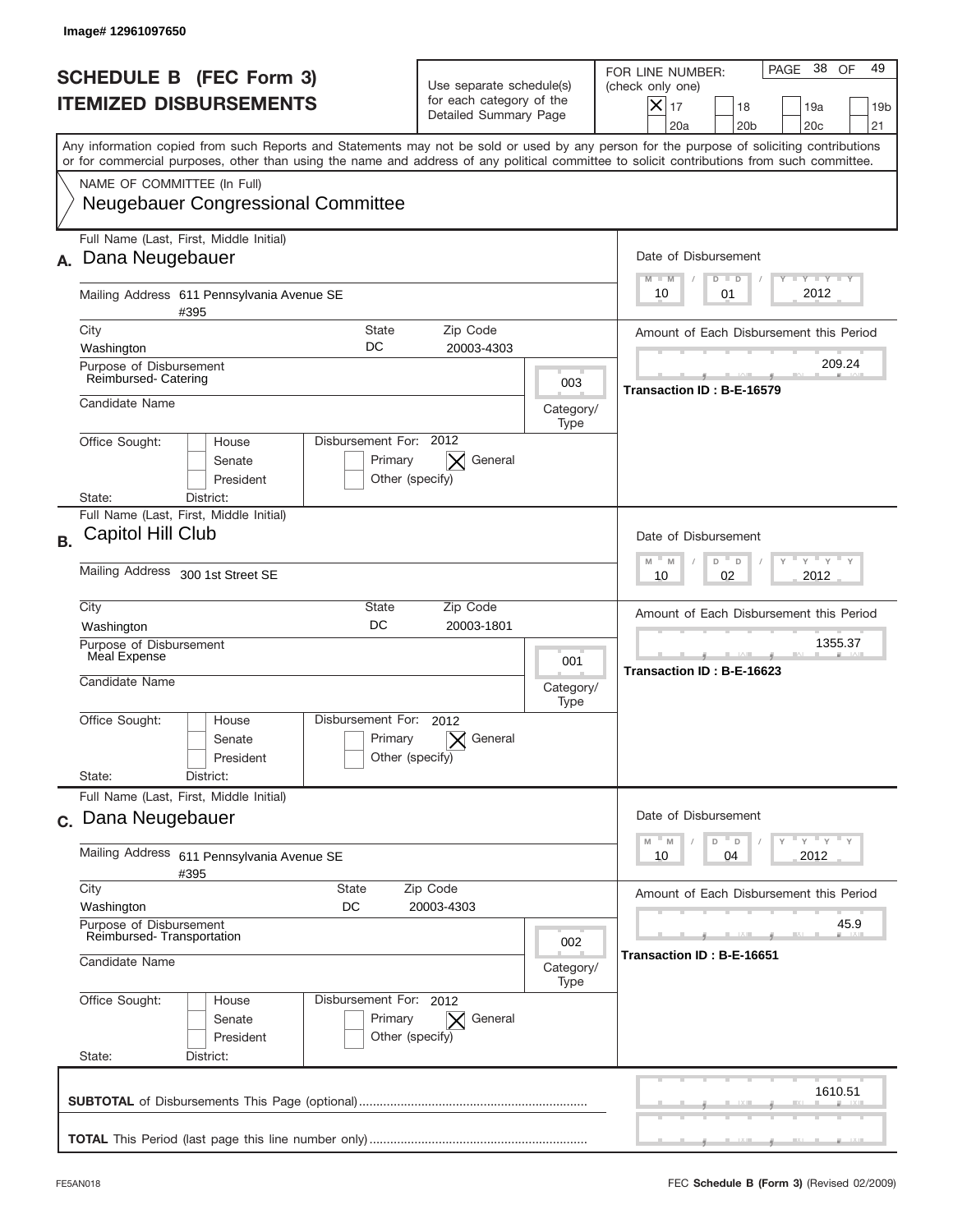| Any information copied from such Reports and Statements may not be sold or used by any person for the purpose of soliciting contributions<br>or for commercial purposes, other than using the name and address of any political committee to solicit contributions from such committee.<br>NAME OF COMMITTEE (In Full)<br><b>Neugebauer Congressional Committee</b><br>Full Name (Last, First, Middle Initial)<br>A. Allen Financial Agency, Inc.<br>Mailing Address 4415 66th Street<br>Suite 101<br>City<br>State<br>TX<br>Lubbock | Zip Code<br>79414                     |                                                           | Date of Disbursement<br><b>LYLYLY</b><br>$M - M$<br>$D$ $D$<br>2012<br>05<br>10<br>Amount of Each Disbursement this Period |  |  |  |
|--------------------------------------------------------------------------------------------------------------------------------------------------------------------------------------------------------------------------------------------------------------------------------------------------------------------------------------------------------------------------------------------------------------------------------------------------------------------------------------------------------------------------------------|---------------------------------------|-----------------------------------------------------------|----------------------------------------------------------------------------------------------------------------------------|--|--|--|
|                                                                                                                                                                                                                                                                                                                                                                                                                                                                                                                                      |                                       |                                                           |                                                                                                                            |  |  |  |
|                                                                                                                                                                                                                                                                                                                                                                                                                                                                                                                                      |                                       |                                                           |                                                                                                                            |  |  |  |
|                                                                                                                                                                                                                                                                                                                                                                                                                                                                                                                                      |                                       |                                                           |                                                                                                                            |  |  |  |
|                                                                                                                                                                                                                                                                                                                                                                                                                                                                                                                                      |                                       |                                                           |                                                                                                                            |  |  |  |
|                                                                                                                                                                                                                                                                                                                                                                                                                                                                                                                                      |                                       |                                                           |                                                                                                                            |  |  |  |
|                                                                                                                                                                                                                                                                                                                                                                                                                                                                                                                                      |                                       |                                                           | 1829.33                                                                                                                    |  |  |  |
| Purpose of Disbursement<br>SEE MEMO ITEMS                                                                                                                                                                                                                                                                                                                                                                                                                                                                                            |                                       | 001                                                       |                                                                                                                            |  |  |  |
| Candidate Name                                                                                                                                                                                                                                                                                                                                                                                                                                                                                                                       | Category/<br>Type                     | Transaction ID: B-E-16851                                 |                                                                                                                            |  |  |  |
| Disbursement For: 2012<br>Office Sought:<br>House<br>Original vendors exceeding reporting threshold itemized<br>General<br>Primary<br>as memo transactions.<br>Senate<br>President<br>Other (specify)                                                                                                                                                                                                                                                                                                                                |                                       |                                                           |                                                                                                                            |  |  |  |
| District:<br>State:<br>Full Name (Last, First, Middle Initial)                                                                                                                                                                                                                                                                                                                                                                                                                                                                       |                                       |                                                           |                                                                                                                            |  |  |  |
| <b>Mitch Barnett</b>                                                                                                                                                                                                                                                                                                                                                                                                                                                                                                                 |                                       |                                                           | Date of Disbursement                                                                                                       |  |  |  |
| Mailing Address PO Box 54175                                                                                                                                                                                                                                                                                                                                                                                                                                                                                                         |                                       | " γ " γ " γ<br>$M - M$<br>D<br>$\Box$<br>2012<br>10<br>05 |                                                                                                                            |  |  |  |
| City<br>State<br><b>TX</b><br>Lubbock                                                                                                                                                                                                                                                                                                                                                                                                                                                                                                | Zip Code<br>79453                     |                                                           | Amount of Each Disbursement this Period                                                                                    |  |  |  |
| Purpose of Disbursement                                                                                                                                                                                                                                                                                                                                                                                                                                                                                                              |                                       |                                                           | 522.93                                                                                                                     |  |  |  |
| Payroll                                                                                                                                                                                                                                                                                                                                                                                                                                                                                                                              |                                       | 001                                                       | Transaction ID: B-S-6469                                                                                                   |  |  |  |
| Candidate Name                                                                                                                                                                                                                                                                                                                                                                                                                                                                                                                       |                                       | Category/                                                 |                                                                                                                            |  |  |  |
| Disbursement For:<br>Office Sought:<br>House                                                                                                                                                                                                                                                                                                                                                                                                                                                                                         | 2012                                  | Type                                                      | [MEMO ITEM]<br>Subitemization of Allen Financial Agency, Inc.(10/05/12)                                                    |  |  |  |
| Primary<br>Senate<br>President<br>State:                                                                                                                                                                                                                                                                                                                                                                                                                                                                                             | General<br>Other (specify)            |                                                           |                                                                                                                            |  |  |  |
| District:<br>Full Name (Last, First, Middle Initial)                                                                                                                                                                                                                                                                                                                                                                                                                                                                                 |                                       |                                                           |                                                                                                                            |  |  |  |
| c. Chanda Allen                                                                                                                                                                                                                                                                                                                                                                                                                                                                                                                      | Date of Disbursement                  |                                                           |                                                                                                                            |  |  |  |
| Mailing Address PO Box 54175                                                                                                                                                                                                                                                                                                                                                                                                                                                                                                         |                                       | " γ " γ " γ<br>D<br>Υ<br>2012<br>10<br>05                 |                                                                                                                            |  |  |  |
| City<br>State                                                                                                                                                                                                                                                                                                                                                                                                                                                                                                                        | Zip Code                              |                                                           | Amount of Each Disbursement this Period                                                                                    |  |  |  |
| Lubbock<br>TX                                                                                                                                                                                                                                                                                                                                                                                                                                                                                                                        | 79453-4175                            |                                                           |                                                                                                                            |  |  |  |
| Purpose of Disbursement<br>Payroll                                                                                                                                                                                                                                                                                                                                                                                                                                                                                                   |                                       | 001                                                       | 1306.4                                                                                                                     |  |  |  |
| Candidate Name                                                                                                                                                                                                                                                                                                                                                                                                                                                                                                                       | Category/<br>Type                     | Transaction ID: B-S-6468                                  |                                                                                                                            |  |  |  |
| Office Sought:<br>Disbursement For: 2012<br>House<br>Primary<br>Senate<br>President                                                                                                                                                                                                                                                                                                                                                                                                                                                  | $ \times $ General<br>Other (specify) |                                                           | [MEMO ITEM]<br>Subitemization of Allen Financial Agency, Inc.(10/05/12)                                                    |  |  |  |
| State:<br>District:                                                                                                                                                                                                                                                                                                                                                                                                                                                                                                                  |                                       |                                                           |                                                                                                                            |  |  |  |
|                                                                                                                                                                                                                                                                                                                                                                                                                                                                                                                                      |                                       |                                                           | 1829.33                                                                                                                    |  |  |  |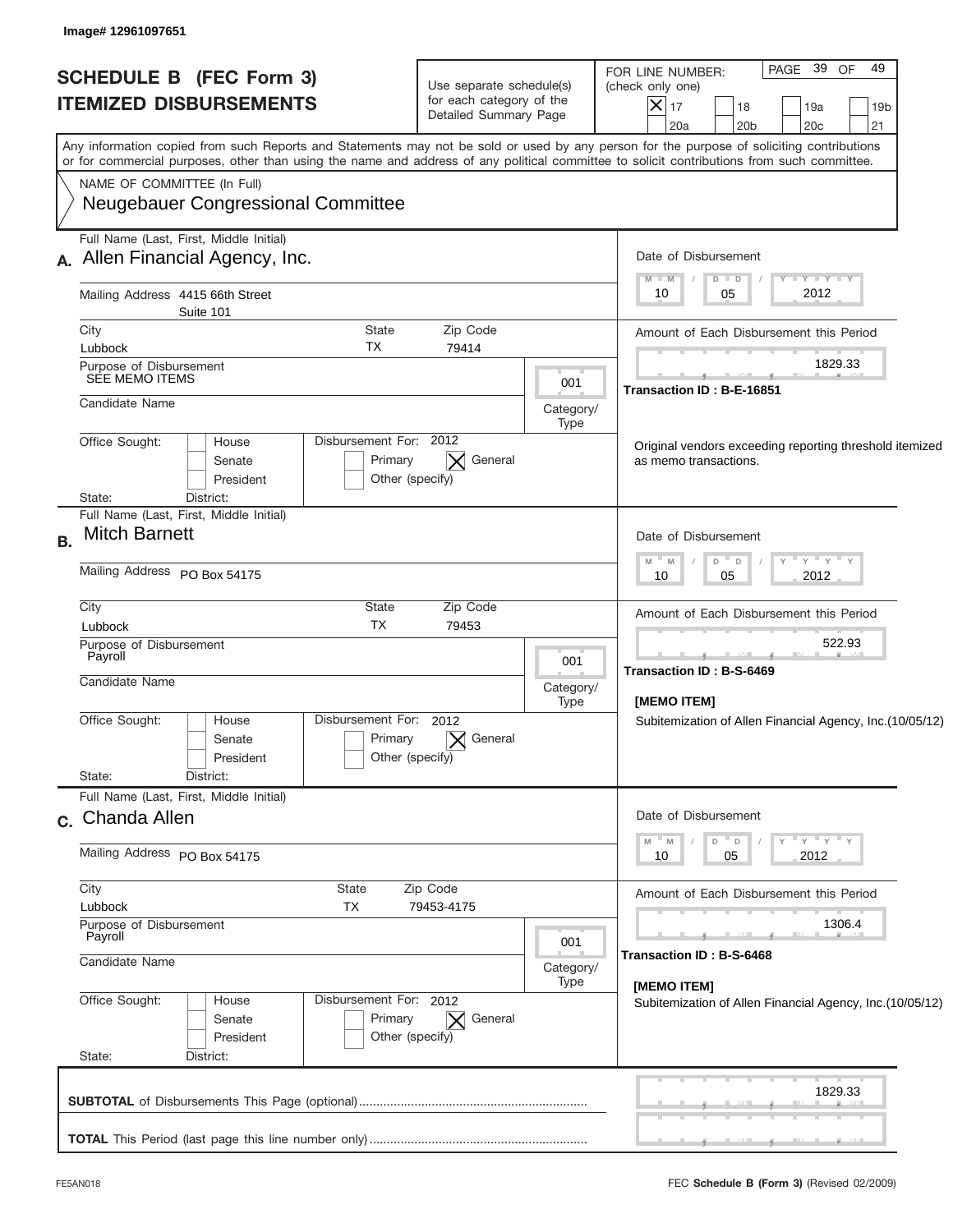| <b>SCHEDULE B (FEC Form 3)</b><br><b>ITEMIZED DISBURSEMENTS</b>                                                                                                                                                                                                                         | Use separate schedule(s)<br>for each category of the<br>Detailed Summary Page |                                                           | 40 OF<br>49<br>PAGE<br>FOR LINE NUMBER:<br>(check only one)<br>$X _{17}$<br>18<br>19a<br>19 <sub>b</sub><br>20a<br>20 <sub>b</sub><br>20 <sub>c</sub><br>21 |  |  |  |
|-----------------------------------------------------------------------------------------------------------------------------------------------------------------------------------------------------------------------------------------------------------------------------------------|-------------------------------------------------------------------------------|-----------------------------------------------------------|-------------------------------------------------------------------------------------------------------------------------------------------------------------|--|--|--|
| Any information copied from such Reports and Statements may not be sold or used by any person for the purpose of soliciting contributions<br>or for commercial purposes, other than using the name and address of any political committee to solicit contributions from such committee. |                                                                               |                                                           |                                                                                                                                                             |  |  |  |
| NAME OF COMMITTEE (In Full)<br><b>Neugebauer Congressional Committee</b>                                                                                                                                                                                                                |                                                                               |                                                           |                                                                                                                                                             |  |  |  |
| Full Name (Last, First, Middle Initial)<br>A. Cagle Steaks                                                                                                                                                                                                                              |                                                                               |                                                           |                                                                                                                                                             |  |  |  |
| Mailing Address PO Box 98375                                                                                                                                                                                                                                                            |                                                                               | $T - Y = T - Y$<br>$M - M$<br>$D$ $D$<br>2012<br>10<br>10 |                                                                                                                                                             |  |  |  |
| City<br><b>State</b><br>TX<br>Lubbock                                                                                                                                                                                                                                                   | Zip Code<br>79499-8375                                                        |                                                           | Amount of Each Disbursement this Period                                                                                                                     |  |  |  |
| Purpose of Disbursement<br>Catering                                                                                                                                                                                                                                                     | 003                                                                           | 3496.33<br>Transaction ID: B-E-16754                      |                                                                                                                                                             |  |  |  |
| Candidate Name                                                                                                                                                                                                                                                                          | Category/<br>Type                                                             |                                                           |                                                                                                                                                             |  |  |  |
| Disbursement For: 2012<br>Office Sought:<br>House<br>Primary<br>Senate<br>President<br>State:<br>District:                                                                                                                                                                              | General<br>Other (specify)                                                    |                                                           |                                                                                                                                                             |  |  |  |
| Full Name (Last, First, Middle Initial)<br><b>Campaign Financial Services</b>                                                                                                                                                                                                           |                                                                               |                                                           | Date of Disbursement                                                                                                                                        |  |  |  |
| Mailing Address PO Box 30844                                                                                                                                                                                                                                                            |                                                                               |                                                           | – ү – ү – ү<br>$-M$<br>M<br>D<br>$\Box$<br>2012<br>10<br>10                                                                                                 |  |  |  |
| City<br><b>State</b><br><b>MD</b><br><b>Bethesda</b>                                                                                                                                                                                                                                    | Zip Code<br>20824-0844                                                        |                                                           | Amount of Each Disbursement this Period                                                                                                                     |  |  |  |
| Purpose of Disbursement<br>SÉE MEMO ITEMS<br>Candidate Name                                                                                                                                                                                                                             |                                                                               | 001<br>Category/                                          | 2665.88<br>Transaction ID: B-E-16759                                                                                                                        |  |  |  |
| Disbursement For: 2012<br>Office Sought:<br>House<br>Primary<br>Senate<br>President<br>State:<br>District:                                                                                                                                                                              | General<br>Other (specify)                                                    | Type                                                      | Original vendors exceeding reporting threshold itemized<br>as memo transactions.                                                                            |  |  |  |
| Full Name (Last, First, Middle Initial)<br>c. Campaign Financial Services                                                                                                                                                                                                               |                                                                               |                                                           |                                                                                                                                                             |  |  |  |
| Mailing Address PO Box 30844                                                                                                                                                                                                                                                            |                                                                               | ≡ γ ≡ γ ≡ γ<br>D<br>D<br>Y<br>2012<br>10<br>10            |                                                                                                                                                             |  |  |  |
| City<br>State<br><b>Bethesda</b><br><b>MD</b>                                                                                                                                                                                                                                           | Zip Code<br>20824-0844                                                        |                                                           | Amount of Each Disbursement this Period                                                                                                                     |  |  |  |
| Purpose of Disbursement<br>Compliance Consulting<br>Candidate Name                                                                                                                                                                                                                      |                                                                               | 001<br>Category/                                          | 2030<br>Transaction ID: B-S-6462                                                                                                                            |  |  |  |
| Office Sought:<br>Disbursement For: 2012<br>House<br>Primary<br>Senate<br>President<br>State:<br>District:                                                                                                                                                                              | $\bm{\times}$<br>General<br>Other (specify)                                   | Type                                                      | [MEMO ITEM]<br>Subitemization of Campaign Financial<br>Services(10/10/12)                                                                                   |  |  |  |
|                                                                                                                                                                                                                                                                                         |                                                                               |                                                           | 6162.21                                                                                                                                                     |  |  |  |
|                                                                                                                                                                                                                                                                                         |                                                                               |                                                           |                                                                                                                                                             |  |  |  |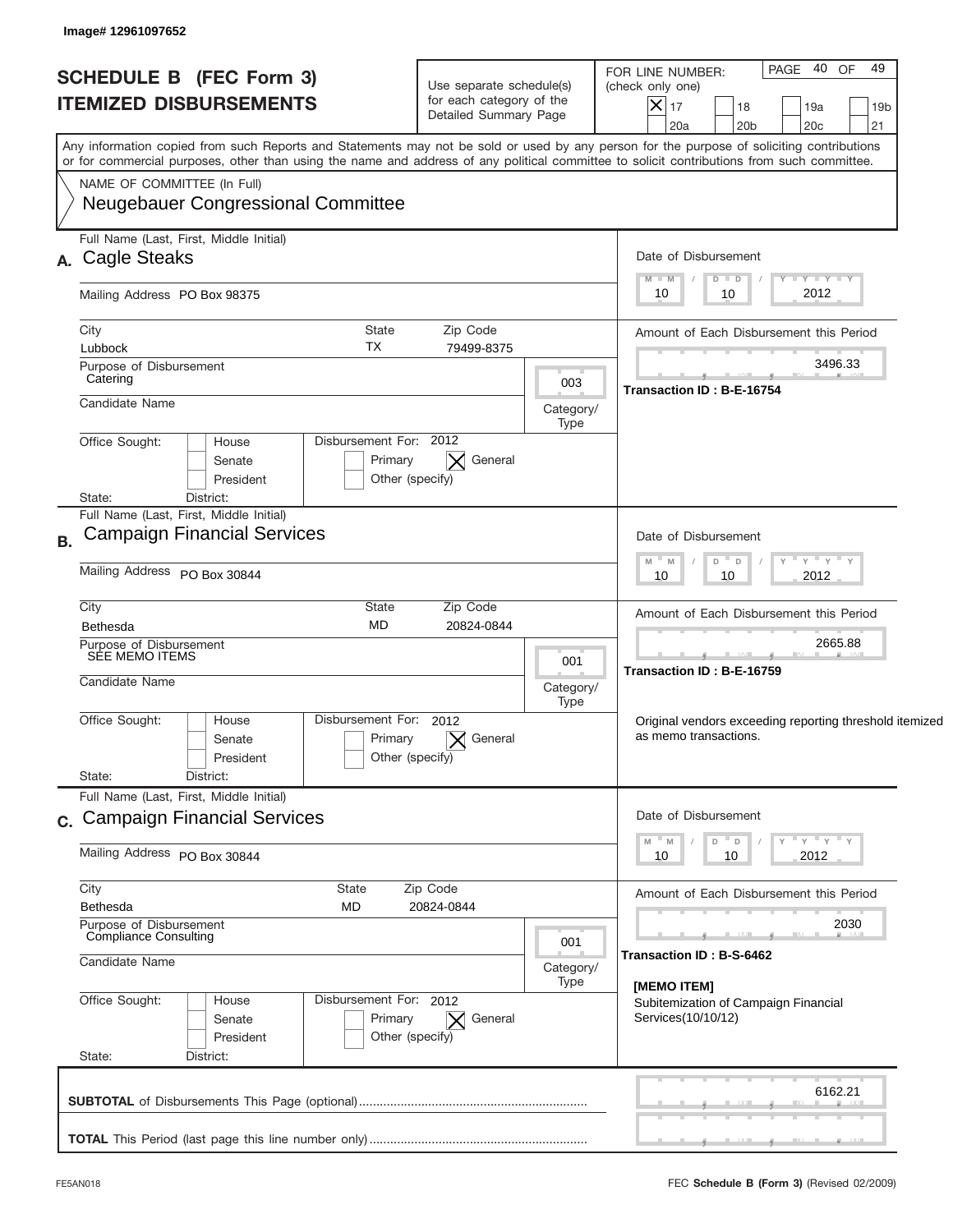|           | Image# 12961097653                                                       |                                                                |                                                                               |                   |                                                                                                                                                                                                                                                                                         |
|-----------|--------------------------------------------------------------------------|----------------------------------------------------------------|-------------------------------------------------------------------------------|-------------------|-----------------------------------------------------------------------------------------------------------------------------------------------------------------------------------------------------------------------------------------------------------------------------------------|
|           | <b>SCHEDULE B (FEC Form 3)</b><br><b>ITEMIZED DISBURSEMENTS</b>          |                                                                | Use separate schedule(s)<br>for each category of the<br>Detailed Summary Page |                   | 41<br>49<br>PAGE<br>OF<br>FOR LINE NUMBER:<br>(check only one)<br>$X _{17}$<br>18<br>19a<br>19 <sub>b</sub><br>20a<br>20 <sub>b</sub><br>20 <sub>c</sub><br>21                                                                                                                          |
|           |                                                                          |                                                                |                                                                               |                   | Any information copied from such Reports and Statements may not be sold or used by any person for the purpose of soliciting contributions<br>or for commercial purposes, other than using the name and address of any political committee to solicit contributions from such committee. |
|           | NAME OF COMMITTEE (In Full)<br><b>Neugebauer Congressional Committee</b> |                                                                |                                                                               |                   |                                                                                                                                                                                                                                                                                         |
|           | Full Name (Last, First, Middle Initial)                                  |                                                                |                                                                               |                   |                                                                                                                                                                                                                                                                                         |
|           | <b>Campaign Financial Services</b>                                       |                                                                |                                                                               |                   | Date of Disbursement<br>Y TY TY TY<br>$M - M$<br>$D$ $D$                                                                                                                                                                                                                                |
|           | Mailing Address PO Box 30844                                             | 2012<br>10<br>10                                               |                                                                               |                   |                                                                                                                                                                                                                                                                                         |
|           | City                                                                     | State<br>MD                                                    | Zip Code                                                                      |                   | Amount of Each Disbursement this Period                                                                                                                                                                                                                                                 |
|           | Bethesda<br>Purpose of Disbursement                                      |                                                                | 20824-0844                                                                    |                   | 25                                                                                                                                                                                                                                                                                      |
|           | Printing                                                                 |                                                                |                                                                               | 001               | Transaction ID: B-S-6463                                                                                                                                                                                                                                                                |
|           | Candidate Name                                                           |                                                                |                                                                               | Category/<br>Type |                                                                                                                                                                                                                                                                                         |
|           | Office Sought:<br>House<br>Senate<br>President                           | Disbursement For: 2012<br>Primary<br>Other (specify)           | General<br>$\times$                                                           |                   | [MEMO ITEM]<br>Subitemization of Campaign Financial<br>Services(10/10/12)                                                                                                                                                                                                               |
|           | District:<br>State:<br>Full Name (Last, First, Middle Initial)           |                                                                |                                                                               |                   |                                                                                                                                                                                                                                                                                         |
| <b>B.</b> | <b>Campaign Financial Services</b>                                       |                                                                |                                                                               |                   | Date of Disbursement                                                                                                                                                                                                                                                                    |
|           | Mailing Address PO Box 30844                                             | $Y$ $Y$ $Y$ $Y$ $Y$<br>$-M$<br>M<br>D<br>D<br>2012<br>10<br>10 |                                                                               |                   |                                                                                                                                                                                                                                                                                         |
|           | City<br>Bethesda                                                         | State<br><b>MD</b>                                             | Zip Code<br>20824-0844                                                        |                   | Amount of Each Disbursement this Period                                                                                                                                                                                                                                                 |
|           | Purpose of Disbursement<br>E-Merchant Fee<br>001                         |                                                                |                                                                               |                   | 610.88<br>Transaction ID: B-S-6464                                                                                                                                                                                                                                                      |
|           | Candidate Name                                                           |                                                                |                                                                               | Category/<br>Type | [MEMO ITEM]                                                                                                                                                                                                                                                                             |
|           | Office Sought:<br>House<br>Senate<br>President                           | Disbursement For:<br>Primary<br>Other (specify)                | 2012<br>General                                                               |                   | Subitemization of Campaign Financial<br>Services(10/10/12)                                                                                                                                                                                                                              |
|           | State:<br>District:                                                      |                                                                |                                                                               |                   |                                                                                                                                                                                                                                                                                         |
|           | Full Name (Last, First, Middle Initial)<br>c. Copy Craft                 | Date of Disbursement                                           |                                                                               |                   |                                                                                                                                                                                                                                                                                         |
|           | Mailing Address<br>4413 82nd Street<br>Suite 250                         | $Y$ $Y$ $Y$ $Y$ $Y$<br>M<br>$D$ $D$<br>M<br>2012<br>10<br>10   |                                                                               |                   |                                                                                                                                                                                                                                                                                         |
|           | City                                                                     | State<br>ТX                                                    | Zip Code<br>79424-3366                                                        |                   | Amount of Each Disbursement this Period                                                                                                                                                                                                                                                 |
|           | Lubbock<br>Purpose of Disbursement<br>Printing                           | 488.03                                                         |                                                                               |                   |                                                                                                                                                                                                                                                                                         |
|           | 006<br>Candidate Name<br>Category/<br>Type                               |                                                                |                                                                               |                   | Transaction ID: B-E-16756                                                                                                                                                                                                                                                               |
|           | Office Sought:<br>House<br>Senate<br>President<br>State:<br>District:    | Disbursement For: 2012<br>Primary<br>Other (specify)           | $\vert \times \vert$ General                                                  |                   |                                                                                                                                                                                                                                                                                         |
|           |                                                                          |                                                                |                                                                               |                   | 488.03                                                                                                                                                                                                                                                                                  |
|           |                                                                          |                                                                |                                                                               |                   |                                                                                                                                                                                                                                                                                         |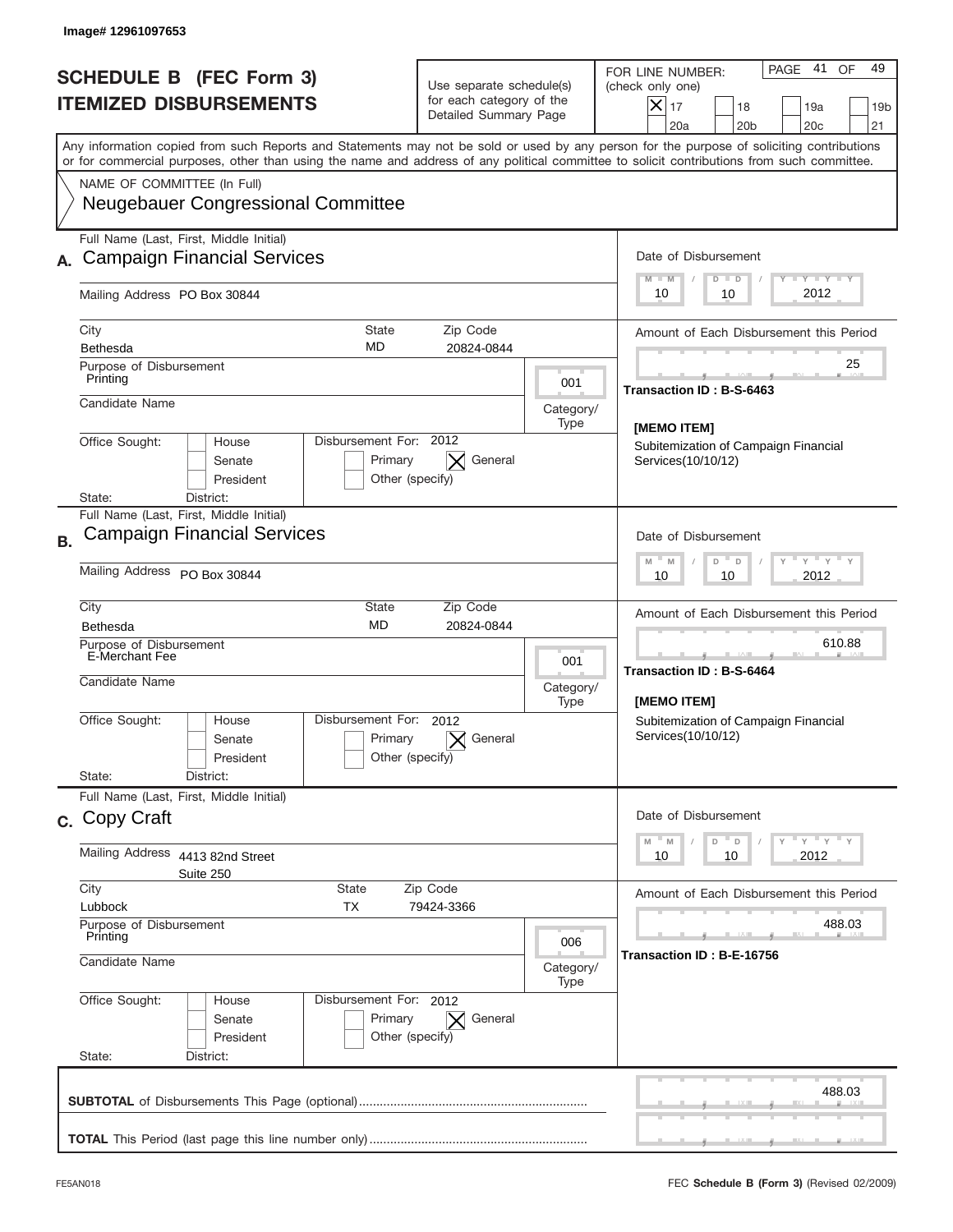| <b>SCHEDULE B (FEC Form 3)</b><br><b>ITEMIZED DISBURSEMENTS</b>                                                                                                                                                                                                                         | Use separate schedule(s)<br>for each category of the<br>Detailed Summary Page |                   | 42 OF<br>49<br>PAGE<br>FOR LINE NUMBER:<br>(check only one)<br>$ \mathsf{X} _{17}$<br>18<br>19a<br>19 <sub>b</sub><br>20a<br>20 <sub>b</sub><br>20c<br>21 |
|-----------------------------------------------------------------------------------------------------------------------------------------------------------------------------------------------------------------------------------------------------------------------------------------|-------------------------------------------------------------------------------|-------------------|-----------------------------------------------------------------------------------------------------------------------------------------------------------|
| Any information copied from such Reports and Statements may not be sold or used by any person for the purpose of soliciting contributions<br>or for commercial purposes, other than using the name and address of any political committee to solicit contributions from such committee. |                                                                               |                   |                                                                                                                                                           |
| NAME OF COMMITTEE (In Full)<br><b>Neugebauer Congressional Committee</b>                                                                                                                                                                                                                |                                                                               |                   |                                                                                                                                                           |
| Full Name (Last, First, Middle Initial)                                                                                                                                                                                                                                                 |                                                                               |                   |                                                                                                                                                           |
| A. Dayspring Designs                                                                                                                                                                                                                                                                    |                                                                               |                   | Date of Disbursement<br>$T - Y = T - Y$<br>$M - M$<br>$D$ $D$                                                                                             |
| Mailing Address 331-D 70th Street                                                                                                                                                                                                                                                       | 2012<br>10<br>10                                                              |                   |                                                                                                                                                           |
| City                                                                                                                                                                                                                                                                                    | State<br>Zip Code<br>79413                                                    |                   | Amount of Each Disbursement this Period                                                                                                                   |
| TX<br>Lubbock<br>Purpose of Disbursement                                                                                                                                                                                                                                                | 1059.2                                                                        |                   |                                                                                                                                                           |
| <b>Event Decorations</b>                                                                                                                                                                                                                                                                | Transaction ID: B-E-16757                                                     |                   |                                                                                                                                                           |
| Candidate Name                                                                                                                                                                                                                                                                          |                                                                               |                   |                                                                                                                                                           |
| Disbursement For: 2012<br>Office Sought:<br>House                                                                                                                                                                                                                                       | Type                                                                          |                   |                                                                                                                                                           |
| Senate                                                                                                                                                                                                                                                                                  | $\boldsymbol{\times}$<br>General<br>Primary                                   |                   |                                                                                                                                                           |
| President                                                                                                                                                                                                                                                                               | Other (specify)                                                               |                   |                                                                                                                                                           |
| State:<br>District:<br>Full Name (Last, First, Middle Initial)                                                                                                                                                                                                                          |                                                                               |                   |                                                                                                                                                           |
| Lilly & Company<br><b>B.</b>                                                                                                                                                                                                                                                            | Date of Disbursement                                                          |                   |                                                                                                                                                           |
| Mailing Address<br>1005 Congress Avenue                                                                                                                                                                                                                                                 | – ү – ү – ү<br>$- M$<br>M<br>D<br>$\Box$<br>2012<br>10<br>10                  |                   |                                                                                                                                                           |
| Suite 910                                                                                                                                                                                                                                                                               |                                                                               |                   |                                                                                                                                                           |
| City<br>Austin                                                                                                                                                                                                                                                                          | State<br>Zip Code<br><b>TX</b><br>78701-2467                                  |                   | Amount of Each Disbursement this Period                                                                                                                   |
| Purpose of Disbursement<br>SEE MEMO ITEMS                                                                                                                                                                                                                                               |                                                                               |                   | 6735.88                                                                                                                                                   |
|                                                                                                                                                                                                                                                                                         |                                                                               | 003               | Transaction ID: B-E-16758                                                                                                                                 |
| Candidate Name                                                                                                                                                                                                                                                                          |                                                                               | Category/         |                                                                                                                                                           |
| Office Sought:<br>House                                                                                                                                                                                                                                                                 | Disbursement For:<br>2012                                                     | Type              |                                                                                                                                                           |
| Senate                                                                                                                                                                                                                                                                                  | General<br>Primary                                                            |                   | Original vendors exceeding reporting threshold itemized<br>as memo transactions.                                                                          |
| President                                                                                                                                                                                                                                                                               | Other (specify)                                                               |                   |                                                                                                                                                           |
| State:<br>District:                                                                                                                                                                                                                                                                     |                                                                               |                   |                                                                                                                                                           |
| Full Name (Last, First, Middle Initial)<br>c. Lilly & Company                                                                                                                                                                                                                           |                                                                               |                   | Date of Disbursement                                                                                                                                      |
|                                                                                                                                                                                                                                                                                         |                                                                               |                   | ≡ γ ≡ γ ≡ γ<br>D<br>D<br>Y                                                                                                                                |
| Mailing Address 1005 Congress Avenue<br>Suite 910                                                                                                                                                                                                                                       |                                                                               | 2012<br>10<br>10  |                                                                                                                                                           |
| City<br>State                                                                                                                                                                                                                                                                           | Zip Code                                                                      |                   | Amount of Each Disbursement this Period                                                                                                                   |
| Austin<br>TX<br>Purpose of Disbursement                                                                                                                                                                                                                                                 | 78701-2467                                                                    |                   | 3000                                                                                                                                                      |
| <b>Fundraising Consulting</b>                                                                                                                                                                                                                                                           |                                                                               | 003               |                                                                                                                                                           |
| Candidate Name                                                                                                                                                                                                                                                                          |                                                                               | Category/<br>Type | Transaction ID: B-S-6454<br>[MEMO ITEM]                                                                                                                   |
| Office Sought:<br>House                                                                                                                                                                                                                                                                 | Disbursement For: 2012                                                        |                   | Subitemization of Lilly & Company(10/10/12)                                                                                                               |
| Senate                                                                                                                                                                                                                                                                                  | Primary<br>$ \times $ General                                                 |                   |                                                                                                                                                           |
| President<br>State:<br>District:                                                                                                                                                                                                                                                        | Other (specify)                                                               |                   |                                                                                                                                                           |
|                                                                                                                                                                                                                                                                                         |                                                                               |                   |                                                                                                                                                           |
|                                                                                                                                                                                                                                                                                         |                                                                               |                   | 7795.08                                                                                                                                                   |
|                                                                                                                                                                                                                                                                                         |                                                                               |                   |                                                                                                                                                           |
|                                                                                                                                                                                                                                                                                         |                                                                               |                   |                                                                                                                                                           |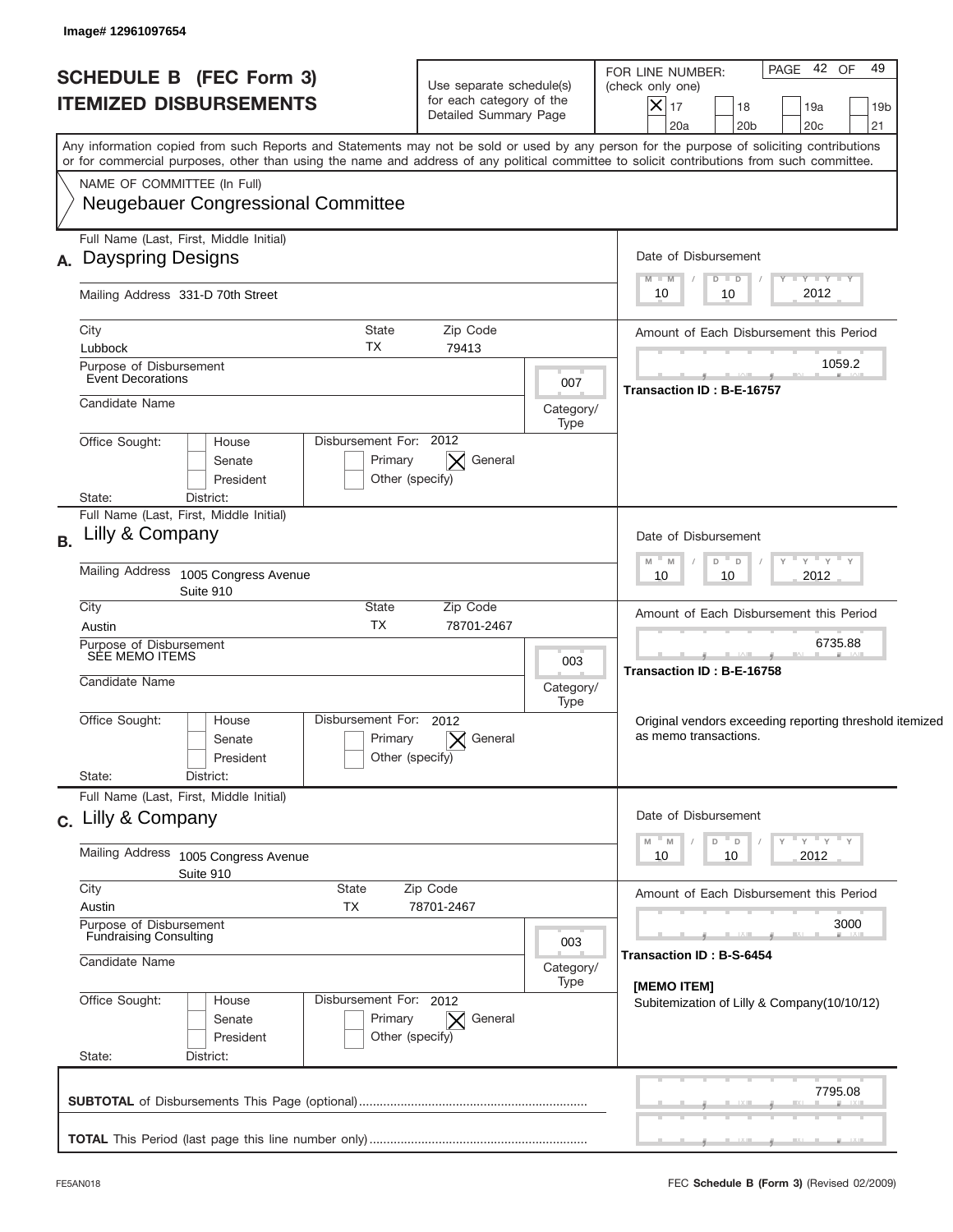|           | Image# 12961097655                                                                       |                                                                 |                                                      |                                                                               |                          |                                                                                                                                                                                                                                                                                         |
|-----------|------------------------------------------------------------------------------------------|-----------------------------------------------------------------|------------------------------------------------------|-------------------------------------------------------------------------------|--------------------------|-----------------------------------------------------------------------------------------------------------------------------------------------------------------------------------------------------------------------------------------------------------------------------------------|
|           |                                                                                          | <b>SCHEDULE B (FEC Form 3)</b><br><b>ITEMIZED DISBURSEMENTS</b> |                                                      | Use separate schedule(s)<br>for each category of the<br>Detailed Summary Page |                          | 43 OF<br>49<br>PAGE<br>FOR LINE NUMBER:<br>(check only one)<br>$\boldsymbol{\times}$<br>17<br>18<br>19a<br>19 <sub>b</sub><br>20a<br>20 <sub>b</sub><br>20 <sub>c</sub><br>21                                                                                                           |
|           |                                                                                          |                                                                 |                                                      |                                                                               |                          | Any information copied from such Reports and Statements may not be sold or used by any person for the purpose of soliciting contributions<br>or for commercial purposes, other than using the name and address of any political committee to solicit contributions from such committee. |
|           | NAME OF COMMITTEE (In Full)                                                              | Neugebauer Congressional Committee                              |                                                      |                                                                               |                          |                                                                                                                                                                                                                                                                                         |
|           | A. Lilly & Company                                                                       | Full Name (Last, First, Middle Initial)                         |                                                      |                                                                               |                          | Date of Disbursement<br>Y TY TY TY<br>$M - M$<br>$D$ $D$                                                                                                                                                                                                                                |
|           |                                                                                          | Mailing Address 1005 Congress Avenue<br>Suite 910               |                                                      |                                                                               |                          | 2012<br>10<br>10                                                                                                                                                                                                                                                                        |
|           | City<br>Austin                                                                           |                                                                 | <b>State</b><br>ТX                                   | Zip Code<br>78701-2467                                                        |                          | Amount of Each Disbursement this Period                                                                                                                                                                                                                                                 |
|           | Purpose of Disbursement<br><b>Facility Rental</b>                                        |                                                                 |                                                      |                                                                               | 003                      | 100<br><b>Transaction ID: B-S-6457</b>                                                                                                                                                                                                                                                  |
|           | Candidate Name                                                                           |                                                                 |                                                      |                                                                               | Category/<br>Type        |                                                                                                                                                                                                                                                                                         |
|           | Office Sought:<br>State:                                                                 | House<br>Senate<br>President<br>District:                       | Disbursement For: 2012<br>Primary<br>Other (specify) | General                                                                       |                          | [MEMO ITEM]<br>Subitemization of Lilly & Company (10/10/12)                                                                                                                                                                                                                             |
| <b>B.</b> | Lilly & Company                                                                          | Full Name (Last, First, Middle Initial)                         |                                                      |                                                                               |                          | Date of Disbursement                                                                                                                                                                                                                                                                    |
|           | <b>Mailing Address</b><br>1005 Congress Avenue<br>Suite 910                              |                                                                 |                                                      |                                                                               |                          | ү " ү " ү " ү<br>$M - M$<br>D<br>$\Box$<br>2012<br>10<br>10                                                                                                                                                                                                                             |
|           | City<br>Austin                                                                           |                                                                 | State<br><b>TX</b>                                   | Zip Code<br>78701-2467                                                        |                          | Amount of Each Disbursement this Period                                                                                                                                                                                                                                                 |
|           | Purpose of Disbursement<br>Lodging<br>Candidate Name                                     |                                                                 |                                                      |                                                                               | 002<br>Category/<br>Type | 255.35<br>Transaction ID: B-S-6458<br>[MEMO ITEM]                                                                                                                                                                                                                                       |
|           | Office Sought:<br>State:                                                                 | House<br>Senate<br>President<br>District:                       | Disbursement For:<br>Primary<br>Other (specify)      | 2012<br>General                                                               |                          | Subitemization of Lilly & Company(10/10/12)                                                                                                                                                                                                                                             |
|           |                                                                                          | Full Name (Last, First, Middle Initial)                         |                                                      |                                                                               |                          |                                                                                                                                                                                                                                                                                         |
|           | c. Lilly & Company                                                                       |                                                                 |                                                      |                                                                               |                          | Date of Disbursement<br>$Y$ $Y$ $Y$ $Y$ $Y$<br>$-M$<br>D<br>M<br>D                                                                                                                                                                                                                      |
|           | Mailing Address<br>1005 Congress Avenue<br>Suite 910                                     |                                                                 |                                                      |                                                                               |                          | 2012<br>10<br>10                                                                                                                                                                                                                                                                        |
|           | City<br>Austin                                                                           | State<br>ТX                                                     |                                                      | Zip Code<br>78701-2467                                                        |                          | Amount of Each Disbursement this Period                                                                                                                                                                                                                                                 |
|           | Purpose of Disbursement<br><b>Express Shipping</b><br>001<br>Candidate Name<br>Category/ |                                                                 |                                                      |                                                                               |                          | 41.09<br>Transaction ID: B-S-6459                                                                                                                                                                                                                                                       |
|           | Office Sought:<br>State:                                                                 | House<br>Senate<br>President<br>District:                       | Disbursement For: 2012<br>Primary<br>Other (specify) | $\mathsf{X}$ General                                                          | Type                     | [MEMO ITEM]<br>Subitemization of Lilly & Company(10/10/12)                                                                                                                                                                                                                              |
|           |                                                                                          |                                                                 |                                                      |                                                                               |                          | 0.00                                                                                                                                                                                                                                                                                    |
|           |                                                                                          |                                                                 |                                                      |                                                                               |                          |                                                                                                                                                                                                                                                                                         |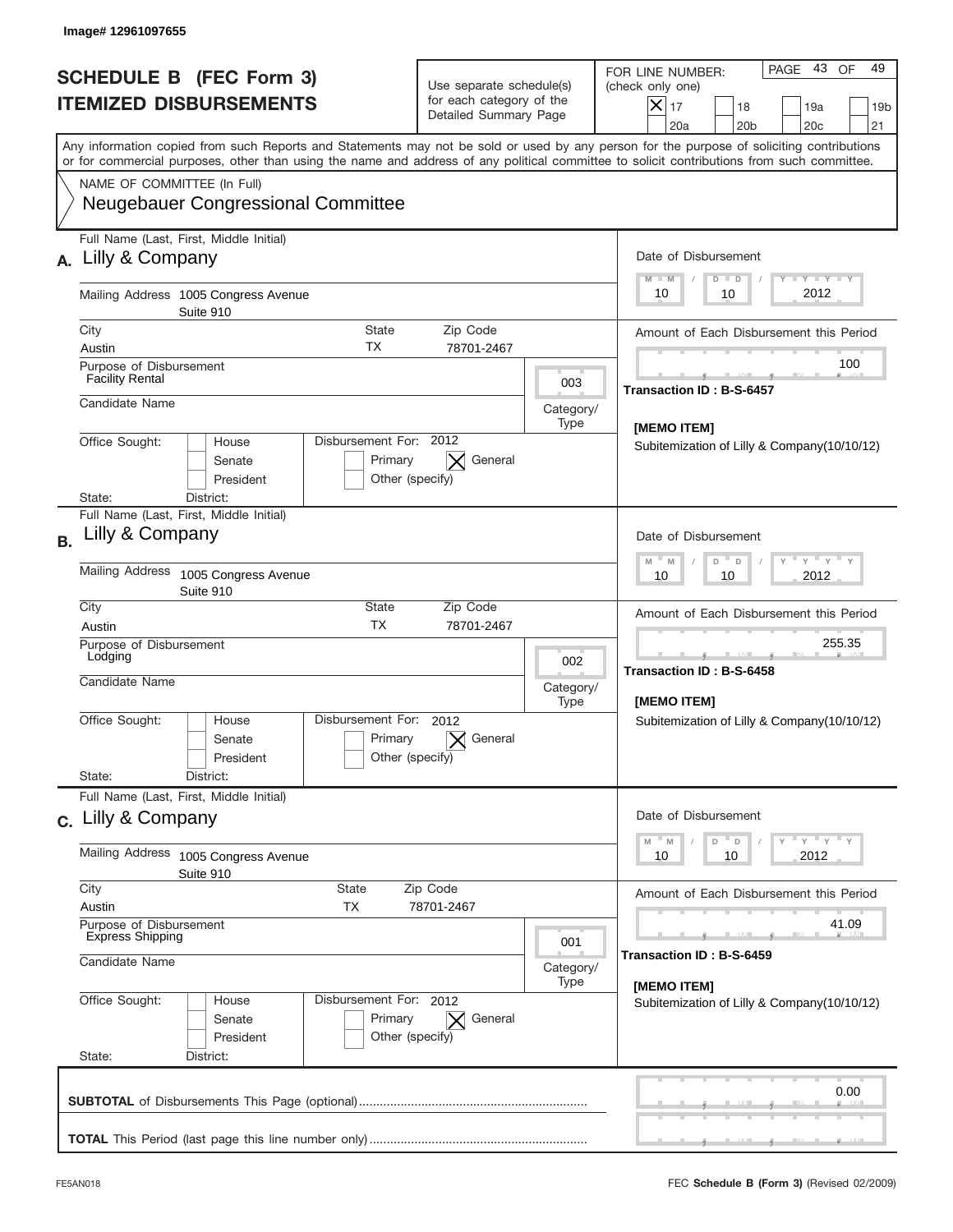|           | Image#12961097656                                                 |                                                                                |                                                                               |                          |                                                                                                                                                                                                                                                                                         |
|-----------|-------------------------------------------------------------------|--------------------------------------------------------------------------------|-------------------------------------------------------------------------------|--------------------------|-----------------------------------------------------------------------------------------------------------------------------------------------------------------------------------------------------------------------------------------------------------------------------------------|
|           |                                                                   | <b>SCHEDULE B (FEC Form 3)</b><br><b>ITEMIZED DISBURSEMENTS</b>                | Use separate schedule(s)<br>for each category of the<br>Detailed Summary Page |                          | 44 OF<br>49<br>PAGE<br>FOR LINE NUMBER:<br>(check only one)<br>$\boldsymbol{\times}$<br>17<br>18<br>19a<br>19 <sub>b</sub><br>20a<br>20 <sub>b</sub><br>20 <sub>c</sub><br>21                                                                                                           |
|           |                                                                   |                                                                                |                                                                               |                          | Any information copied from such Reports and Statements may not be sold or used by any person for the purpose of soliciting contributions<br>or for commercial purposes, other than using the name and address of any political committee to solicit contributions from such committee. |
|           | NAME OF COMMITTEE (In Full)                                       | <b>Neugebauer Congressional Committee</b>                                      |                                                                               |                          |                                                                                                                                                                                                                                                                                         |
| A.        | Lilly & Company                                                   | Full Name (Last, First, Middle Initial)                                        |                                                                               |                          | Date of Disbursement<br>Y TY TY TY<br>$M - M$<br>$D$ $D$                                                                                                                                                                                                                                |
|           |                                                                   | Mailing Address 1005 Congress Avenue<br>Suite 910                              |                                                                               |                          | 2012<br>10<br>10                                                                                                                                                                                                                                                                        |
|           | City<br>Austin                                                    | <b>State</b><br>ТX                                                             | Zip Code<br>78701-2467                                                        |                          | Amount of Each Disbursement this Period                                                                                                                                                                                                                                                 |
|           | Purpose of Disbursement<br>Transportation                         |                                                                                |                                                                               | 002                      | 661.88                                                                                                                                                                                                                                                                                  |
|           | Candidate Name                                                    |                                                                                |                                                                               | Category/<br>Type        | Transaction ID: B-S-6460                                                                                                                                                                                                                                                                |
|           | Office Sought:<br>State:                                          | Disbursement For: 2012<br>House<br>Primary<br>Senate<br>President<br>District: | General<br>Other (specify)                                                    |                          | [MEMO ITEM]<br>Subitemization of Lilly & Company (10/10/12)                                                                                                                                                                                                                             |
| <b>B.</b> | Lilly & Company<br><b>Mailing Address</b>                         | Full Name (Last, First, Middle Initial)                                        |                                                                               |                          | Date of Disbursement<br>$\cdots$ $\gamma$ $\cdots$ $\gamma$ $\cdots$ $\gamma$<br>$M - M$<br>D<br>$\Box$                                                                                                                                                                                 |
|           |                                                                   | 1005 Congress Avenue<br>Suite 910                                              | 2012<br>10<br>10                                                              |                          |                                                                                                                                                                                                                                                                                         |
|           | City<br>Austin                                                    | State<br><b>TX</b>                                                             | Zip Code<br>78701-2467                                                        |                          | Amount of Each Disbursement this Period                                                                                                                                                                                                                                                 |
|           | Purpose of Disbursement<br>Blast E-Mail Service<br>Candidate Name |                                                                                |                                                                               | 003<br>Category/<br>Type | 226.97<br>Transaction ID: B-S-6461<br>[MEMO ITEM]                                                                                                                                                                                                                                       |
|           | Office Sought:                                                    | Disbursement For:<br>House<br>Primary<br>Senate<br>President                   | 2012<br>General<br>Other (specify)                                            |                          | Subitemization of Lilly & Company(10/10/12)                                                                                                                                                                                                                                             |
|           | State:                                                            | District:<br>Full Name (Last, First, Middle Initial)                           |                                                                               |                          |                                                                                                                                                                                                                                                                                         |
|           | c. Lilly & Company                                                |                                                                                |                                                                               |                          | Date of Disbursement                                                                                                                                                                                                                                                                    |
|           |                                                                   | Mailing Address 1005 Congress Avenue<br>Suite 910                              | $Y$ $Y$ $Y$ $Y$ $Y$<br>$-M$<br>D<br>M<br>D<br>2012<br>10<br>10                |                          |                                                                                                                                                                                                                                                                                         |
|           | City<br>Austin                                                    | State<br>ТX                                                                    | Zip Code<br>78701-2467                                                        |                          | Amount of Each Disbursement this Period                                                                                                                                                                                                                                                 |
|           | Printing<br>Candidate Name                                        | Purpose of Disbursement                                                        |                                                                               | 003<br>Category/<br>Type | 1129.17<br>Transaction ID: B-S-6455                                                                                                                                                                                                                                                     |
|           | Office Sought:<br>State:                                          | Disbursement For: 2012<br>House<br>Senate<br>Primary<br>President<br>District: | $\mathsf{X}$ General<br>Other (specify)                                       |                          | [MEMO ITEM]<br>Subitemization of Lilly & Company(10/10/12)                                                                                                                                                                                                                              |
|           |                                                                   |                                                                                |                                                                               |                          | 0.00                                                                                                                                                                                                                                                                                    |
|           |                                                                   |                                                                                |                                                                               |                          |                                                                                                                                                                                                                                                                                         |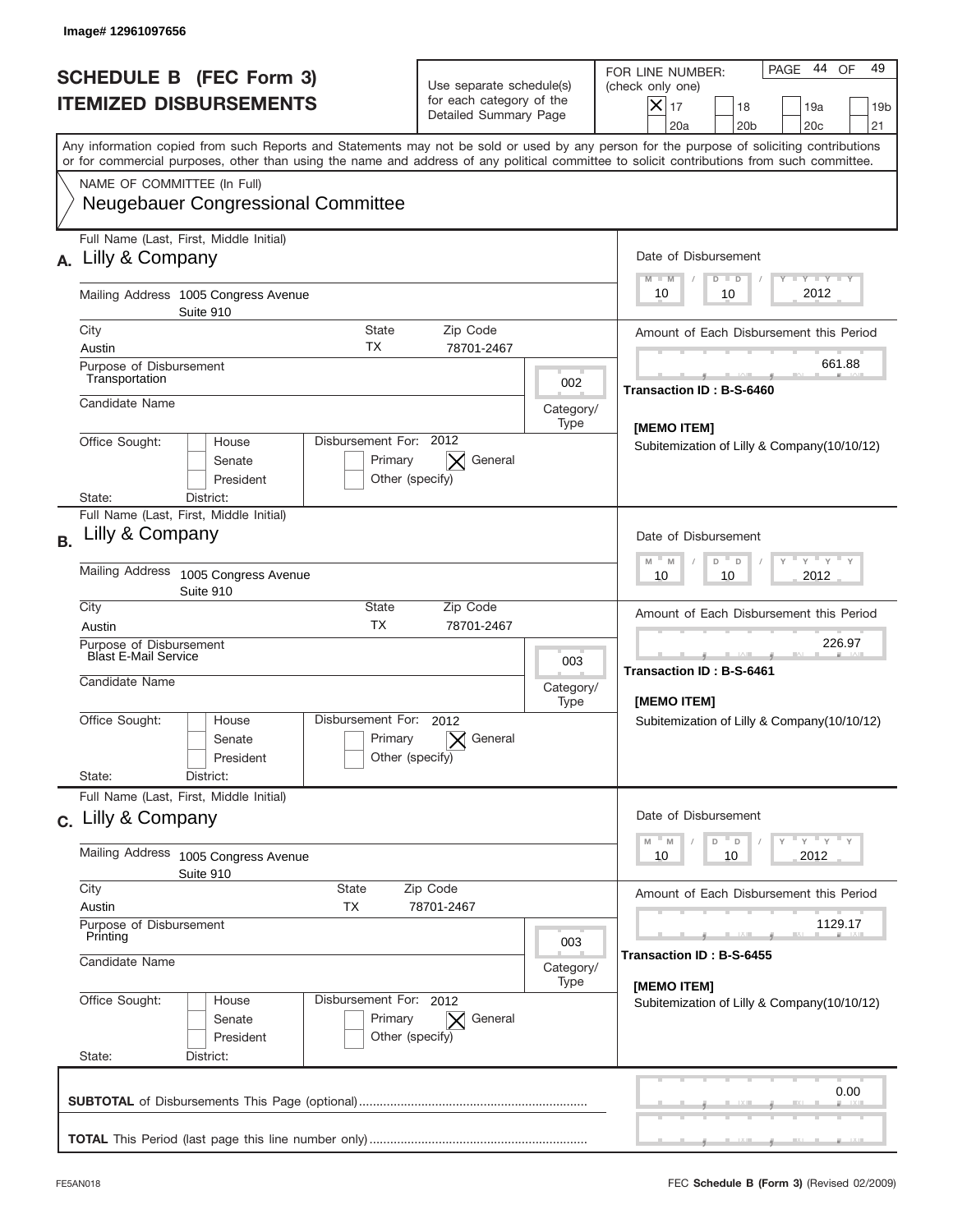|           | Image# 12961097657                                                                                                                       |                                                                 |                                                      |                                                                               |                                                                |                                                                                                                                                                                                                                                                                         |
|-----------|------------------------------------------------------------------------------------------------------------------------------------------|-----------------------------------------------------------------|------------------------------------------------------|-------------------------------------------------------------------------------|----------------------------------------------------------------|-----------------------------------------------------------------------------------------------------------------------------------------------------------------------------------------------------------------------------------------------------------------------------------------|
|           |                                                                                                                                          | <b>SCHEDULE B (FEC Form 3)</b><br><b>ITEMIZED DISBURSEMENTS</b> |                                                      | Use separate schedule(s)<br>for each category of the<br>Detailed Summary Page |                                                                | 45 OF<br>49<br>PAGE<br>FOR LINE NUMBER:<br>(check only one)<br>$X _{17}$<br>18<br>19a<br>19 <sub>b</sub><br>20a<br>20 <sub>b</sub><br>20 <sub>c</sub><br>21                                                                                                                             |
|           |                                                                                                                                          |                                                                 |                                                      |                                                                               |                                                                | Any information copied from such Reports and Statements may not be sold or used by any person for the purpose of soliciting contributions<br>or for commercial purposes, other than using the name and address of any political committee to solicit contributions from such committee. |
|           | NAME OF COMMITTEE (In Full)                                                                                                              | <b>Neugebauer Congressional Committee</b>                       |                                                      |                                                                               |                                                                |                                                                                                                                                                                                                                                                                         |
|           | A. Lilly & Company                                                                                                                       | Full Name (Last, First, Middle Initial)                         |                                                      |                                                                               |                                                                | Date of Disbursement<br>Y TY TY TY<br>$M - M$<br>$D$ $D$                                                                                                                                                                                                                                |
|           |                                                                                                                                          | Mailing Address 1005 Congress Avenue<br>Suite 910               | 2012<br>10<br>10                                     |                                                                               |                                                                |                                                                                                                                                                                                                                                                                         |
|           | City<br>Austin                                                                                                                           | ТX                                                              | <b>State</b>                                         | Zip Code<br>78701-2467                                                        |                                                                | Amount of Each Disbursement this Period                                                                                                                                                                                                                                                 |
|           | Purpose of Disbursement<br>Postage                                                                                                       |                                                                 |                                                      |                                                                               | 003                                                            | 1421.42                                                                                                                                                                                                                                                                                 |
|           | Candidate Name                                                                                                                           |                                                                 |                                                      |                                                                               | Category/<br>Type                                              | Transaction ID: B-S-6456                                                                                                                                                                                                                                                                |
|           | Disbursement For: 2012<br>Office Sought:<br>House<br>General<br>Senate<br>Primary<br>President<br>Other (specify)<br>District:<br>State: |                                                                 |                                                      |                                                                               |                                                                | [MEMO ITEM]<br>Subitemization of Lilly & Company(10/10/12)                                                                                                                                                                                                                              |
| <b>B.</b> | Full Name (Last, First, Middle Initial)<br>John Fleming                                                                                  |                                                                 |                                                      |                                                                               | Date of Disbursement<br>γ " γ " γ " γ<br>$M - M$<br>$D =$<br>D |                                                                                                                                                                                                                                                                                         |
|           | Mailing Address 2305 Sunny Slope                                                                                                         |                                                                 |                                                      |                                                                               |                                                                | 2012<br>10<br>10                                                                                                                                                                                                                                                                        |
|           | City<br>Austin                                                                                                                           |                                                                 | State<br><b>TX</b>                                   | Zip Code<br>78703                                                             |                                                                | Amount of Each Disbursement this Period                                                                                                                                                                                                                                                 |
|           | Purpose of Disbursement<br>Inkind: Catering<br>Candidate Name                                                                            |                                                                 |                                                      | Category/<br>Type                                                             | 675<br>Transaction ID: B-I-16778                               |                                                                                                                                                                                                                                                                                         |
|           | Office Sought:                                                                                                                           | Disbursement For:<br>House<br>Senate<br>President               | 2012<br>Primary<br>Other (specify)                   | General                                                                       |                                                                |                                                                                                                                                                                                                                                                                         |
|           | State:                                                                                                                                   | District:<br>Full Name (Last, First, Middle Initial)            |                                                      |                                                                               |                                                                |                                                                                                                                                                                                                                                                                         |
|           | c. Lilly & Company                                                                                                                       |                                                                 |                                                      |                                                                               |                                                                | Date of Disbursement<br>ү" ү" ү" ү<br>$-M$<br>D<br>$\mathsf D$<br>M                                                                                                                                                                                                                     |
|           | <b>Mailing Address</b><br>1005 Congress Avenue<br>Suite 910                                                                              |                                                                 |                                                      |                                                                               |                                                                | 2012<br>10<br>11                                                                                                                                                                                                                                                                        |
|           | City<br>Austin<br>Purpose of Disbursement                                                                                                | State<br>ТX                                                     | Amount of Each Disbursement this Period<br>2100.97   |                                                                               |                                                                |                                                                                                                                                                                                                                                                                         |
|           | Postage<br>003<br>Candidate Name<br>Category/<br>Type                                                                                    |                                                                 |                                                      |                                                                               |                                                                | Transaction ID: B-E-16761                                                                                                                                                                                                                                                               |
|           | Office Sought:<br>State:                                                                                                                 | House<br>Senate<br>President<br>District:                       | Disbursement For: 2012<br>Primary<br>Other (specify) | $\mathsf{X}$ General                                                          |                                                                |                                                                                                                                                                                                                                                                                         |
|           |                                                                                                                                          |                                                                 |                                                      |                                                                               |                                                                | 2775.97                                                                                                                                                                                                                                                                                 |
|           |                                                                                                                                          |                                                                 |                                                      |                                                                               |                                                                |                                                                                                                                                                                                                                                                                         |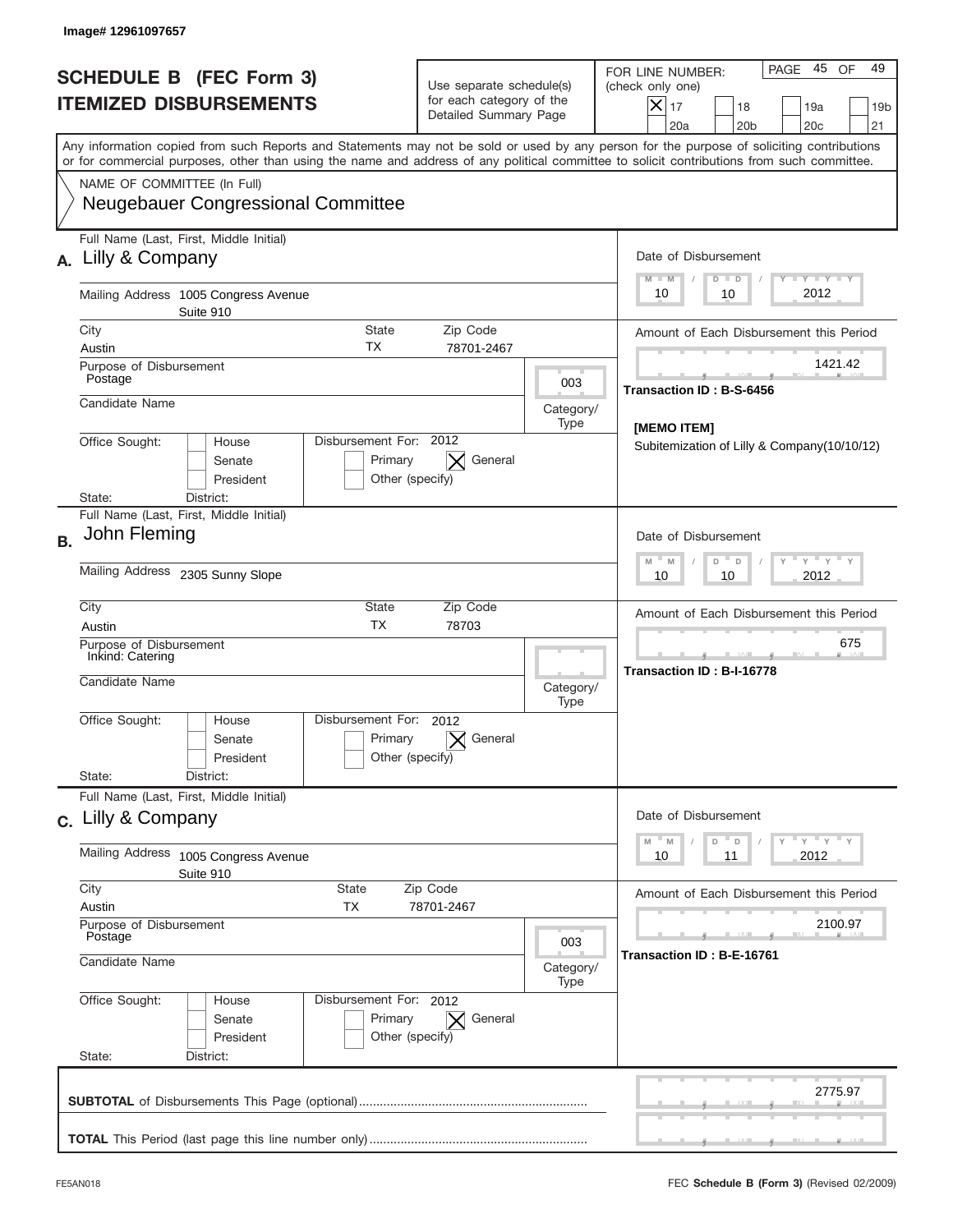|           | Image# 12961097658                                                                                                                                                                                                                                                                      |                                                                               |                          |                                                                                                                                                                                      |
|-----------|-----------------------------------------------------------------------------------------------------------------------------------------------------------------------------------------------------------------------------------------------------------------------------------------|-------------------------------------------------------------------------------|--------------------------|--------------------------------------------------------------------------------------------------------------------------------------------------------------------------------------|
|           | <b>SCHEDULE B (FEC Form 3)</b><br><b>ITEMIZED DISBURSEMENTS</b>                                                                                                                                                                                                                         | Use separate schedule(s)<br>for each category of the<br>Detailed Summary Page |                          | 46<br>49<br>PAGE<br>OF<br>FOR LINE NUMBER:<br>(check only one)<br>$\boldsymbol{\mathsf{X}}$<br>17<br>18<br>19a<br>19 <sub>b</sub><br>20a<br>20 <sub>b</sub><br>20 <sub>c</sub><br>21 |
|           | Any information copied from such Reports and Statements may not be sold or used by any person for the purpose of soliciting contributions<br>or for commercial purposes, other than using the name and address of any political committee to solicit contributions from such committee. |                                                                               |                          |                                                                                                                                                                                      |
|           | NAME OF COMMITTEE (In Full)<br><b>Neugebauer Congressional Committee</b>                                                                                                                                                                                                                |                                                                               |                          |                                                                                                                                                                                      |
|           | Full Name (Last, First, Middle Initial)<br><b>EFTPS Enrollment Processing Center</b>                                                                                                                                                                                                    |                                                                               |                          | Date of Disbursement<br><b>LYLYLY</b><br>$M - M$<br>$D$ $D$                                                                                                                          |
|           | Mailing Address PO Box 173788                                                                                                                                                                                                                                                           |                                                                               |                          | 2012<br>10<br>15                                                                                                                                                                     |
|           | City<br><b>State</b><br>CO<br>Denver                                                                                                                                                                                                                                                    | Zip Code<br>80217-3788                                                        |                          | Amount of Each Disbursement this Period                                                                                                                                              |
|           | Purpose of Disbursement<br>Payroll Taxes                                                                                                                                                                                                                                                |                                                                               | 001                      | 561.76                                                                                                                                                                               |
|           | Candidate Name                                                                                                                                                                                                                                                                          |                                                                               | Category/<br>Type        | Transaction ID: B-E-16852                                                                                                                                                            |
|           | Disbursement For: 2012<br>Office Sought:<br>House<br>Primary<br>Senate<br>President<br>Other (specify)<br>District:<br>State:                                                                                                                                                           | $\bm{\times}$<br>General                                                      |                          |                                                                                                                                                                                      |
| <b>B.</b> | Full Name (Last, First, Middle Initial)<br>Big Spring Area Chamber of Commerce                                                                                                                                                                                                          |                                                                               |                          | Date of Disbursement<br>$M - M$<br>≡ γ ≡ γ =<br>D<br>D                                                                                                                               |
|           | Mailing Address PO Box 1391                                                                                                                                                                                                                                                             | 2012<br>10<br>16                                                              |                          |                                                                                                                                                                                      |
|           | City<br><b>State</b><br><b>TX</b><br><b>Big Spring</b><br>Purpose of Disbursement                                                                                                                                                                                                       | Zip Code<br>79721-1391                                                        |                          | Amount of Each Disbursement this Period<br>15                                                                                                                                        |
|           | Program Expense<br>Candidate Name                                                                                                                                                                                                                                                       |                                                                               | 001<br>Category/<br>Type | Transaction ID: B-E-16763                                                                                                                                                            |
|           | Disbursement For: 2012<br>Office Sought:<br>House<br>Primary<br>Senate<br>Other (specify)<br>President                                                                                                                                                                                  | General                                                                       |                          |                                                                                                                                                                                      |
|           | State:<br>District:<br>Full Name (Last, First, Middle Initial)                                                                                                                                                                                                                          |                                                                               |                          |                                                                                                                                                                                      |
|           | c. Copy Craft                                                                                                                                                                                                                                                                           |                                                                               |                          | Date of Disbursement<br>ү" ү" ү" ү<br>$M$ $M$<br>D<br>D                                                                                                                              |
|           | Mailing Address<br>4413 82nd Street<br>Suite 250                                                                                                                                                                                                                                        | 2012<br>10<br>16                                                              |                          |                                                                                                                                                                                      |
|           | City<br><b>State</b><br>Zip Code<br>Lubbock<br>TX<br>79424-3366                                                                                                                                                                                                                         | Amount of Each Disbursement this Period                                       |                          |                                                                                                                                                                                      |
|           | Purpose of Disbursement<br>Printing<br>Candidate Name                                                                                                                                                                                                                                   |                                                                               | 003<br>Category/<br>Type | 313.93<br>Transaction ID: B-E-16765                                                                                                                                                  |
|           | Office Sought:<br>Disbursement For: 2012<br>House<br>Primary<br>Senate<br>President<br>Other (specify)<br>State:<br>District:                                                                                                                                                           | General<br>$\bm{\times}$                                                      |                          |                                                                                                                                                                                      |
|           |                                                                                                                                                                                                                                                                                         |                                                                               |                          | 890.69                                                                                                                                                                               |
|           |                                                                                                                                                                                                                                                                                         |                                                                               |                          |                                                                                                                                                                                      |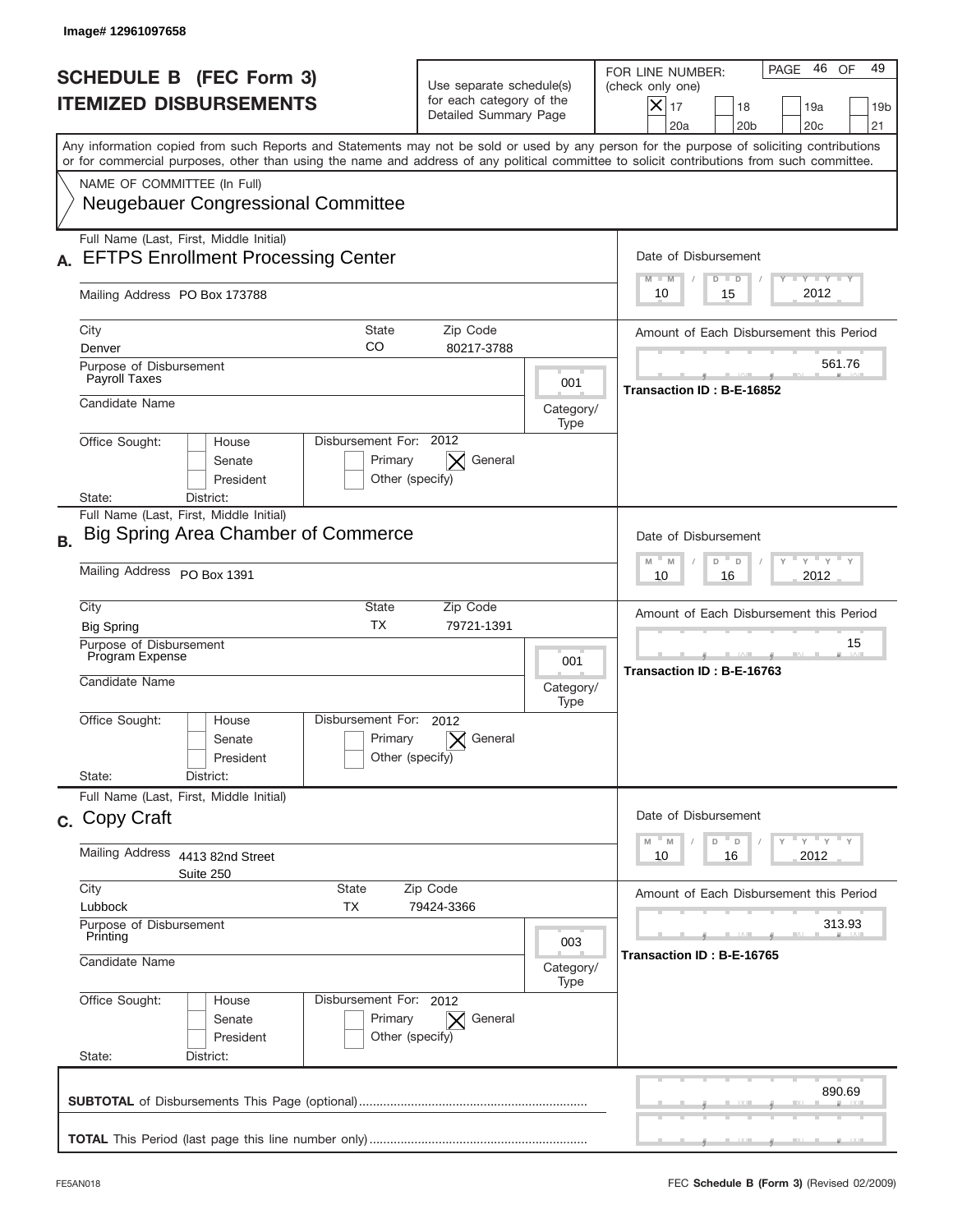|           | Image# 12961097659                                                                                                                                                                                                                                                                      |                                                                               |                                                             |                                                                                                                                                           |
|-----------|-----------------------------------------------------------------------------------------------------------------------------------------------------------------------------------------------------------------------------------------------------------------------------------------|-------------------------------------------------------------------------------|-------------------------------------------------------------|-----------------------------------------------------------------------------------------------------------------------------------------------------------|
|           | <b>SCHEDULE B (FEC Form 3)</b><br><b>ITEMIZED DISBURSEMENTS</b>                                                                                                                                                                                                                         | Use separate schedule(s)<br>for each category of the<br>Detailed Summary Page |                                                             | PAGE 47<br>49<br>OF<br>FOR LINE NUMBER:<br>(check only one)<br>X<br>17<br>18<br>19a<br>19 <sub>b</sub><br>20a<br>20 <sub>b</sub><br>20 <sub>c</sub><br>21 |
|           | Any information copied from such Reports and Statements may not be sold or used by any person for the purpose of soliciting contributions<br>or for commercial purposes, other than using the name and address of any political committee to solicit contributions from such committee. |                                                                               |                                                             |                                                                                                                                                           |
|           | NAME OF COMMITTEE (In Full)<br><b>Neugebauer Congressional Committee</b>                                                                                                                                                                                                                |                                                                               |                                                             |                                                                                                                                                           |
|           | Full Name (Last, First, Middle Initial)<br>Thomas Graphics, Inc.                                                                                                                                                                                                                        |                                                                               |                                                             | Date of Disbursement<br>$T - Y$ $T - Y$<br>$M - M$<br>$D$ $D$                                                                                             |
|           | Mailing Address PO Box 142226                                                                                                                                                                                                                                                           |                                                                               |                                                             | 2012<br>16<br>10                                                                                                                                          |
|           | City<br><b>State</b><br>ТX<br>Austin                                                                                                                                                                                                                                                    | Zip Code<br>78714-2226                                                        |                                                             | Amount of Each Disbursement this Period                                                                                                                   |
|           | Purpose of Disbursement<br>Printing                                                                                                                                                                                                                                                     |                                                                               | 006                                                         | 2497.58                                                                                                                                                   |
|           | Candidate Name                                                                                                                                                                                                                                                                          |                                                                               | Category/<br>Type                                           | Transaction ID: B-E-16764                                                                                                                                 |
|           | Disbursement For: 2012<br>Office Sought:<br>House<br>Primary<br>Senate<br>President<br>Other (specify)<br>District:<br>State:                                                                                                                                                           | $\bm{\times}$<br>General                                                      |                                                             |                                                                                                                                                           |
| <b>B.</b> | Full Name (Last, First, Middle Initial)<br>Dana Neugebauer                                                                                                                                                                                                                              |                                                                               |                                                             | Date of Disbursement<br>$M - M$<br>$Y = Y$<br>D<br>D                                                                                                      |
|           | Mailing Address<br>611 Pennsylvania Avenue SE<br>#395                                                                                                                                                                                                                                   | 2012<br>10<br>16                                                              |                                                             |                                                                                                                                                           |
|           | City<br><b>State</b><br>DC<br>Washington                                                                                                                                                                                                                                                | Zip Code<br>20003-4303                                                        |                                                             | Amount of Each Disbursement this Period                                                                                                                   |
|           | Purpose of Disbursement<br>Reimbursed-Transportation<br>Candidate Name                                                                                                                                                                                                                  |                                                                               | 002<br>Category/<br>Type                                    | 70.96<br>Transaction ID: B-E-16766                                                                                                                        |
|           | Disbursement For:<br>Office Sought:<br>House<br>Primary<br>Senate<br>Other (specify)<br>President                                                                                                                                                                                       | 2012<br>General                                                               |                                                             |                                                                                                                                                           |
|           | State:<br>District:<br>Full Name (Last, First, Middle Initial)                                                                                                                                                                                                                          |                                                                               |                                                             |                                                                                                                                                           |
|           | c. Randy Neugebauer                                                                                                                                                                                                                                                                     |                                                                               |                                                             | Date of Disbursement                                                                                                                                      |
|           | Mailing Address PO Box 54175                                                                                                                                                                                                                                                            |                                                                               | $Y$ $Y$ $Y$ $Y$ $Y$<br>M<br>D<br>M<br>D<br>2012<br>10<br>16 |                                                                                                                                                           |
|           | City<br><b>State</b><br>Zip Code<br>Lubbock<br>ТX<br>79453                                                                                                                                                                                                                              | Amount of Each Disbursement this Period                                       |                                                             |                                                                                                                                                           |
|           | Purpose of Disbursement<br>Reimbursed-Transportation<br>Candidate Name                                                                                                                                                                                                                  |                                                                               |                                                             | 50<br>Transaction ID: B-E-16767                                                                                                                           |
|           |                                                                                                                                                                                                                                                                                         | Category/<br>Type                                                             |                                                             |                                                                                                                                                           |
|           | Office Sought:<br>Disbursement For: 2012<br>House<br>Primary<br>Senate<br>President<br>Other (specify)<br>State:<br>District:                                                                                                                                                           | General<br>$\bm{\times}$                                                      |                                                             |                                                                                                                                                           |
|           |                                                                                                                                                                                                                                                                                         |                                                                               |                                                             | 2618.54                                                                                                                                                   |
|           |                                                                                                                                                                                                                                                                                         |                                                                               |                                                             | 34859.06                                                                                                                                                  |
|           |                                                                                                                                                                                                                                                                                         |                                                                               |                                                             |                                                                                                                                                           |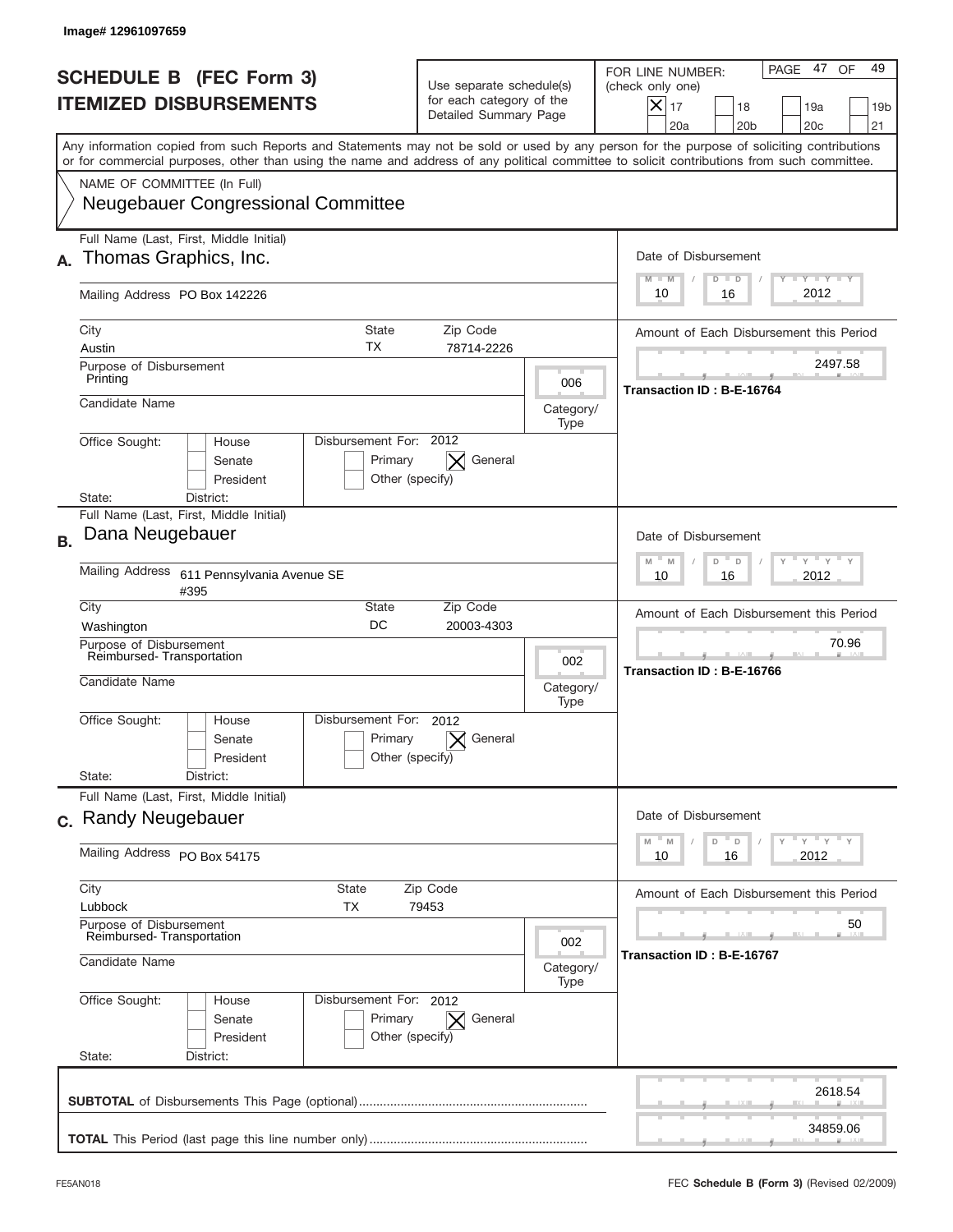| Image# 12961097660                                                                                                                                                                                                                                                                      |                                                                               |                                   |                                                                                                                                                                |  |
|-----------------------------------------------------------------------------------------------------------------------------------------------------------------------------------------------------------------------------------------------------------------------------------------|-------------------------------------------------------------------------------|-----------------------------------|----------------------------------------------------------------------------------------------------------------------------------------------------------------|--|
| <b>SCHEDULE B (FEC Form 3)</b><br><b>ITEMIZED DISBURSEMENTS</b>                                                                                                                                                                                                                         | Use separate schedule(s)<br>for each category of the<br>Detailed Summary Page |                                   | PAGE 48 OF<br>49<br>FOR LINE NUMBER:<br>(check only one)<br>17<br>18<br>19a<br>19 <sub>b</sub><br>$\boldsymbol{\times}$<br>20a<br>20 <sub>b</sub><br>20c<br>21 |  |
| Any information copied from such Reports and Statements may not be sold or used by any person for the purpose of soliciting contributions<br>or for commercial purposes, other than using the name and address of any political committee to solicit contributions from such committee. |                                                                               |                                   |                                                                                                                                                                |  |
| NAME OF COMMITTEE (In Full)<br>Neugebauer Congressional Committee                                                                                                                                                                                                                       |                                                                               |                                   |                                                                                                                                                                |  |
| Full Name (Last, First, Middle Initial)<br>A. A. V. Jones Jr.                                                                                                                                                                                                                           |                                                                               |                                   | Date of Disbursement                                                                                                                                           |  |
| Mailing Address PO Box 2068                                                                                                                                                                                                                                                             | Y TY TY TY<br>$M - M$<br>$D$ $D$<br>2012<br>10<br>11                          |                                   |                                                                                                                                                                |  |
| City<br><b>State</b><br>ТX<br>Albany                                                                                                                                                                                                                                                    | Zip Code<br>76430-8002                                                        |                                   | Amount of Each Disbursement this Period                                                                                                                        |  |
| Purpose of Disbursement<br>Contribution Refund                                                                                                                                                                                                                                          | 010                                                                           | 2500<br>Transaction ID: B-E-16762 |                                                                                                                                                                |  |
| Candidate Name                                                                                                                                                                                                                                                                          |                                                                               |                                   |                                                                                                                                                                |  |
| Disbursement For: 2012<br>Office Sought:<br>House<br>Senate<br>Primary<br>President<br>District:<br>State:                                                                                                                                                                              | General<br>$\times$<br>Other (specify)                                        |                                   |                                                                                                                                                                |  |
| Full Name (Last, First, Middle Initial)<br>В.                                                                                                                                                                                                                                           |                                                                               |                                   | Date of Disbursement<br>D                                                                                                                                      |  |
| Mailing Address                                                                                                                                                                                                                                                                         | M<br>M<br>D                                                                   |                                   |                                                                                                                                                                |  |
| City<br>State                                                                                                                                                                                                                                                                           | Amount of Each Disbursement this Period                                       |                                   |                                                                                                                                                                |  |
| Purpose of Disbursement<br>Candidate Name                                                                                                                                                                                                                                               |                                                                               | Category/<br>Type                 |                                                                                                                                                                |  |
| Disbursement For:<br>Office Sought:<br>House<br>Primary<br>Senate<br>President<br>State:<br>District:                                                                                                                                                                                   | General<br>Other (specify)                                                    |                                   |                                                                                                                                                                |  |
| Full Name (Last, First, Middle Initial)<br>C.                                                                                                                                                                                                                                           | Date of Disbursement                                                          |                                   |                                                                                                                                                                |  |
| <b>Mailing Address</b>                                                                                                                                                                                                                                                                  | $Y = Y + Y$<br>D<br>D                                                         |                                   |                                                                                                                                                                |  |
| City<br>State<br>Zip Code                                                                                                                                                                                                                                                               | Amount of Each Disbursement this Period                                       |                                   |                                                                                                                                                                |  |
| Purpose of Disbursement<br>Candidate Name                                                                                                                                                                                                                                               |                                                                               | Category/<br>Type                 |                                                                                                                                                                |  |
| Office Sought:<br>Disbursement For:<br>House<br>Primary<br>Senate<br>President<br>State:<br>District:                                                                                                                                                                                   | General<br>Other (specify)                                                    |                                   |                                                                                                                                                                |  |
|                                                                                                                                                                                                                                                                                         |                                                                               |                                   | 2500.00                                                                                                                                                        |  |
|                                                                                                                                                                                                                                                                                         |                                                                               |                                   | 2500.00                                                                                                                                                        |  |